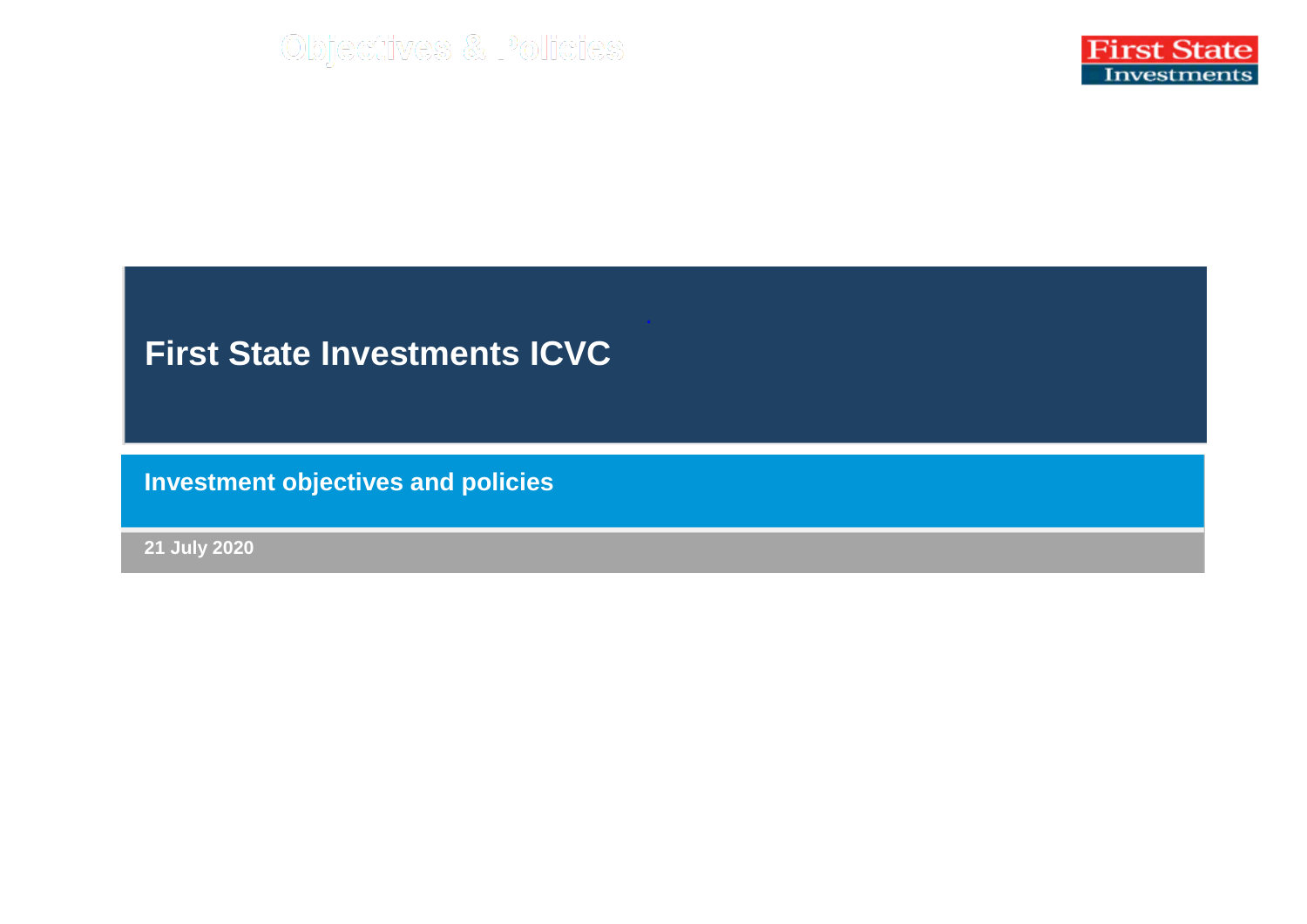This document sets-out changes to be made to the investment objective, policy and strategies of the sub-funds of First State Investments ICVC with effect from 22 September 2020 as notified to shareholders in a letter dated 21 July 2020.

## **Contents**

| Fund             | Fund name - pre 22 September 2020                             | Fund name - from 22 September 2020                            | Page           |
|------------------|---------------------------------------------------------------|---------------------------------------------------------------|----------------|
| <b>Number</b>    |                                                               |                                                               | <b>Number</b>  |
| $\mathbf 1$      | First State Asian Property Securities Fund                    | First Sentier Asian Property Securities Fund                  | $\overline{2}$ |
| $\overline{2}$   | First State Diversified Growth Fund                           | First Sentier Diversified Growth Fund                         | 4              |
| $\overline{3}$   | First State Emerging Markets Bond Fund                        | First Sentier Emerging Markets Bond Fund                      | $\overline{7}$ |
| $\sqrt{4}$       | First State Global Listed Infrastructure Fund                 | First Sentier Global Listed Infrastructure Fund               | 9              |
| 5                | First State Global Property Securities Fund                   | First Sentier Global Property Securities Fund                 | 11             |
| $\boldsymbol{6}$ | First State All China Fund                                    | FSSA All China Fund                                           | 13             |
| $\overline{7}$   | First State Asia All-Cap Fund                                 | FSSA Asia All-Cap Fund                                        | 15             |
| $\,8\,$          | First State Asia Focus Fund                                   | <b>FSSA Asia Focus Fund</b>                                   | 17             |
| $9\,$            | First State Global Emerging Markets Focus Fund                | FSSA Global Emerging Markets Focus Fund                       | 20             |
| 10               | First State Greater China Growth Fund                         | <b>FSSA Greater China Growth Fund</b>                         | 22             |
| 11               | First State Indian Subcontinent All-Cap Fund                  | FSSA Indian Subcontinent All-Cap Fund                         | 24             |
| 12               | First State Japan Focus Fund                                  | FSSA Japan Focus Fund                                         | 26             |
| 13               | Stewart Investors Asia Pacific and Japan Sustainability Fund  | Stewart Investors Asia Pacific and Japan Sustainability Fund  | 28             |
| 14               | Stewart Investors Asia Pacific Leaders Sustainability Fund    | Stewart Investors Asia Pacific Leaders Sustainability Fund    | 31             |
| 15               | Stewart Investors Asia Pacific Sustainability Fund            | Stewart Investors Asia Pacific Sustainability Fund            | 34             |
| 16               | Stewart Investors Global Emerging Markets Fund                | Stewart Investors Global Emerging Markets Fund                | 37             |
| 17               | Stewart Investors Global Emerging Markets Leaders Fund        | Stewart Investors Global Emerging Markets Leaders Fund        | 39             |
| 18               | Stewart Investors Global Emerging Markets Sustainability Fund | Stewart Investors Global Emerging Markets Sustainability Fund | 41             |
| 19               | Stewart Investors Indian Subcontinent Sustainability Fund     | Stewart Investors Indian Subcontinent Sustainability Fund     | 44             |
| 20               | Stewart Investors Latin America Fund                          | Stewart Investors Latin America Fund                          | 47             |
| 21               | Stewart Investors Worldwide Equity Fund                       | Stewart Investors Worldwide Equity Fund                       | 49             |
| 22               | Stewart Investors Worldwide Leaders Sustainability Fund       | Stewart Investors Worldwide Leaders Sustainability Fund       | 51             |
| 23               | Stewart Investors Worldwide Sustainability Fund               | Stewart Investors Worldwide Sustainability Fund               | 54             |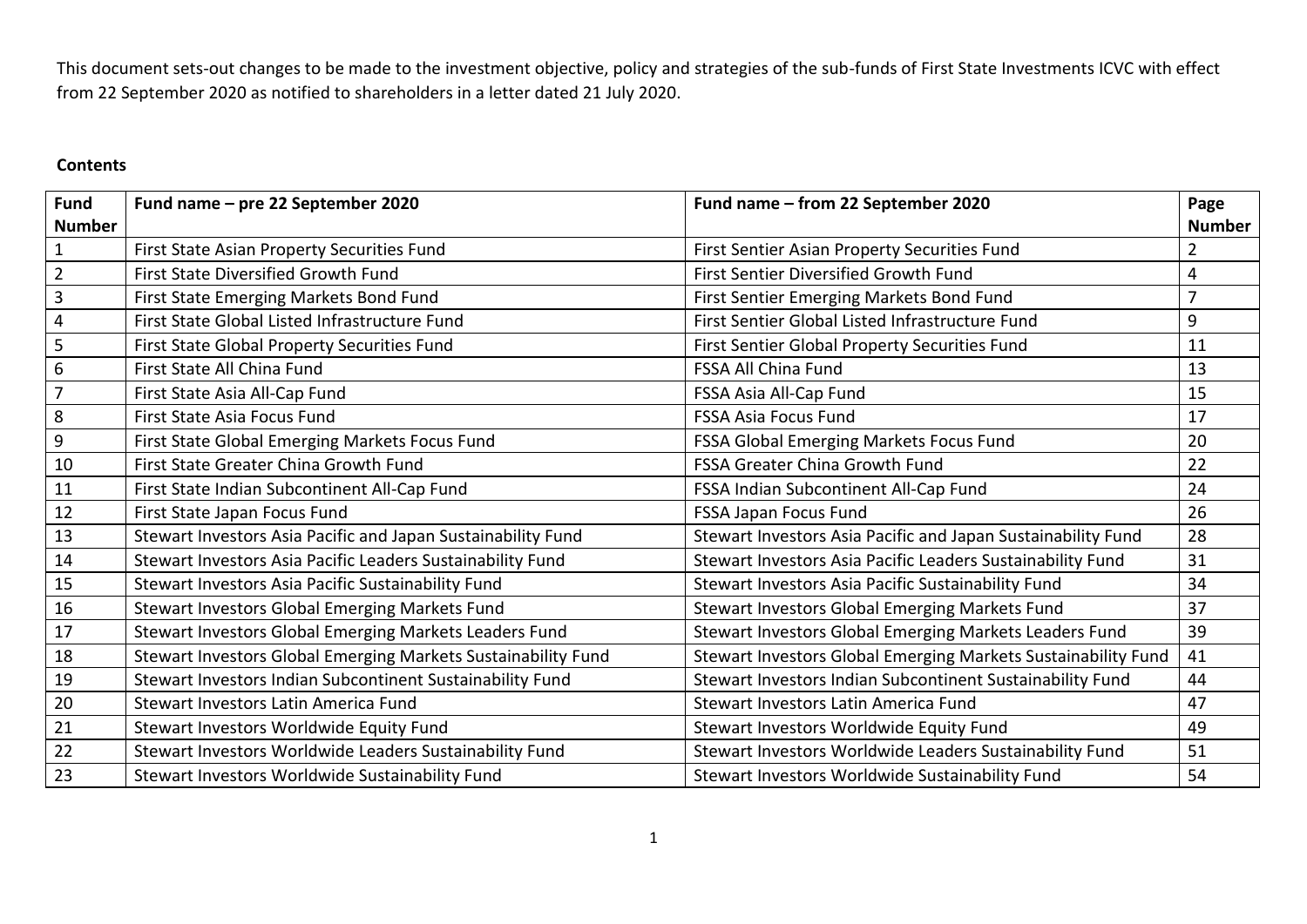| Fund                          | Current Investment Objective and Investment Policy language - pre 22 September 2020                                                                                                                                                                            | Future Investment Objective, Investment Policy, Investment Strategy, Investment Risks and<br>Benchmark - from 22 September 2020                                                                                                                                                                                                                                                                                                                                                                                                                                                                                                                                                                                                                                                                                                            |
|-------------------------------|----------------------------------------------------------------------------------------------------------------------------------------------------------------------------------------------------------------------------------------------------------------|--------------------------------------------------------------------------------------------------------------------------------------------------------------------------------------------------------------------------------------------------------------------------------------------------------------------------------------------------------------------------------------------------------------------------------------------------------------------------------------------------------------------------------------------------------------------------------------------------------------------------------------------------------------------------------------------------------------------------------------------------------------------------------------------------------------------------------------------|
| <b>Fund Name</b>              | <b>First State Asian Property Securities Fund</b>                                                                                                                                                                                                              | <b>First Sentier Asian Property Securities Fund</b>                                                                                                                                                                                                                                                                                                                                                                                                                                                                                                                                                                                                                                                                                                                                                                                        |
| Investment<br>Objective       | The Fund aims to achieve an investment return consistent with income and long term<br>capital growth.                                                                                                                                                          | The Fund aims to achieve an investment return from income and capital growth over the long-<br>term (at least five years).                                                                                                                                                                                                                                                                                                                                                                                                                                                                                                                                                                                                                                                                                                                 |
| <b>Investment Policy</b>      | The Fund primarily invests in a broad selection of Asian securities issued by real estate<br>investment trusts or companies that own, develop or manage real property. The Fund may<br>also invest in Australian and New Zealand securities of a similar type. | The Fund invests at least 70% of its Net Asset Value in a broad selection of equity or equity-<br>related securities issued by real estate investment trusts or companies that own, develop or<br>manage real property across the Asian Region and which are listed, traded or dealt in on<br>Regulated Markets in the Asian Region.                                                                                                                                                                                                                                                                                                                                                                                                                                                                                                       |
|                               |                                                                                                                                                                                                                                                                | The investment policy of the Fund may be achieved by investing up to 10% of its Net Asset<br>Value in other collective investment schemes, including in collective investment schemes<br>managed by the ACD or its associates, and/or other Funds of the Company. Further details are<br>set out in Section 19.1.11 headed 'Investment in Second Schemes'.                                                                                                                                                                                                                                                                                                                                                                                                                                                                                 |
|                               |                                                                                                                                                                                                                                                                | Where the Manager is unable to identify investment opportunities at appropriate valuations<br>from time to time, the Fund may hold cash and Near Cash Assets in different currencies.                                                                                                                                                                                                                                                                                                                                                                                                                                                                                                                                                                                                                                                      |
|                               |                                                                                                                                                                                                                                                                | The Fund may use derivatives for Efficient Portfolio Management ("EPM") purposes only.                                                                                                                                                                                                                                                                                                                                                                                                                                                                                                                                                                                                                                                                                                                                                     |
| Investment<br><b>Strategy</b> |                                                                                                                                                                                                                                                                | The Manager's strategy is to focus on quality companies that it would expect to outperform<br>over the long-term (at least 5 years) especially in down markets. The Fund's strategy is to<br>invest in real estate investment trusts or companies that own, develop or manage real property<br>across the Asian Region.                                                                                                                                                                                                                                                                                                                                                                                                                                                                                                                    |
|                               |                                                                                                                                                                                                                                                                | The Fund has a regional investment universe due to the Manager's process and style, securities<br>selected for investment may at times result in a portfolio that is geographically concentrated.                                                                                                                                                                                                                                                                                                                                                                                                                                                                                                                                                                                                                                          |
|                               |                                                                                                                                                                                                                                                                | While it is not generally the Manager's intention to do so, in some circumstances the Manager<br>may use derivatives (investments whose value is linked to another investment, performance of<br>a stock market, interest rate or other factor) to reduce certain risks or costs and / or generate<br>extra income or growth (often called EPM). Further details are set out in Section 19.1.16.<br>headed 'Efficient Portfolio Management'. It is not intended that any such use will increase the<br>volatility (a measure of the short term changes in the Fund's price) or materially alter the risk<br>profile of the Fund. The Manager's intention is that the Fund will generally only hold derivatives<br>such as options and warrants which result from certain corporate actions, new issues or<br>placements from time-to-time. |
| <b>Investment Risks</b>       |                                                                                                                                                                                                                                                                | The main risks applicable to the Fund are (in no particular order): emerging market risk, China<br>market risk, investment in China A shares risk, single country/specific region risk, smaller<br>companies risk, concentration risk and currency risk. These risks are in addition to the generic<br>risks applicable to all funds. Further details are set out in Section 18.0 headed 'Appendix V -<br>Risk Factors'.                                                                                                                                                                                                                                                                                                                                                                                                                   |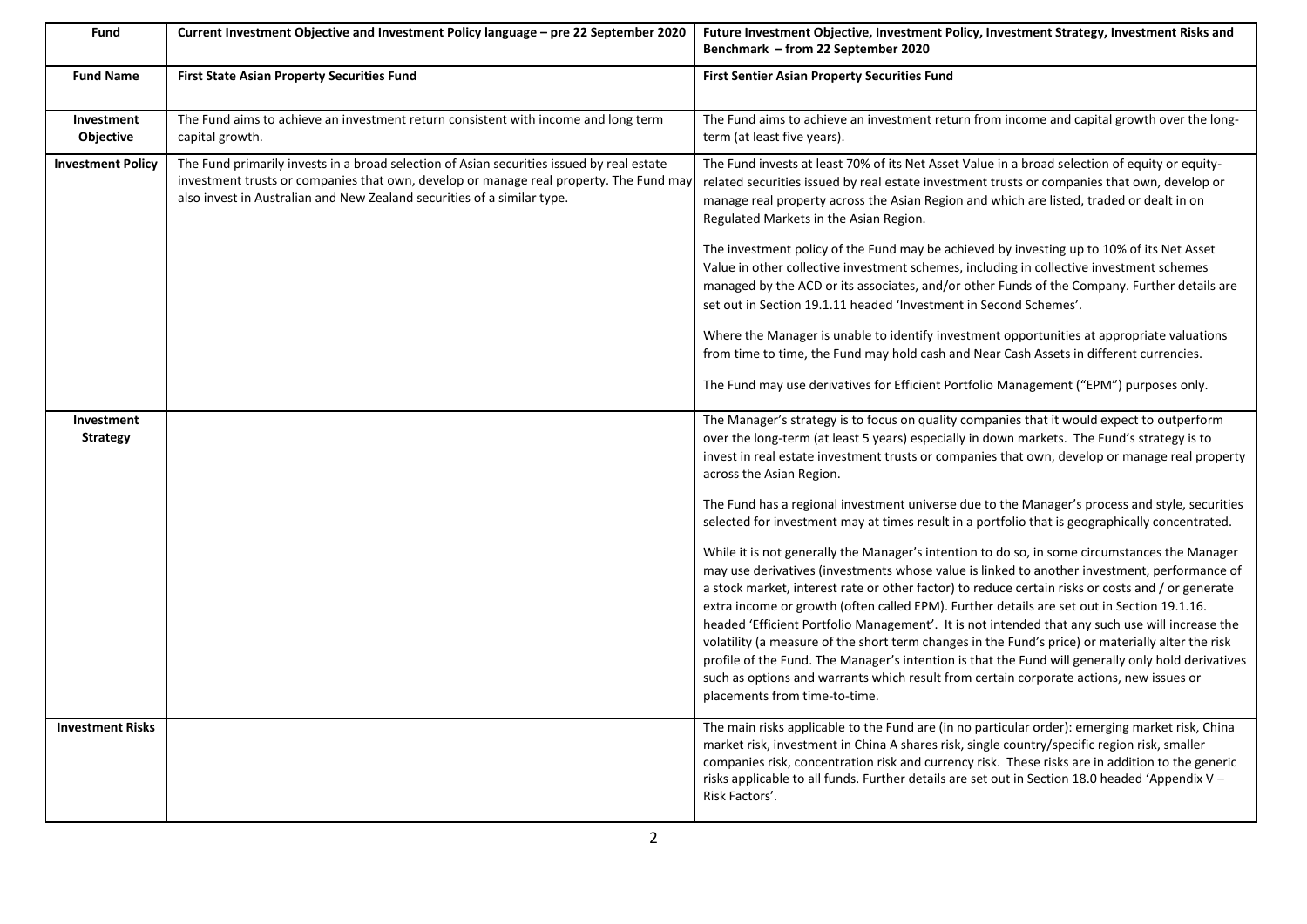| <b>Benchmark and</b> | The Fund is actively managed meaning that the Manager uses its expertise to pick                                                                                                                                                                                                                                                                                                                                                                                                                                                                                                                                                                                                                                                                                                                                                 | The Fund is actively managed meaning that the Manager uses its expertise to pick investments                                                                                                                                                                                                                                                                                                                                                                                                                                                                                                                                                                                                                                                                                                                                     |
|----------------------|----------------------------------------------------------------------------------------------------------------------------------------------------------------------------------------------------------------------------------------------------------------------------------------------------------------------------------------------------------------------------------------------------------------------------------------------------------------------------------------------------------------------------------------------------------------------------------------------------------------------------------------------------------------------------------------------------------------------------------------------------------------------------------------------------------------------------------|----------------------------------------------------------------------------------------------------------------------------------------------------------------------------------------------------------------------------------------------------------------------------------------------------------------------------------------------------------------------------------------------------------------------------------------------------------------------------------------------------------------------------------------------------------------------------------------------------------------------------------------------------------------------------------------------------------------------------------------------------------------------------------------------------------------------------------|
| <b>IA Sector</b>     | investments rather than tracking the performance of a benchmark.                                                                                                                                                                                                                                                                                                                                                                                                                                                                                                                                                                                                                                                                                                                                                                 | rather than tracking the performance of a benchmark.                                                                                                                                                                                                                                                                                                                                                                                                                                                                                                                                                                                                                                                                                                                                                                             |
|                      | The Fund's performance is compared against the value of the following benchmark: FTSE<br>EPRA Nareit Developed Asia Index.                                                                                                                                                                                                                                                                                                                                                                                                                                                                                                                                                                                                                                                                                                       | The Fund's performance is compared against the value of the following benchmark: FTSE EPRA<br>Nareit Developed Asia Index.                                                                                                                                                                                                                                                                                                                                                                                                                                                                                                                                                                                                                                                                                                       |
|                      | In addition, many funds sold in the UK are grouped into sectors by the Investment<br>Association (the "IA") (a trade body that represents UK investment managers) which helps<br>investors compare funds with similar characteristics. The Fund is included within the<br>Property Other Sector.                                                                                                                                                                                                                                                                                                                                                                                                                                                                                                                                 | In addition, many funds sold in the UK are grouped into sectors by the Investment Association<br>(the "IA") (a trade body that represents UK investment managers) which helps investors<br>compare funds with similar characteristics. The Fund is included within the Property Other<br>Sector.                                                                                                                                                                                                                                                                                                                                                                                                                                                                                                                                 |
|                      | The benchmark and sector is not used to limit or constrain how the Fund's portfolio is<br>constructed, nor are they part of a target set for the Fund's performance. The benchmark<br>and sector have been identified as a means by which investors can compare the Fund's<br>performance and have been chosen because their constituents most closely represent the<br>scope of the Fund's investable assets. Investment of the Fund's assets is not constrained<br>by the benchmark or sector composition and the Manager has complete discretion within<br>the Fund's investment policy to invest in assets without regard to their inclusion or<br>weighting in the benchmark. The investment strategy of the Fund does not restrict the<br>extent to which the portfolio holdings may deviate from the benchmark or sector. | The benchmark and sector is not used to limit or constrain how the Fund's portfolio is<br>constructed, nor are they part of a target set for the Fund's performance. The benchmark and<br>sector have been identified as a means by which investors can compare the Fund's<br>performance and have been chosen because their constituents most closely represent the<br>scope of the Fund's investable assets. Investment of the Fund's assets is not constrained by the<br>benchmark or sector composition and the Manager has complete discretion within the Fund's<br>investment policy to invest in assets without regard to their inclusion or weighting in the<br>benchmark. The investment strategy of the Fund does not restrict the extent to which the<br>portfolio holdings may deviate from the benchmark or sector. |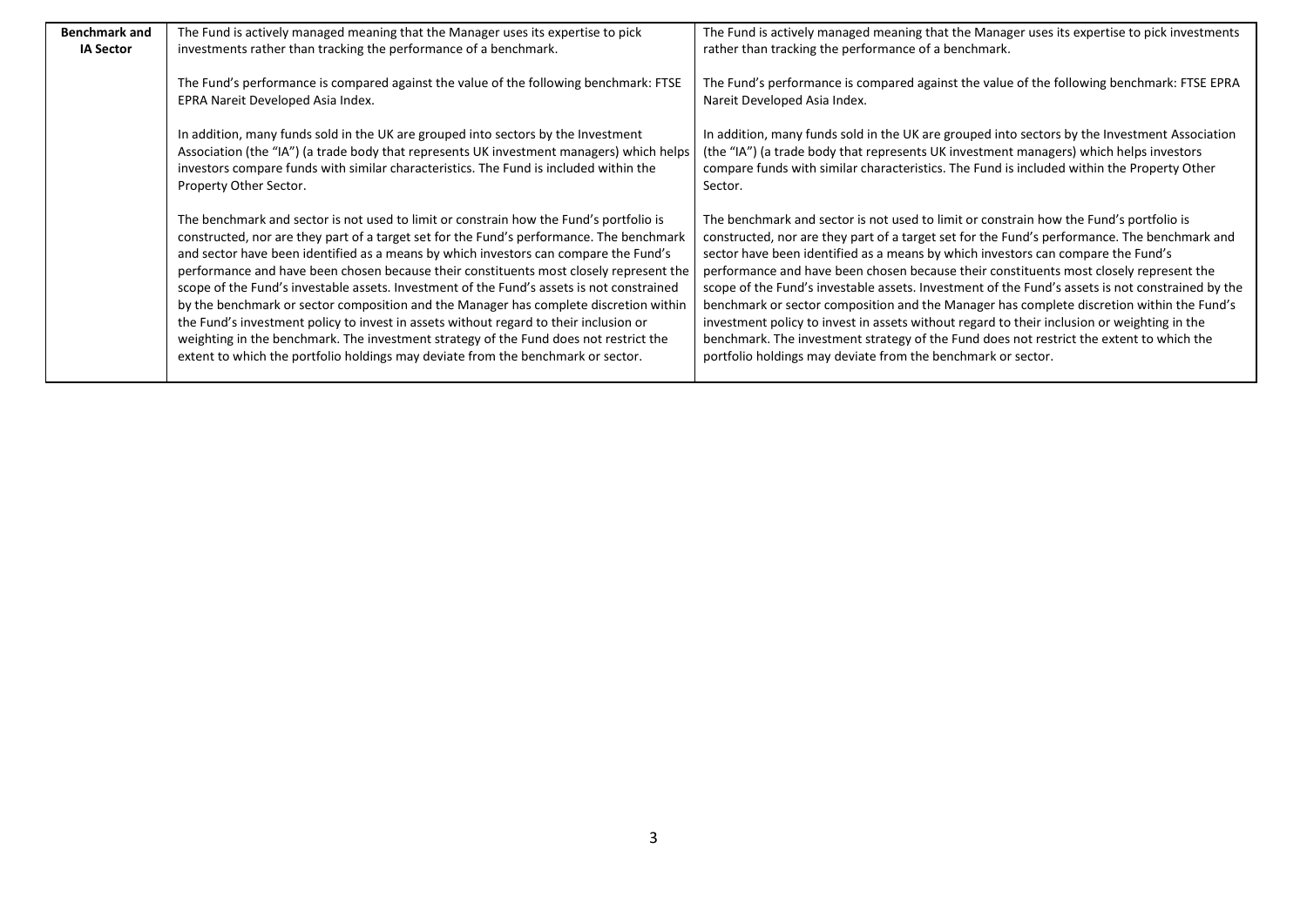| Fund                     | Current Investment Objective and Investment Policy language - pre 22 September 2020                                                                                                                                                                                                                                                                                                                                                                                                                                                          | Future Investment Objective, Investment Policy, Investment Strategy, Investment Risks and<br>Benchmark - from 22 September 2020                                                                                                                                                                                                                                                                                                                                |
|--------------------------|----------------------------------------------------------------------------------------------------------------------------------------------------------------------------------------------------------------------------------------------------------------------------------------------------------------------------------------------------------------------------------------------------------------------------------------------------------------------------------------------------------------------------------------------|----------------------------------------------------------------------------------------------------------------------------------------------------------------------------------------------------------------------------------------------------------------------------------------------------------------------------------------------------------------------------------------------------------------------------------------------------------------|
| <b>Fund Name</b>         | <b>First State Diversified Growth Fund</b>                                                                                                                                                                                                                                                                                                                                                                                                                                                                                                   | <b>First Sentier Diversified Growth Fund</b>                                                                                                                                                                                                                                                                                                                                                                                                                   |
| Investment<br>Objective  | The Fund aims to protect against UK inflation and provide growth by achieving a positive<br>return (gross of fees and charges) of 4% in excess of the UK Retail Prices Index over a<br>rolling 5 year period.●                                                                                                                                                                                                                                                                                                                               | The Fund aims to protect against UK inflation and provide growth by achieving a positive return<br>(gross of fees and charges) of 4% in excess of the UK Retail Prices Index over a rolling 5 year<br>period.                                                                                                                                                                                                                                                  |
|                          | By investing in the Fund, capital is at risk. There is no guarantee that the Fund will deliver<br>positive returns over this, or any other, period.                                                                                                                                                                                                                                                                                                                                                                                          | By investing in the Fund, capital is at risk. There is no guarantee that the Fund will deliver<br>positive returns over this, or any other, period.                                                                                                                                                                                                                                                                                                            |
|                          | • Clarification point 1: For the avoidance of doubt, if the UK Retail Prices Index is<br>discontinued or is no longer accepted as a relevant market standard indicator of UK<br>inflation, the ACD may substitute a replacement benchmark. It is the intention of the<br>ACD that the replacement benchmark (if any) will be as close as possible to the UK<br>Retail Prices Index and shall not affect the Fund's investment policy, intended return<br>or risk profile. Any such change of benchmark will be pre-notified to Shareholders. |                                                                                                                                                                                                                                                                                                                                                                                                                                                                |
| <b>Investment Policy</b> | The Fund will adopt a total return approach and invest in a broad range of traditional and<br>alternative asset classes globally which may include but are not limited to inflation linked<br>bonds, developed and emerging market equities, developed and emerging market debt<br>and exchange traded funds. In order to gain exposure to these asset classes the Fund may<br>invest in transferable securities, money market instruments, collective investment<br>schemes, derivatives and deposits.                                      | The Fund invests in a broad range of traditional and alternative asset classes globally which may<br>include but are not limited to inflation linked bonds, developed and emerging market equities,<br>developed and emerging market debt and exchange traded funds. In order to gain exposure to<br>these asset classes the Fund may invest in transferable securities, money market instruments,<br>collective investment schemes, derivatives and deposits. |
|                          | Up to 10% of the net assets of the Fund may be invested in other collective investment<br>schemes, including in collective investment schemes managed by the ACD or its associates<br>("Associated Schemes") and/or other Funds of the Company ("Second Funds").                                                                                                                                                                                                                                                                             | The investment policy of the Fund may be achieved by investing up to 10% of its Net Asset<br>Value in other collective investment schemes, including in collective investment schemes<br>managed by the ACD or its associates, and/or other Funds of the Company. Further details are<br>set out in Section 19.1.11 headed 'Investment in Second Schemes'.                                                                                                     |
|                          | Investment may be in cash or near cash.                                                                                                                                                                                                                                                                                                                                                                                                                                                                                                      | Investment may be in cash or near cash.                                                                                                                                                                                                                                                                                                                                                                                                                        |
|                          | Derivatives may include, but shall not be limited to, foreign exchange forwards, futures,<br>options and swaps.                                                                                                                                                                                                                                                                                                                                                                                                                              | Emerging Markets are defined as countries which are not classified as developed markets by<br>MSCI or FTSE, or which are categorised by the World Bank as middle or low-income, or which<br>are not members of the Organisation for Economic Co-operation and Development.                                                                                                                                                                                     |
|                          | The Fund may use derivatives for the purposes of meeting its investment objective and for<br>Efficient Portfolio Management purposes.●                                                                                                                                                                                                                                                                                                                                                                                                       | The Manager may hold cash and Near Cash Assets at times as a core allocation in order to meet<br>the risk return objective of the Fund.                                                                                                                                                                                                                                                                                                                        |
|                          | • Clarification point 2: The Diversified Growth Fund follows the Absolute VaR approach<br>to calculating Global Exposure with a maximum limit of 20%. We expect the maximum<br>leverage for this Fund, calculated using the Sum of Notionals Approach, to be 700%.<br>Leverage may however, in certain circumstances, exceed such maximum figure.                                                                                                                                                                                            | Derivatives may include, but are not be limited to, foreign exchange forwards, futures, options<br>and swaps.                                                                                                                                                                                                                                                                                                                                                  |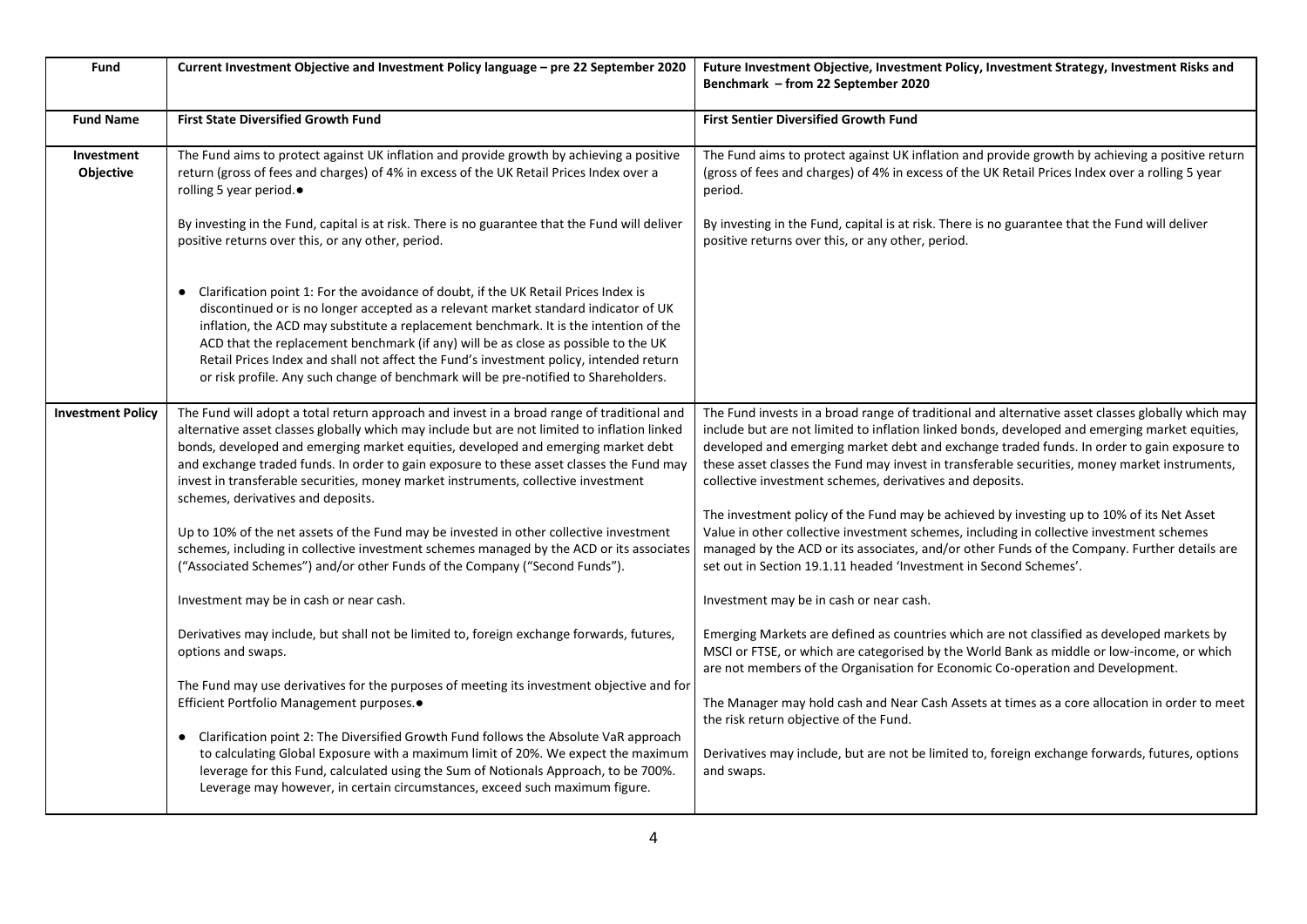|                               | The Fund may use derivatives for the purposes of meeting its investment objective and for<br>Efficient Portfolio Management ("EPM") purposes.                                                                                                                                                                                                                                                                                                                                                                                                                                                                                                                                                                                                                                                                |
|-------------------------------|--------------------------------------------------------------------------------------------------------------------------------------------------------------------------------------------------------------------------------------------------------------------------------------------------------------------------------------------------------------------------------------------------------------------------------------------------------------------------------------------------------------------------------------------------------------------------------------------------------------------------------------------------------------------------------------------------------------------------------------------------------------------------------------------------------------|
| Investment<br><b>Strategy</b> | The Manager adopts a total return approach meaning that it seeks to balance upside risk<br>(meeting the Fund's return objective) and downside risk (the chance of capital losses) by<br>allocating to a combination of investments that together have the highest likelihood of<br>delivering the return objective. The appeal of individual investment opportunities varies over<br>time as valuations change according to prevailing market, economic and political conditions.<br>The Manager assesses the economic climate to determine expected returns and risk of various<br>asset classes. This determines the medium to long term exposures of the Fund. The Manager<br>takes into account the shorter-term market dynamics to deliver additional returns and to seek<br>to reduce portfolio risks. |
|                               | For the avoidance of doubt, if the UK Retail Prices Index is discontinued or is no longer accepted<br>as a relevant market standard indicator of UK inflation, the ACD may substitute a replacement<br>benchmark. It is the intention of the ACD that the replacement benchmark (if any) will be as<br>close as possible to the UK Retail Prices Index and shall not affect the Fund's investment policy,<br>intended return or risk profile. Any such change of benchmark will be pre-notified to<br>Shareholders.                                                                                                                                                                                                                                                                                          |
|                               | The Fund follows the Absolute VaR approach to calculating Global Exposure. Further<br>information on this and the leverage of the Fund are set out in Section 14.3 headed 'Global<br>exposure and leverage'.                                                                                                                                                                                                                                                                                                                                                                                                                                                                                                                                                                                                 |
|                               | The Manager uses derivatives (investments whose value is linked to another investment,<br>performance of a stock market, interest rate or other factor) to reduce certain risks or costs and<br>or generate extra income or growth (often called EPM). Further details are set out in Section<br>19.1.16. headed 'Efficient Portfolio Management'.                                                                                                                                                                                                                                                                                                                                                                                                                                                           |
|                               | The Fund also uses derivatives for investment purposes in keeping with its investment<br>objective. As part of this, derivatives may be used to obtain, increase or reduce exposure to<br>underlying assets. It is not intended that any such use of derivatives will have any adverse<br>effect on the overall risk profile of the Fund. The strategies which may be used include active<br>currency management, bond curve strategies, interest rate strategies, asset allocation and<br>market spread strategies. Additional strategies may be adopted in the future, subject to the risk<br>management process being reviewed and amended as necessary to allow the ACD to monitor<br>and control risk. Further details are set out in Section 19.1.13. headed 'Derivatives'.                            |
| <b>Investment Risks</b>       | The main risks applicable to the Fund are (in no particular order): emerging market risk,<br>investment in the China Interbank Bond Market via Bond Connect, reliability of credit ratings<br>risk, interest rate risk, high yield risk, currency hedged share classes risk, below Investment<br>grade debt securities risk, additional derivatives risk, currency risk and LIBOR risk. These risks<br>are in addition to the generic risks applicable to all funds. Further details are set out in Section<br>18.0 headed 'Appendix V - Risk Factors'                                                                                                                                                                                                                                                       |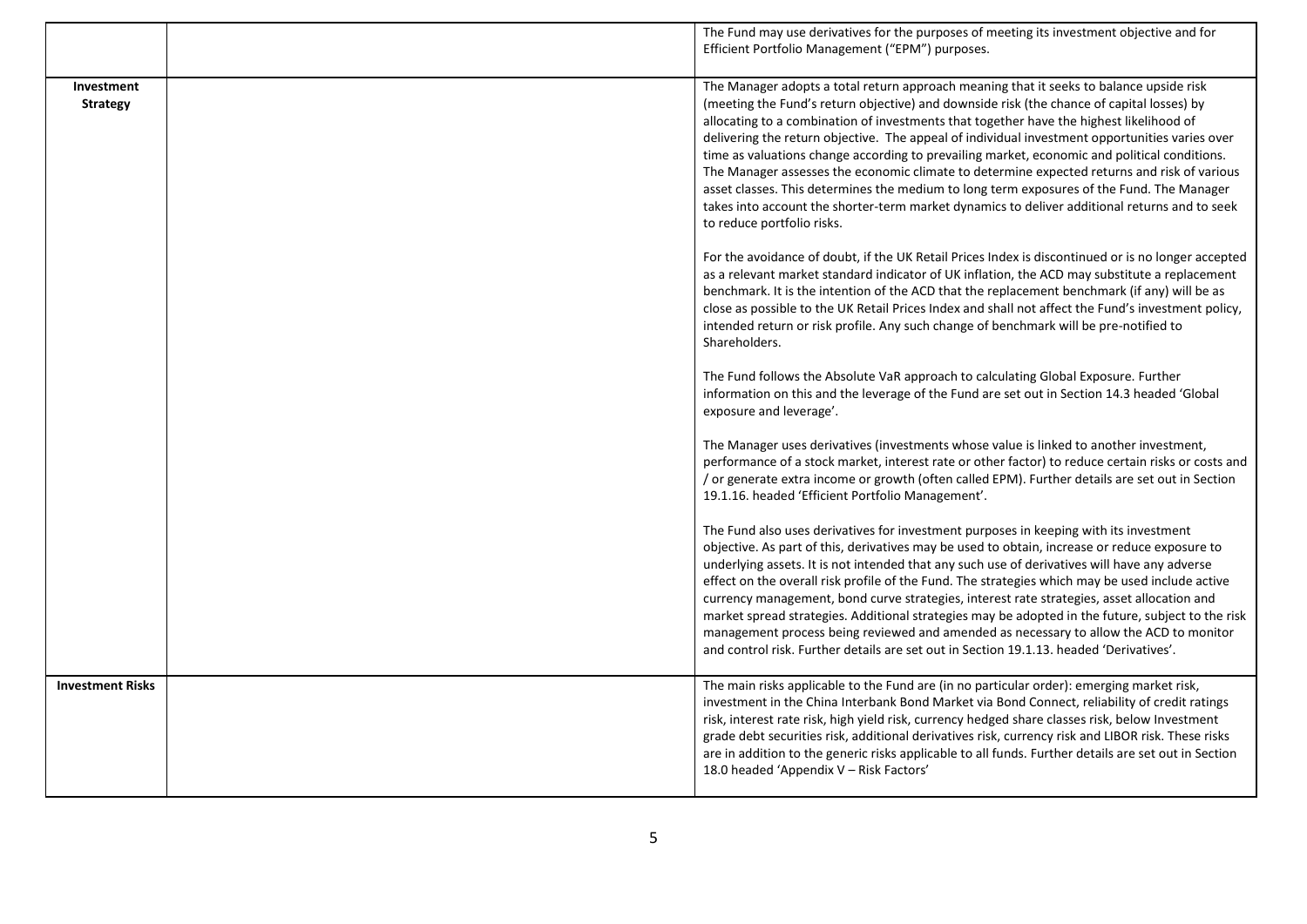| <b>Benchmark and</b> | The Fund is actively managed meaning that the Manager uses its expertise to allocate                                                                                                                                                                                                           | The Fund is actively managed meaning that the Manager uses its expertise to allocate assets                                                                                                                                                                                                 |
|----------------------|------------------------------------------------------------------------------------------------------------------------------------------------------------------------------------------------------------------------------------------------------------------------------------------------|---------------------------------------------------------------------------------------------------------------------------------------------------------------------------------------------------------------------------------------------------------------------------------------------|
| <b>IA Sector</b>     | assets rather than tracking the performance of a benchmark.                                                                                                                                                                                                                                    | rather than tracking the performance of a benchmark.                                                                                                                                                                                                                                        |
|                      | The Fund targets performance in excess of the following index: UK Retail Prices Index.                                                                                                                                                                                                         | The Fund targets performance in excess of the following index: UK Retail Prices Index.                                                                                                                                                                                                      |
|                      | The index has been identified as a performance target and has been chosen because<br>investors may wish to receive returns above the level of UK inflation. The Manager's<br>discretion to allocate assets within the Fund's investment policy is exercised without<br>reference to the index. | The index has been identified as a performance target and has been chosen because investors<br>may wish to receive returns above the level of UK inflation. The Manager's discretion to<br>allocate assets within the Fund's investment policy is exercised without reference to the index. |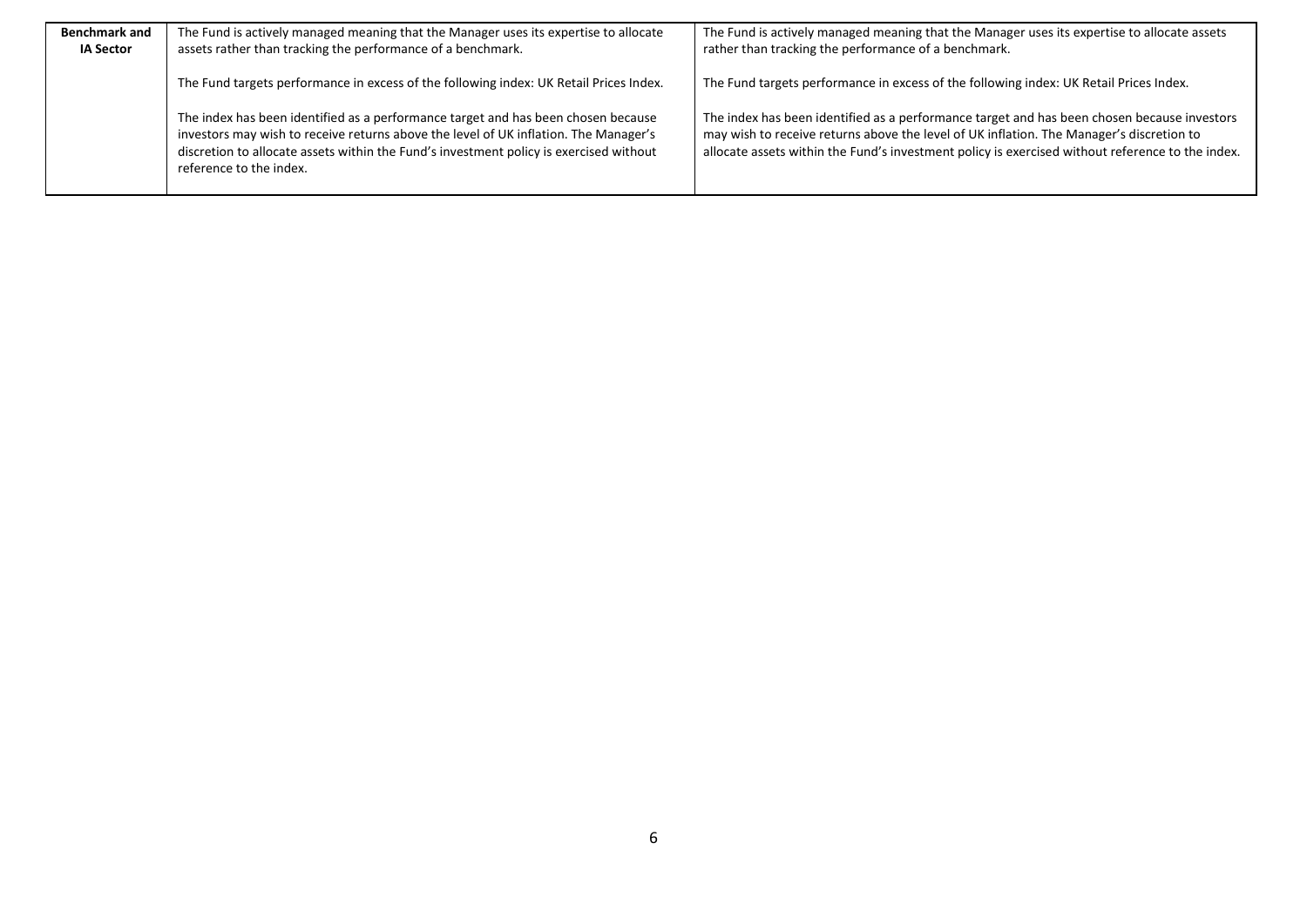| Fund                           | Current Investment Objective and Investment Policy language - pre 22 September 2020                                                                                                                                                                                                                                                    | Future Investment Objective, Investment Policy, Investment Strategy, Investment Risks and<br>Benchmark - from 22 September 2020                                                                                                                                                                                                                                                                                                                                                                                                                                                                           |
|--------------------------------|----------------------------------------------------------------------------------------------------------------------------------------------------------------------------------------------------------------------------------------------------------------------------------------------------------------------------------------|-----------------------------------------------------------------------------------------------------------------------------------------------------------------------------------------------------------------------------------------------------------------------------------------------------------------------------------------------------------------------------------------------------------------------------------------------------------------------------------------------------------------------------------------------------------------------------------------------------------|
| <b>Fund Name</b>               | First State Emerging Markets Bond Fund                                                                                                                                                                                                                                                                                                 | <b>First Sentier Emerging Markets Bond Fund</b>                                                                                                                                                                                                                                                                                                                                                                                                                                                                                                                                                           |
| Investment<br><b>Objective</b> | The Fund aims to achieve an investment return from income and capital appreciation                                                                                                                                                                                                                                                     | The Fund aims to achieve an investment return from income and capital appreciation.                                                                                                                                                                                                                                                                                                                                                                                                                                                                                                                       |
| <b>Investment Policy</b>       | The Fund primarily invests in debt securities issued or guaranteed by governments,<br>financial institutions or companies in Emerging Markets. The Fund may also invest in<br>securities which are economically linked to Emerging Markets. The majority of the Fund<br>will be invested in debt securities denominated in US dollars. | The Fund invests at least 80% of its Net Asset Value in debt securities issued or guaranteed by<br>governments or quasi-government organizations, financial institutions or companies<br>established or having significant operations in Emerging Markets. The majority of the Fund will<br>be invested in debt securities denominated in US dollars.                                                                                                                                                                                                                                                     |
|                                | The Fund will invest at least 80 per cent of its net assets in bonds and other debt securities<br>issued or guaranteed by governments of Emerging Markets or their agencies, and by<br>companies established or having significant operations in Emerging Markets.                                                                     | The Fund may invest without limitation in investment grade and non-investment grade<br>securities rated B or above and up to a maximum of 25% in securities rated CCC or below as<br>defined by Standard & Poor's.                                                                                                                                                                                                                                                                                                                                                                                        |
|                                | The Fund may invest in investment grade, non-investment grade and unrated debt<br>securities. The Fund may hold more than 30 per cent of its net assets in debt securities<br>rated below investment                                                                                                                                   | The investment policy of the Fund may be achieved by investing up to 10% of its Net Asset<br>Value in other collective investment schemes, including in collective investment schemes<br>managed by the ACD or its associates, and/or other Funds of the Company. Further details are<br>set out in Section 19.1.11 headed 'Investment in Second Schemes'.                                                                                                                                                                                                                                                |
|                                |                                                                                                                                                                                                                                                                                                                                        | Emerging Markets are defined as countries which are included for investment in the Fund's<br>benchmark (JP Morgan EMBI Global Diversified) or which are categorised by the World Bank as<br>middle or low-income.                                                                                                                                                                                                                                                                                                                                                                                         |
|                                |                                                                                                                                                                                                                                                                                                                                        | The Fund may use derivatives for Efficient Portfolio Management ("EPM") purposes only.                                                                                                                                                                                                                                                                                                                                                                                                                                                                                                                    |
| Investment<br><b>Strategy</b>  |                                                                                                                                                                                                                                                                                                                                        | The Manager's strategy is designed to deliver performance in markets driven by both top-down<br>(macro) and bottom-up (country specific) factors. This approach enables the team to deliver<br>more consistent risk adjusted performance, in varied market conditions. The research process<br>is systematically forward looking, disciplined and repeatable. The Manager aims to identify<br>instances where market consensus has become too bullish (expectation that the market price<br>will increase) or too bearish (expectation that market price will fall) and find investment<br>opportunities. |
|                                |                                                                                                                                                                                                                                                                                                                                        | While it is not generally the Manager's intention to do so, in some circumstances the Manager<br>may use derivatives (investments whose value is linked to another investment, interest rate or<br>other factor) to reduce certain risks or costs and / or generate extra income or growth (often<br>called EPM). Further details are set out in Section 19.1.16. headed 'Efficient Portfolio<br>Management'.                                                                                                                                                                                             |
| <b>Investment Risks</b>        |                                                                                                                                                                                                                                                                                                                                        | The main risks applicable to the Fund are (in no particular order): emerging market risk,<br>investment in the China Interbank Bond Market via Bond Connect, smaller companies risk,<br>charges against capital risk, reliability of credit ratings risk, interest rate risk, high yield risk,                                                                                                                                                                                                                                                                                                            |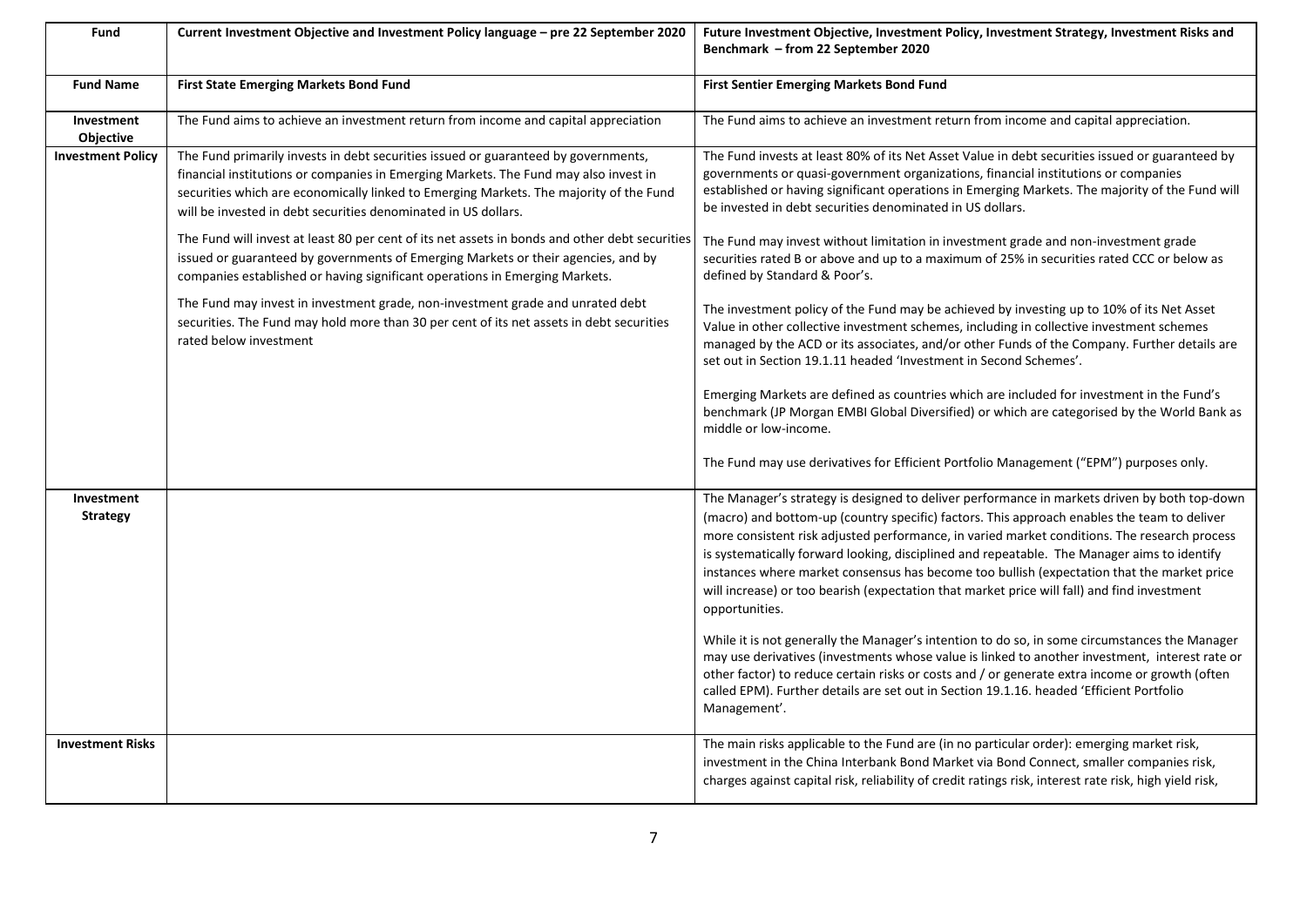|                                          |                                                                                                                                                                                                                                                                                                                                                                                                                                                                                                                                                                                                                                                                                                                                                                                                                                                                                                       | currency hedged share classes risk, below Investment grade debt securities risk and LIBOR risk.<br>These risks are in addition to the generic risks applicable to all funds. Further details are set out<br>in Section 18.0 headed 'Appendix V - Risk Factors'.                                                                                                                                                                                                                                                                                                                                                                                                                                                                                                                                                                                                                                    |
|------------------------------------------|-------------------------------------------------------------------------------------------------------------------------------------------------------------------------------------------------------------------------------------------------------------------------------------------------------------------------------------------------------------------------------------------------------------------------------------------------------------------------------------------------------------------------------------------------------------------------------------------------------------------------------------------------------------------------------------------------------------------------------------------------------------------------------------------------------------------------------------------------------------------------------------------------------|----------------------------------------------------------------------------------------------------------------------------------------------------------------------------------------------------------------------------------------------------------------------------------------------------------------------------------------------------------------------------------------------------------------------------------------------------------------------------------------------------------------------------------------------------------------------------------------------------------------------------------------------------------------------------------------------------------------------------------------------------------------------------------------------------------------------------------------------------------------------------------------------------|
| <b>Benchmark and</b><br><b>IA Sector</b> | The Fund is actively managed meaning that the Manager uses its expertise to pick<br>investments rather than tracking the performance of a benchmark.                                                                                                                                                                                                                                                                                                                                                                                                                                                                                                                                                                                                                                                                                                                                                  | The Fund is actively managed meaning that the Manager uses its expertise to pick investments<br>rather than tracking the performance of a benchmark.                                                                                                                                                                                                                                                                                                                                                                                                                                                                                                                                                                                                                                                                                                                                               |
|                                          | The Fund's performance is compared against the value of the following benchmark: JP<br>Morgan EMBI Global Diversified.                                                                                                                                                                                                                                                                                                                                                                                                                                                                                                                                                                                                                                                                                                                                                                                | The Fund's performance is compared against the value of the following benchmark: JP Morgan<br><b>EMBI Global Diversified.</b>                                                                                                                                                                                                                                                                                                                                                                                                                                                                                                                                                                                                                                                                                                                                                                      |
|                                          | In addition, many funds sold in the UK are grouped into sectors by the Investment<br>Association (the "IA") (a trade body that represents UK investment managers) which helps<br>investors compare funds with similar characteristics. The Fund is included within the<br>Global Emerging Markets Bond IA Sector*.                                                                                                                                                                                                                                                                                                                                                                                                                                                                                                                                                                                    | In addition, many funds sold in the UK are grouped into sectors by the Investment Association<br>(the "IA") (a trade body that represents UK investment managers) which helps investors<br>compare funds with similar characteristics. The Fund is included within the Global Emerging<br>Markets Bonds - Hard Currency IA Sector*.                                                                                                                                                                                                                                                                                                                                                                                                                                                                                                                                                                |
|                                          | The benchmark and sector are not used to limit or constrain how the Fund's portfolio is<br>constructed, nor are they part of a target set for the Fund's performance. The benchmark<br>and sector have been identified as a means by which investors can compare the Fund's<br>performance and have been chosen because their constituents most closely represent the<br>scope of the Fund's investable assets. Investment of the Fund's assets is not constrained<br>by the benchmark or sector composition and the Manager has discretion within the Fund's<br>investment policy to invest in assets without regard to their inclusion or weighting in the<br>benchmark.<br>The Global Emerging Markets Bond IA Sector was split into three new sectors from the<br>1 January 2020, the First Sentier Emerging Markets Bond Fund is in the Global<br>Emerging Markets Bonds - Hard Currency Sector. | The benchmark and sector are not used to limit or constrain how the Fund's portfolio is<br>constructed, nor are they part of a target set for the Fund's performance. The benchmark and<br>sector have been identified as a means by which investors can compare the Fund's<br>performance and have been chosen because their constituents most closely represent the<br>scope of the Fund's investable assets. Investment of the Fund's assets is not constrained by the<br>benchmark or sector composition and the Manager has discretion within the Fund's investment<br>policy to invest in assets without regard to their inclusion or weighting in the benchmark.<br>The Global Emerging Markets Bond IA Sector was split into three new sectors from the 1<br>January 2020, the First Sentier Emerging Markets Bond Fund is in the Global Emerging<br>Markets Bonds - Hard Currency Sector. |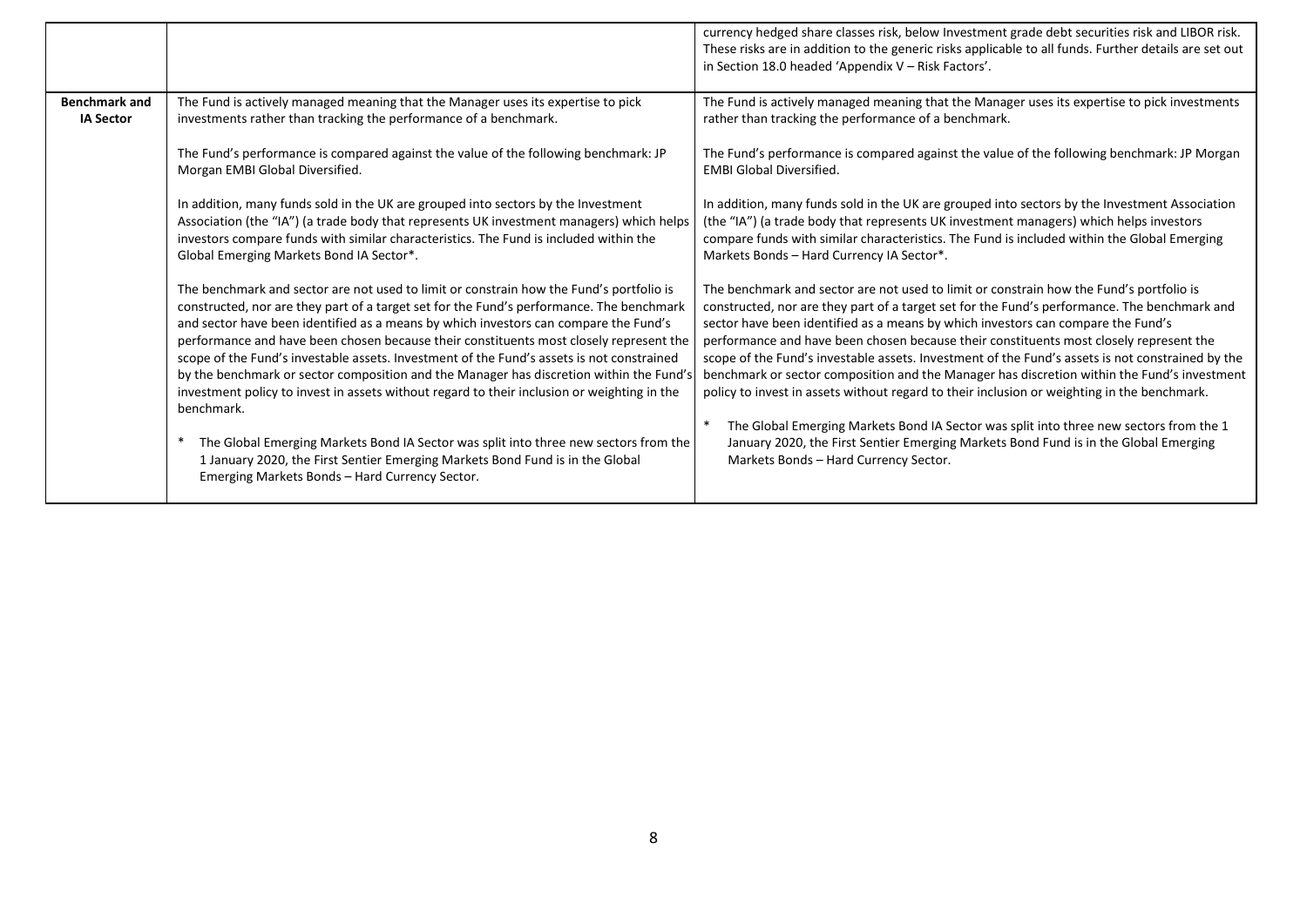| <b>Fund</b>                                               | Current Investment Objective and Investment Policy language - pre 22 September 2020                                                  | Future Investment Objective, Investment Policy, Investment Strategy, Investment Risks and<br>Benchmark - from 22 September 2020                                                                                                                                                                                                                                                                                                                                                                                                                                                                                                                                                                                                                                                                                                                                                                                                                                                                                                                                                                                                                                                                                                                                                                                                                                                                                                                                                                                                                                                                                                                                                                                                                                                                                                |
|-----------------------------------------------------------|--------------------------------------------------------------------------------------------------------------------------------------|--------------------------------------------------------------------------------------------------------------------------------------------------------------------------------------------------------------------------------------------------------------------------------------------------------------------------------------------------------------------------------------------------------------------------------------------------------------------------------------------------------------------------------------------------------------------------------------------------------------------------------------------------------------------------------------------------------------------------------------------------------------------------------------------------------------------------------------------------------------------------------------------------------------------------------------------------------------------------------------------------------------------------------------------------------------------------------------------------------------------------------------------------------------------------------------------------------------------------------------------------------------------------------------------------------------------------------------------------------------------------------------------------------------------------------------------------------------------------------------------------------------------------------------------------------------------------------------------------------------------------------------------------------------------------------------------------------------------------------------------------------------------------------------------------------------------------------|
| <b>Fund Name</b>                                          | First State Global Listed Infrastructure Fund                                                                                        | First Sentier Global Listed Infrastructure Fund                                                                                                                                                                                                                                                                                                                                                                                                                                                                                                                                                                                                                                                                                                                                                                                                                                                                                                                                                                                                                                                                                                                                                                                                                                                                                                                                                                                                                                                                                                                                                                                                                                                                                                                                                                                |
| Investment<br>Objective                                   | The Fund aims to achieve an investment return consistent with income and long term<br>capital growth.                                | The Fund aims to achieve an investment return from income and capital growth over the<br>medium to long-term (at least three years).                                                                                                                                                                                                                                                                                                                                                                                                                                                                                                                                                                                                                                                                                                                                                                                                                                                                                                                                                                                                                                                                                                                                                                                                                                                                                                                                                                                                                                                                                                                                                                                                                                                                                           |
| <b>Investment Policy</b><br>Investment<br><b>Strategy</b> | The Fund invests in a diversified portfolio of listed infrastructure and infrastructure related<br>securities from around the world. | The Fund invests in a diversified portfolio of equity securities issued by companies in the<br>infrastructure sector that are listed, traded or dealt in on Regulated Markets worldwide. The<br>infrastructure sector includes, but is not limited to, utilities (e.g. water and electricity),<br>highways and railways, airports, marine ports and oil and gas storage and transportation.<br>The investment policy of the Fund may be achieved by investing up to 10% of its Net Asset<br>Value in other collective investment schemes, including in collective investment schemes<br>managed by the ACD or its associates, and/or other Funds of the Company. Further details are<br>set out in Section 19.1.11 headed 'Investment in Second Schemes'.<br>Where the Manager is unable to identify investment opportunities at appropriate valuations<br>from time to time, the Fund may hold cash and Near Cash Assets in different currencies.<br>The Fund may use derivatives for Efficient Portfolio Management ("EPM") purposes only.<br>The Manager's strategy is to invest in a globally diversified portfolio of listed infrastructure<br>companies.<br>Listed infrastructure investments may offer greater scope for returns over the medium to long<br>term (at least three years) as the nature of many infrastructure companies may give them more<br>flexibility to increase the price of their goods and services over time.<br>The Manager's investment strategy is founded on the principle of stewardship, allocating<br>capital to what we believe are good quality companies with sound growth prospects and strong<br>management teams. The Manager's investment style is inherently medium to long term and<br>conservative, seeking to buy and hold high quality companies that can deliver acceptable |
|                                                           |                                                                                                                                      | returns over the medium to long term. The Manager defines risk as losing client's money,<br>rather than deviation from a benchmark index. This prudent style may lag in very strong<br>liquidity-driven or momentum-led markets and may perform well when due recognition is given<br>to companies with quality management teams, good long-term growth prospects and sound<br>balance sheets.<br>The Manager believes that company engagement is an integral part of sustainable and long                                                                                                                                                                                                                                                                                                                                                                                                                                                                                                                                                                                                                                                                                                                                                                                                                                                                                                                                                                                                                                                                                                                                                                                                                                                                                                                                     |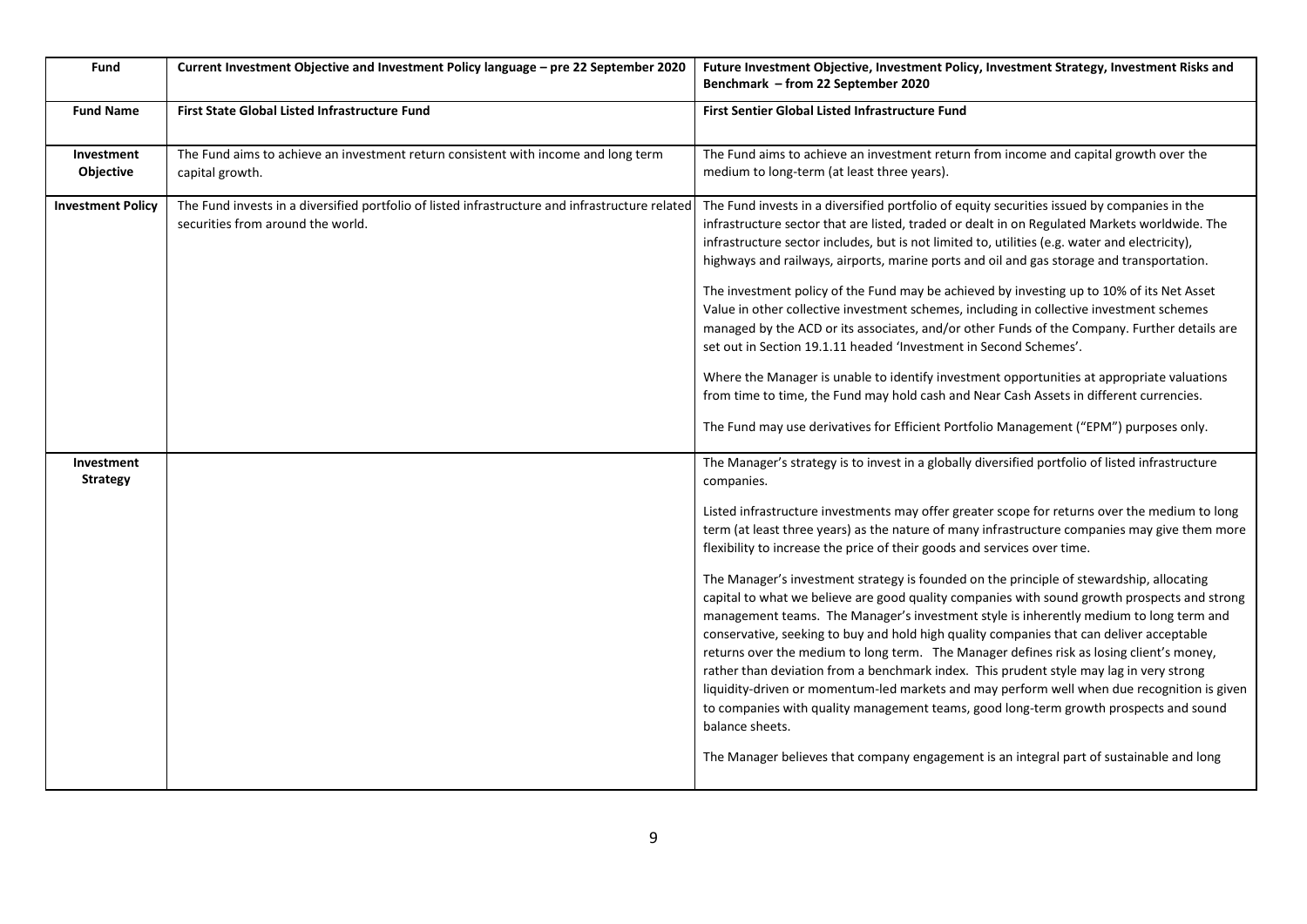|                                          |                                                                                                                                                                                                                                                                                                                                                                                                                                                                                                                                                                                                                                                                                                                                                                                                                                                                                                                                                 | term investing. It seeks to engage actively and constructively with company leaders on                                                                                                                                                                                                                                                                                                                                                                                                                                                                                                                                                                                                                                                                                                                                                                                                                                                       |
|------------------------------------------|-------------------------------------------------------------------------------------------------------------------------------------------------------------------------------------------------------------------------------------------------------------------------------------------------------------------------------------------------------------------------------------------------------------------------------------------------------------------------------------------------------------------------------------------------------------------------------------------------------------------------------------------------------------------------------------------------------------------------------------------------------------------------------------------------------------------------------------------------------------------------------------------------------------------------------------------------|----------------------------------------------------------------------------------------------------------------------------------------------------------------------------------------------------------------------------------------------------------------------------------------------------------------------------------------------------------------------------------------------------------------------------------------------------------------------------------------------------------------------------------------------------------------------------------------------------------------------------------------------------------------------------------------------------------------------------------------------------------------------------------------------------------------------------------------------------------------------------------------------------------------------------------------------|
|                                          |                                                                                                                                                                                                                                                                                                                                                                                                                                                                                                                                                                                                                                                                                                                                                                                                                                                                                                                                                 | sustainability and other investment risks and opportunities.                                                                                                                                                                                                                                                                                                                                                                                                                                                                                                                                                                                                                                                                                                                                                                                                                                                                                 |
|                                          |                                                                                                                                                                                                                                                                                                                                                                                                                                                                                                                                                                                                                                                                                                                                                                                                                                                                                                                                                 | While it is not generally the Manager's intention to do so, in some circumstances the Manager<br>may use derivatives (investments whose value is linked to another investment, performance of<br>a stock market, interest rate or other factor) to reduce certain risks or costs and / or generate<br>extra income or growth (often called EPM). Further details are set out in Section 19.1.16.<br>headed 'Efficient Portfolio Management'. It is not intended that any such use will increase the<br>volatility (a measure of the short term changes in the Fund's price) or materially alter the risk<br>profile of the Fund. The Manager's intention is that the Fund will generally only hold derivatives<br>such as options and warrants which result from certain corporate actions, new issues or<br>placements from time-to-time.                                                                                                   |
| <b>Investment Risks</b>                  |                                                                                                                                                                                                                                                                                                                                                                                                                                                                                                                                                                                                                                                                                                                                                                                                                                                                                                                                                 | The main risks applicable to the Fund are (in no particular order): emerging market risk,<br>industry or sector risk, single sector risk, smaller companies risk, listed infrastructure risk,<br>charges against capital risk, currency hedged share class risk and currency risk. These risks are<br>in addition to the generic risks applicable to all funds. Further details are set out in Section 18.0<br>headed 'Appendix V - Risk Factors'.                                                                                                                                                                                                                                                                                                                                                                                                                                                                                           |
| <b>Benchmark and</b><br><b>IA Sector</b> | The Fund is actively managed meaning that the Manager uses its expertise to pick<br>investments rather than tracking the performance of a benchmark.                                                                                                                                                                                                                                                                                                                                                                                                                                                                                                                                                                                                                                                                                                                                                                                            | The Fund is actively managed meaning that the Manager uses its expertise to pick investments<br>rather than tracking the performance of a benchmark.                                                                                                                                                                                                                                                                                                                                                                                                                                                                                                                                                                                                                                                                                                                                                                                         |
|                                          | The Fund's performance is compared against the value of the following benchmark: FTSE<br>Global Core Infrastructure 50/50 Index.                                                                                                                                                                                                                                                                                                                                                                                                                                                                                                                                                                                                                                                                                                                                                                                                                | The Fund's performance is compared against the value of the following benchmark: FTSE Global<br>Core Infrastructure 50/50 Index.                                                                                                                                                                                                                                                                                                                                                                                                                                                                                                                                                                                                                                                                                                                                                                                                             |
|                                          | In addition, many funds sold in the UK are grouped into sectors by the Investment<br>Association (the "IA") (a trade body that represents UK investment managers) which helps<br>investors compare funds with similar characteristics. The Fund is included within the<br>Global IA Sector.                                                                                                                                                                                                                                                                                                                                                                                                                                                                                                                                                                                                                                                     | In addition, many funds sold in the UK are grouped into sectors by the Investment Association<br>(the "IA") (a trade body that represents UK investment managers) which helps investors<br>compare funds with similar characteristics. The Fund is included within the Global IA Sector.                                                                                                                                                                                                                                                                                                                                                                                                                                                                                                                                                                                                                                                     |
|                                          | The benchmark and sector are not used to limit or constrain how the Fund's portfolio is<br>constructed, nor are they part of a target set for the Fund's performance to match or<br>exceed. The benchmark and sector have been identified as a means by which investors car<br>compare the Fund's performance and have been chosen because their constituents most<br>closely represent the scope of the Fund's investable assets. A majority of the Fund's assets<br>can be expected to be components of the benchmark. However, the Manager has<br>discretion within the Fund's investment policy to invest away from the benchmark and<br>sector requirements, and without regard to the weighting of benchmark assets, in order to<br>take advantage of specific investment opportunities. The investment strategy of the Fund<br>does not restrict the extent to which the portfolio holdings may deviate from the<br>benchmark or sector. | The benchmark and sector are not used to limit or constrain how the Fund's portfolio is<br>constructed, nor are they part of a target set for the Fund's performance to match or exceed.<br>The benchmark and sector have been identified as a means by which investors can compare the<br>Fund's performance and have been chosen because their constituents most closely represent<br>the scope of the Fund's investable assets. A majority of the Fund's assets can be expected to be<br>components of the benchmark. However, the Manager has discretion within the Fund's<br>investment policy to invest away from the benchmark and sector requirements, and without<br>regard to the weighting of benchmark assets, in order to take advantage of specific investment<br>opportunities. The investment strategy of the Fund does not restrict the extent to which the<br>portfolio holdings may deviate from the benchmark or sector. |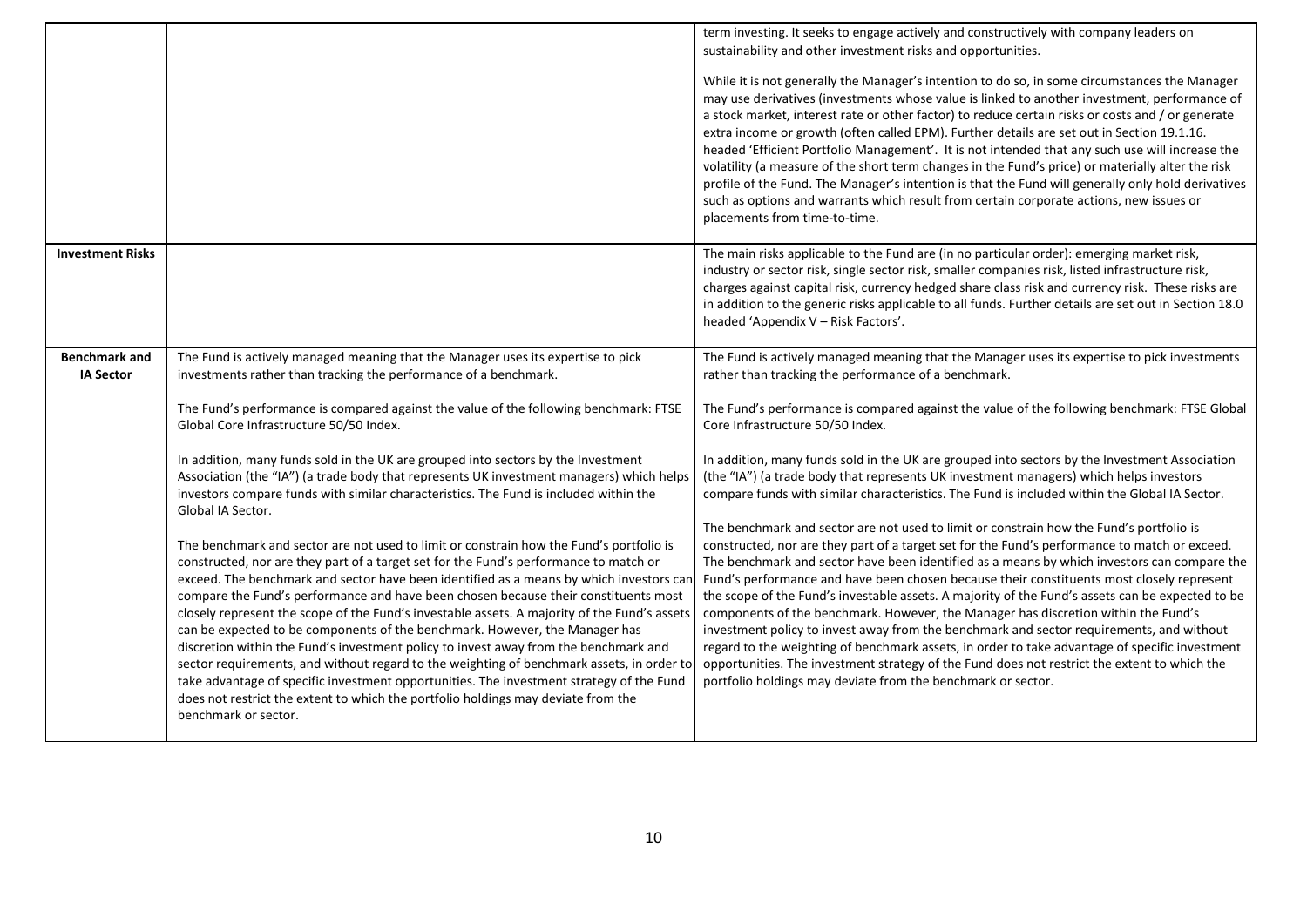| Fund                          | Current Investment Objective and Investment Policy language - pre 22 September 2020                                                                                                       | Future Investment Objective, Investment Policy, Investment Strategy, Investment Risks and<br>Benchmark - from 22 September 2020                                                                                                                                                                                                                                                                                                                                                                                                                                                                                                                                                                                                                                                                                                            |
|-------------------------------|-------------------------------------------------------------------------------------------------------------------------------------------------------------------------------------------|--------------------------------------------------------------------------------------------------------------------------------------------------------------------------------------------------------------------------------------------------------------------------------------------------------------------------------------------------------------------------------------------------------------------------------------------------------------------------------------------------------------------------------------------------------------------------------------------------------------------------------------------------------------------------------------------------------------------------------------------------------------------------------------------------------------------------------------------|
| <b>Fund Name</b>              | <b>First State Global Property Securities Fund</b>                                                                                                                                        | <b>First Sentier Global Property Securities Fund</b>                                                                                                                                                                                                                                                                                                                                                                                                                                                                                                                                                                                                                                                                                                                                                                                       |
| Investment<br>Objective       | The Fund aims to achieve an investment return consistent with income and long term<br>capital growth.                                                                                     | The Fund aims to achieve an investment return from income and capital growth over the long-<br>term (at least five years).                                                                                                                                                                                                                                                                                                                                                                                                                                                                                                                                                                                                                                                                                                                 |
| <b>Investment Policy</b>      | The Fund primarily invests in a broad selection of securities issued by real estate<br>investment trusts or companies that own, develop or manage real property from around<br>the world. | The Fund invests at least 70% of its Net Asset Value in a broad selection of equity or equity-<br>related securities issued by real estate investment trusts or companies that own, develop or<br>manage real property located worldwide and which are listed, traded or dealt in on Regulated<br>Markets worldwide.                                                                                                                                                                                                                                                                                                                                                                                                                                                                                                                       |
|                               |                                                                                                                                                                                           | The investment policy of the Fund may be achieved by investing up to 10% of its Net Asset<br>Value in other collective investment schemes, including in collective investment schemes<br>managed by the ACD or its associates, and/or other Funds of the Company. Further details are<br>set out in Section 19.1.11 headed 'Investment in Second Schemes'.                                                                                                                                                                                                                                                                                                                                                                                                                                                                                 |
|                               |                                                                                                                                                                                           | Where the Manager is unable to identify investment opportunities at appropriate valuations<br>from time to time, the Fund may hold cash and Near Cash Assets in different currencies.                                                                                                                                                                                                                                                                                                                                                                                                                                                                                                                                                                                                                                                      |
|                               |                                                                                                                                                                                           | The Fund may use derivatives for Efficient Portfolio Management ("EPM") purposes only.                                                                                                                                                                                                                                                                                                                                                                                                                                                                                                                                                                                                                                                                                                                                                     |
| Investment<br><b>Strategy</b> |                                                                                                                                                                                           | The Manager's strategy is to focus on quality companies that it would expect to outperform<br>over the long-term (at least 5 years) especially in down markets. The Fund strategy is to invest<br>in real estate investment trusts or companies that own, develop or manage real property across<br>different geographic markets.                                                                                                                                                                                                                                                                                                                                                                                                                                                                                                          |
|                               |                                                                                                                                                                                           | Although the Fund has a global investment universe, the securities selected for investment<br>based on the Manager's strategy may at times result in a portfolio that is geographically<br>concentrated.                                                                                                                                                                                                                                                                                                                                                                                                                                                                                                                                                                                                                                   |
|                               |                                                                                                                                                                                           | While it is not generally the Manager's intention to do so, in some circumstances the Manager<br>may use derivatives (investments whose value is linked to another investment, performance of<br>a stock market, interest rate or other factor) to reduce certain risks or costs and / or generate<br>extra income or growth (often called EPM). Further details are set out in Section 19.1.16.<br>headed 'Efficient Portfolio Management'. It is not intended that any such use will increase the<br>volatility (a measure of the short term changes in the Fund's price) or materially alter the risk<br>profile of the Fund. The Manager's intention is that the Fund will generally only hold derivatives<br>such as options and warrants which result from certain corporate actions, new issues or<br>placements from time-to-time. |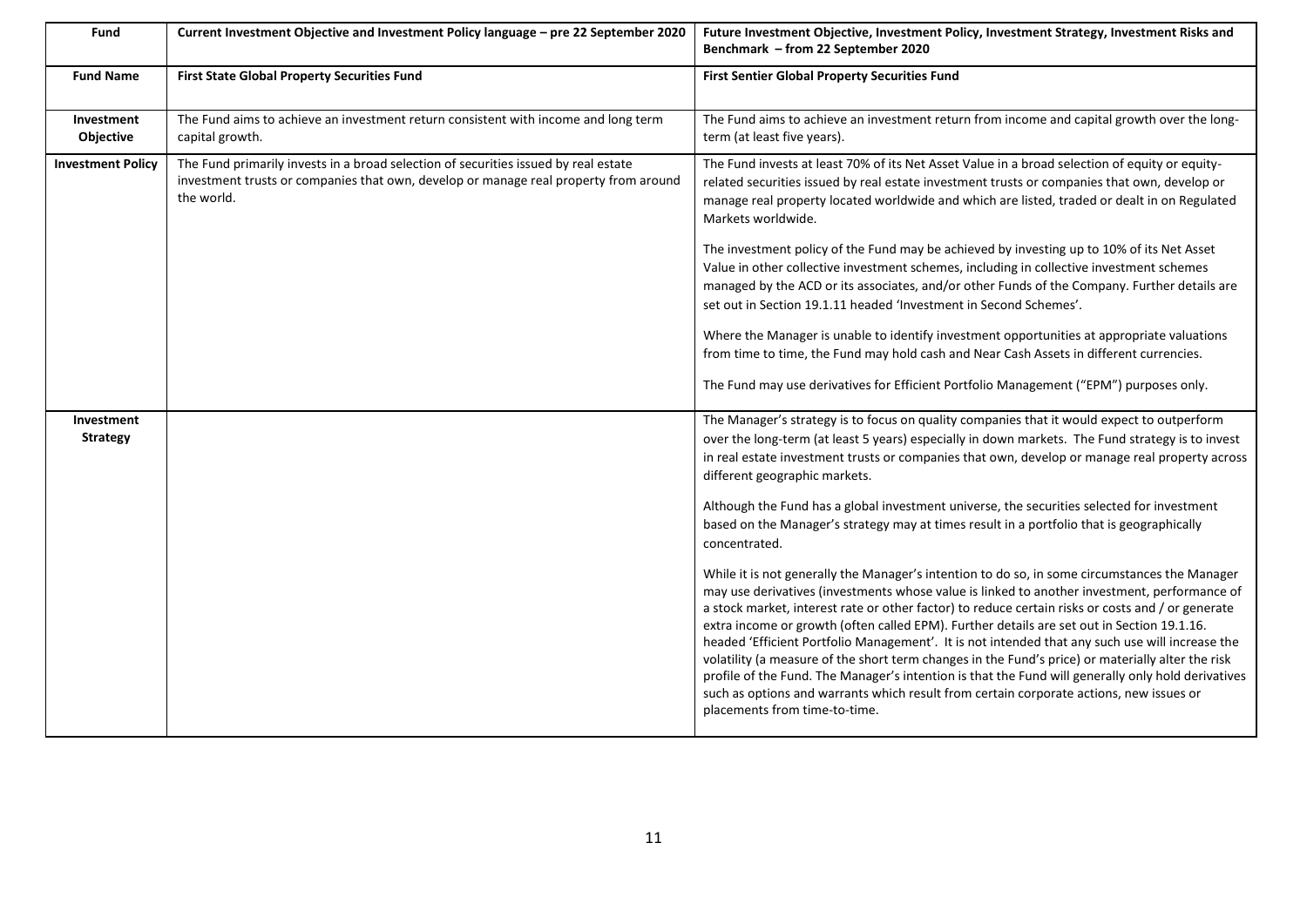| <b>Investment Risks</b>                  |                                                                                                                                                                                                                                                                                                                                                                                                                                                                                                                                                                                                                                                                                                                                                                                                                                                       | The main risks applicable to the Fund are (in no particular order): emerging market risk, China<br>market risk, investment in China A shares risk, single country/specific region risk, smaller<br>companies risk, concentration risk and currency risk. These risks are in addition to the generic<br>risks applicable to all funds. Further details are set out in Section 18.0 headed 'Appendix V $-$<br>Risk Factors'.                                                                                                                                                                                                                                                                                                                                                                                                                         |
|------------------------------------------|-------------------------------------------------------------------------------------------------------------------------------------------------------------------------------------------------------------------------------------------------------------------------------------------------------------------------------------------------------------------------------------------------------------------------------------------------------------------------------------------------------------------------------------------------------------------------------------------------------------------------------------------------------------------------------------------------------------------------------------------------------------------------------------------------------------------------------------------------------|----------------------------------------------------------------------------------------------------------------------------------------------------------------------------------------------------------------------------------------------------------------------------------------------------------------------------------------------------------------------------------------------------------------------------------------------------------------------------------------------------------------------------------------------------------------------------------------------------------------------------------------------------------------------------------------------------------------------------------------------------------------------------------------------------------------------------------------------------|
| <b>Benchmark and</b><br><b>IA Sector</b> | The Fund is actively managed meaning that the Manager uses its expertise to pick<br>investments rather than tracking the performance of a benchmark.                                                                                                                                                                                                                                                                                                                                                                                                                                                                                                                                                                                                                                                                                                  | The Fund is actively managed meaning that the Manager uses its expertise to pick investments<br>rather than tracking the performance of a benchmark.                                                                                                                                                                                                                                                                                                                                                                                                                                                                                                                                                                                                                                                                                               |
|                                          | The Fund's performance is compared against the value of the following benchmark: FTSE<br>EPRA Nareit Developed Index.                                                                                                                                                                                                                                                                                                                                                                                                                                                                                                                                                                                                                                                                                                                                 | The Fund's performance is compared against the value of the following benchmark: FTSE EPRA<br>Nareit Developed Index.                                                                                                                                                                                                                                                                                                                                                                                                                                                                                                                                                                                                                                                                                                                              |
|                                          | In addition, many funds sold in the UK are grouped into sectors by the Investment<br>Association (the "IA") (a trade body that represents UK investment managers) which helps<br>investors compare funds with similar characteristics. This Fund is included within the<br>Property Other IA Sector.                                                                                                                                                                                                                                                                                                                                                                                                                                                                                                                                                  | In addition, many funds sold in the UK are grouped into sectors by the Investment Association<br>(the "IA") (a trade body that represents UK investment managers) which helps investors<br>compare funds with similar characteristics. This Fund is included within the Property Other IA<br>Sector.                                                                                                                                                                                                                                                                                                                                                                                                                                                                                                                                               |
|                                          | The benchmark and sector are not used to limit or constrain how the Fund's portfolio is<br>constructed, nor are they part of a target set for the Fund's performance to match or<br>exceed. The benchmark and sector have been identified as a means by which investors car<br>compare the Fund's performance and have been chosen because its constituents most<br>closely represent the scope of the Fund's investable assets. Investment of the Fund's<br>assets is not constrained by the benchmark or sector composition and the Manager has<br>complete discretion within the Fund's investment policy to invest in assets without regard<br>to their inclusion or weighting in the benchmark. The investment strategy of the Fund<br>does not restrict the extent to which the portfolio holdings may deviate from the<br>benchmark or sector. | The benchmark and sector are not used to limit or constrain how the Fund's portfolio is<br>constructed, nor are they part of a target set for the Fund's performance to match or exceed.<br>The benchmark and sector have been identified as a means by which investors can compare the<br>Fund's performance and have been chosen because its constituents most closely represent the<br>scope of the Fund's investable assets. Investment of the Fund's assets is not constrained by the<br>benchmark or sector composition and the Manager has complete discretion within the Fund's<br>investment policy to invest in assets without regard to their inclusion or weighting in the<br>benchmark. The investment strategy of the Fund does not restrict the extent to which the<br>portfolio holdings may deviate from the benchmark or sector. |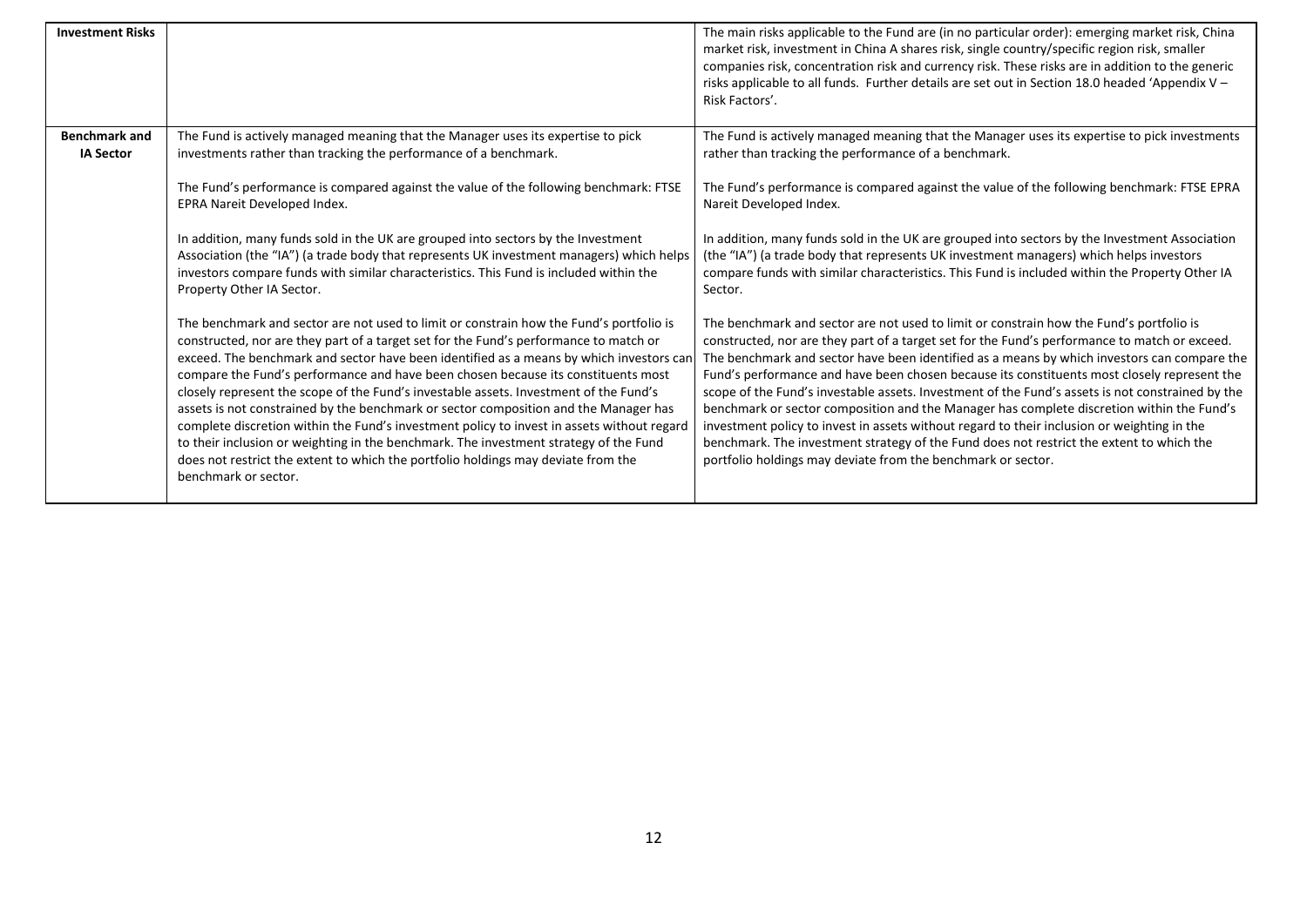| Fund                                 | Current Investment Objective and Investment Policy language - pre 22 September 2020                                                                                                                                                                                                                                                                       | Future Investment Objective, Investment Policy, Investment Strategy, Investment Risks and<br>Benchmark - from 22 September 2020                                                                                                                                                                                                                                                                                                                                                                                                                                                                                                                                                                    |
|--------------------------------------|-----------------------------------------------------------------------------------------------------------------------------------------------------------------------------------------------------------------------------------------------------------------------------------------------------------------------------------------------------------|----------------------------------------------------------------------------------------------------------------------------------------------------------------------------------------------------------------------------------------------------------------------------------------------------------------------------------------------------------------------------------------------------------------------------------------------------------------------------------------------------------------------------------------------------------------------------------------------------------------------------------------------------------------------------------------------------|
| <b>Fund Name</b>                     | <b>First State All China Fund</b>                                                                                                                                                                                                                                                                                                                         | <b>FSSA All China Fund</b>                                                                                                                                                                                                                                                                                                                                                                                                                                                                                                                                                                                                                                                                         |
| Investment<br>Objective              | The Fund aims to achieve long-term capital growth.                                                                                                                                                                                                                                                                                                        | The Fund aims to achieve capital growth over the medium to long-term (at least three years).                                                                                                                                                                                                                                                                                                                                                                                                                                                                                                                                                                                                       |
| <b>Investment Policy</b>             | The Fund invests primarily in a concentrated portfolio of securities issued by companies<br>with either assets in, or revenues derived from the People's Republic of China that are<br>listed, traded or dealt in on Regulated Markets in China, Hong Kong, Singapore or in a<br>member state of the OECD.                                                | The Fund invests at least 70% of its Net Asset Value in a concentrated portfolio of equity or<br>equity-related securities issued by companies established or having a majority of their<br>economic activities in the People's Republic of China that are listed, traded or dealt in on<br>Regulated Markets worldwide.                                                                                                                                                                                                                                                                                                                                                                           |
|                                      | In order to gain exposure to these types of equities and equity related instruments, up to<br>10% of the net assets of the Fund may be invested in other collective investment schemes,<br>including in collective investment schemes managed by the ACD or its associates<br>("Associated Schemes"), and/or other Funds of the Company ("Second Funds"). | The investment policy of the Fund may be achieved by investing up to 10% of its Net Asset<br>Value in other collective investment schemes, including in collective investment schemes<br>managed by the ACD or its associates, and/or other Funds of the Company. Further details are<br>set out in Section 19.1.11 headed 'Investment in Second Schemes'.                                                                                                                                                                                                                                                                                                                                         |
|                                      | Investment may be in cash or near cash.                                                                                                                                                                                                                                                                                                                   | Where the Manager is unable to identify investment opportunities at appropriate valuations<br>from time to time, the Fund may hold cash and Near Cash Assets in different currencies.                                                                                                                                                                                                                                                                                                                                                                                                                                                                                                              |
|                                      | The Fund may use derivatives for Efficient Portfolio Management purposes only.                                                                                                                                                                                                                                                                            | The Fund may use derivatives for Efficient Portfolio Management ("EPM") purposes only.                                                                                                                                                                                                                                                                                                                                                                                                                                                                                                                                                                                                             |
| <b>Investment</b><br><b>Strategy</b> |                                                                                                                                                                                                                                                                                                                                                           | The Fund's investment strategy is centred on identifying quality companies, buying them at a<br>sensible price and holding for the medium to long-term (at least three years). The Manager<br>looks for founders and management teams that act with integrity and risk awareness, and<br>companies with a dominant market position that have the potential to deliver continual and<br>predictable returns over the medium to long-term.                                                                                                                                                                                                                                                           |
|                                      |                                                                                                                                                                                                                                                                                                                                                           | The strategy aims for capital preservation; the potential downside of an investment is<br>evaluated as much as the upside. Benchmark indices are not used in the portfolio construction<br>process as they may not fully represent the available opportunities in the markets. Instead the<br>Manager relies on bottom-up stock selection (i.e. focusing on analysing individual companies<br>rather than stock markets) to construct a concentrated and high-conviction portfolio.                                                                                                                                                                                                                |
|                                      |                                                                                                                                                                                                                                                                                                                                                           | Particular attention is paid to the quality of management, the strength of the brand, the<br>financials of the company, and the market valuation.                                                                                                                                                                                                                                                                                                                                                                                                                                                                                                                                                  |
|                                      |                                                                                                                                                                                                                                                                                                                                                           | While it is not generally the Manager's intention to do so, in some circumstances the Manager<br>may use derivatives (investments whose value is linked to another investment, performance of<br>a stock market, interest rate or other factor) to reduce certain risks or costs and / or generate<br>extra income or growth (often called EPM). Further details are set out in Section 19.1.16.<br>headed 'Efficient Portfolio Management'. It is not intended that any such use will increase the<br>volatility (a measure of the short term changes in the Fund's price) or materially alter the risk<br>profile of the Fund. The Manager's intention is that the Fund will generally only hold |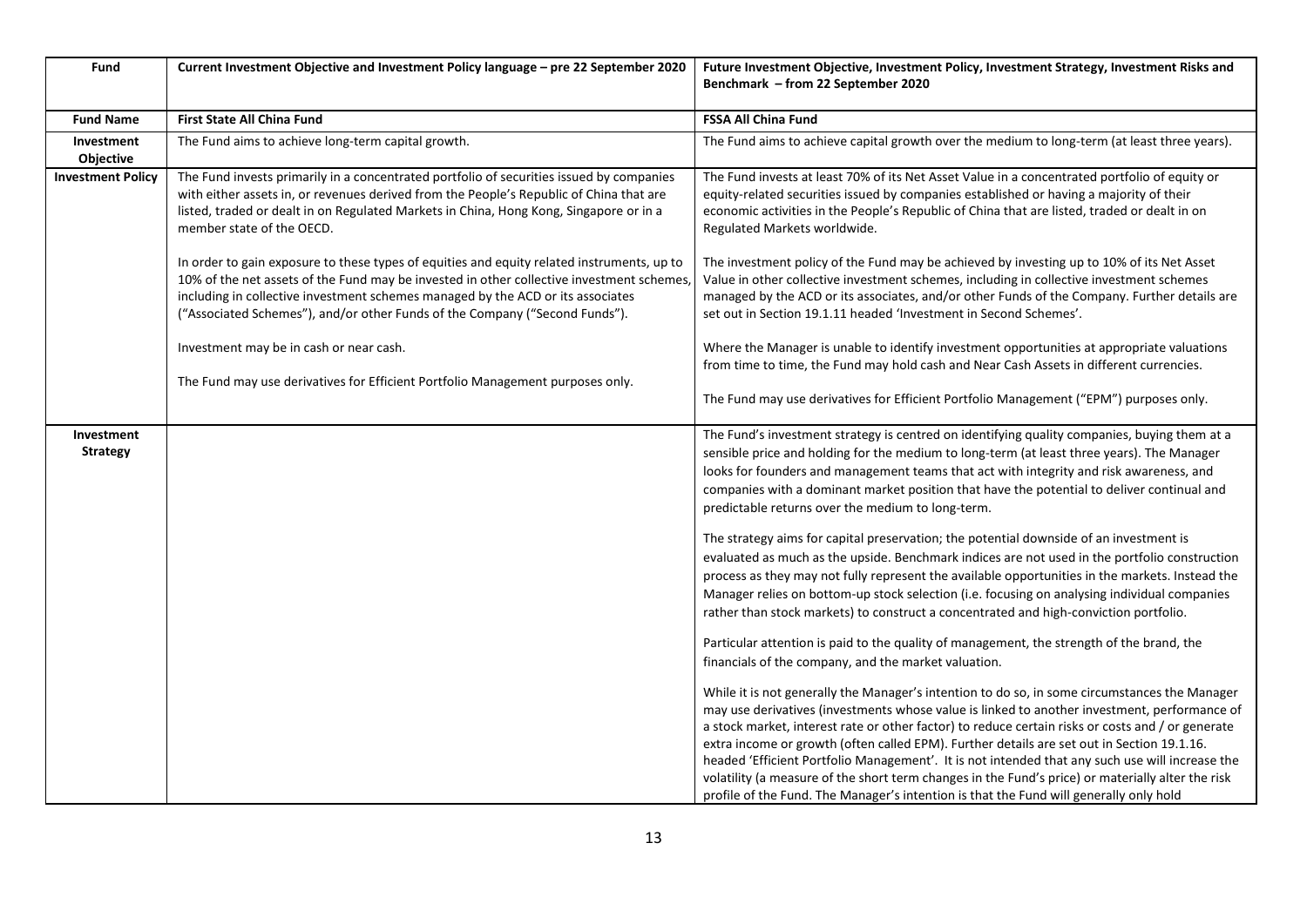|                                          |                                                                                                                                                                                                                                                                                                                                                                                                                                                                                                                                                                                                                                                                                                                                                                                                                                                   | derivatives such as options and warrants which result from certain corporate actions, new<br>issues or placements from time-to-time.                                                                                                                                                                                                                                                                                                                                                                                                                                                                                                                                                                                                                                                                                                           |
|------------------------------------------|---------------------------------------------------------------------------------------------------------------------------------------------------------------------------------------------------------------------------------------------------------------------------------------------------------------------------------------------------------------------------------------------------------------------------------------------------------------------------------------------------------------------------------------------------------------------------------------------------------------------------------------------------------------------------------------------------------------------------------------------------------------------------------------------------------------------------------------------------|------------------------------------------------------------------------------------------------------------------------------------------------------------------------------------------------------------------------------------------------------------------------------------------------------------------------------------------------------------------------------------------------------------------------------------------------------------------------------------------------------------------------------------------------------------------------------------------------------------------------------------------------------------------------------------------------------------------------------------------------------------------------------------------------------------------------------------------------|
| <b>Investment Risks</b>                  |                                                                                                                                                                                                                                                                                                                                                                                                                                                                                                                                                                                                                                                                                                                                                                                                                                                   | The main risks applicable to the Fund are (in no particular order): emerging market risk, China<br>market risk, investment in China A shares risk, single country/specific region risk, smaller<br>companies risk, concentration risk and currency risk. These risks are in addition to the generic<br>risks applicable to all funds. Further details are set out in Section 18.0 headed 'Appendix V -<br>Risk Factors'.                                                                                                                                                                                                                                                                                                                                                                                                                       |
| <b>Benchmark and</b><br><b>IA Sector</b> | The Fund is actively managed meaning that the Manager uses its expertise to pick<br>investments rather than tracking the performance of a benchmark.                                                                                                                                                                                                                                                                                                                                                                                                                                                                                                                                                                                                                                                                                              | The Fund is actively managed meaning that the Manager uses its expertise to pick investments<br>rather than tracking the performance of a benchmark.                                                                                                                                                                                                                                                                                                                                                                                                                                                                                                                                                                                                                                                                                           |
|                                          | The Fund's performance is compared against the value of the following benchmark: MSCI<br>China All Shares Index.                                                                                                                                                                                                                                                                                                                                                                                                                                                                                                                                                                                                                                                                                                                                  | The Fund's performance is compared against the value of the following benchmark: MSCI China<br>All Shares Index.                                                                                                                                                                                                                                                                                                                                                                                                                                                                                                                                                                                                                                                                                                                               |
|                                          | In addition, many funds sold in the UK are grouped into sectors by the Investment<br>Association (the "IA") (a trade body that represents UK investment managers) which helps<br>investors compare funds with similar characteristics. The Fund is included within the<br>China/Greater China IA Sector.                                                                                                                                                                                                                                                                                                                                                                                                                                                                                                                                          | In addition, many funds sold in the UK are grouped into sectors by the Investment Association<br>(the "IA") (a trade body that represents UK investment managers) which helps investors<br>compare funds with similar characteristics. The Fund is included within the China/Greater China<br>IA Sector.                                                                                                                                                                                                                                                                                                                                                                                                                                                                                                                                       |
|                                          | The benchmark and sector are not used to limit or constrain how the Fund's portfolio is<br>constructed, nor are they part of a target set for the Fund's performance. The benchmark<br>and sector have been identified as a means by which investors can compare the Fund's<br>performance and have been chosen because their constituents most closely represent the<br>scope of the Fund's investable assets. Investment of the Fund's assets is not constrained<br>by the benchmark composition or sector requirements and the Manager has complete<br>discretion within the Fund's investment policy to invest in assets without regard to their<br>inclusion or weighting in the benchmark. The investment strategy of the Fund does not<br>restrict the extent to which the portfolio holdings may deviate from the benchmark or<br>sector. | The benchmark and sector are not used to limit or constrain how the Fund's portfolio is<br>constructed, nor are they part of a target set for the Fund's performance. The benchmark and<br>sector have been identified as a means by which investors can compare the Fund's<br>performance and have been chosen because their constituents most closely represent the<br>scope of the Fund's investable assets. Investment of the Fund's assets is not constrained by the<br>benchmark composition or sector requirements and the Manager has complete discretion<br>within the Fund's investment policy to invest in assets without regard to their inclusion or<br>weighting in the benchmark. The investment strategy of the Fund does not restrict the extent<br>to which the portfolio holdings may deviate from the benchmark or sector. |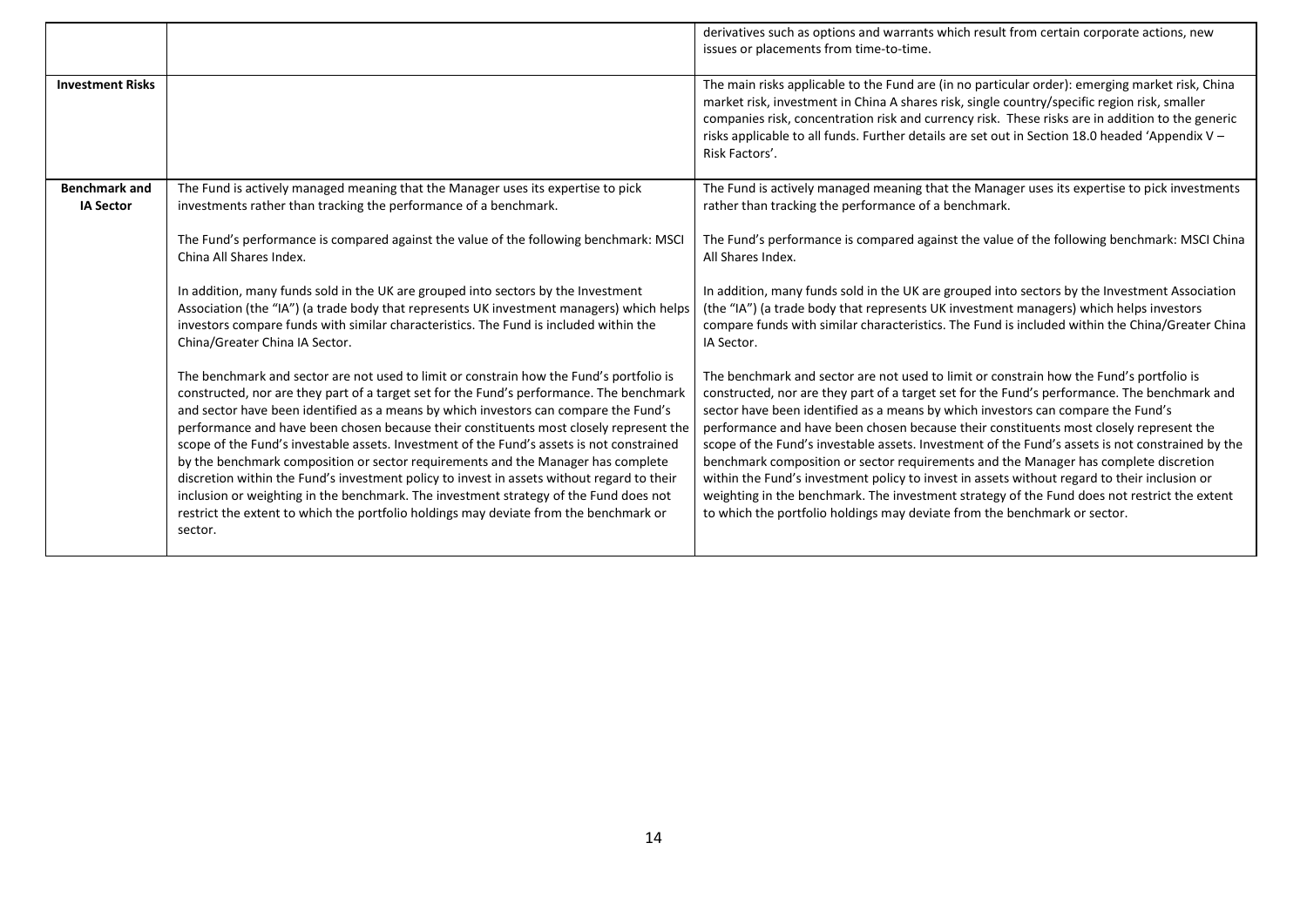| Fund                          | Current Investment Objective and Investment Policy language - pre 22 September 2020                                                                                                                                                                                                                                                                                                                                                                                                                                                                                                                                                                                                                                                                                                                                                                                                                                                                                                                                                                                                                                                                                                                                                                                                                         | Future Investment Objective, Investment Policy, Investment Strategy, Investment Risks and<br>Benchmark - from 22 September 2020                                                                                                                                                                                                                                                                                                                                                                                                                                                                                                                                                                                                                                                                                                                                                                                                                                                                                                                                                                                                                                                                                                                                                                                                  |
|-------------------------------|-------------------------------------------------------------------------------------------------------------------------------------------------------------------------------------------------------------------------------------------------------------------------------------------------------------------------------------------------------------------------------------------------------------------------------------------------------------------------------------------------------------------------------------------------------------------------------------------------------------------------------------------------------------------------------------------------------------------------------------------------------------------------------------------------------------------------------------------------------------------------------------------------------------------------------------------------------------------------------------------------------------------------------------------------------------------------------------------------------------------------------------------------------------------------------------------------------------------------------------------------------------------------------------------------------------|----------------------------------------------------------------------------------------------------------------------------------------------------------------------------------------------------------------------------------------------------------------------------------------------------------------------------------------------------------------------------------------------------------------------------------------------------------------------------------------------------------------------------------------------------------------------------------------------------------------------------------------------------------------------------------------------------------------------------------------------------------------------------------------------------------------------------------------------------------------------------------------------------------------------------------------------------------------------------------------------------------------------------------------------------------------------------------------------------------------------------------------------------------------------------------------------------------------------------------------------------------------------------------------------------------------------------------|
| <b>Fund Name</b>              | First State Asia All-Cap Fund                                                                                                                                                                                                                                                                                                                                                                                                                                                                                                                                                                                                                                                                                                                                                                                                                                                                                                                                                                                                                                                                                                                                                                                                                                                                               | FSSA Asia All-Cap Fund                                                                                                                                                                                                                                                                                                                                                                                                                                                                                                                                                                                                                                                                                                                                                                                                                                                                                                                                                                                                                                                                                                                                                                                                                                                                                                           |
| Investment<br>Objective       | The Fund aims to achieve long-term capital growth.                                                                                                                                                                                                                                                                                                                                                                                                                                                                                                                                                                                                                                                                                                                                                                                                                                                                                                                                                                                                                                                                                                                                                                                                                                                          | The Fund aims to achieve capital growth over the medium to long-term (at least three years).                                                                                                                                                                                                                                                                                                                                                                                                                                                                                                                                                                                                                                                                                                                                                                                                                                                                                                                                                                                                                                                                                                                                                                                                                                     |
| <b>Investment Policy</b>      | At least 80% of the net assets of the Fund will be invested in equities issued by companies<br>that are established, operating or have their economic activity mainly in the Asia Pacific<br>region (excluding Japan, including Australasia) and which are listed, traded or dealt in on<br>Regulated Markets worldwide and in equity related instruments listed, traded or dealt in<br>on Regulated Markets worldwide which provide exposure to the Asia Pacific region (as<br>defined above). ●<br>Up to 20% of the net assets of the Fund may be invested in other equities and equity<br>related instruments which are listed, traded or dealt in on Regulated Markets worldwide.<br>In order to gain exposure to these types of equities and equity related instruments, up to<br>10% of the net assets of the Fund may be invested in other collective investment schemes<br>including in collective investment schemes managed by the ACD or its associates<br>("Associated Schemes"), and/or other Funds of the Company ("Second Funds").<br>Investment may be in cash or near cash.<br>The Fund may use derivatives for Efficient Portfolio Management purposes only.<br>Clarification point: "Australasia" refers to Australia, New Zealand and other South East<br>$\bullet$<br>Asian countries. | The Fund invests at least 80% of its Net Asset Value in equity or equity-related securities of<br>companies established or having a majority of their economic activities in the Asia Pacific region<br>(excluding Japan) that are listed, traded or dealt in on Regulated Markets worldwide, and in<br>equity-related securities listed, traded or dealt in on Regulated Markets worldwide which<br>provide exposure to the Asia Pacific region (excluding Japan).<br>The Fund may invest up to 20% of its Net Asset Value in equity or equity-related securities<br>which are not described above and which are listed, traded or dealt in on Regulated Markets<br>worldwide.<br>The investment policy of the Fund may be achieved by investing up to 10% of its Net Asset<br>Value in other collective investment schemes, including in collective investment schemes<br>managed by the ACD or its associates, and/or other Funds of the Company. Further details are<br>set out in Section 19.1.11 headed 'Investment in Second Schemes'.<br>Where the Manager is unable to identify investment opportunities at appropriate valuations<br>from time to time, the Fund may hold cash and Near Cash Assets in different currencies.<br>The Fund may use derivatives for Efficient Portfolio Management ("EPM") purposes only. |
| Investment<br><b>Strategy</b> |                                                                                                                                                                                                                                                                                                                                                                                                                                                                                                                                                                                                                                                                                                                                                                                                                                                                                                                                                                                                                                                                                                                                                                                                                                                                                                             | The Fund's investment strategy is centred on identifying quality companies, buying them at a<br>sensible price and holding for the medium to long-term (at least three years). The Manager<br>looks for founders and management teams that act with integrity and risk awareness, and<br>companies with a dominant market position that have the potential to deliver continual and<br>predictable returns over the medium to long-term.<br>The strategy aims for capital preservation; the potential downside of an investment is<br>evaluated as much as the upside. Benchmark indices are not used in the portfolio construction<br>process as they may not fully represent the available opportunities in the markets. Instead the<br>Manager relies on bottom-up stock selection (i.e. focussing on analysing individual companies<br>rather than stock markets) to construct high-conviction portfolios.<br>Particular attention is paid to the quality of management, the strength of the brand, the<br>financials of the company, and the market valuation.                                                                                                                                                                                                                                                              |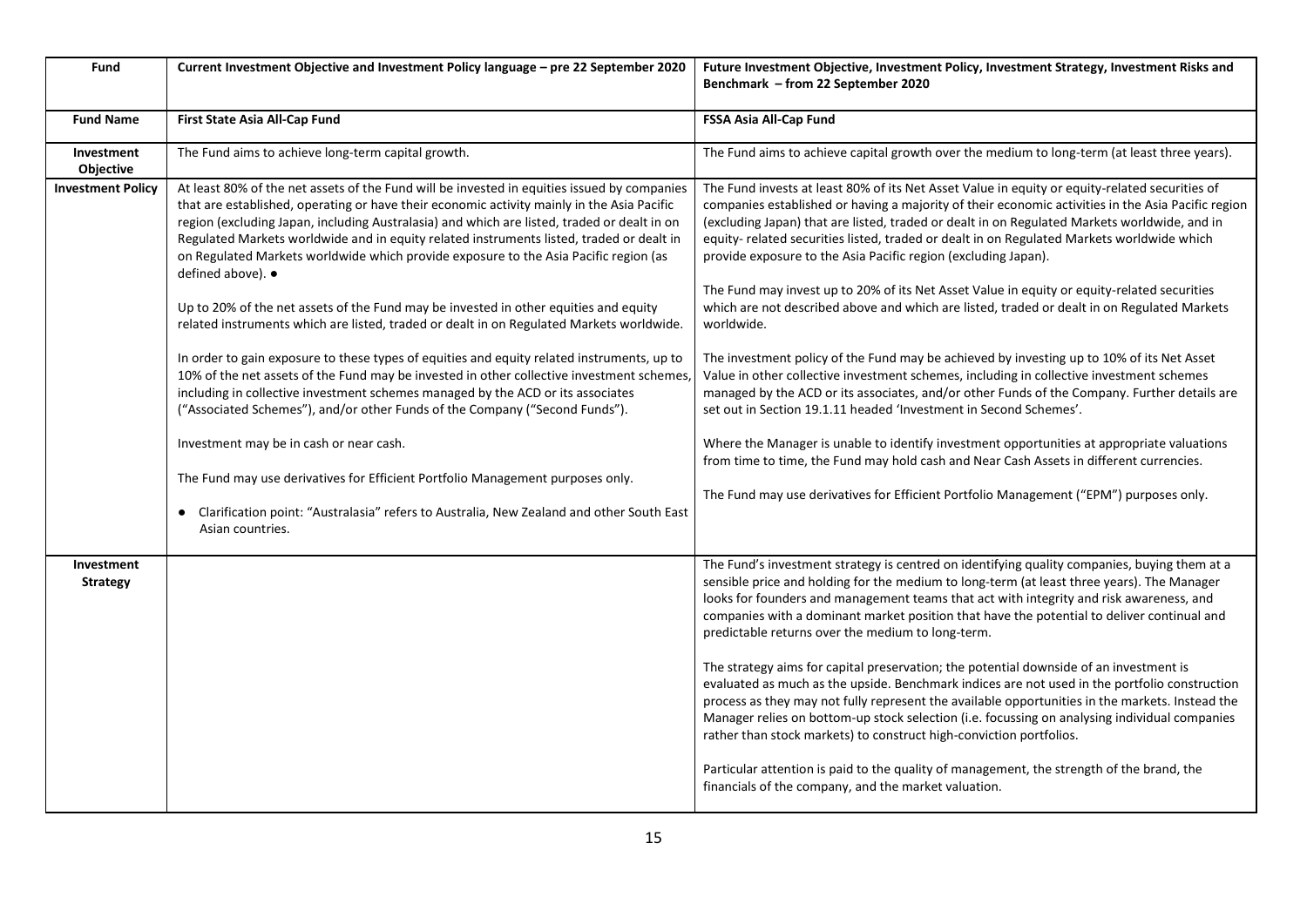|                                          |                                                                                                                                                                                                                                                                                                                                                                                                                                                                                                                                                                                                                                                                                                                                                                                                                                                                                                                                                                                                                                                                                                                                                                                                                                                                                                                                                                                                                                                                                                                                                                                                                                                                                                                                                                                                                          | Although the Fund has a regional investment universe, the securities selected for investment<br>based on the Manager's strategy may at times result in a portfolio that is geographically<br>concentrated.<br>While it is not generally the Manager's intention to do so, in some circumstances the Manager<br>may use derivatives (investments whose value is linked to another investment, performance of<br>a stock market, interest rate or other factor) to reduce certain risks or costs and / or generate<br>extra income or growth (often called EPM). Further details are set out in Section 19.1.16.<br>headed 'Efficient Portfolio Management'. It is not intended that any such use will increase the<br>volatility (a measure of the short term changes in the Fund's price) or materially alter the risk<br>profile of the Fund. The Manager's intention is that the Fund will generally only hold derivatives<br>such as options and warrants which result from certain corporate actions, new issues or<br>placements from time-to-time.                                                                                                                                                                                                                                                                                                                                                                                                                                                                                                                                                                                                                                                                                                                                                              |
|------------------------------------------|--------------------------------------------------------------------------------------------------------------------------------------------------------------------------------------------------------------------------------------------------------------------------------------------------------------------------------------------------------------------------------------------------------------------------------------------------------------------------------------------------------------------------------------------------------------------------------------------------------------------------------------------------------------------------------------------------------------------------------------------------------------------------------------------------------------------------------------------------------------------------------------------------------------------------------------------------------------------------------------------------------------------------------------------------------------------------------------------------------------------------------------------------------------------------------------------------------------------------------------------------------------------------------------------------------------------------------------------------------------------------------------------------------------------------------------------------------------------------------------------------------------------------------------------------------------------------------------------------------------------------------------------------------------------------------------------------------------------------------------------------------------------------------------------------------------------------|-----------------------------------------------------------------------------------------------------------------------------------------------------------------------------------------------------------------------------------------------------------------------------------------------------------------------------------------------------------------------------------------------------------------------------------------------------------------------------------------------------------------------------------------------------------------------------------------------------------------------------------------------------------------------------------------------------------------------------------------------------------------------------------------------------------------------------------------------------------------------------------------------------------------------------------------------------------------------------------------------------------------------------------------------------------------------------------------------------------------------------------------------------------------------------------------------------------------------------------------------------------------------------------------------------------------------------------------------------------------------------------------------------------------------------------------------------------------------------------------------------------------------------------------------------------------------------------------------------------------------------------------------------------------------------------------------------------------------------------------------------------------------------------------------------------------------|
| <b>Investment Risks</b>                  |                                                                                                                                                                                                                                                                                                                                                                                                                                                                                                                                                                                                                                                                                                                                                                                                                                                                                                                                                                                                                                                                                                                                                                                                                                                                                                                                                                                                                                                                                                                                                                                                                                                                                                                                                                                                                          | The main risks applicable to the Fund are (in no particular order): emerging market risk, China<br>market risk, investment in China A shares risk, smaller companies risk and currency risk. These<br>risks are in addition to the generic risks applicable to all funds. Further details are set out in<br>Section 18.0 headed 'Appendix V - Risk Factors'.                                                                                                                                                                                                                                                                                                                                                                                                                                                                                                                                                                                                                                                                                                                                                                                                                                                                                                                                                                                                                                                                                                                                                                                                                                                                                                                                                                                                                                                          |
| <b>Benchmark and</b><br><b>IA Sector</b> | The Fund is actively managed meaning that the Manager uses its expertise to pick<br>investments rather than tracking the performance of a benchmark.<br>The Fund's performance is compared against the value of the following benchmark: MSCI<br>AC Asia Pacific ex Japan Index.<br>The benchmark is not used to limit or constrain how the Fund's portfolio is constructed,<br>nor is it part of a target set for the Fund's performance. The benchmark has been<br>identified as a means by which investors can compare the Fund's performance and has<br>been chosen because its constituents most closely represent the scope of the Fund's<br>investable assets. Investment of the Fund's assets is not constrained by the benchmark<br>composition and the Manager has complete discretion within the Fund's investment policy<br>to invest in assets without regard to their inclusion or weighting in the benchmark. The<br>investment strategy of the Fund does not restrict the extent to which the portfolio<br>holdings may deviate from the benchmark.<br>In addition, many funds sold in the UK are grouped into sectors by the Investment<br>Association (the "IA") (a trade body that represents UK investment managers) which helps<br>investors compare funds with similar characteristics. The Fund is managed with a view to<br>remaining within the Asia Pacific Excluding Japan IA Sector which has sector investment<br>requirements which are consistent with the Fund's investment policy described above and<br>its performance is shown against that IA sector, however the performance of the sector is<br>not part of a target set for the Fund's performance. This IA sector has been chosen<br>because its constituents most closely represent the scope of the Fund's investable assets. | The Fund is actively managed meaning that the Manager uses its expertise to pick investments<br>rather than tracking the performance of a benchmark.<br>The Fund's performance is compared against the value of the following benchmark: MSCI AC<br>Asia Pacific ex Japan Index.<br>The benchmark is not used to limit or constrain how the Fund's portfolio is constructed, nor is it<br>part of a target set for the Fund's performance. The benchmark has been identified as a means<br>by which investors can compare the Fund's performance and has been chosen because its<br>constituents most closely represent the scope of the Fund's investable assets. Investment of<br>the Fund's assets is not constrained by the benchmark composition and the Manager has<br>complete discretion within the Fund's investment policy to invest in assets without regard to<br>their inclusion or weighting in the benchmark. The investment strategy of the Fund does not<br>restrict the extent to which the portfolio holdings may deviate from the benchmark.<br>In addition, many funds sold in the UK are grouped into sectors by the Investment Association<br>(the "IA") (a trade body that represents UK investment managers) which helps investors<br>compare funds with similar characteristics. The Fund is managed with a view to remaining<br>within the Asia Pacific Excluding Japan IA Sector which has sector investment requirements<br>which are consistent with the Fund's investment policy described above and its performance is<br>shown against that IA sector, however the performance of the sector is not part of a target set<br>for the Fund's performance. This IA sector has been chosen because its constituents most<br>closely represent the scope of the Fund's investable assets. |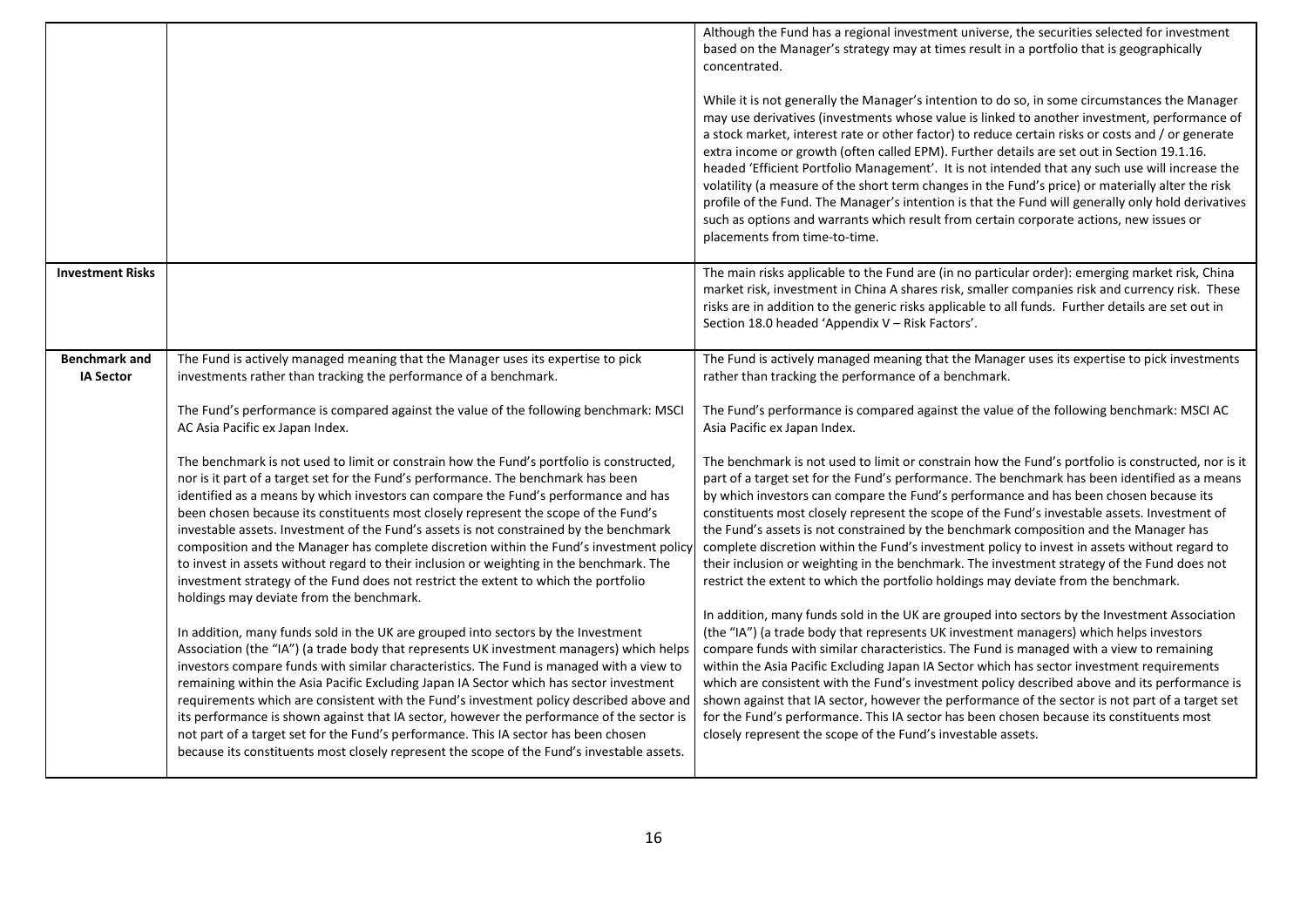| Fund                          | Current Investment Objective and Investment Policy language - pre 22 September 2020                                                                                                                                                                                                                                                                                                                                                                                                                                                    | Future Investment Objective, Investment Policy, Investment Strategy, Investment Risks and<br>Benchmark - from 22 September 2020                                                                                                                                                                                                                                                                                                                                                                                                 |
|-------------------------------|----------------------------------------------------------------------------------------------------------------------------------------------------------------------------------------------------------------------------------------------------------------------------------------------------------------------------------------------------------------------------------------------------------------------------------------------------------------------------------------------------------------------------------------|---------------------------------------------------------------------------------------------------------------------------------------------------------------------------------------------------------------------------------------------------------------------------------------------------------------------------------------------------------------------------------------------------------------------------------------------------------------------------------------------------------------------------------|
| <b>Fund Name</b>              | <b>First State Asia Focus Fund</b>                                                                                                                                                                                                                                                                                                                                                                                                                                                                                                     | <b>FSSA Asia Focus Fund</b>                                                                                                                                                                                                                                                                                                                                                                                                                                                                                                     |
| Investment<br>Objective       | The Fund aims to achieve long-term capital growth.                                                                                                                                                                                                                                                                                                                                                                                                                                                                                     | The Fund aims to achieve capital growth over the medium to long-term (at least three years).                                                                                                                                                                                                                                                                                                                                                                                                                                    |
| <b>Investment Policy</b>      | At least 80% of the net assets of the Fund will be invested in large and mid-capitalisation<br>equities issued by companies that are established, operating or have their economic<br>activity mainly in the Asia Pacific region (excluding Japan, including Australasia) and which<br>are listed, traded or dealt in on Regulated Markets worldwide and in equity related<br>instruments listed, traded or dealt in on Regulated Markets worldwide which provide<br>exposure to the Asia Pacific region (as defined above). $\bullet$ | The Fund invests at least 80% of its Net Asset Value in a diversified portfolio of equity or equity-<br>related securities of large and mid-capitalisation companies established or having a majority of<br>their economic activities in the Asia Pacific region (excluding Japan) that are listed, traded or<br>dealt in on Regulated Markets worldwide, and in equity-related securities listed, traded or dealt<br>in on Regulated Markets worldwide which provide exposure to the Asia Pacific region<br>(excluding Japan). |
|                               | Up to 20% of the net assets of the Fund may be invested in other equities and equity<br>related instruments which are listed, traded or dealt in on Regulated Markets worldwide.<br>In order to gain exposure to these types of equities and equity related instruments, up to<br>10% of the net assets of the Fund may be invested in other collective investment schemes,                                                                                                                                                            | The Fund may invest up to 20% of its Net Asset Value in equity or equity-related securities<br>which are not described above and which are listed, traded or dealt in on Regulated Markets<br>worldwide.                                                                                                                                                                                                                                                                                                                        |
|                               | including in collective investment schemes managed by the ACD or its associates<br>("Associated Schemes"), and/or other Funds of the Company ("Second Funds").                                                                                                                                                                                                                                                                                                                                                                         | Large and mid-capitalisation companies are currently defined for the purposes of this policy as<br>companies with a minimum market capitalisation of US\$1 billion at the time of investment.                                                                                                                                                                                                                                                                                                                                   |
|                               | Investment may be in cash or near cash.<br>The Fund may use derivatives for Efficient Portfolio Management purposes only.                                                                                                                                                                                                                                                                                                                                                                                                              | The investment policy of the Fund may be achieved by investing up to 10% of its Net Asset<br>Value in other collective investment schemes, including in collective investment schemes<br>managed by the ACD or its associates, and/or other Funds of the Company. Further details are<br>set out in Section 19.1.11 headed 'Investment in Second Schemes'. Where the Manager is                                                                                                                                                 |
|                               | Clarification point: Large and mid-capitalisation typically refers to equities with a<br>$\bullet$<br>minimum market capitalisation of US\$ 1 billion.                                                                                                                                                                                                                                                                                                                                                                                 | unable to identify investment opportunities at appropriate valuations from time to time, the<br>Fund may hold cash and Near Cash Assets in different currencies.                                                                                                                                                                                                                                                                                                                                                                |
|                               | "Australasia" refers to Australia, New Zealand and other South East Asian countries.                                                                                                                                                                                                                                                                                                                                                                                                                                                   | The Fund may use derivatives for Efficient Portfolio Management ("EPM") purposes only.                                                                                                                                                                                                                                                                                                                                                                                                                                          |
| Investment<br><b>Strategy</b> |                                                                                                                                                                                                                                                                                                                                                                                                                                                                                                                                        | The Fund's investment strategy is centred on identifying quality companies, buying them at a<br>sensible price and holding for the medium to long-term (at least three years). The Manager<br>looks for founders and management teams that act with integrity and risk awareness, and<br>companies with dominant market positions that have the potential to deliver continual and<br>predictable returns over the medium to long-term.                                                                                         |
|                               |                                                                                                                                                                                                                                                                                                                                                                                                                                                                                                                                        | The strategy aims for capital preservation; the potential downside of an investment is<br>evaluated as much as the upside. Benchmark indices are not used in the portfolio construction<br>process as they may not fully represent the available opportunities in the markets. Instead the<br>Manager relies on bottom-up stock selection (i.e. focussing on analysing individual companies<br>rather than stock markets) to construct high conviction portfolios.                                                              |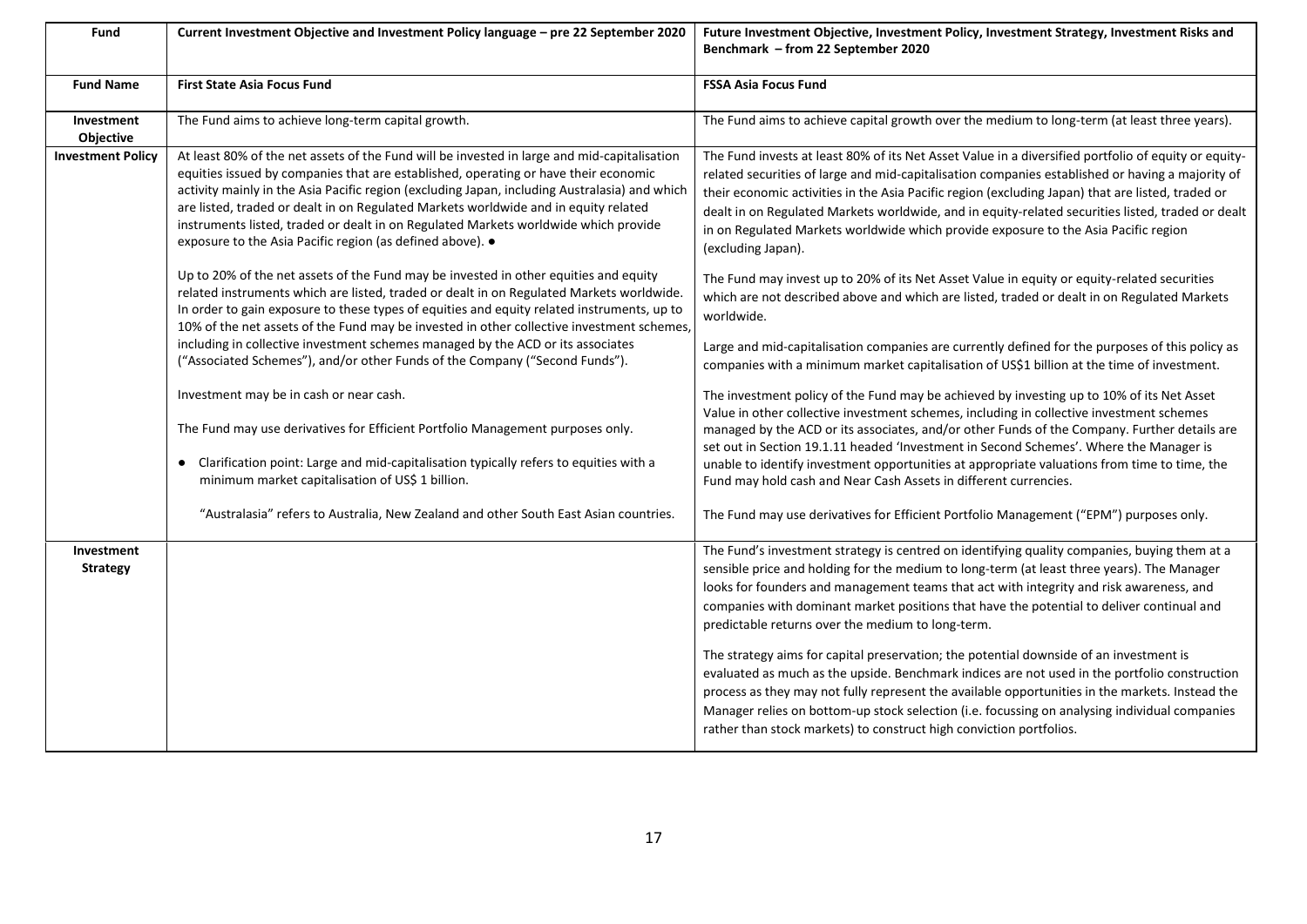|                                          |                                                                                                                                                                                                                                                                                                                                                                                                                                                                                                                                                                                                                                                                                                                                                                                 | Particular attention is paid to the quality of management, the strength of the brand, the                                                                                                                                                                                                                                                                                                                                                                                                                                                                                                                                                                                                                                                                                                                                                          |
|------------------------------------------|---------------------------------------------------------------------------------------------------------------------------------------------------------------------------------------------------------------------------------------------------------------------------------------------------------------------------------------------------------------------------------------------------------------------------------------------------------------------------------------------------------------------------------------------------------------------------------------------------------------------------------------------------------------------------------------------------------------------------------------------------------------------------------|----------------------------------------------------------------------------------------------------------------------------------------------------------------------------------------------------------------------------------------------------------------------------------------------------------------------------------------------------------------------------------------------------------------------------------------------------------------------------------------------------------------------------------------------------------------------------------------------------------------------------------------------------------------------------------------------------------------------------------------------------------------------------------------------------------------------------------------------------|
|                                          |                                                                                                                                                                                                                                                                                                                                                                                                                                                                                                                                                                                                                                                                                                                                                                                 | financials of the company, and the market valuation.                                                                                                                                                                                                                                                                                                                                                                                                                                                                                                                                                                                                                                                                                                                                                                                               |
|                                          |                                                                                                                                                                                                                                                                                                                                                                                                                                                                                                                                                                                                                                                                                                                                                                                 | Although the Fund has a regional investment universe, the securities selected for investment<br>based on the Manager's strategy may at times result in a portfolio that is geographically<br>concentrated.                                                                                                                                                                                                                                                                                                                                                                                                                                                                                                                                                                                                                                         |
|                                          |                                                                                                                                                                                                                                                                                                                                                                                                                                                                                                                                                                                                                                                                                                                                                                                 | While it is not generally the Manager's intention to do so, in some circumstances the Manager<br>may make use of derivatives (investments whose value is linked to another investment,<br>performance of a stock market, interest rate or other factor) to reduce certain risks or costs and<br>or generate extra income or growth (often called EPM). Further details are set out in Section /<br>19.1.16. headed 'Efficient Portfolio Management'. It is not intended that any such use will<br>increase the volatility (a measure of the short term changes in the Fund's price) or materially<br>alter the risk profile of the Fund. The Manager's intention is that the Fund will generally only<br>hold derivatives such as options and warrants which result from certain corporate actions, new<br>issues or placements from time-to-time. |
| <b>Investment Risks</b>                  |                                                                                                                                                                                                                                                                                                                                                                                                                                                                                                                                                                                                                                                                                                                                                                                 | The main risks applicable to the Fund are (in no particular order): emerging market risk, China<br>market risk, investment in China A shares risk and currency risk. These risks are in addition to<br>the generic risks applicable to all funds. Further details are set out in Section 18.0 headed<br>'Appendix V – Risk Factors'.                                                                                                                                                                                                                                                                                                                                                                                                                                                                                                               |
| <b>Benchmark and</b><br><b>IA Sector</b> | The Fund is actively managed meaning that the Manager uses its expertise to pick<br>investments rather than tracking the performance of a benchmark.                                                                                                                                                                                                                                                                                                                                                                                                                                                                                                                                                                                                                            | The Fund is actively managed meaning that the Manager uses its expertise to pick investments<br>rather than tracking the performance of a benchmark.                                                                                                                                                                                                                                                                                                                                                                                                                                                                                                                                                                                                                                                                                               |
|                                          |                                                                                                                                                                                                                                                                                                                                                                                                                                                                                                                                                                                                                                                                                                                                                                                 |                                                                                                                                                                                                                                                                                                                                                                                                                                                                                                                                                                                                                                                                                                                                                                                                                                                    |
|                                          | The Fund's performance is compared against the value of the following benchmark: MSCI<br>AC Asia Pacific ex Japan Index.                                                                                                                                                                                                                                                                                                                                                                                                                                                                                                                                                                                                                                                        | The Fund's performance is compared against the value of the following benchmark: MSCI AC<br>Asia Pacific ex Japan Index.                                                                                                                                                                                                                                                                                                                                                                                                                                                                                                                                                                                                                                                                                                                           |
|                                          | The benchmark is not used to limit or constrain how the Fund's portfolio is constructed,<br>nor is it part of a target set for the Fund's performance. The benchmark has been<br>identified as a means by which investors can compare the Fund's performance and has<br>been chosen because its constituents most closely represent the scope of the Fund's<br>investable assets. Investment of the Fund's assets is not constrained by the benchmark<br>composition and the Manager has complete discretion within the Fund's investment policy<br>to invest in assets without regard to their inclusion or weighting in the benchmark. The<br>investment strategy of the Fund does not restrict the extent to which the portfolio<br>holdings may deviate from the benchmark. | The benchmark is not used to limit or constrain how the Fund's portfolio is constructed, nor is it<br>part of a target set for the Fund's performance. The benchmark has been identified as a means<br>by which investors can compare the Fund's performance and has been chosen because its<br>constituents most closely represent the scope of the Fund's investable assets. Investment of<br>the Fund's assets is not constrained by the benchmark composition and the Manager has<br>complete discretion within the Fund's investment policy to invest in assets without regard to<br>their inclusion or weighting in the benchmark. The investment strategy of the Fund does not<br>restrict the extent to which the portfolio holdings may deviate from the benchmark.                                                                       |
|                                          | In addition, many funds sold in the UK are grouped into sectors by the Investment<br>Association (the "IA") (a trade body that represents UK investment managers) which helps<br>investors compare funds with similar characteristics. The Fund is managed with a view to<br>remaining within the Asia Pacific Excluding Japan IA Sector which has sector investment<br>requirements which are consistent with the Fund's investment policy described above and<br>its performance is shown against that IA sector, however the performance of the sector is                                                                                                                                                                                                                    | In addition, many funds sold in the UK are grouped into sectors by the Investment Association<br>(the "IA") (a trade body that represents UK investment managers) which helps investors<br>compare funds with similar characteristics. The Fund is managed with a view to remaining<br>within the Asia Pacific Excluding Japan IA Sector which has sector investment requirements<br>which are consistent with the Fund's investment policy described above and its performance is<br>shown against that IA sector, however the performance of the sector is not part of a target set<br>for the Fund's performance. This IA sector has been chosen because its constituents most<br>closely represent the scope of the Fund's investable assets.                                                                                                  |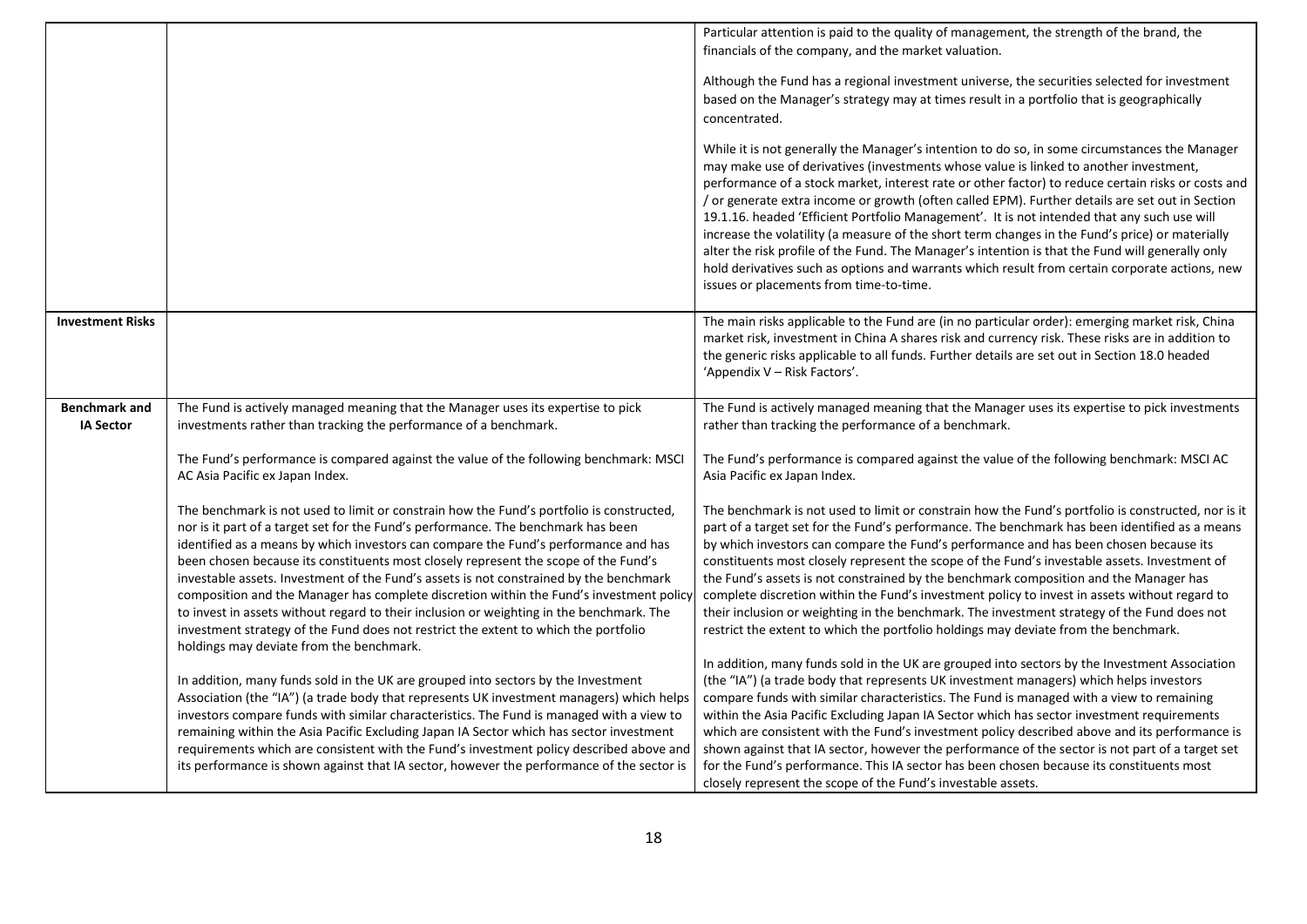| not part of a target set for the Fund's performance. This IA sector has been chosen        |  |
|--------------------------------------------------------------------------------------------|--|
| because its constituents most closely represent the scope of the Fund's investable assets. |  |
|                                                                                            |  |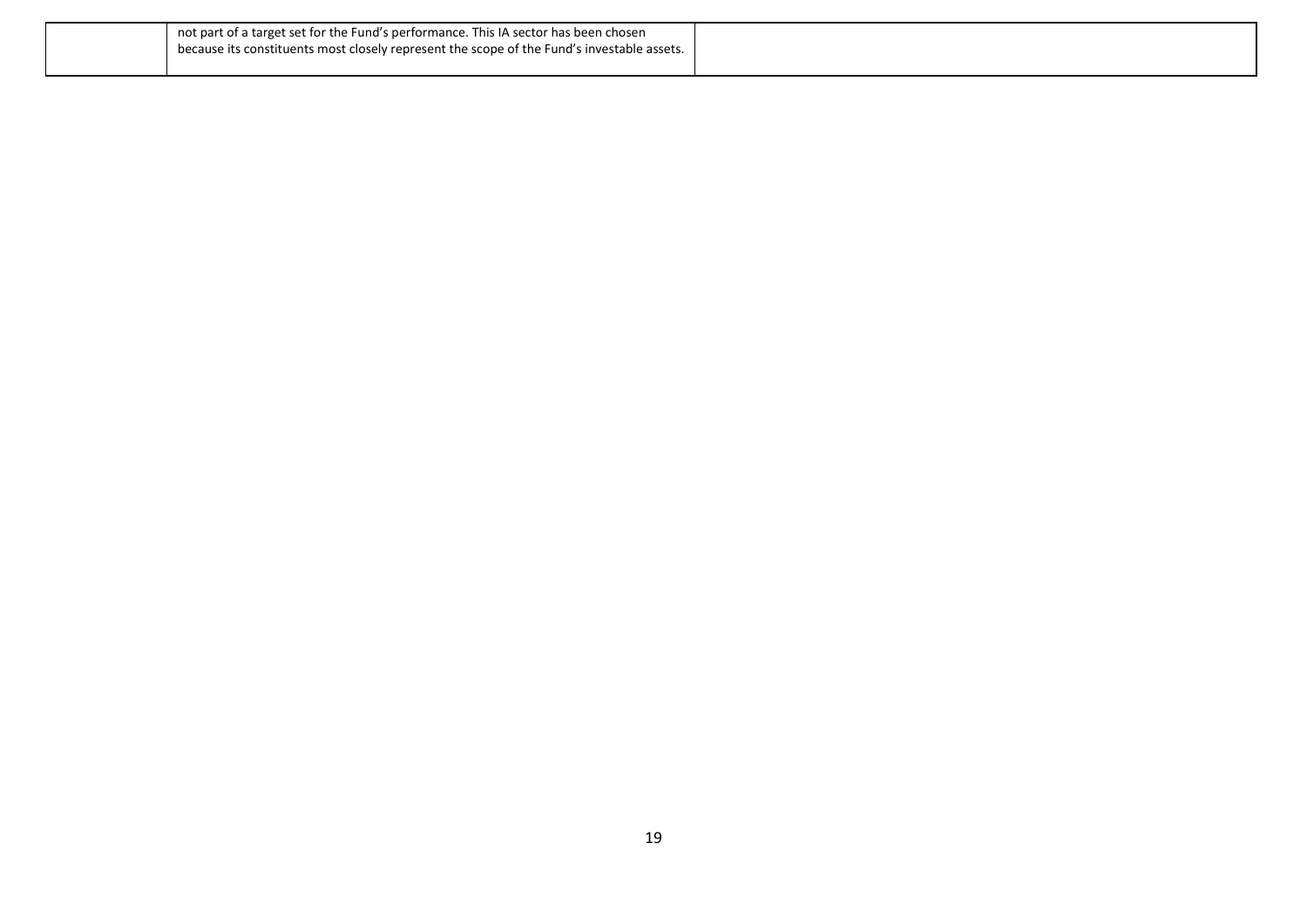| Fund                          | Current Investment Objective and Investment Policy language - pre 22 September 2020                                                                                                                                                                                                                                                                                                                                                                                                                                                                                                                                                                                                                                                                                                                                                                                                                                                                                                                                                                                                                                                                                        | Future Investment Objective, Investment Policy, Investment Strategy, Investment Risks and<br>Benchmark - from 22 September 2020                                                                                                                                                                                                                                                                                                                                                                                                                                                                                                                                                                                                                                                                                                                                                                                                                                                                                                                                                                                                                                                                                                                                                                                                                                                                                                                                                                                                                |
|-------------------------------|----------------------------------------------------------------------------------------------------------------------------------------------------------------------------------------------------------------------------------------------------------------------------------------------------------------------------------------------------------------------------------------------------------------------------------------------------------------------------------------------------------------------------------------------------------------------------------------------------------------------------------------------------------------------------------------------------------------------------------------------------------------------------------------------------------------------------------------------------------------------------------------------------------------------------------------------------------------------------------------------------------------------------------------------------------------------------------------------------------------------------------------------------------------------------|------------------------------------------------------------------------------------------------------------------------------------------------------------------------------------------------------------------------------------------------------------------------------------------------------------------------------------------------------------------------------------------------------------------------------------------------------------------------------------------------------------------------------------------------------------------------------------------------------------------------------------------------------------------------------------------------------------------------------------------------------------------------------------------------------------------------------------------------------------------------------------------------------------------------------------------------------------------------------------------------------------------------------------------------------------------------------------------------------------------------------------------------------------------------------------------------------------------------------------------------------------------------------------------------------------------------------------------------------------------------------------------------------------------------------------------------------------------------------------------------------------------------------------------------|
| <b>Fund Name</b>              | First State Global Emerging Markets Focus Fund                                                                                                                                                                                                                                                                                                                                                                                                                                                                                                                                                                                                                                                                                                                                                                                                                                                                                                                                                                                                                                                                                                                             | <b>FSSA Global Emerging Markets Focus Fund</b>                                                                                                                                                                                                                                                                                                                                                                                                                                                                                                                                                                                                                                                                                                                                                                                                                                                                                                                                                                                                                                                                                                                                                                                                                                                                                                                                                                                                                                                                                                 |
| Investment<br>Objective       | The Fund aims to achieve long-term capital growth.                                                                                                                                                                                                                                                                                                                                                                                                                                                                                                                                                                                                                                                                                                                                                                                                                                                                                                                                                                                                                                                                                                                         | The Fund aims to achieve capital growth over the medium to long-term (at least three years).                                                                                                                                                                                                                                                                                                                                                                                                                                                                                                                                                                                                                                                                                                                                                                                                                                                                                                                                                                                                                                                                                                                                                                                                                                                                                                                                                                                                                                                   |
| <b>Investment Policy</b>      | The Fund invests primarily in large and mid-capitalisation securities in emerging<br>economies, including those of companies listed on developed market exchanges whose<br>activities predominantly take place in emerging market countries. •<br>In order to gain exposure to these types of equities and equity related instruments, up to<br>10% of the net assets of the Fund may be invested in other collective investment schemes,<br>including in collective investment schemes managed by the ACD or its associates<br>("Associated Schemes"), and/or other Funds of the Company ("Second Funds").<br>Investment may be in cash or near cash.<br>The Fund may use derivatives for Efficient Portfolio Management purposes only.<br>• Clarification point: Large and mid-capitalisation typically refers to equities with a<br>minimum market capitalisation of US\$ 1 billion.<br>Emerging Economies are defined as countries which are not classified as developed<br>markets by MSCI or FTSE, or which are categorised by the World Bank as middle or<br>low-income, or which are not members of the Organisation for Economic Co-operation<br>and Development. | The Fund invests at least 70% of its Net Asset Value in a diversified portfolio of equity or equity-<br>related securities of large and mid-capitalisation companies in Emerging Markets, which are<br>listed, traded or dealt in on Regulated Markets worldwide, and in those of companies listed on<br>developed market exchanges a majority of whose economic activities take place in Emerging<br>Markets.<br>Large and mid-capitalisation companies are currently defined for the purposes of this policy as<br>companies with a minimum market capitalisation of US\$1 billion at the time of investment.<br>The investment policy of the Fund may be achieved by investing up to 10% of its Net Asset<br>Value in other collective investment schemes, including in collective investment schemes<br>managed by the ACD or its associates, and/or other Funds of the Company. Further details are<br>set out in Section 19.1.11 headed 'Investment in Second Schemes'.<br>Emerging Markets are defined as countries which are not classified as developed markets by<br>MSCI or FTSE, or which are categorised by the World Bank as middle or low-income, or which<br>are not members of the Organisation for Economic Co-operation and Development.<br>Where the Manager is unable to identify investment opportunities at appropriate valuations<br>from time to time, the Fund may hold cash and Near Cash Assets in different currencies.<br>The Fund may use derivatives for Efficient Portfolio Management ("EPM") purposes only. |
| Investment<br><b>Strategy</b> |                                                                                                                                                                                                                                                                                                                                                                                                                                                                                                                                                                                                                                                                                                                                                                                                                                                                                                                                                                                                                                                                                                                                                                            | The Fund's investment strategy is centred on identifying quality companies, buying them at a<br>sensible price and holding for the medium to long term (at least three years). The Manager<br>looks for founders and management teams that act with integrity and risk awareness, and<br>companies with a dominant market position that have the potential to deliver continual and<br>predictable returns over the medium to long term.<br>The strategy aims for capital preservation; the potential downside of an investment is<br>evaluated as much as the upside. Benchmark indices are not used in the portfolio construction<br>process as they may not fully represent the available opportunities in the markets. Instead the<br>Manager relies on bottom-up stock selection (i.e. focusing on analysing individual companies<br>rather than stock markets) to construct high-conviction portfolios.<br>Particular attention is made to the quality of management, the strength of the brand, the                                                                                                                                                                                                                                                                                                                                                                                                                                                                                                                                     |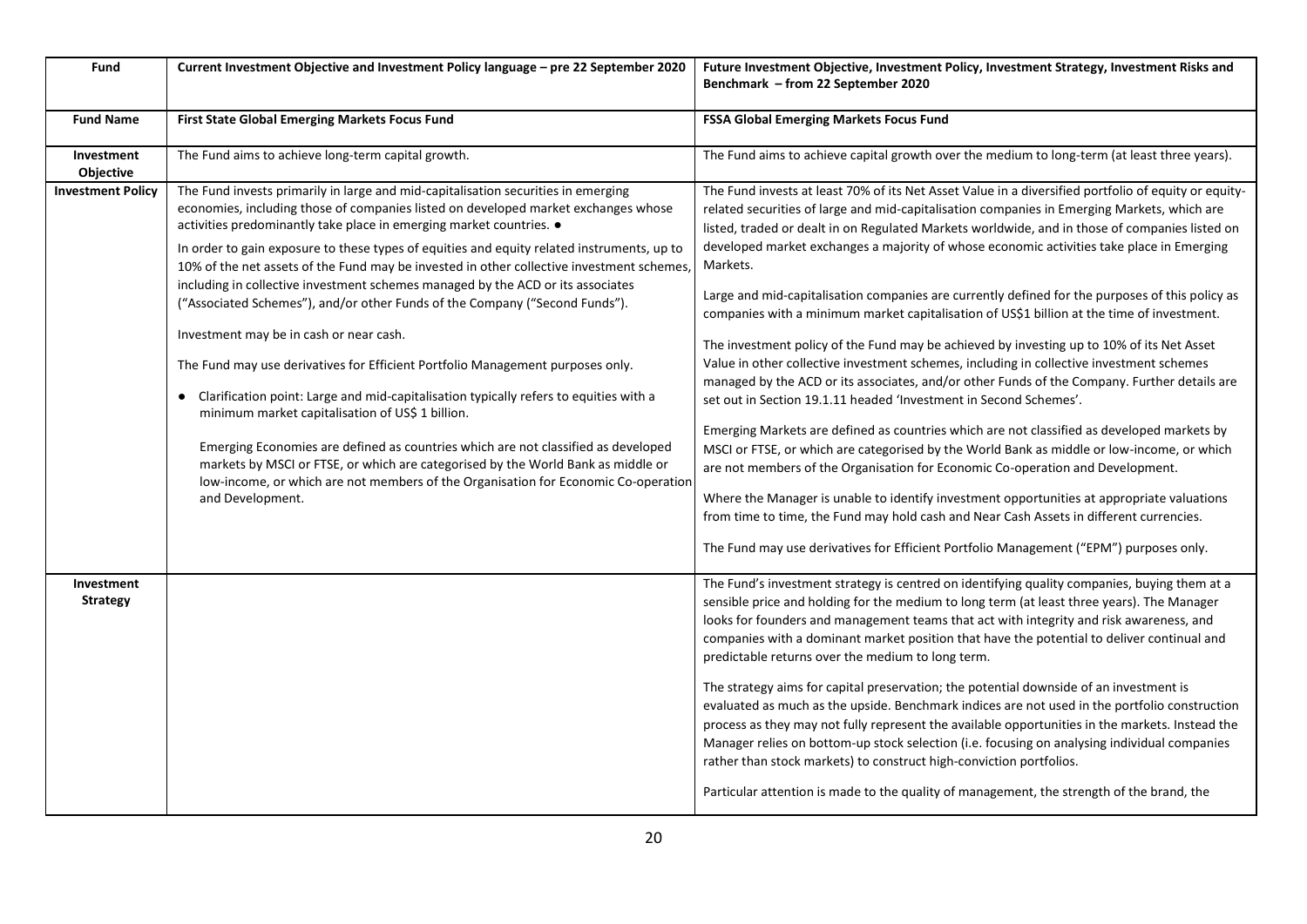|                                          |                                                                                                                                                                                                                                                                                                                                                                                                                                                                                                                                                                                                                                                                                                                                                                                                                                                         | financials of the company and the market valuation.                                                                                                                                                                                                                                                                                                                                                                                                                                                                                                                                                                                                                                                                                                                                                                                                  |
|------------------------------------------|---------------------------------------------------------------------------------------------------------------------------------------------------------------------------------------------------------------------------------------------------------------------------------------------------------------------------------------------------------------------------------------------------------------------------------------------------------------------------------------------------------------------------------------------------------------------------------------------------------------------------------------------------------------------------------------------------------------------------------------------------------------------------------------------------------------------------------------------------------|------------------------------------------------------------------------------------------------------------------------------------------------------------------------------------------------------------------------------------------------------------------------------------------------------------------------------------------------------------------------------------------------------------------------------------------------------------------------------------------------------------------------------------------------------------------------------------------------------------------------------------------------------------------------------------------------------------------------------------------------------------------------------------------------------------------------------------------------------|
|                                          |                                                                                                                                                                                                                                                                                                                                                                                                                                                                                                                                                                                                                                                                                                                                                                                                                                                         | Although the Fund has a global investment universe, the securities selected for investment<br>based on the Manager's strategy may at times result in a portfolio that is geographically<br>concentrated.                                                                                                                                                                                                                                                                                                                                                                                                                                                                                                                                                                                                                                             |
|                                          |                                                                                                                                                                                                                                                                                                                                                                                                                                                                                                                                                                                                                                                                                                                                                                                                                                                         | While it is not generally the Manager's intention to do so, in some circumstances the Manager<br>may make use of derivatives (investments whose value is linked to another investment,<br>performance of a stock market, interest rate or other factor) to reduce certain risks or costs and<br>/ or generate extra income or growth (often called EPM). Further details are set out in Section<br>19.1.16. headed 'Efficient Portfolio Management'. It is not intended that any such use will<br>increase the volatility (a measure of the short term changes in the Fund's price) or materially<br>alter the risk profile of the Fund. The Manager's intention is that the Fund will generally only<br>hold derivatives such as options and warrants which result from certain corporate actions, new<br>issues or placements from time-to-time.   |
| <b>Investment Risks</b>                  |                                                                                                                                                                                                                                                                                                                                                                                                                                                                                                                                                                                                                                                                                                                                                                                                                                                         | The main risks applicable to the Fund are (in no particular order): emerging market risk, China<br>market risk, investment in China A shares risk, smaller companies risk and currency risk. These<br>risks are in addition to the generic risks applicable to all funds. Further details are set out in<br>Section 18.0 headed 'Appendix V - Risk Factors'.                                                                                                                                                                                                                                                                                                                                                                                                                                                                                         |
| <b>Benchmark and</b><br><b>IA Sector</b> | The Fund is actively managed meaning that the Manager uses its expertise to pick<br>investments rather than tracking the performance of a benchmark.                                                                                                                                                                                                                                                                                                                                                                                                                                                                                                                                                                                                                                                                                                    | The Fund is actively managed meaning that the Manager uses its expertise to pick investments<br>rather than tracking the performance of a benchmark.                                                                                                                                                                                                                                                                                                                                                                                                                                                                                                                                                                                                                                                                                                 |
|                                          | The Fund's performance is compared against the value of the following benchmark: MSCI<br>Emerging Markets Index.                                                                                                                                                                                                                                                                                                                                                                                                                                                                                                                                                                                                                                                                                                                                        | The Fund's performance is compared against the value of the following benchmark: MSCI<br><b>Emerging Markets Index.</b>                                                                                                                                                                                                                                                                                                                                                                                                                                                                                                                                                                                                                                                                                                                              |
|                                          | In addition, many funds sold in the UK are grouped into sectors by the Investment<br>Association (the "IA") (a trade body that represents UK investment managers) which helps<br>investors compare funds with similar characteristics. The Fund is included within the<br>Global Emerging Markets IA Sector.                                                                                                                                                                                                                                                                                                                                                                                                                                                                                                                                            | In addition, many funds sold in the UK are grouped into sectors by the Investment Association<br>(the "IA") (a trade body that represents UK investment managers) which helps investors<br>compare funds with similar characteristics. The Fund is included within the Global Emerging<br>Markets IA Sector.                                                                                                                                                                                                                                                                                                                                                                                                                                                                                                                                         |
|                                          | The benchmark and sector are not used to limit or constrain how the Fund's portfolio is<br>constructed, nor are they part of a target set for the Fund's performance to match or<br>exceed. The benchmark and sector have been identified as a means by which investors can<br>compare the Fund's performance and have been chosen because their constituents most<br>closely represent the scope of the Fund's investable assets. Investment of the Fund's<br>assets is not constrained by the benchmark or sector composition and the Manager has<br>complete discretion within the Fund's investment policy to invest in assets without regard<br>to their inclusion or weighting in the benchmark. The investment strategy of the Fund<br>does not restrict the extent to which the portfolio holdings may deviate from the<br>benchmark or sector. | The benchmark and sector are not used to limit or constrain how the Fund's portfolio is<br>constructed, nor are they part of a target set for the Fund's performance to match or exceed.<br>The benchmark and sector have been identified as a means by which investors can compare the<br>Fund's performance and have been chosen because their constituents most closely represent<br>the scope of the Fund's investable assets. Investment of the Fund's assets is not constrained by<br>the benchmark or sector composition and the Manager has complete discretion within the<br>Fund's investment policy to invest in assets without regard to their inclusion or weighting in the<br>benchmark. The investment strategy of the Fund does not restrict the extent to which the<br>portfolio holdings may deviate from the benchmark or sector. |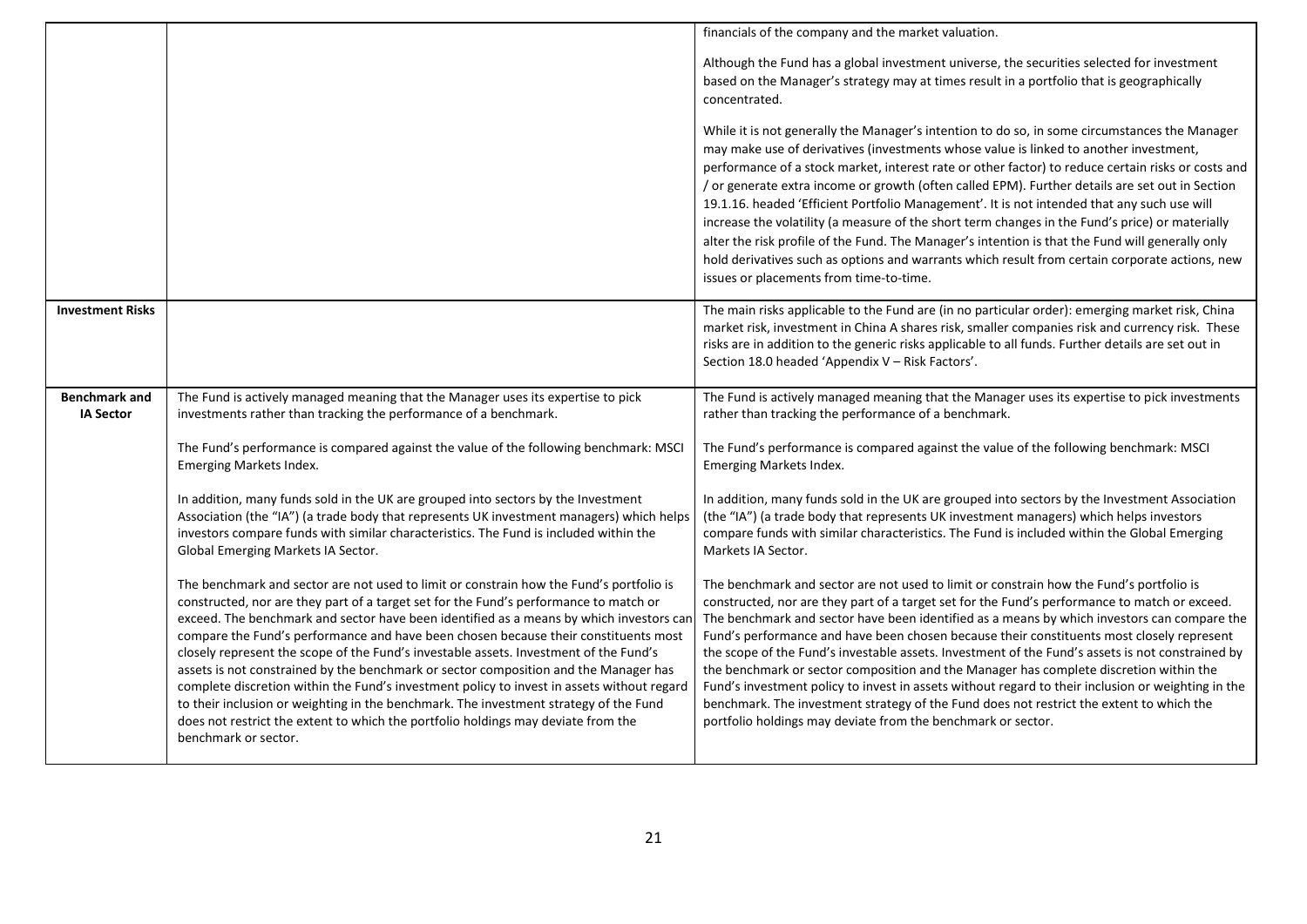| Fund                          | Current Investment Objective and Investment Policy language – pre 22 September 2020                                                                                                                            | Future Investment Objective, Investment Policy, Investment Strategy, Investment Risks and<br>Benchmark – from 22 September 2020                                                                                                                                                                                                                                                                                                                                                                                                                                                                                                                                                                    |
|-------------------------------|----------------------------------------------------------------------------------------------------------------------------------------------------------------------------------------------------------------|----------------------------------------------------------------------------------------------------------------------------------------------------------------------------------------------------------------------------------------------------------------------------------------------------------------------------------------------------------------------------------------------------------------------------------------------------------------------------------------------------------------------------------------------------------------------------------------------------------------------------------------------------------------------------------------------------|
| <b>Fund Name</b>              | <b>First State Greater China Growth Fund</b>                                                                                                                                                                   | <b>FSSA Greater China Growth Fund</b>                                                                                                                                                                                                                                                                                                                                                                                                                                                                                                                                                                                                                                                              |
| Investment<br>Objective       | The Fund aims to achieve long-term capital growth.                                                                                                                                                             | The Fund aims to achieve capital growth over the medium to long-term (at least three years).                                                                                                                                                                                                                                                                                                                                                                                                                                                                                                                                                                                                       |
| <b>Investment Policy</b>      | The Fund invests in equity and equity type securities issued by companies established or<br>having a predominant part of their economic activities in the People's Republic of China,<br>Hong Kong and Taiwan. | The Fund invests at least 70% of its Net Asset Value in equity or equity-related securities issued<br>by companies established or having a majority of their economic activities in the People's<br>Republic of China, Hong Kong and Taiwan which are listed, traded or dealt in on Regulated<br>Markets worldwide.                                                                                                                                                                                                                                                                                                                                                                                |
|                               |                                                                                                                                                                                                                | The investment policy of the Fund may be achieved by investing up to 10% of its Net Asset<br>Value in other collective investment schemes, including in collective investment schemes<br>managed by the ACD or its associates, and/or other Funds of the Company. Further details are<br>set out in Section 19.1.11 headed 'Investment in Second Schemes'.                                                                                                                                                                                                                                                                                                                                         |
|                               |                                                                                                                                                                                                                | Where the Manager is unable to identify investment opportunities at appropriate valuations<br>from time to time, the Fund may hold cash and Near Cash Assets in different currencies.                                                                                                                                                                                                                                                                                                                                                                                                                                                                                                              |
|                               |                                                                                                                                                                                                                | The Fund may use derivatives for Efficient Portfolio Management ("EPM") purposes only.                                                                                                                                                                                                                                                                                                                                                                                                                                                                                                                                                                                                             |
| Investment<br><b>Strategy</b> |                                                                                                                                                                                                                | The Fund's investment strategy is centred on identifying quality companies, buying them at a<br>sensible price and holding for the medium to long term (at least three years). The Manager<br>looks for founders and management teams that act with integrity and risk awareness, and<br>companies with a dominant market position that have the potential to deliver continual and<br>predictable returns over the medium to long term.                                                                                                                                                                                                                                                           |
|                               |                                                                                                                                                                                                                | The strategy aims for capital preservation; the potential downside of an investment is<br>evaluated as much as the upside. Benchmark indices are not used in the portfolio construction<br>process as they may not fully represent the available opportunities in the markets. Instead the<br>Manager relies on bottom-up stock selection (i.e. focusing on analysing individual companies<br>rather than stock markets) to construct high-conviction portfolios.                                                                                                                                                                                                                                  |
|                               |                                                                                                                                                                                                                | Particular attention is made to the quality of management, the strength of the brand, the<br>financials of the company, and the market valuation.                                                                                                                                                                                                                                                                                                                                                                                                                                                                                                                                                  |
|                               |                                                                                                                                                                                                                | While it is not generally the Manager's intention to do so, in some circumstances the Manager<br>may use derivatives (investments whose value is linked to another investment, performance of<br>a stock market, interest rate or other factor) to reduce certain risks or costs and / or generate<br>extra income or growth (often called EPM). Further details are set out in Section 19.1.16.<br>headed 'Efficient Portfolio Management'. It is not intended that any such use will increase the<br>volatility (a measure of the short term changes in the Fund's price) or materially alter the risk<br>profile of the Fund. The Manager's intention is that the Fund will generally only hold |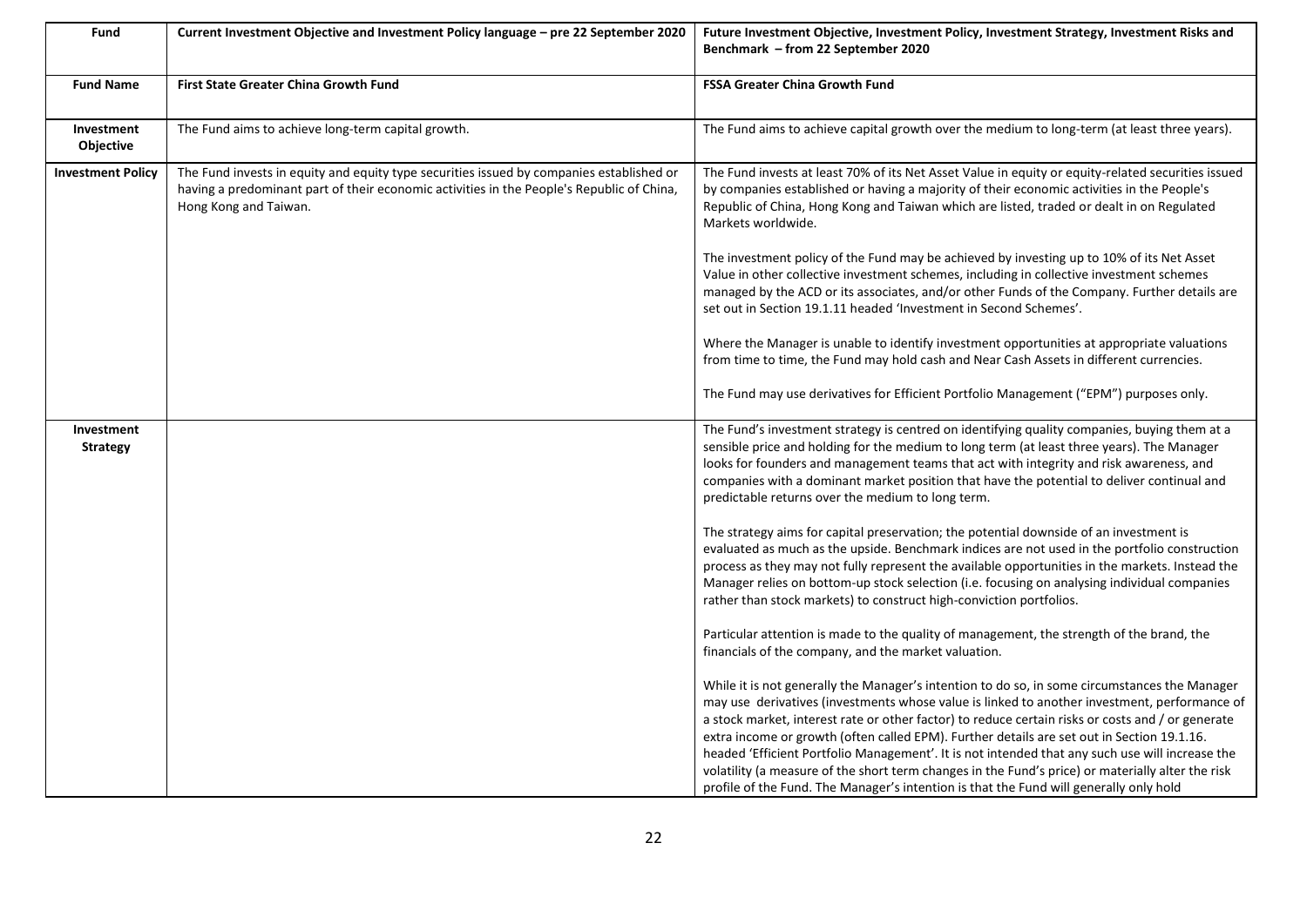|                                          |                                                                                                                                                                                                                                                                                                                                                                                                                                                                                                                                                                                                                                                                                                                                                                                                                                                         | derivatives such as options and warrants which result from certain corporate actions, new<br>issues or placements from time-to-time.                                                                                                                                                                                                                                                                                                                                                                                                                                                                                                                                                                                                                                                                                                                 |
|------------------------------------------|---------------------------------------------------------------------------------------------------------------------------------------------------------------------------------------------------------------------------------------------------------------------------------------------------------------------------------------------------------------------------------------------------------------------------------------------------------------------------------------------------------------------------------------------------------------------------------------------------------------------------------------------------------------------------------------------------------------------------------------------------------------------------------------------------------------------------------------------------------|------------------------------------------------------------------------------------------------------------------------------------------------------------------------------------------------------------------------------------------------------------------------------------------------------------------------------------------------------------------------------------------------------------------------------------------------------------------------------------------------------------------------------------------------------------------------------------------------------------------------------------------------------------------------------------------------------------------------------------------------------------------------------------------------------------------------------------------------------|
| <b>Investment Risks</b>                  |                                                                                                                                                                                                                                                                                                                                                                                                                                                                                                                                                                                                                                                                                                                                                                                                                                                         | The main risks applicable to the Fund are (in no particular order): emerging market risk, China<br>market risk, investment in China A shares risk, single country/specific region risk, smaller<br>companies risk and currency risk. These risks are in addition to the generic risks applicable to<br>all funds. Further details are set out in Section 18.0 headed 'Appendix V - Risk Factors'.                                                                                                                                                                                                                                                                                                                                                                                                                                                    |
| <b>Benchmark and</b><br><b>IA Sector</b> | The Fund is actively managed meaning that the Manager uses its expertise to pick<br>investments rather than tracking the performance of a benchmark.                                                                                                                                                                                                                                                                                                                                                                                                                                                                                                                                                                                                                                                                                                    | The Fund is actively managed meaning that the Manager uses its expertise to pick investments<br>rather than tracking the performance of a benchmark.                                                                                                                                                                                                                                                                                                                                                                                                                                                                                                                                                                                                                                                                                                 |
|                                          | The Fund's performance is compared against the value of the following benchmark: MSCI<br>Golden Dragon Index.                                                                                                                                                                                                                                                                                                                                                                                                                                                                                                                                                                                                                                                                                                                                           | The Fund's performance is compared against the value of the following benchmark: MSCI<br>Golden Dragon Index.                                                                                                                                                                                                                                                                                                                                                                                                                                                                                                                                                                                                                                                                                                                                        |
|                                          | In addition, many funds sold in the UK are grouped into sectors by the Investment<br>Association (the "IA") (a trade body that represents UK investment managers) which helps<br>investors compare funds with similar characteristics. The Fund is included within the<br>China/Greater China IA Sector.                                                                                                                                                                                                                                                                                                                                                                                                                                                                                                                                                | In addition, many funds sold in the UK are grouped into sectors by the Investment Association<br>(the "IA") (a trade body that represents UK investment managers) which helps investors<br>compare funds with similar characteristics. The Fund is included within the China/Greater China<br>IA Sector.                                                                                                                                                                                                                                                                                                                                                                                                                                                                                                                                             |
|                                          | The benchmark and sector are not used to limit or constrain how the Fund's portfolio is<br>constructed, nor are they part of a target set for the Fund's performance to match or<br>exceed. The benchmark and sector have been identified as a means by which investors can<br>compare the Fund's performance and have been chosen because their constituents most<br>closely represent the scope of the Fund's investable assets. Investment of the Fund's<br>assets is not constrained by the benchmark or sector composition and the Manager has<br>complete discretion within the Fund's investment policy to invest in assets without regard<br>to their inclusion or weighting in the benchmark. The investment strategy of the Fund<br>does not restrict the extent to which the portfolio holdings may deviate from the<br>benchmark or sector. | The benchmark and sector are not used to limit or constrain how the Fund's portfolio is<br>constructed, nor are they part of a target set for the Fund's performance to match or exceed.<br>The benchmark and sector have been identified as a means by which investors can compare the<br>Fund's performance and have been chosen because their constituents most closely represent<br>the scope of the Fund's investable assets. Investment of the Fund's assets is not constrained by<br>the benchmark or sector composition and the Manager has complete discretion within the<br>Fund's investment policy to invest in assets without regard to their inclusion or weighting in the<br>benchmark. The investment strategy of the Fund does not restrict the extent to which the<br>portfolio holdings may deviate from the benchmark or sector. |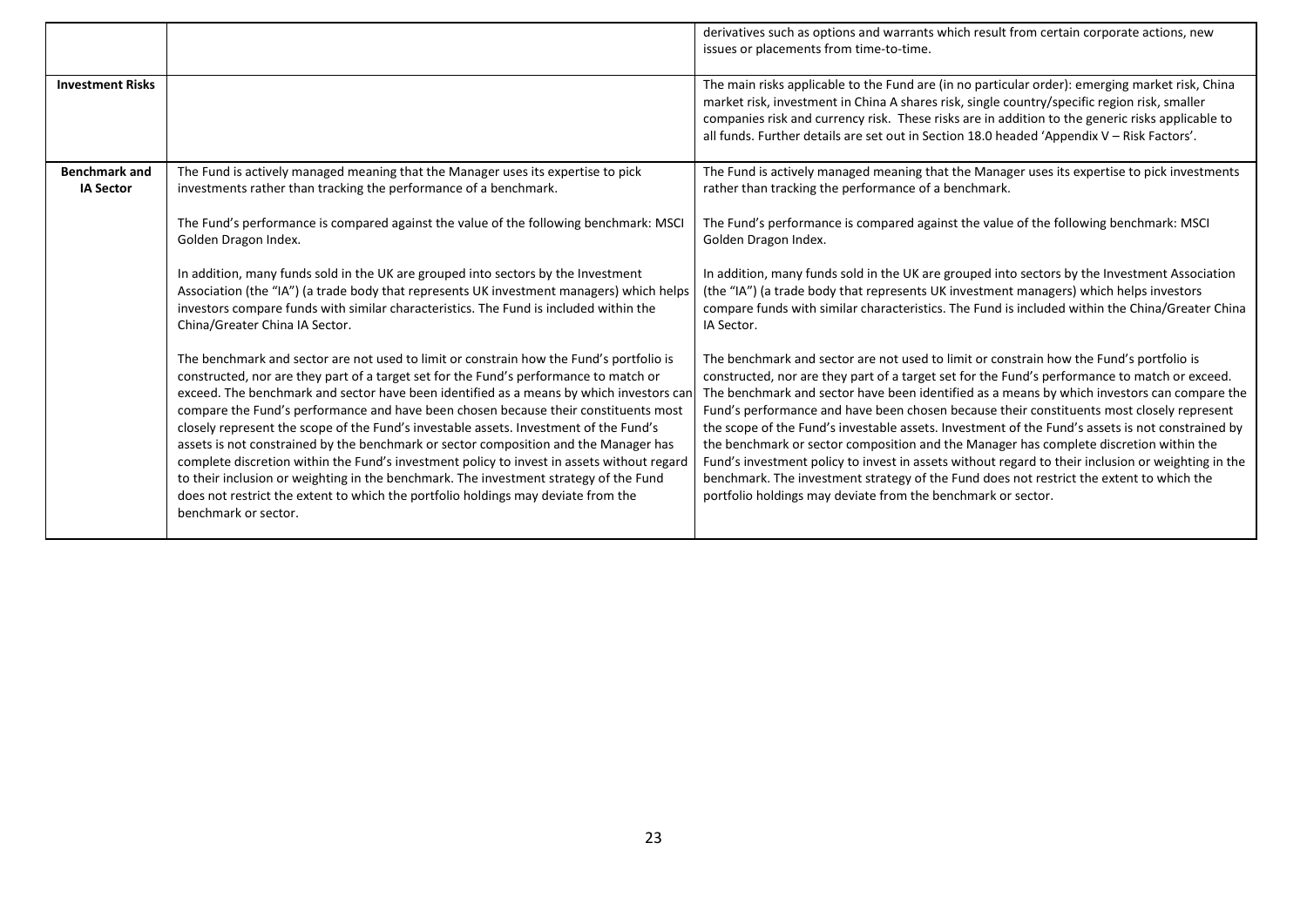| Fund                          | Current Investment Objective and Investment Policy language - pre 22 September 2020                                                                                                                                                                                                                                                                                                                                                                                                                                                                                                                                                                                                                                                                                                                                                                                                                                                                                                                                                                                                           | Future Investment Objective, Investment Policy, Investment Strategy, Investment Risks and<br>Benchmark - from 22 September 2020                                                                                                                                                                                                                                                                                                                                                                                                                                                                                                                                                                                                                                                                                                                                                                                                                                                                                                                                                                                                                                                        |
|-------------------------------|-----------------------------------------------------------------------------------------------------------------------------------------------------------------------------------------------------------------------------------------------------------------------------------------------------------------------------------------------------------------------------------------------------------------------------------------------------------------------------------------------------------------------------------------------------------------------------------------------------------------------------------------------------------------------------------------------------------------------------------------------------------------------------------------------------------------------------------------------------------------------------------------------------------------------------------------------------------------------------------------------------------------------------------------------------------------------------------------------|----------------------------------------------------------------------------------------------------------------------------------------------------------------------------------------------------------------------------------------------------------------------------------------------------------------------------------------------------------------------------------------------------------------------------------------------------------------------------------------------------------------------------------------------------------------------------------------------------------------------------------------------------------------------------------------------------------------------------------------------------------------------------------------------------------------------------------------------------------------------------------------------------------------------------------------------------------------------------------------------------------------------------------------------------------------------------------------------------------------------------------------------------------------------------------------|
| <b>Fund Name</b>              | First State Indian Subcontinent All-Cap Fund                                                                                                                                                                                                                                                                                                                                                                                                                                                                                                                                                                                                                                                                                                                                                                                                                                                                                                                                                                                                                                                  | FSSA Indian Subcontinent All-Cap Fund                                                                                                                                                                                                                                                                                                                                                                                                                                                                                                                                                                                                                                                                                                                                                                                                                                                                                                                                                                                                                                                                                                                                                  |
| Investment<br>Objective       | The Fund aims to achieve long-term capital growth.                                                                                                                                                                                                                                                                                                                                                                                                                                                                                                                                                                                                                                                                                                                                                                                                                                                                                                                                                                                                                                            | The Fund aims to achieve capital growth over the medium to long-term (at least three years).                                                                                                                                                                                                                                                                                                                                                                                                                                                                                                                                                                                                                                                                                                                                                                                                                                                                                                                                                                                                                                                                                           |
| <b>Investment Policy</b>      | The Fund primarily invests in equities issued by companies that are established, operating<br>or have their economic activity mainly in the Indian subcontinent, in offshore instruments<br>issued by companies established or operating or having significant interests in the Indian<br>subcontinent and which are listed, traded or dealt in on Regulated Markets worldwide,<br>and in equity related instruments listed, traded or dealt in on Regulated Markets<br>worldwide which provide exposure to the Indian subcontinent. • The Fund will invest<br>across all market capitalisations.<br>In order to gain exposure to these types of equities and equity related instruments, up to<br>10% of the net assets of the Fund may be invested in other collective investment schemes,<br>including in collective investment schemes managed by the ACD or its associates<br>("Associated Schemes"), and/or other Funds of the Company ("Second Funds").<br>Investment may be in cash or near cash.<br>At times the Fund's portfolio may be concentrated in a small number of holdings. | The Fund invests at least 70% of its Net Asset Value in a diversified portfolio of equity or equity-<br>related securities issued by companies that are established, operating or have their economic<br>activity mainly in the Indian subcontinent, and which are listed, traded or dealt in on Regulated<br>Markets worldwide and in equity-related securities listed, traded or dealt in on Regulated<br>Markets worldwide which provide exposure to the Indian subcontinent.<br>The Fund will invest across all market capitalisations.<br>The investment policy of the Fund may be achieved by investing up to 10% of its Net Asset<br>Value in other collective investment schemes, including in collective investment schemes<br>managed by the ACD or its associates, and/or other Funds of the Company. Further details are<br>set out in Section 19.1.11 headed 'Investment in Second Schemes'.<br>Where the Manager is unable to identify investment opportunities at appropriate valuations<br>from time to time, the Fund may hold cash and Near Cash Assets in different currencies.<br>At times the Fund's portfolio may be concentrated in a small number of holdings. |
|                               | The Fund may use derivatives for Efficient Portfolio Management purposes only.<br>• Classification 1: Countries of the Indian subcontinent include India, Pakistan, Sri Lanka<br>and Bangladesh                                                                                                                                                                                                                                                                                                                                                                                                                                                                                                                                                                                                                                                                                                                                                                                                                                                                                               | The Fund may use derivatives for Efficient Portfolio Management ("EPM") purposes only.                                                                                                                                                                                                                                                                                                                                                                                                                                                                                                                                                                                                                                                                                                                                                                                                                                                                                                                                                                                                                                                                                                 |
| Investment<br><b>Strategy</b> |                                                                                                                                                                                                                                                                                                                                                                                                                                                                                                                                                                                                                                                                                                                                                                                                                                                                                                                                                                                                                                                                                               | The Fund's investment strategy is centred on identifying quality companies, buying them at a<br>sensible price and holding for the medium to long-term (at least three years). The Manager<br>looks for founders and management teams that act with integrity and risk awareness, and<br>companies with a dominant market position that have the potential to deliver continual and<br>predictable returns over the medium to long-term.<br>The strategy aims for capital preservation; the potential downside of an investment is<br>evaluated as much as the upside. Benchmark indices are not used in the portfolio construction<br>process as they may not fully represent the available opportunities in the markets. Instead the<br>Manager relies on bottom-up stock selection (i.e. focussing on analysing individual companies<br>rather than stock markets) to construct high-conviction portfolios.                                                                                                                                                                                                                                                                         |
|                               |                                                                                                                                                                                                                                                                                                                                                                                                                                                                                                                                                                                                                                                                                                                                                                                                                                                                                                                                                                                                                                                                                               | Particular attention is paid to the quality of management, the strength of the brand, the<br>financials of the company, and the market valuation.                                                                                                                                                                                                                                                                                                                                                                                                                                                                                                                                                                                                                                                                                                                                                                                                                                                                                                                                                                                                                                      |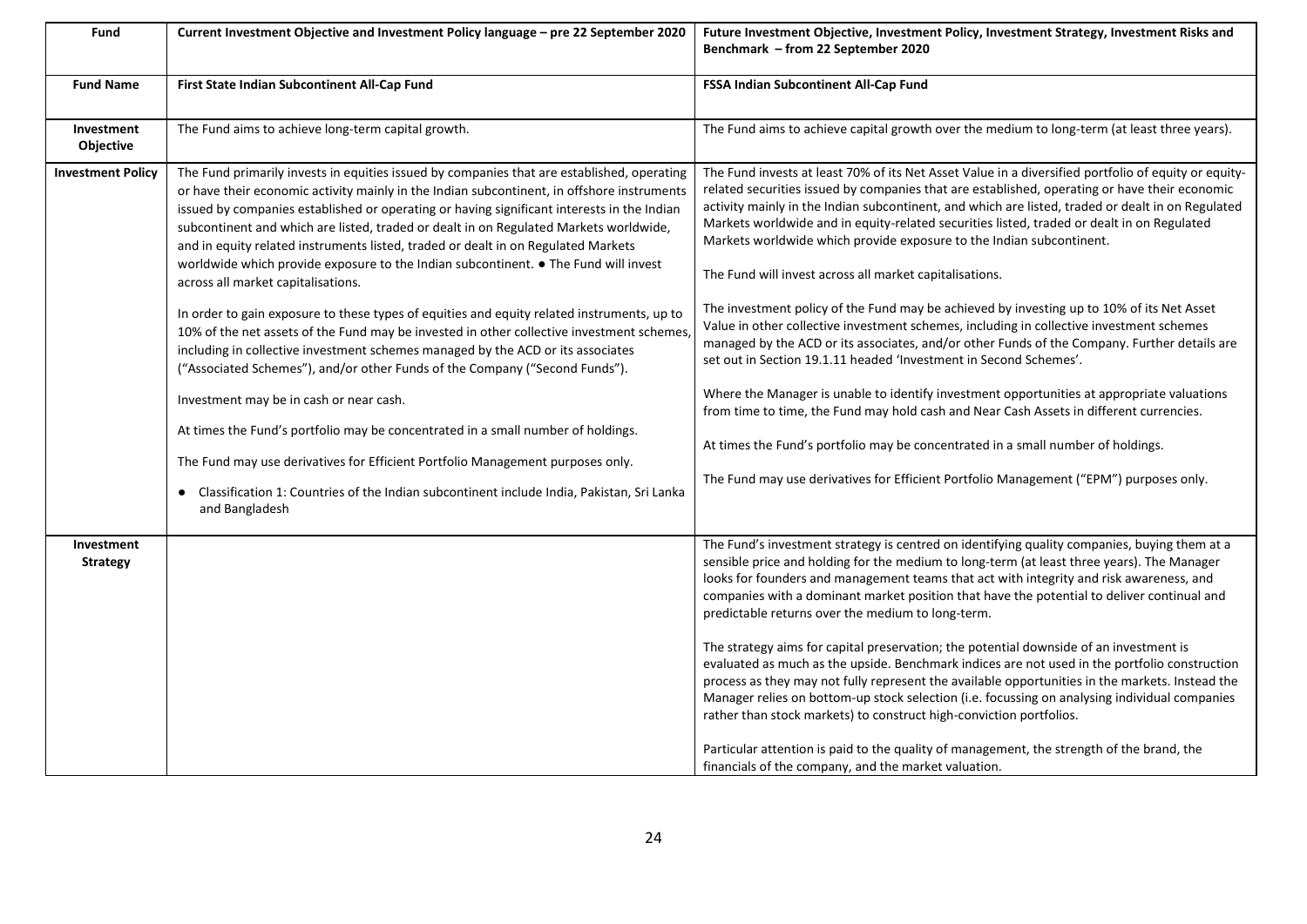|                                          |                                                                                                                                                                                                                                                                                                                                                                                                                                                                                                                                                                                                                                                                                                                                                                                 | Although the Fund has a regional investment universe, the securities selected for investment<br>based on the Manager's strategy may at times result in a portfolio that is geographically<br>concentrated.<br>Countries of the Indian subcontinent include India, Pakistan, Sri Lanka and Bangladesh.<br>While it is not generally the Manager's intention to do so, in some circumstances the Manager<br>may use derivatives (investments whose value is linked to another investment, performance of<br>a stock market, interest rate or other factor) to reduce certain risks or costs and / or generate<br>extra income or growth (often called EPM). Further details are set out in Section 19.1.16.<br>headed 'Efficient Portfolio Management'. It is not intended that any such use will increase the<br>volatility (a measure of the short term changes in the Fund's price) or materially alter the risk<br>profile of the Fund. The Manager's intention is that the Fund will generally only hold derivatives<br>such as options and warrants which result from certain corporate actions, new issues or<br>placements from time-to-time. |
|------------------------------------------|---------------------------------------------------------------------------------------------------------------------------------------------------------------------------------------------------------------------------------------------------------------------------------------------------------------------------------------------------------------------------------------------------------------------------------------------------------------------------------------------------------------------------------------------------------------------------------------------------------------------------------------------------------------------------------------------------------------------------------------------------------------------------------|-----------------------------------------------------------------------------------------------------------------------------------------------------------------------------------------------------------------------------------------------------------------------------------------------------------------------------------------------------------------------------------------------------------------------------------------------------------------------------------------------------------------------------------------------------------------------------------------------------------------------------------------------------------------------------------------------------------------------------------------------------------------------------------------------------------------------------------------------------------------------------------------------------------------------------------------------------------------------------------------------------------------------------------------------------------------------------------------------------------------------------------------------------|
| <b>Investment Risks</b>                  |                                                                                                                                                                                                                                                                                                                                                                                                                                                                                                                                                                                                                                                                                                                                                                                 | The main risks applicable to the Fund are (in no particular order): emerging market risk, Indian<br>Subcontinent risk, single country/specific region risk, smaller companies risk, concentration risk<br>and currency risk. These risks are in addition to the generic risks applicable to all funds.<br>Further details are set out in Section 18.0 headed 'Appendix V - Risk Factors'.                                                                                                                                                                                                                                                                                                                                                                                                                                                                                                                                                                                                                                                                                                                                                           |
| <b>Benchmark and</b><br><b>IA Sector</b> | The Fund is actively managed meaning that the Manager uses its expertise to pick<br>investments rather than tracking the performance of a benchmark.                                                                                                                                                                                                                                                                                                                                                                                                                                                                                                                                                                                                                            | The Fund is actively managed meaning that the Manager uses its expertise to pick investments<br>rather than tracking the performance of a benchmark.                                                                                                                                                                                                                                                                                                                                                                                                                                                                                                                                                                                                                                                                                                                                                                                                                                                                                                                                                                                                |
|                                          | The Fund's performance is compared against the value of the following benchmark: MSCI<br>India Index.                                                                                                                                                                                                                                                                                                                                                                                                                                                                                                                                                                                                                                                                           | The Fund's performance is compared against the value of the following benchmark: MSCI India<br>Index.                                                                                                                                                                                                                                                                                                                                                                                                                                                                                                                                                                                                                                                                                                                                                                                                                                                                                                                                                                                                                                               |
|                                          | The benchmark is not used to limit or constrain how the Fund's portfolio is constructed,<br>nor is it part of a target set for the Fund's performance. The benchmark has been<br>identified as a means by which investors can compare the Fund's performance and has<br>been chosen because its constituents most closely represent the scope of the Fund's<br>investable assets. Investment of the Fund's assets is not constrained by the benchmark<br>composition and the Manager has complete discretion within the Fund's investment policy<br>to invest in assets without regard to their inclusion or weighting in the benchmark. The<br>investment strategy of the Fund does not restrict the extent to which the portfolio<br>holdings may deviate from the benchmark. | The benchmark is not used to limit or constrain how the Fund's portfolio is constructed, nor is it<br>part of a target set for the Fund's performance. The benchmark has been identified as a means<br>by which investors can compare the Fund's performance and has been chosen because its<br>constituents most closely represent the scope of the Fund's investable assets. Investment of<br>the Fund's assets is not constrained by the benchmark composition and the Manager has<br>complete discretion within the Fund's investment policy to invest in assets without regard to<br>their inclusion or weighting in the benchmark. The investment strategy of the Fund does not<br>restrict the extent to which the portfolio holdings may deviate from the benchmark.                                                                                                                                                                                                                                                                                                                                                                        |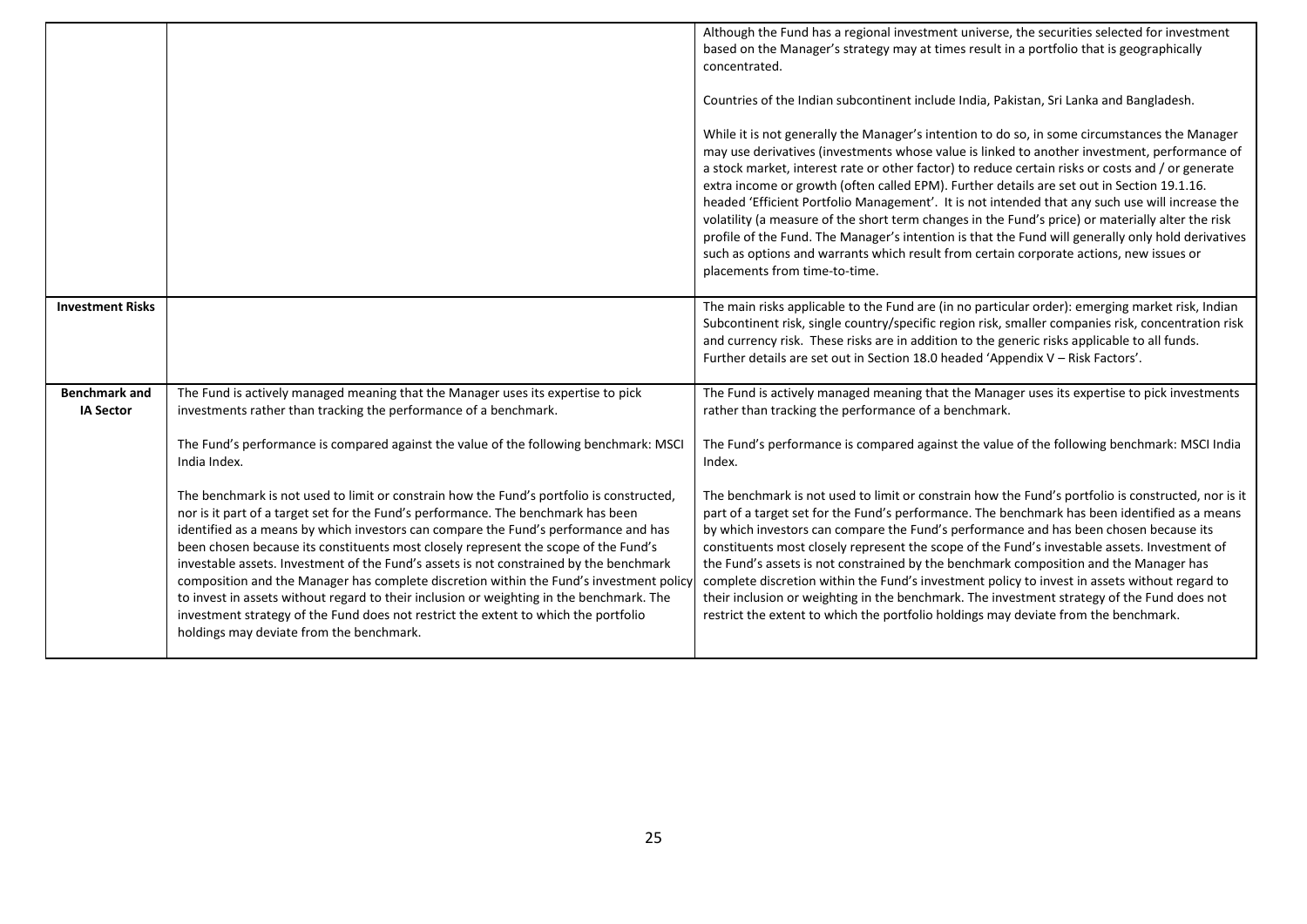| Fund                           | Current Investment Objective and Investment Policy language - pre 22 September 2020                                                                                                                                                                                                                                                                                                                           | Future Investment Objective, Investment Policy, Investment Strategy, Investment Risks and<br>Benchmark - from 22 September 2020                                                                                                                                                                                                                                                                                                                                                               |
|--------------------------------|---------------------------------------------------------------------------------------------------------------------------------------------------------------------------------------------------------------------------------------------------------------------------------------------------------------------------------------------------------------------------------------------------------------|-----------------------------------------------------------------------------------------------------------------------------------------------------------------------------------------------------------------------------------------------------------------------------------------------------------------------------------------------------------------------------------------------------------------------------------------------------------------------------------------------|
| <b>Fund Name</b>               | First State Japan Focus Fund                                                                                                                                                                                                                                                                                                                                                                                  | <b>FSSA Japan Focus Fund</b>                                                                                                                                                                                                                                                                                                                                                                                                                                                                  |
| Investment<br><b>Objective</b> | The Fund aims to achieve long-term capital growth.                                                                                                                                                                                                                                                                                                                                                            | The Fund aims to achieve capital growth over the medium to long-term (at least three years).                                                                                                                                                                                                                                                                                                                                                                                                  |
| <b>Investment Policy</b>       | The Fund will predominantly invest in large and mid-capitalisation equity securities issued<br>by companies that are established, operating or have their economic activities mainly in<br>Japan and which are listed, traded or dealt in on Regulated Markets worldwide and in<br>equity related instruments listed, traded or dealt in on Regulated Markets worldwide<br>which provide exposure to Japan. . | The Fund invests at least 80% of its Net Asset Value in a portfolio of equity or equity-related<br>securities of large and mid-capitalisation companies which are established or have a majority of<br>their economic activities in Japan and which are listed, traded or dealt in on Regulated Markets<br>worldwide and in equity-related securities listed, traded or dealt in on Regulated Markets<br>worldwide which provide exposure to Japan.                                           |
|                                | The Fund may also invest in other equity securities and equity related instruments which<br>are listed, traded or dealt in on Regulated Markets worldwide as well as in cash and near<br>cash.                                                                                                                                                                                                                | Large and mid-capitalisation companies are currently defined for the purposes of this policy as<br>companies with a minimum market capitalisation of US\$1 billion at the time of investment.<br>The investment policy of the Fund may be achieved by investing up to 10% of its Net Asset                                                                                                                                                                                                    |
|                                | In order to gain exposure to these types of equities and equity related instruments, up to<br>10% of the net assets of the Fund may be invested in other collective investment schemes,<br>including in collective investment schemes managed by the ACD or its associates<br>("Associated Schemes"), and/or other Funds of the Company ("Second Funds").                                                     | Value in other collective investment schemes, including in collective investment schemes<br>managed by the ACD or its associates, and/or other Funds of the Company. Further details are<br>set out in Section 19.1.11 headed 'Investment in Second Schemes'.                                                                                                                                                                                                                                 |
|                                | At times the Fund's portfolio may be concentrated in a small number of holdings.<br>The Fund may use derivatives for Efficient Portfolio Management purposes only.                                                                                                                                                                                                                                            | At times the Fund's portfolio may be concentrated in a small number of holdings.<br>Where the Manager is unable to identify investment opportunities at appropriate valuations<br>from time to time, the Fund may hold cash and Near Cash Assets in different currencies.                                                                                                                                                                                                                     |
|                                | • Clarification point: Large and mid-capitalisation typically refers to equities with a<br>minimum market capitalisation of US\$ 1 billion.                                                                                                                                                                                                                                                                   | The Fund may use derivatives for Efficient Portfolio Management ("EPM") purposes only.                                                                                                                                                                                                                                                                                                                                                                                                        |
| Investment<br><b>Strategy</b>  |                                                                                                                                                                                                                                                                                                                                                                                                               | The Fund's investment strategy is centred on identifying quality companies, buying them at a<br>sensible price and holding for the medium to long-term (at least three years). The Manager<br>looks for founders and management teams that act with integrity and risk awareness, and<br>companies with a dominant market position that have the potential to deliver continual and<br>predictable returns over the medium to long-term.                                                      |
|                                |                                                                                                                                                                                                                                                                                                                                                                                                               | The strategy aims for capital preservation; the potential downside of an investment is<br>evaluated as much as the upside. Benchmark indices are not used in the portfolio construction<br>process as they may not fully represent the available opportunities in the markets. Instead the<br>Manager relies on bottom-up stock selection (i.e. focusing on analysing individual companies<br>rather than stock markets) to construct relatively concentrated and high-conviction portfolios. |
|                                |                                                                                                                                                                                                                                                                                                                                                                                                               | Particular attention is made to the quality of management, the strength of the brand, the<br>financials of the company, and the market valuation.                                                                                                                                                                                                                                                                                                                                             |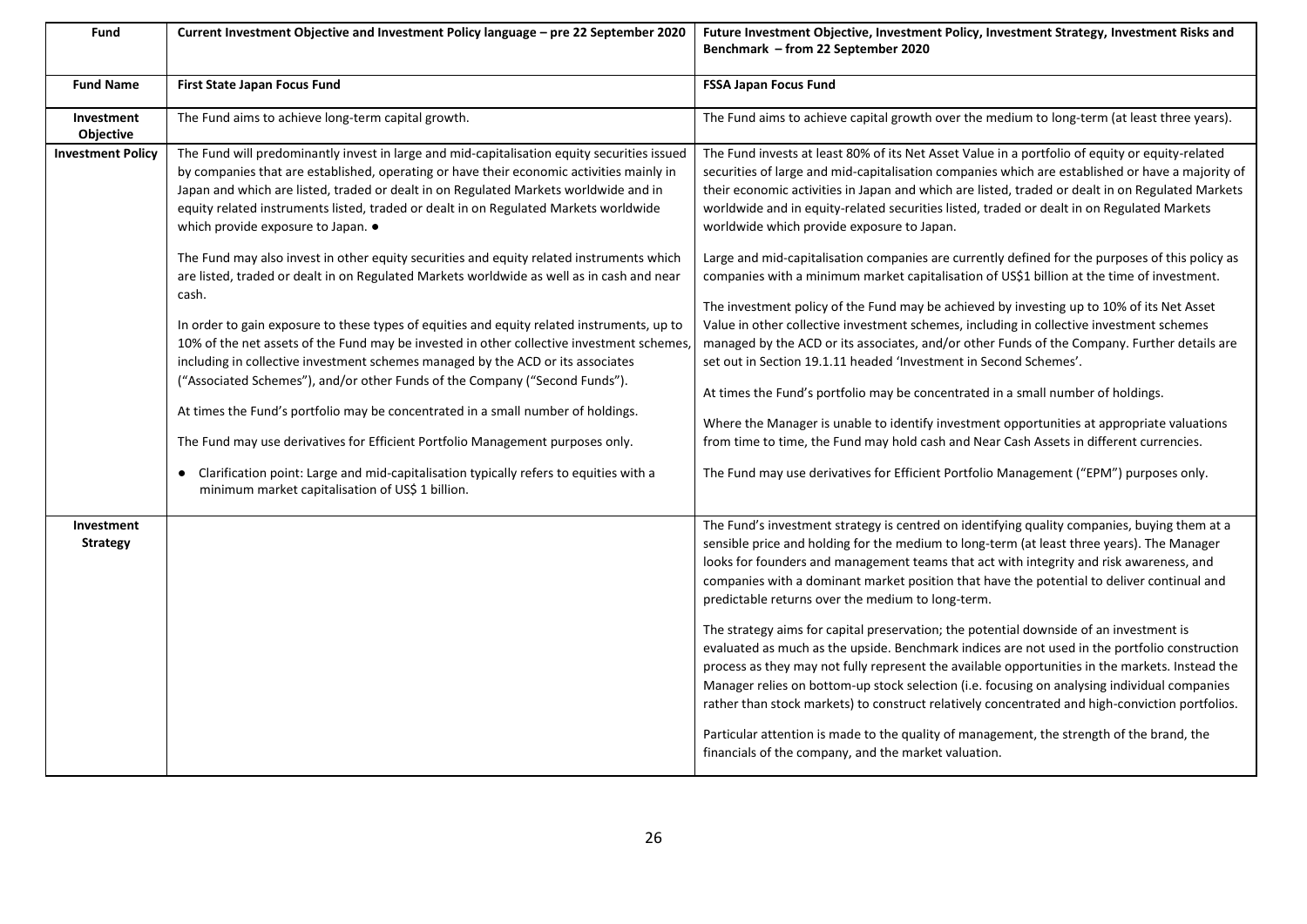|                                          |                                                                                                                                                                                                                                                                                                                                                                                                                                                                                                                                                                                                                                                                                                                                                                                                                                                                                                                                                                                                                                                                                                                                                                                                                                                                                                                                                                                                                        | While it is not generally the Manager's intention to do so, in some circumstances the Manager<br>may use derivatives (investments whose value is linked to another investment, performance of<br>a stock market, interest rate or other factor) to reduce certain risks or costs and / or generate<br>extra income or growth (often called EPM). Further details are set out in Section 19.1.16.<br>headed 'Efficient Portfolio Management'. It is not intended that any such use will increase the<br>volatility (a measure of the short term changes in the Fund's price) or materially alter the risk<br>profile of the Fund. The Manager's intention is that the Fund will generally only hold derivatives<br>such as options and warrants which result from certain corporate actions, new issues or<br>placements from time-to-time.                                                                                                                                                                                                                                                                                                                                                                                                                                                                                                                                                                       |
|------------------------------------------|------------------------------------------------------------------------------------------------------------------------------------------------------------------------------------------------------------------------------------------------------------------------------------------------------------------------------------------------------------------------------------------------------------------------------------------------------------------------------------------------------------------------------------------------------------------------------------------------------------------------------------------------------------------------------------------------------------------------------------------------------------------------------------------------------------------------------------------------------------------------------------------------------------------------------------------------------------------------------------------------------------------------------------------------------------------------------------------------------------------------------------------------------------------------------------------------------------------------------------------------------------------------------------------------------------------------------------------------------------------------------------------------------------------------|------------------------------------------------------------------------------------------------------------------------------------------------------------------------------------------------------------------------------------------------------------------------------------------------------------------------------------------------------------------------------------------------------------------------------------------------------------------------------------------------------------------------------------------------------------------------------------------------------------------------------------------------------------------------------------------------------------------------------------------------------------------------------------------------------------------------------------------------------------------------------------------------------------------------------------------------------------------------------------------------------------------------------------------------------------------------------------------------------------------------------------------------------------------------------------------------------------------------------------------------------------------------------------------------------------------------------------------------------------------------------------------------------------------|
| <b>Investment Risks</b>                  |                                                                                                                                                                                                                                                                                                                                                                                                                                                                                                                                                                                                                                                                                                                                                                                                                                                                                                                                                                                                                                                                                                                                                                                                                                                                                                                                                                                                                        | The main risks applicable to the Fund are (in no particular order): single country/specific region<br>risk, smaller companies risk, currency hedged share classes risk, concentration risk and currency<br>risk. These risks are in addition to the generic risks applicable to all funds. Further details are<br>set out in Section 18.0 headed 'Appendix V - Risk Factors'.                                                                                                                                                                                                                                                                                                                                                                                                                                                                                                                                                                                                                                                                                                                                                                                                                                                                                                                                                                                                                                    |
| <b>Benchmark and</b><br><b>IA Sector</b> | The Fund is actively managed meaning that the Manager uses its expertise to pick<br>investments rather than tracking the performance of a benchmark.<br>The Fund's performance is compared against the value of the following benchmark: MSCI<br>Japan Index.<br>In addition, many funds sold in the UK are grouped into sectors by the Investment<br>Association (the "IA") (a trade body that represents UK investment managers) which helps<br>investors compare funds with similar characteristics. The Fund is included within the Japan<br>IA Sector.<br>The benchmark and sector are not used to limit or constrain how the Fund's portfolio is<br>constructed, nor are they part of a target set for the Fund's performance to match or<br>exceed. The benchmark and sector have been identified as a means by which investors can<br>compare the Fund's performance and have been chosen because their constituents most<br>closely represent the scope of the Fund's investable assets. Investment of the Fund's<br>assets is not constrained by the benchmark or sector composition and the Manager has<br>complete discretion within the Fund's investment policy to invest in assets without regard<br>to their inclusion or weighting in the benchmark. The investment strategy of the Fund<br>does not restrict the extent to which the portfolio holdings may deviate from the<br>benchmark or sector. | The Fund is actively managed meaning that the Manager uses its expertise to pick investments<br>rather than tracking the performance of a benchmark.<br>The Fund's performance is compared against the value of the following benchmark: MSCI Japan<br>Index.<br>In addition, many funds sold in the UK are grouped into sectors by the Investment Association<br>(the "IA") (a trade body that represents UK investment managers) which helps investors<br>compare funds with similar characteristics. The Fund is included within the Japan IA Sector.<br>The benchmark and sector are not used to limit or constrain how the Fund's portfolio is<br>constructed, nor are they part of a target set for the Fund's performance to match or exceed.<br>The benchmark and sector have been identified as a means by which investors can compare the<br>Fund's performance and have been chosen because their constituents most closely represent<br>the scope of the Fund's investable assets. Investment of the Fund's assets is not constrained by<br>the benchmark or sector composition and the Manager has complete discretion within the<br>Fund's investment policy to invest in assets without regard to their inclusion or weighting in the<br>benchmark. The investment strategy of the Fund does not restrict the extent to which the<br>portfolio holdings may deviate from the benchmark or sector. |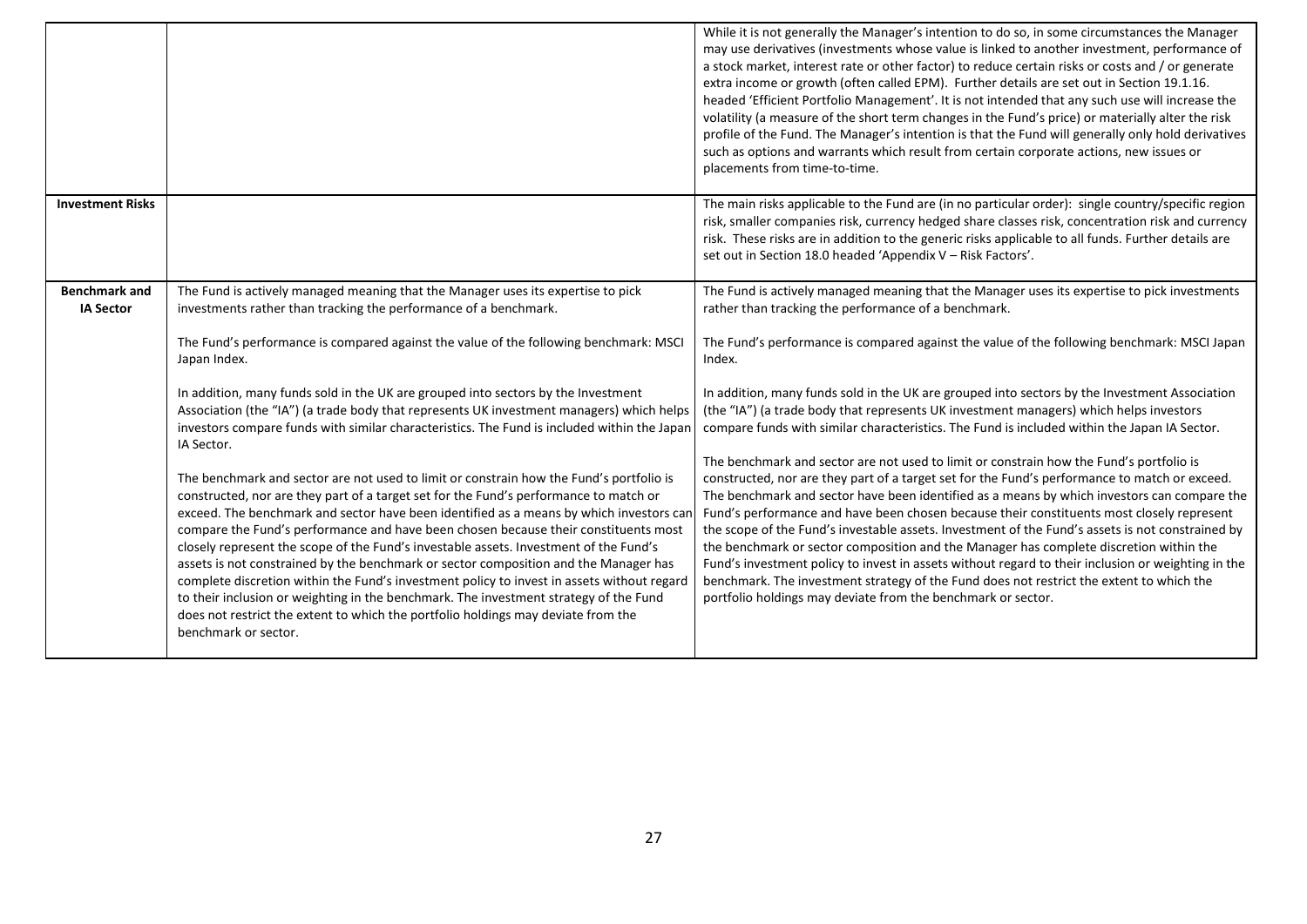| Fund                     | Current Investment Objective and Investment Policy language - pre 22 September 2020                                                                                                                                                                                                                                                                                                                                                                                                                                                                                                                                                                                                                                                                                                                                                   | Future Investment Objective, Investment Policy, Investment Strategy, Investment Risks and<br>Benchmark - from 22 September 2020                                                                                                                                                                                                                                                                                                                                                                                                                                                                                                                                                                                                                                                                                                       |
|--------------------------|---------------------------------------------------------------------------------------------------------------------------------------------------------------------------------------------------------------------------------------------------------------------------------------------------------------------------------------------------------------------------------------------------------------------------------------------------------------------------------------------------------------------------------------------------------------------------------------------------------------------------------------------------------------------------------------------------------------------------------------------------------------------------------------------------------------------------------------|---------------------------------------------------------------------------------------------------------------------------------------------------------------------------------------------------------------------------------------------------------------------------------------------------------------------------------------------------------------------------------------------------------------------------------------------------------------------------------------------------------------------------------------------------------------------------------------------------------------------------------------------------------------------------------------------------------------------------------------------------------------------------------------------------------------------------------------|
| <b>Fund Name</b>         | Stewart Investors Asia Pacific and Japan Sustainability Fund                                                                                                                                                                                                                                                                                                                                                                                                                                                                                                                                                                                                                                                                                                                                                                          | Stewart Investors Asia Pacific and Japan Sustainability Fund                                                                                                                                                                                                                                                                                                                                                                                                                                                                                                                                                                                                                                                                                                                                                                          |
| Investment<br>Objective  | The Fund aims to achieve capital growth over the long-term (five to seven years).                                                                                                                                                                                                                                                                                                                                                                                                                                                                                                                                                                                                                                                                                                                                                     | The Fund aims to achieve capital growth over the long-term (at least five years).                                                                                                                                                                                                                                                                                                                                                                                                                                                                                                                                                                                                                                                                                                                                                     |
| <b>Investment Policy</b> | The Fund invests in a diversified portfolio of equity or equity-related securities of<br>companies that are incorporated or listed, or where a majority of their economic activities<br>take place, in the Asia Pacific region (including Japan) and which are listed, traded or dealt<br>in on Regulated Markets worldwide.                                                                                                                                                                                                                                                                                                                                                                                                                                                                                                          | The Fund invests in a diversified portfolio of equity or equity-related securities of companies<br>that are incorporated or listed, or where a majority of their economic activities take place, in<br>the Asia Pacific region (including Japan) and which are listed, traded or dealt in on Regulated<br>Markets worldwide.                                                                                                                                                                                                                                                                                                                                                                                                                                                                                                          |
|                          | The Fund invests in quality companies which are positioned to benefit from, and<br>contribute to, the sustainable development of the countries in which they operate.                                                                                                                                                                                                                                                                                                                                                                                                                                                                                                                                                                                                                                                                 | The Fund invests in quality companies which are positioned to benefit from, and contribute to,<br>the sustainable development of the countries in which they operate.                                                                                                                                                                                                                                                                                                                                                                                                                                                                                                                                                                                                                                                                 |
|                          | The Manager assesses quality by understanding:<br>the quality of management which includes integrity, attitude to environmental and<br>i.<br>social impacts, corporate governance, long-term performance, attitude to risk and<br>alignment with minority shareholders. The Manager has a preference for stable,<br>long-term (often multiple generational) stewards leading the company;<br>the quality of the franchise which includes the social usefulness of the products or<br>ii.<br>services, their environmental impacts and efficiency, and responsible business<br>practices; and<br>the quality of the financials which includes financial performance over the economic<br>iii.<br>cycle, cash flows and debt, with a preference for net cash balance sheets (i.e.<br>companies whose cash resources exceed their debt). | The Manager assesses quality by understanding:<br>the quality of management which includes integrity, attitude to environmental and social<br>i.<br>impacts, corporate governance, long-term performance, attitude to risk and alignment<br>with minority shareholders. The Manager has a preference for stable, long-term (often<br>multiple generational) stewards leading the company;<br>ii.<br>the quality of the franchise which includes the social usefulness of the products or<br>services, their environmental impacts and efficiency, and responsible business practices;<br>and<br>the quality of the financials which includes financial performance over the economic<br>iii.<br>cycle, cash flows and debt, with a preference for net cash balance sheets (i.e. companies<br>whose cash resources exceed their debt). |
|                          | Further information is available under Investment Strategy below.<br>The investment policy of the Fund may be achieved through investment in other collective<br>investment schemes, including in collective investment schemes managed by the ACD or<br>its associates, and/or other Funds of the Company. Further details are set out in Section<br>19.1.11 headed 'Investment in Second Schemes'.                                                                                                                                                                                                                                                                                                                                                                                                                                  | Further information is available under Investment Strategy below.<br>The investment policy of the Fund may be achieved by investing up to 10% of its Net Asset<br>Value in other collective investment schemes, including in collective investment schemes<br>managed by the ACD or its associates, and/or other Funds of the Company. Further details are<br>set out in Section 19.1.11 headed 'Investment in Second Schemes'.                                                                                                                                                                                                                                                                                                                                                                                                       |
|                          | Where the Manager is unable to identify investment opportunities at appropriate<br>valuations from time to time, the Fund may hold cash and Near Cash Assets in different<br>currencies.                                                                                                                                                                                                                                                                                                                                                                                                                                                                                                                                                                                                                                              | Where the Manager is unable to identify investment opportunities at appropriate valuations<br>from time to time, the Fund may hold cash and Near Cash Assets in different currencies.<br>The Fund may use derivatives for Efficient Portfolio Management ("EPM") purposes only.                                                                                                                                                                                                                                                                                                                                                                                                                                                                                                                                                       |
|                          | The Fund may use derivatives for Efficient Portfolio Management ("EPM") purposes only.                                                                                                                                                                                                                                                                                                                                                                                                                                                                                                                                                                                                                                                                                                                                                |                                                                                                                                                                                                                                                                                                                                                                                                                                                                                                                                                                                                                                                                                                                                                                                                                                       |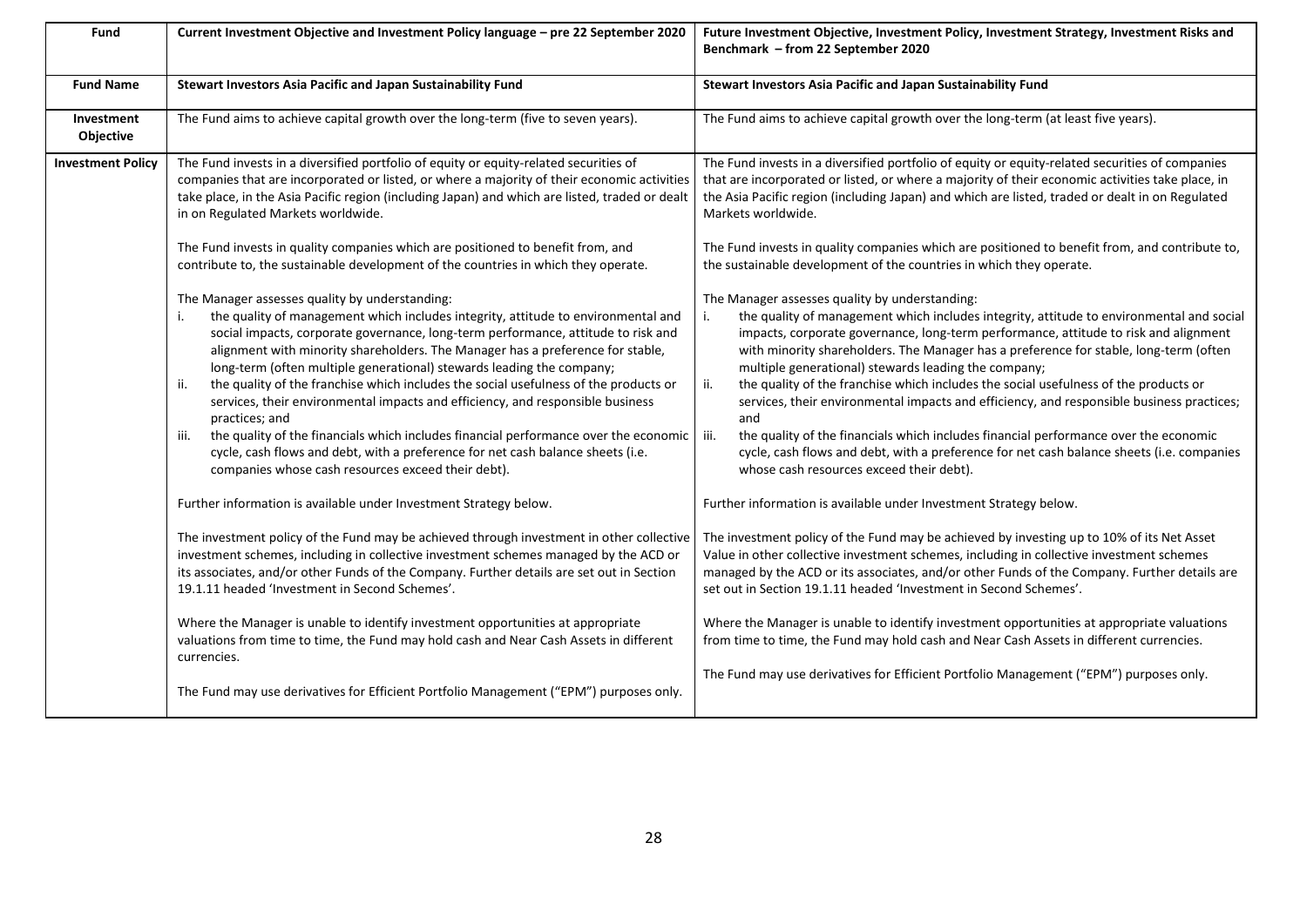| Investment              | The Manager's investment strategy is founded on the principle of stewardship, allocating        | The Manager's investment strategy is founded on the principle of stewardship, allocating           |
|-------------------------|-------------------------------------------------------------------------------------------------|----------------------------------------------------------------------------------------------------|
| <b>Strategy</b>         | capital to high quality companies with sound growth prospects and strong management             | capital to high quality companies with sound growth prospects and strong management teams.         |
|                         | teams. The Manager believes that sustainability is a driver of investment returns and that      | The Manager believes that sustainability is a driver of investment returns and that                |
|                         | incorporating these considerations fully into the investment process is the best way to         | incorporating these considerations fully into the investment process is the best way to protect    |
|                         | protect and grow capital for clients over the long-term (five to seven years). The Manager      | and grow capital for clients over the long-term (at least five years). The Manager takes a         |
|                         | takes a bottom-up, qualitative approach (i.e. focusing on analysing individual companies        | bottom-up, qualitative approach (i.e. focusing on analysing individual companies rather than       |
|                         | rather than countries or sectors) to finding and investing in reasonably priced, high quality   | countries or sectors) to finding and investing in reasonably priced, high quality companies that   |
|                         | companies that are well positioned to contribute to, and benefit from, sustainable              | are well positioned to contribute to, and benefit from, sustainable development in the             |
|                         | development in the countries in which they operate. The Manager has a strong conviction         | countries in which they operate. The Manager has a strong conviction that such companies face      |
|                         | that such companies face fewer risks and are better placed to deliver positive long-term,       | fewer risks and are better placed to deliver positive long-term, risk-adjusted returns (i.e.       |
|                         | risk-adjusted returns (i.e. investment returns which take into account the associated risk      | investment returns which take into account the associated risk taken in making the particular      |
|                         | taken in making the particular investment; higher short-term returns may often reflect          | investment; higher short-term returns may often reflect higher risk). The Manager invests with     |
|                         | higher risk). The Manager invests with capital preservation in mind, meaning it defines risk    | capital preservation in mind, meaning it defines risk as losing client money, rather than          |
|                         | as losing client money, rather than deviation from a benchmark index. The Manager's             | deviation from a benchmark index. The Manager's focus on quality companies rather than             |
|                         | focus on quality companies rather than investing according to a benchmark index may lag         | investing according to a benchmark index may lag in very strong liquidity-driven or momentum-      |
|                         | in very strong liquidity-driven or momentum-led markets and may perform well when due           | led markets and may perform well when due recognition is given to companies with quality           |
|                         | recognition is given to companies with quality management teams, good long-term                 | management teams, good long-term growth prospects and sound balance sheets.                        |
|                         | growth prospects and sound balance sheets.                                                      |                                                                                                    |
|                         | Sustainability is also a key part of the Manager's engagement approach with topics ranging      | Sustainability is also a key part of the Manager's engagement approach with topics ranging         |
|                         | from labour to pollution. The Manager believes that its role as a long-term investor and        | from labour to pollution. The Manager believes that its role as a long-term investor and           |
|                         | fiduciary of client capital is to provide the space for management teams to address             | fiduciary of client capital is to provide the space for management teams to address                |
|                         | sustainability issues which the wider capital markets may at times overlook. The Manager        | sustainability issues which the wider capital markets may at times overlook. The Manager does      |
|                         | does this through constructive, non-confrontational and relationship-based conversations        | this through constructive, non-confrontational and relationship-based conversations with the       |
|                         | with the companies held for clients.                                                            | companies held for clients.                                                                        |
|                         |                                                                                                 |                                                                                                    |
|                         | The Manager aims to ensure that the Fund remains adequately diversified across                  | The Manager aims to ensure that the Fund remains adequately diversified across companies,          |
|                         | companies, sectors and countries.                                                               | sectors and countries.                                                                             |
|                         | While it is not generally the Manager's intention to do so, in some circumstances the           | While it is not generally the Manager's intention to do so, in some circumstances the Manager      |
|                         | Manager may use derivatives (investments whose value is linked to another investment,           | may use derivatives (investments whose value is linked to another investment, performance of       |
|                         | performance of a stock market, interest rate or other factor) to reduce certain risks or        | a stock market, interest rate or other factor) to reduce certain risks or costs and / or generate  |
|                         | costs and / or generate extra income or growth (often called EPM). Further details are set      | extra income or growth (often called EPM). Further details are set out in Section 19.1.16.         |
|                         | out in Section 19.1.16. headed 'Efficient Portfolio Management'. It is not intended that        | headed 'Efficient Portfolio Management'. It is not intended that any such use will increase the    |
|                         | any such use will increase the volatility (a measure of the short term changes in the Fund's    | volatility (a measure of the short term changes in the Fund's price) or materially alter the risk  |
|                         | price) or materially alter the risk profile of the Fund. The Manager's intention is that the    | profile of the Fund. The Manager's intention is that the Fund will generally only hold derivatives |
|                         | Fund will generally only hold derivatives such as options and warrants which result from        | such as options and warrants which result from certain corporate actions, new issues or            |
|                         | certain corporate actions, new issues or placements from time-to-time.                          | placements from time-to-time.                                                                      |
|                         |                                                                                                 |                                                                                                    |
| <b>Investment Risks</b> | The main risks applicable to the Fund are (in no particular order): emerging market risk,       | The main risks applicable to the Fund are (in no particular order): emerging market risk, China    |
|                         | China market risk, investment in China A shares risk, smaller companies risk and currency       | market risk, investment in China A shares risk, smaller companies risk and currency risk. These    |
|                         | risk. These risks are in addition to the generic risks applicable to all funds. Further details | risks are in addition to the generic risks applicable to all funds. Further details are set out in |
|                         | are set out in Section 18.0 headed 'Appendix V – Risk Factors'.                                 | Section 18.0 headed 'Appendix V - Risk Factors'.                                                   |
|                         |                                                                                                 |                                                                                                    |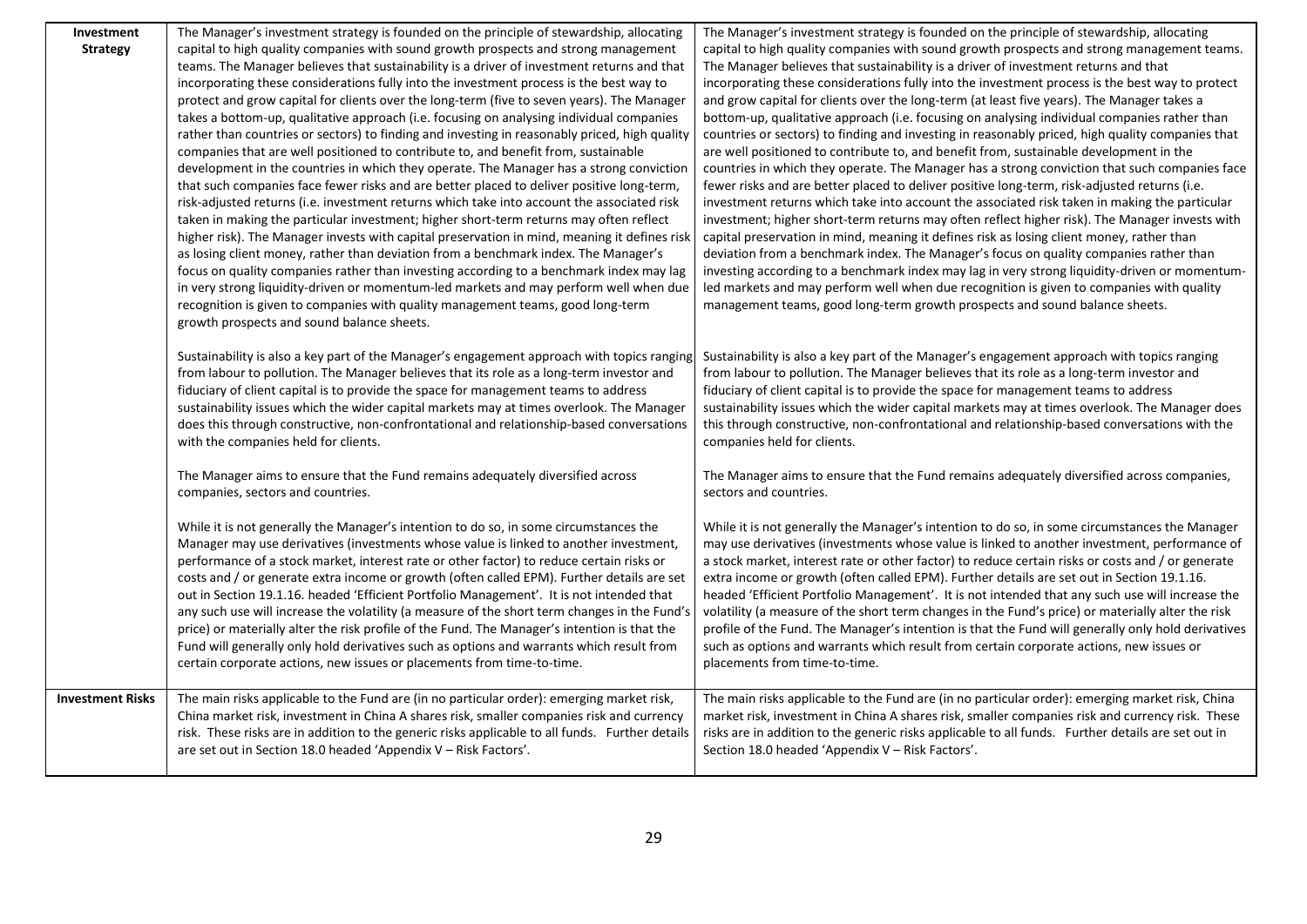| <b>Benchmark and</b> | The Fund is actively managed meaning that the Manager uses its expertise to pick                                                                                                                                                                                                                                                                                                                                                                                                                                                                                                                                                                                                                                                                                                                                                                        | The Fund is actively managed meaning that the Manager uses its expertise to pick investments                                                                                                                                                                                                                                                                                                                                                                                                                                                                                                                                                                                                                                                                                                                                                         |
|----------------------|---------------------------------------------------------------------------------------------------------------------------------------------------------------------------------------------------------------------------------------------------------------------------------------------------------------------------------------------------------------------------------------------------------------------------------------------------------------------------------------------------------------------------------------------------------------------------------------------------------------------------------------------------------------------------------------------------------------------------------------------------------------------------------------------------------------------------------------------------------|------------------------------------------------------------------------------------------------------------------------------------------------------------------------------------------------------------------------------------------------------------------------------------------------------------------------------------------------------------------------------------------------------------------------------------------------------------------------------------------------------------------------------------------------------------------------------------------------------------------------------------------------------------------------------------------------------------------------------------------------------------------------------------------------------------------------------------------------------|
| <b>IA Sector</b>     | investments rather than tracking a benchmark.                                                                                                                                                                                                                                                                                                                                                                                                                                                                                                                                                                                                                                                                                                                                                                                                           | rather than tracking a benchmark.                                                                                                                                                                                                                                                                                                                                                                                                                                                                                                                                                                                                                                                                                                                                                                                                                    |
|                      | The Fund's performance is compared against the value of the following benchmark: MSCI<br>AC Asia Pacific Index.                                                                                                                                                                                                                                                                                                                                                                                                                                                                                                                                                                                                                                                                                                                                         | The Fund's performance is compared against the value of the following benchmark: MSCI AC<br>Asia Pacific Index.                                                                                                                                                                                                                                                                                                                                                                                                                                                                                                                                                                                                                                                                                                                                      |
|                      | In addition, many funds sold in the UK are grouped into sectors by the Investment<br>Association (the "IA") (a trade body that represents UK investment managers) which helps<br>investors compare funds with similar characteristics. This Fund is included within the Asia<br>Pacific Including Japan IA Sector.                                                                                                                                                                                                                                                                                                                                                                                                                                                                                                                                      | In addition, many funds sold in the UK are grouped into sectors by the Investment Association<br>(the "IA") (a trade body that represents UK investment managers) which helps investors<br>compare funds with similar characteristics. This Fund is included within the Asia Pacific<br>Including Japan IA Sector.                                                                                                                                                                                                                                                                                                                                                                                                                                                                                                                                   |
|                      | The benchmark and sector are not used to limit or constrain how the Fund's portfolio is<br>constructed, nor are they part of a target set for the Fund's performance to match or<br>exceed. The benchmark and sector have been identified as a means by which investors can<br>compare the Fund's performance and have been chosen because their constituents most<br>closely represent the scope of the Fund's investable assets. Investment of the Fund's<br>assets is not constrained by the benchmark or sector composition and the Manager has<br>complete discretion within the Fund's investment policy to invest in assets without regard<br>to their inclusion or weighting in the benchmark. The investment strategy of the Fund<br>does not restrict the extent to which the portfolio holdings may deviate from the<br>benchmark or sector. | The benchmark and sector are not used to limit or constrain how the Fund's portfolio is<br>constructed, nor are they part of a target set for the Fund's performance to match or exceed.<br>The benchmark and sector have been identified as a means by which investors can compare the<br>Fund's performance and have been chosen because their constituents most closely represent<br>the scope of the Fund's investable assets. Investment of the Fund's assets is not constrained by<br>the benchmark or sector composition and the Manager has complete discretion within the<br>Fund's investment policy to invest in assets without regard to their inclusion or weighting in the<br>benchmark. The investment strategy of the Fund does not restrict the extent to which the<br>portfolio holdings may deviate from the benchmark or sector. |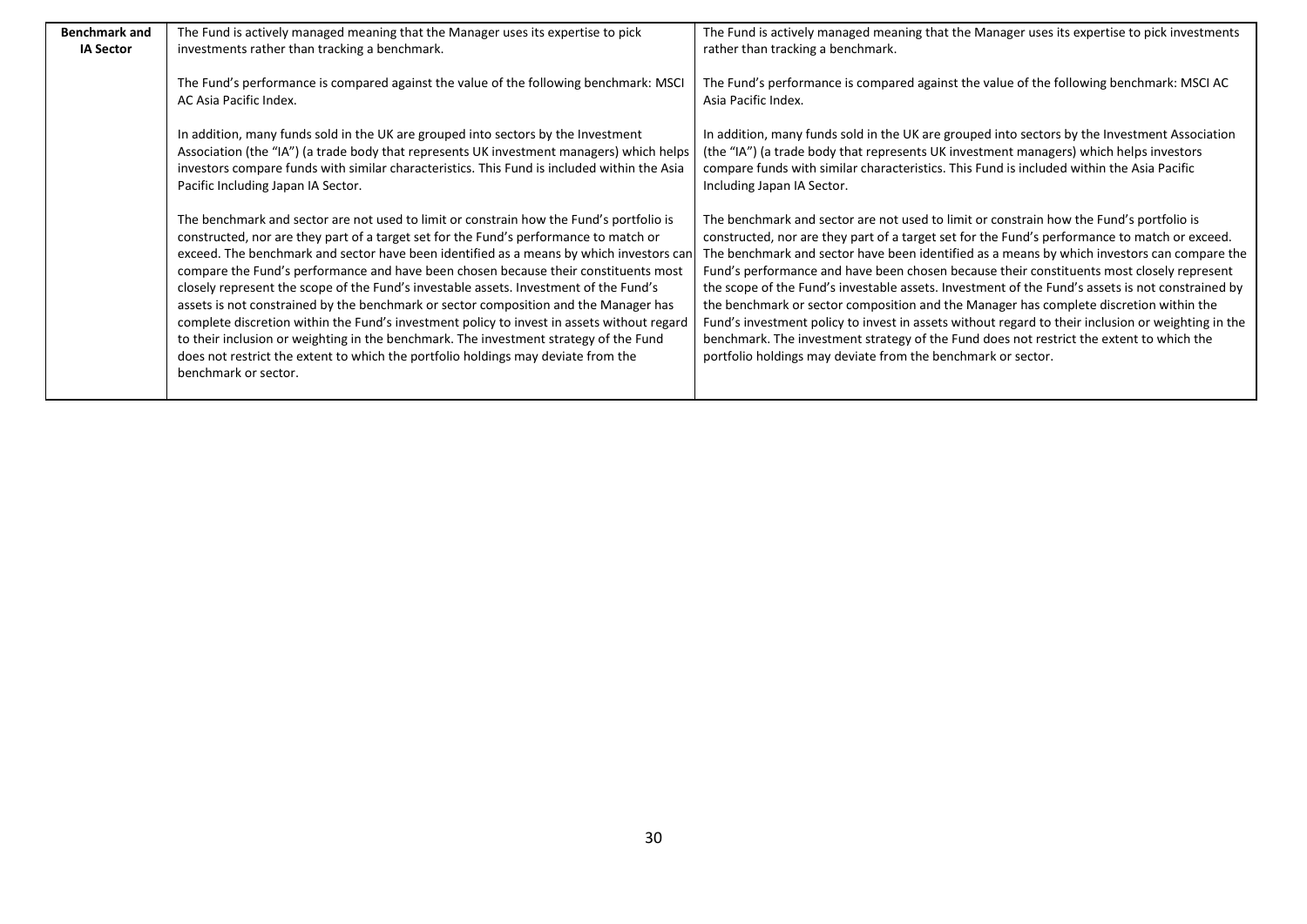| Fund             | Current Investment Objective and Investment Policy language - pre 22 September 2020                                                                                                                                                                                                                                                                                                                                                                                     | Future Investment Objective, Investment Policy, Investment Strategy, Investment Risks and<br>Benchmark - from 22 September 2020                                                                                                                                                                                                                                                                                                                                                                                                                                                                                                                                                                                                                                                                                          |
|------------------|-------------------------------------------------------------------------------------------------------------------------------------------------------------------------------------------------------------------------------------------------------------------------------------------------------------------------------------------------------------------------------------------------------------------------------------------------------------------------|--------------------------------------------------------------------------------------------------------------------------------------------------------------------------------------------------------------------------------------------------------------------------------------------------------------------------------------------------------------------------------------------------------------------------------------------------------------------------------------------------------------------------------------------------------------------------------------------------------------------------------------------------------------------------------------------------------------------------------------------------------------------------------------------------------------------------|
| <b>Fund Name</b> | <b>Stewart Investors Asia Pacific Leaders Fund</b>                                                                                                                                                                                                                                                                                                                                                                                                                      | Stewart Investors Asia Pacific Leaders Sustainability Fund                                                                                                                                                                                                                                                                                                                                                                                                                                                                                                                                                                                                                                                                                                                                                               |
| Objective        | The Fund aims to achieve long-term capital growth                                                                                                                                                                                                                                                                                                                                                                                                                       | The Fund aims to achieve capital growth over the long-term (at least five years).                                                                                                                                                                                                                                                                                                                                                                                                                                                                                                                                                                                                                                                                                                                                        |
| <b>Policy</b>    | The Fund invests in large and mid capitalisation equities issued by companies that are<br>incorporated or listed, or which conduct the majority of their economic activity, in the Asia<br>Pacific region (excluding Japan, including Australasia). <sup>•</sup>                                                                                                                                                                                                        | The Fund invests in a diversified portfolio of equity or equity-related securities of large and mid-<br>capitalisation companies that are incorporated or listed, or where a majority of their economic<br>activities take place, in the Asia Pacific region (excluding Japan) and which are listed, traded or<br>dealt in on Regulated Markets worldwide.                                                                                                                                                                                                                                                                                                                                                                                                                                                               |
|                  | Particular consideration is given to investment in companies that are positioned to benefit<br>from, and contribute to, the sustainable development of the countries in which they<br>operate.<br>• Clarification point: Large and mid capitalisation typically refers to equities with a<br>minimum market capitalisation of US\$ 1 billion and a minimum free float of US\$ 500<br>million. "Australasia" refers to Australia, New Zealand and other South East Asian | The word "Leaders" in the name of the Fund refers to the focus on large and mid-capitalisation<br>companies. Large and mid-capitalisation companies are currently defined for the purposes of<br>this policy as companies with a minimum market capitalisation of US\$1 billion and a minimum<br>free float of US\$500 million at the time of the Fund's first investment. The Manager will only<br>establish an initial position in a company when it is at or above these threshold levels but, if<br>market movements drive the company below the thresholds, the Manager is not forced to sell<br>and is able to increase the holding in the company if, in the Manager's opinion, this presents an<br>opportunity to add to the position.                                                                           |
|                  | countries.                                                                                                                                                                                                                                                                                                                                                                                                                                                              | The Fund invests in quality companies which are positioned to benefit from, and contribute to,<br>the sustainable development of the countries in which they operate.                                                                                                                                                                                                                                                                                                                                                                                                                                                                                                                                                                                                                                                    |
|                  |                                                                                                                                                                                                                                                                                                                                                                                                                                                                         | The Manager assesses quality by understanding:<br>the quality of management which includes integrity, attitude to environmental and social<br>impacts, corporate governance, long-term performance, attitude to risk and alignment<br>with minority shareholders. The Manager has a preference for stable, long-term (often<br>multiple generational) stewards leading the company;<br>the quality of the franchise which includes the social usefulness of the products or<br>services, their environmental impacts and efficiency, and responsible business practices;<br>and<br>the quality of the financials which includes financial performance over the economic<br>iii.<br>cycle, cash flows and debt, with a preference for net cash balance sheets (i.e. companies<br>whose cash resources exceed their debt). |
|                  |                                                                                                                                                                                                                                                                                                                                                                                                                                                                         | Further information is available under Investment Strategy below.<br>The investment policy of the Fund may be achieved by investing up to 10% of its Net Asset<br>Value in other collective investment schemes, including in collective investment schemes<br>managed by the ACD or its associates, and/or other Funds of the Company. Further details are<br>set out in Section 19.1.11 headed 'Investment in Second Schemes'.                                                                                                                                                                                                                                                                                                                                                                                          |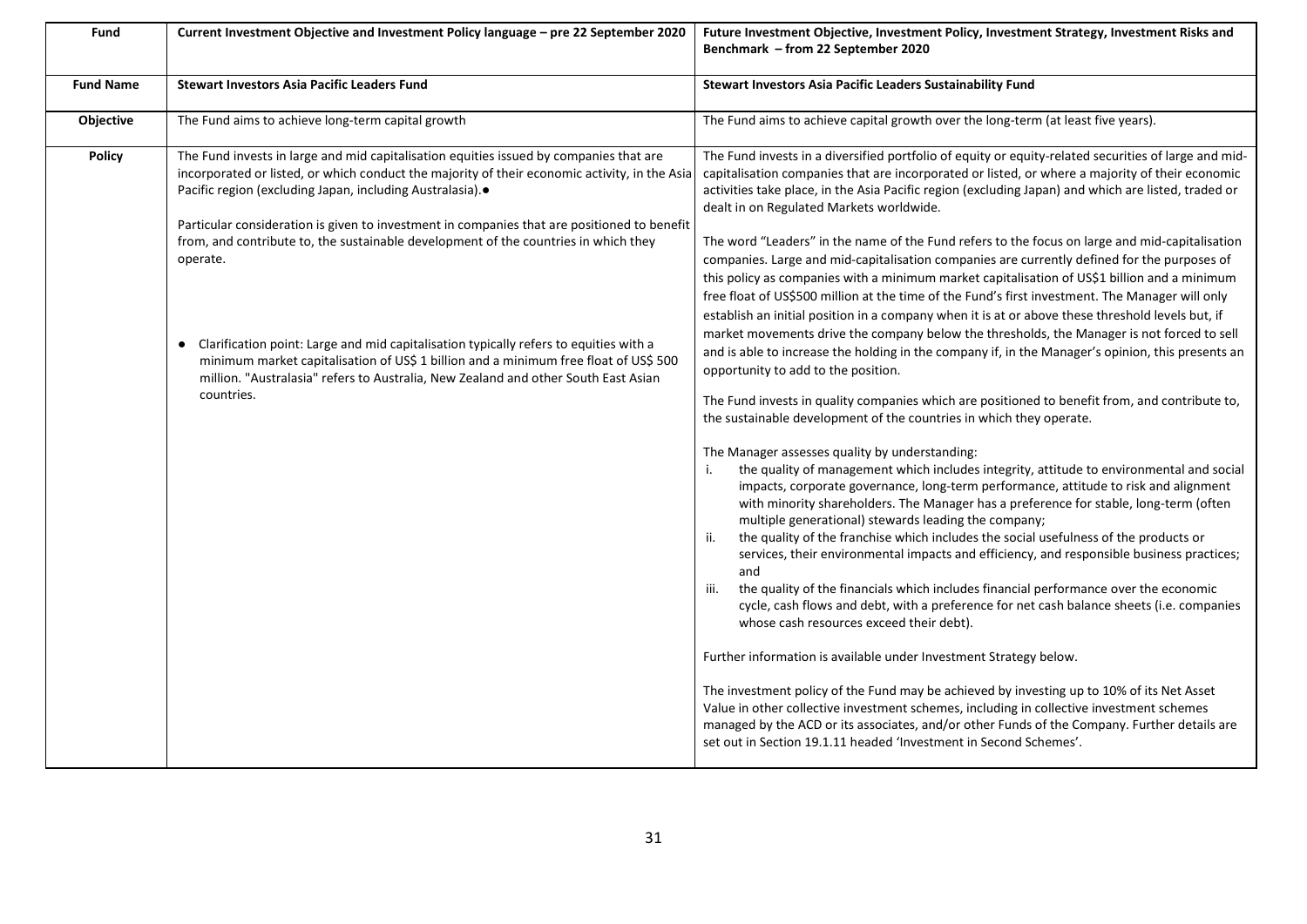|                               | Where the Manager is unable to identify investment opportunities at appropriate valuations<br>from time to time, the Fund may hold cash and Near Cash Assets in different currencies.                                                                                                                                                                                                                                                                                                                                                                                                                                                                                                                                                                                                                                                                                                                                                                                                                                                                                                                                                                                                                                                                                                                                                                                                                                                                                                                                                                                                                                                               |
|-------------------------------|-----------------------------------------------------------------------------------------------------------------------------------------------------------------------------------------------------------------------------------------------------------------------------------------------------------------------------------------------------------------------------------------------------------------------------------------------------------------------------------------------------------------------------------------------------------------------------------------------------------------------------------------------------------------------------------------------------------------------------------------------------------------------------------------------------------------------------------------------------------------------------------------------------------------------------------------------------------------------------------------------------------------------------------------------------------------------------------------------------------------------------------------------------------------------------------------------------------------------------------------------------------------------------------------------------------------------------------------------------------------------------------------------------------------------------------------------------------------------------------------------------------------------------------------------------------------------------------------------------------------------------------------------------|
|                               | The Fund may use derivatives for Efficient Portfolio Management ("EPM") purposes only.                                                                                                                                                                                                                                                                                                                                                                                                                                                                                                                                                                                                                                                                                                                                                                                                                                                                                                                                                                                                                                                                                                                                                                                                                                                                                                                                                                                                                                                                                                                                                              |
| Investment<br><b>Strategy</b> | The Manager's investment strategy is founded on the principle of stewardship, allocating<br>capital to high quality companies with sound growth prospects and strong management teams.<br>The Manager believes that sustainability is a driver of investment returns and that<br>incorporating these considerations fully into the investment process is the best way to protect<br>and grow capital for clients over the long-term (at least five years). The Manager takes a<br>bottom-up, qualitative approach (i.e. focusing on analysing individual companies rather than<br>countries or sectors) to finding and investing in reasonably priced, high quality companies that<br>are well positioned to contribute to, and benefit from, sustainable development in the<br>countries in which they operate. The Manager has a strong conviction that such companies face<br>fewer risks and are better placed to deliver positive long-term, risk-adjusted returns (i.e.<br>investment returns which take into account the associated risk taken in making the particular<br>investment; higher short-term returns may often reflect higher risk). The Manager invests with<br>capital preservation in mind, meaning it defines risk as losing client money, rather than<br>deviation from a benchmark index. The Manager's focus on quality companies rather than<br>investing according to a benchmark index may lag in very strong liquidity-driven or momentum-<br>led markets and may perform well when due recognition is given to companies with quality<br>management teams, good long-term growth prospects and sound balance sheets. |
|                               | Sustainability is also a key part of the Manager's engagement approach with topics ranging<br>from labour to pollution. The Manager believes that its role as a long-term investor and<br>fiduciary of client capital is to provide the space for management teams to address<br>sustainability issues which the wider capital markets may at times overlook. The Manager does<br>this through constructive, non-confrontational and relationship-based conversations with the<br>companies held for clients.                                                                                                                                                                                                                                                                                                                                                                                                                                                                                                                                                                                                                                                                                                                                                                                                                                                                                                                                                                                                                                                                                                                                       |
|                               | The Manager aims to ensure that the Fund remains adequately diversified across companies,<br>sectors and countries.                                                                                                                                                                                                                                                                                                                                                                                                                                                                                                                                                                                                                                                                                                                                                                                                                                                                                                                                                                                                                                                                                                                                                                                                                                                                                                                                                                                                                                                                                                                                 |
|                               | Although the Fund's investment policy excludes Japan, it may hold companies that are listed on<br>the Japanese Stock Market, where a majority of their economic activities are in the Asia Pacific<br>region (excluding Japan).                                                                                                                                                                                                                                                                                                                                                                                                                                                                                                                                                                                                                                                                                                                                                                                                                                                                                                                                                                                                                                                                                                                                                                                                                                                                                                                                                                                                                     |
|                               | While it is not generally the Manager's intention to do so, in some circumstances the Manager<br>may use derivatives (investments whose value is linked to another investment, performance of<br>a stock market, interest rate or other factor) to reduce certain risks or costs and / or generate<br>extra income or growth (often called EPM). Further details are set out in Section 19.1.16.<br>headed 'Efficient Portfolio Management'. It is not intended that any such use will increase the<br>volatility (a measure of the short term changes in the Fund's price) or materially alter the risk<br>profile of the Fund. The Manager's intention is that the Fund will generally only hold derivatives<br>such as options and warrants which result from certain corporate actions, new issues or                                                                                                                                                                                                                                                                                                                                                                                                                                                                                                                                                                                                                                                                                                                                                                                                                                           |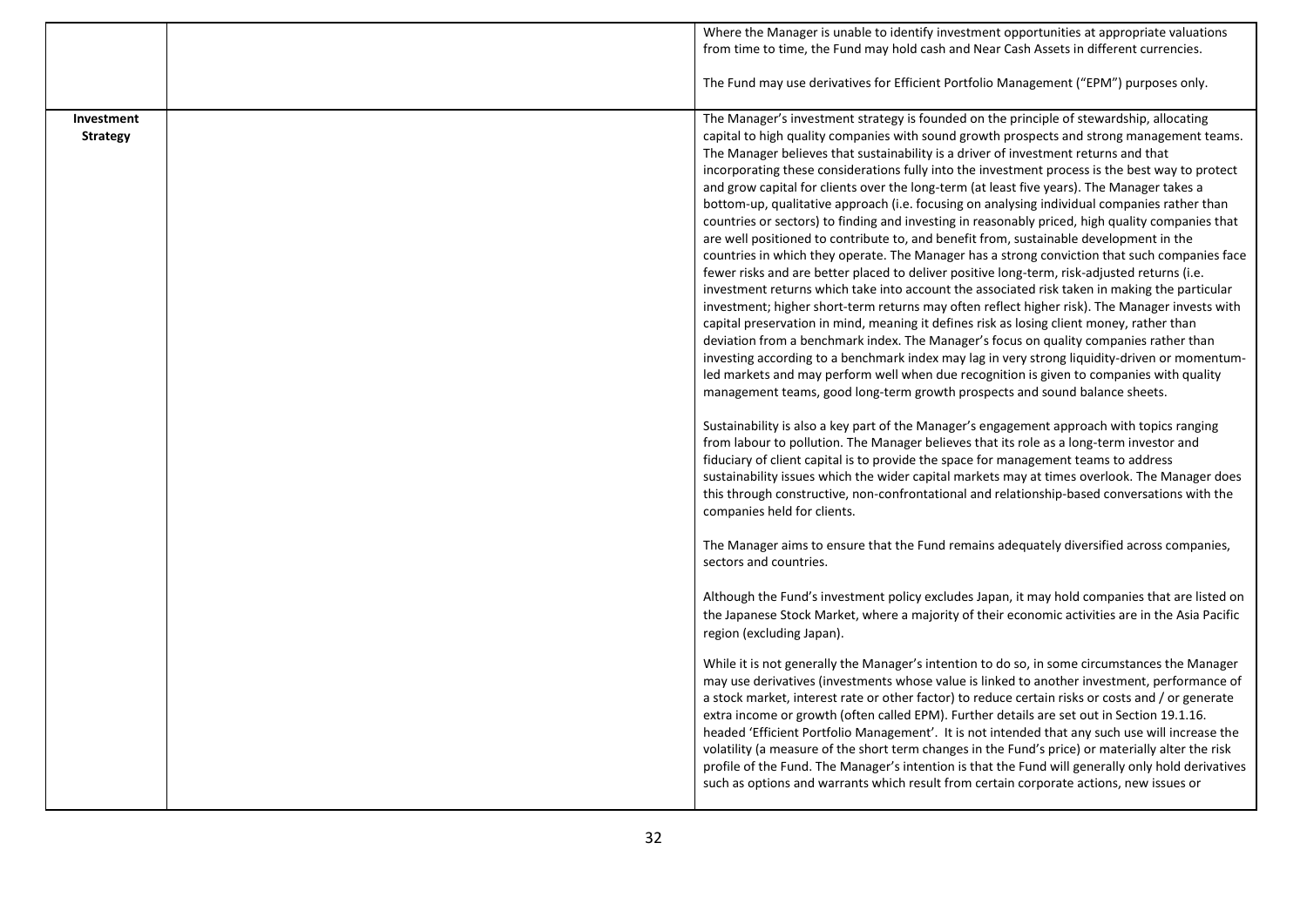|                                          |                                                                                                                                                                                                                                                                                                                                                                                                                                                       | placements from time-to-time.                                                                                                                                                                                                                                                                                                                                                                                                                                                                                                                                                                                                                                                                                                                                                        |
|------------------------------------------|-------------------------------------------------------------------------------------------------------------------------------------------------------------------------------------------------------------------------------------------------------------------------------------------------------------------------------------------------------------------------------------------------------------------------------------------------------|--------------------------------------------------------------------------------------------------------------------------------------------------------------------------------------------------------------------------------------------------------------------------------------------------------------------------------------------------------------------------------------------------------------------------------------------------------------------------------------------------------------------------------------------------------------------------------------------------------------------------------------------------------------------------------------------------------------------------------------------------------------------------------------|
| <b>Investment Risks</b>                  |                                                                                                                                                                                                                                                                                                                                                                                                                                                       | The main risks applicable to the Fund are (in no particular order): emerging market risk, China<br>market risk, investment in China A shares risk and currency risk. These risks are in addition to<br>the generic risks applicable to all funds. Further details are set out in Section 18.0 headed<br>'Appendix V – Risk Factors'.                                                                                                                                                                                                                                                                                                                                                                                                                                                 |
| <b>Benchmark and</b><br><b>IA Sector</b> | The Fund is actively managed meaning that the Manager uses its expertise to pick<br>investments rather than tracking the performance of a benchmark.                                                                                                                                                                                                                                                                                                  | The Fund is actively managed meaning that the Manager uses its expertise to pick investments<br>rather than tracking a benchmark.                                                                                                                                                                                                                                                                                                                                                                                                                                                                                                                                                                                                                                                    |
|                                          | The Fund's performance is compared against the value of the following benchmark: MSCI<br>AC Asia Pacific ex Japan Index.                                                                                                                                                                                                                                                                                                                              | The Fund's performance is compared against the value of the following benchmark: MSCI AC<br>Asia Pacific Index.                                                                                                                                                                                                                                                                                                                                                                                                                                                                                                                                                                                                                                                                      |
|                                          | The benchmark is not used to limit or constrain how the Fund's portfolio is constructed,<br>nor is it part of a target set for the Fund's performance. The benchmark has been<br>identified as a means by which investors can compare the Fund's performance and has<br>been chosen because its constituents most closely represent the scope of the Fund's<br>investable assets. Investment of the Fund's assets is not constrained by the benchmark | In addition, many funds sold in the UK are grouped into sectors by the Investment Association<br>(the "IA") (a trade body that represents UK investment managers) which helps investors<br>compare funds with similar characteristics. This Fund is included within the Asia Pacific<br>Including Japan IA Sector.                                                                                                                                                                                                                                                                                                                                                                                                                                                                   |
|                                          | composition and the Manager has complete discretion within the Fund's investment policy<br>to invest in assets without regard to their inclusion or weighting in the benchmark. The<br>investment strategy of the Fund does not restrict the extent to which the portfolio<br>holdings may deviate from the benchmark.                                                                                                                                | The benchmark and sector are not used to limit or constrain how the Fund's portfolio is<br>constructed, nor are they part of a target set for the Fund's performance to match or exceed.<br>The benchmark and sector have been identified as a means by which investors can compare the<br>Fund's performance and have been chosen because their constituents most closely represent<br>the scope of the Fund's investable assets. Investment of the Fund's assets is not constrained by<br>the benchmark or sector composition and the Manager has complete discretion within the<br>Fund's investment policy to invest in assets without regard to their inclusion or weighting in the<br>benchmark. The investment strategy of the Fund does not restrict the extent to which the |
|                                          |                                                                                                                                                                                                                                                                                                                                                                                                                                                       | portfolio holdings may deviate from the benchmark or sector.                                                                                                                                                                                                                                                                                                                                                                                                                                                                                                                                                                                                                                                                                                                         |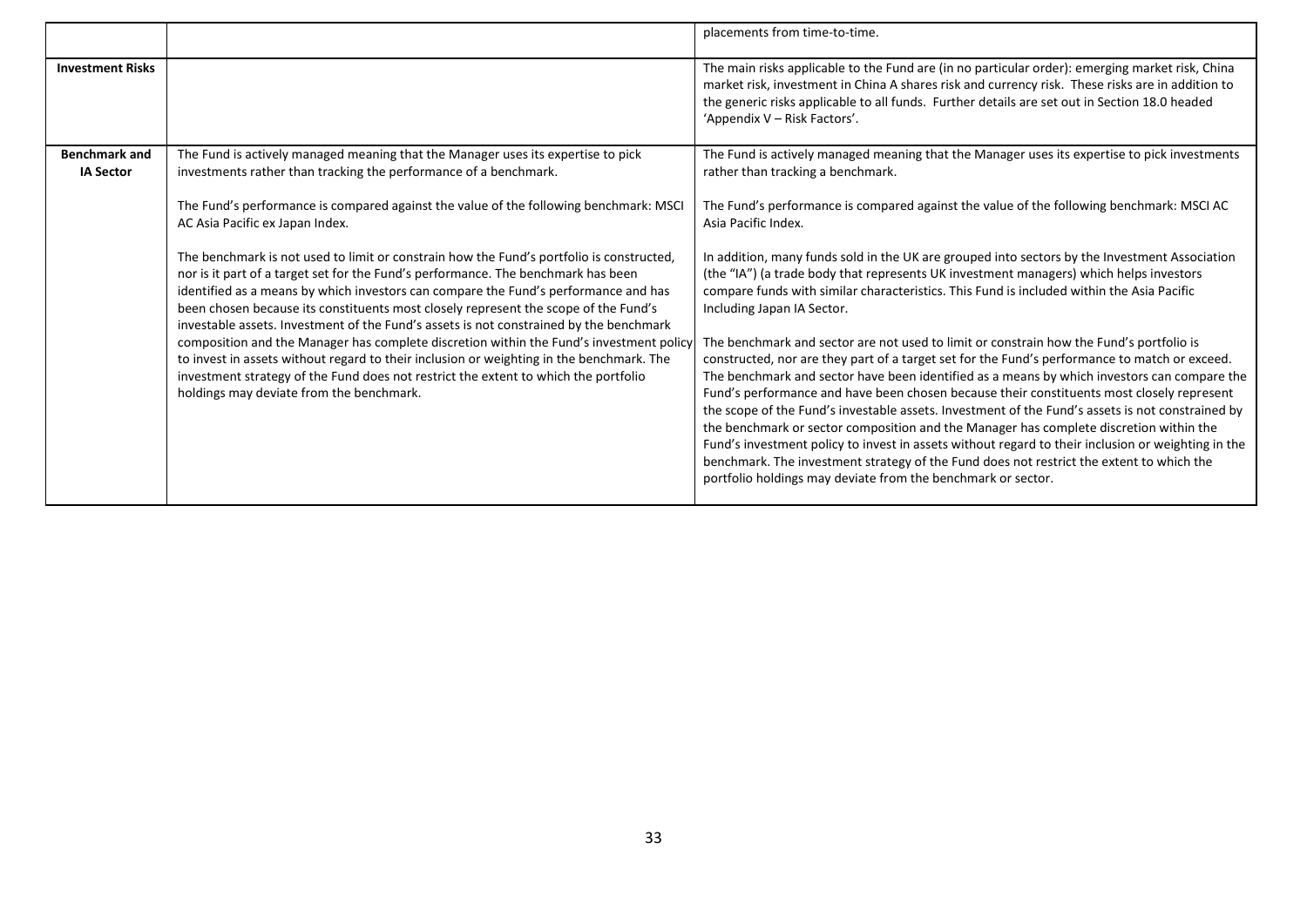| Fund                     | Current Investment Objective and Investment Policy language - pre 22 September 2020                                                                                                                                                                                                                                                                                                                                                                                                                                                                                                                                                                                                                                                                                                                                                                                                                                                                         | Future Investment Objective, Investment Policy, Investment Strategy, Investment Risks and<br>Benchmark - from 22 September 2020                                                                                                                                                                                                                                                                                                                                                                                                                                                                                                                                                                                                                                                                                                                                                                                                                                                                                                                                                                                                                                         |
|--------------------------|-------------------------------------------------------------------------------------------------------------------------------------------------------------------------------------------------------------------------------------------------------------------------------------------------------------------------------------------------------------------------------------------------------------------------------------------------------------------------------------------------------------------------------------------------------------------------------------------------------------------------------------------------------------------------------------------------------------------------------------------------------------------------------------------------------------------------------------------------------------------------------------------------------------------------------------------------------------|-------------------------------------------------------------------------------------------------------------------------------------------------------------------------------------------------------------------------------------------------------------------------------------------------------------------------------------------------------------------------------------------------------------------------------------------------------------------------------------------------------------------------------------------------------------------------------------------------------------------------------------------------------------------------------------------------------------------------------------------------------------------------------------------------------------------------------------------------------------------------------------------------------------------------------------------------------------------------------------------------------------------------------------------------------------------------------------------------------------------------------------------------------------------------|
| <b>Fund Name</b>         | <b>Stewart Investors Asia Pacific Sustainability Fund</b>                                                                                                                                                                                                                                                                                                                                                                                                                                                                                                                                                                                                                                                                                                                                                                                                                                                                                                   | Stewart Investors Asia Pacific Sustainability Fund                                                                                                                                                                                                                                                                                                                                                                                                                                                                                                                                                                                                                                                                                                                                                                                                                                                                                                                                                                                                                                                                                                                      |
| Investment<br>Objective  | The Fund aims to achieve long-term capital growth.                                                                                                                                                                                                                                                                                                                                                                                                                                                                                                                                                                                                                                                                                                                                                                                                                                                                                                          | The Fund aims to achieve capital growth over the long-term (at least five years).                                                                                                                                                                                                                                                                                                                                                                                                                                                                                                                                                                                                                                                                                                                                                                                                                                                                                                                                                                                                                                                                                       |
| <b>Investment Policy</b> | The Fund invests in equities issued by companies that are incorporated or listed, or which<br>conduct the majority of their economic activity, in the Asia Pacific region (excluding Japan,<br>including Australasia). • The Fund invests in companies which are positioned to benefit<br>from, and contribute to, the sustainable development of the countries in which they<br>operate.•                                                                                                                                                                                                                                                                                                                                                                                                                                                                                                                                                                  | The Fund invests a diversified portfolio of equity or equity-related securities of companies that<br>are incorporated or listed, or where a majority of their economic activities take place in the Asia<br>Pacific region (excluding Japan) and which are listed, traded or dealt in on Regulated Markets<br>worldwide.                                                                                                                                                                                                                                                                                                                                                                                                                                                                                                                                                                                                                                                                                                                                                                                                                                                |
|                          | • Clarification point 1: "Australasia" refers to Australia, New Zealand and other South<br>East Asian countries.<br>• Clarification point 2: The Fund's emphasis on sustainable development incorporates<br>three key features in making investment decisions. These are:<br>company classification (identifying companies whose management are believed<br>I.<br>able to manage sustainability risks and opportunities facing their companies,<br>seeking out sustainable companies with a positive sustainable development<br>impact);<br>integration of environmental, social and corporate governance factors into<br>н.<br>investment analysis; and<br>engagement with and exit from companies based on our own research and<br>III.<br>external global norms-based screening (the fund manager will engage senior<br>management on any identified environmental, social and governance issues, and<br>exit a stock if insufficient progress is made). | The Fund invests in companies that are positioned to benefit from, and contribute to, the<br>sustainable development of the countries in which they operate.<br>The Manager assesses quality by understanding:<br>the quality of management which includes integrity, attitude to environmental and social<br>i.<br>impacts, corporate governance, long-term performance, attitude to risk and alignment<br>with minority shareholders. The Manager has a preference for stable, long-term (often<br>multiple generational) stewards leading the company;<br>the quality of the franchise which includes the social usefulness of the products or<br>ii.<br>services, their environmental impacts and efficiency, and responsible business practices;<br>and<br>iii.<br>the quality of the financials which includes financial performance over the economic<br>cycle, cash flows and debt, with a preference for net cash balance sheets (i.e. companies<br>whose cash resources exceed their debt).<br>Further information is available under Investment Strategy below.<br>The investment policy of the Fund may be achieved by investing up to 10% of its Net Asset |
| Investment               |                                                                                                                                                                                                                                                                                                                                                                                                                                                                                                                                                                                                                                                                                                                                                                                                                                                                                                                                                             | Value in other collective investment schemes, including in collective investment schemes<br>managed by the ACD or its associates, and/or other Funds of the Company. Further details are<br>set out in Section 19.1.11 headed 'Investment in Second Schemes'.<br>Where the Manager is unable to identify investment opportunities at appropriate valuations<br>from time to time, the Fund may hold cash and Near Cash Assets in different currencies.<br>The Fund may use derivatives for Efficient Portfolio Management ("EPM") purposes only.<br>The Manager's investment strategy is founded on the principle of stewardship, allocating                                                                                                                                                                                                                                                                                                                                                                                                                                                                                                                            |
| <b>Strategy</b>          |                                                                                                                                                                                                                                                                                                                                                                                                                                                                                                                                                                                                                                                                                                                                                                                                                                                                                                                                                             | capital to good quality companies with sound growth prospects and strong management<br>teams. The Manager believes that sustainability is a driver of investment returns and that<br>incorporating these considerations fully into the investment process is the best way to protect<br>and grow capital for clients over the long-term (at least five years). The Manager takes a<br>bottom-up, qualitative approach (i.e. focusing on analysing individual companies rather than                                                                                                                                                                                                                                                                                                                                                                                                                                                                                                                                                                                                                                                                                      |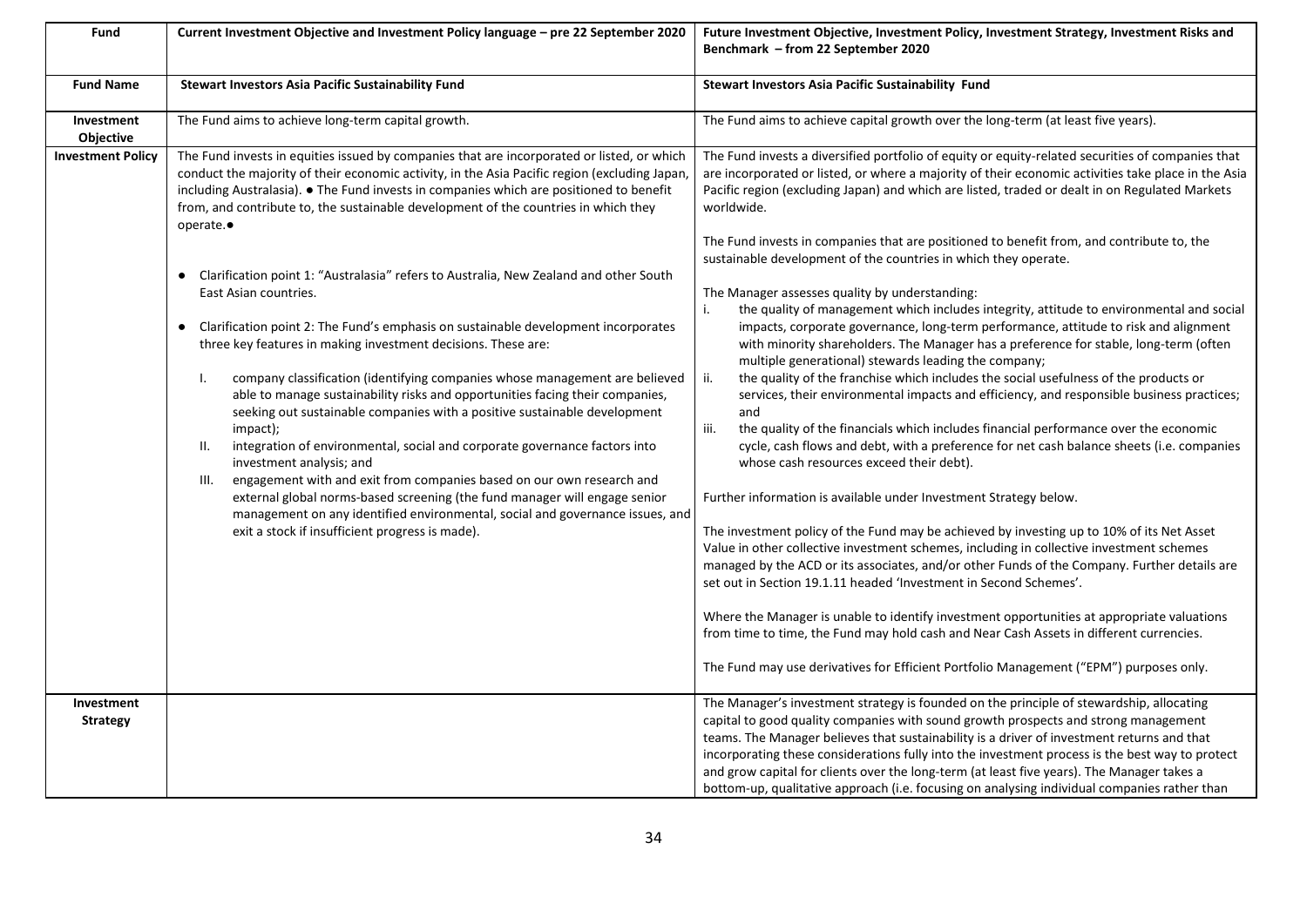|                         | countries or sectors) to finding and investing in reasonably priced, good quality companies that<br>are well positioned to contribute to, and benefit from, sustainable development in the |
|-------------------------|--------------------------------------------------------------------------------------------------------------------------------------------------------------------------------------------|
|                         | countries in which they operate. The Manager has a strong conviction that such companies face                                                                                              |
|                         | fewer risks and are better placed to deliver positive long-term, risk-adjusted returns (i.e.                                                                                               |
|                         | investment returns which take into account the associated risk taken in making the particular                                                                                              |
|                         | investment; higher short-term returns may often reflect higher risk). The Manager invests with                                                                                             |
|                         | capital preservation in mind, meaning it defines risk as losing client money, rather than                                                                                                  |
|                         | deviation from a benchmark index. The Manager's focus on quality companies rather than                                                                                                     |
|                         | investing according to a benchmark index may lag in very strong liquidity-driven or momentum-                                                                                              |
|                         | led markets and may perform well when due recognition is given to companies with quality                                                                                                   |
|                         | management teams, good long-term growth prospects and sound balance sheets.                                                                                                                |
|                         |                                                                                                                                                                                            |
|                         | Sustainability is also a key part of the Manager's engagement approach with topics ranging                                                                                                 |
|                         | from labour to pollution. The Manager believes that its role as a long-term investor and                                                                                                   |
|                         | fiduciary of client capital is to provide the space for management teams to address                                                                                                        |
|                         | sustainability issues which the wider capital markets may at times overlook. The Manager does                                                                                              |
|                         | this through constructive, non-confrontational and relationship-based conversations with the                                                                                               |
|                         | companies held for clients.                                                                                                                                                                |
|                         |                                                                                                                                                                                            |
|                         | The Manager aims to ensure that the Fund remains adequately diversified across companies,                                                                                                  |
|                         | sectors and countries.                                                                                                                                                                     |
|                         | Although the Fund's investment policy excludes Japan, it may hold companies that are listed on                                                                                             |
|                         | the Japanese Stock Market, where a majority of their economic activities are in the Asia Pacific                                                                                           |
|                         | region (excluding Japan).                                                                                                                                                                  |
|                         |                                                                                                                                                                                            |
|                         | While it is not generally the Manager's intention to do so, in some circumstances the Manager                                                                                              |
|                         | may use derivatives (investments whose value is linked to another investment, performance of                                                                                               |
|                         | a stock market, interest rate or other factor) to reduce certain risks or costs and / or generate                                                                                          |
|                         | extra income or growth (often called EPM). Further details are set out in Section 19.1.16.                                                                                                 |
|                         | headed 'Efficient Portfolio Management'. It is not intended that any such use will increase the                                                                                            |
|                         | volatility (a measure of the short term changes in the Fund's price) or materially alter the risk                                                                                          |
|                         | profile of the Fund. The Manager's intention is that the Fund will generally only hold derivatives                                                                                         |
|                         | such as options and warrants which result from certain corporate actions, new issues or<br>placements from time-to-time.                                                                   |
|                         |                                                                                                                                                                                            |
| <b>Investment Risks</b> | The main risks applicable to the Fund are (in no particular order): emerging market risk, China                                                                                            |
|                         | market risk, investment in China A shares risk, smaller companies risk and currency risk. These                                                                                            |
|                         | risks are in addition to the generic risks applicable to all funds. Further details are set out in                                                                                         |
|                         | Section 18.0 headed 'Appendix V - Risk Factors'.                                                                                                                                           |
|                         |                                                                                                                                                                                            |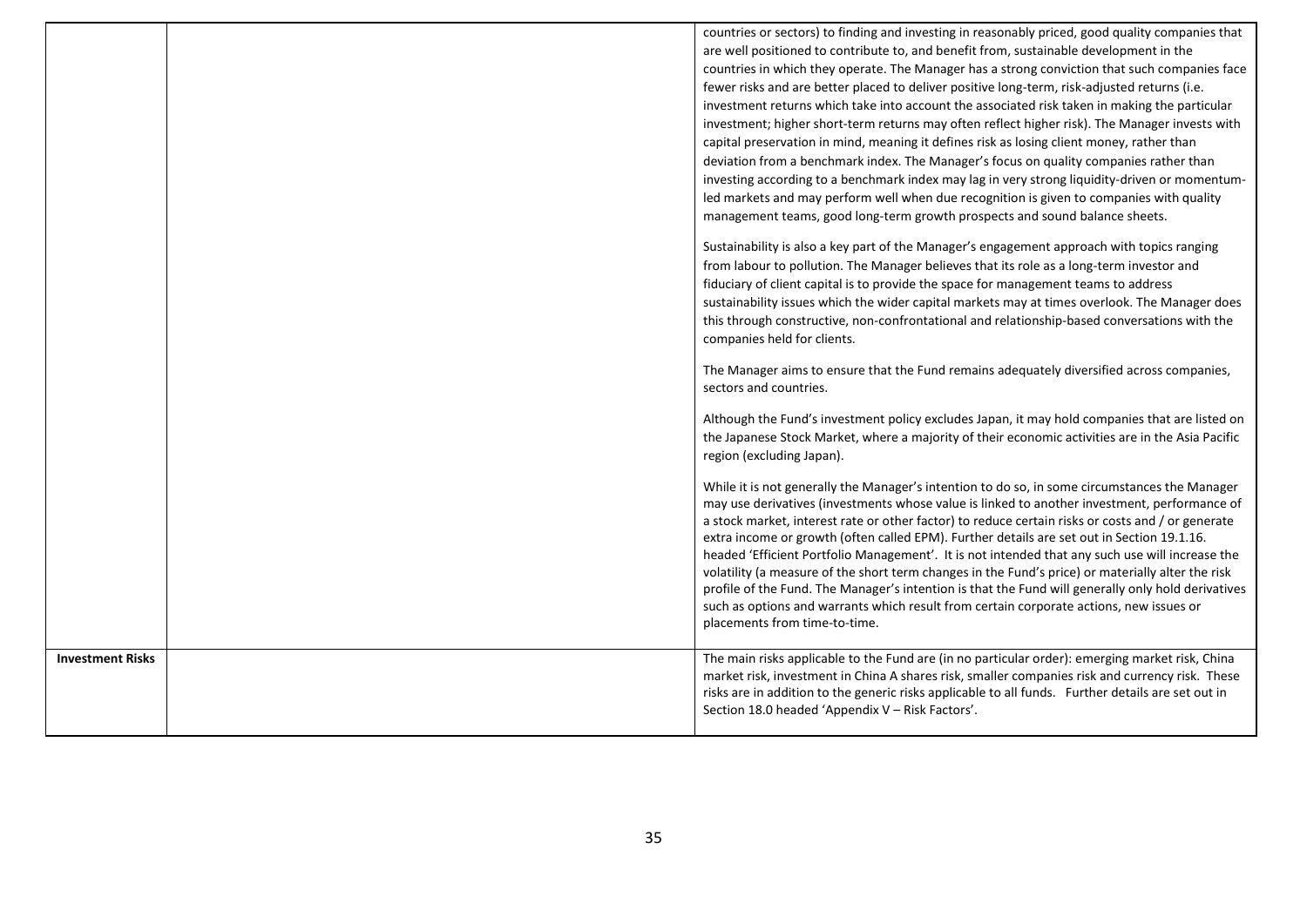| <b>Benchmark and</b> | The Fund is actively managed meaning that the Manager uses its expertise to pick                                                                                                                                                                                                                                                                                                                                                                                                                                                                                                                                                                                                                                                                                                | The Fund is actively managed meaning that the Manager uses its expertise to pick investments                                                                                                                                                                                                                                                                                                                                                                                                                                                                                                                                                                                                                                                                                 |
|----------------------|---------------------------------------------------------------------------------------------------------------------------------------------------------------------------------------------------------------------------------------------------------------------------------------------------------------------------------------------------------------------------------------------------------------------------------------------------------------------------------------------------------------------------------------------------------------------------------------------------------------------------------------------------------------------------------------------------------------------------------------------------------------------------------|------------------------------------------------------------------------------------------------------------------------------------------------------------------------------------------------------------------------------------------------------------------------------------------------------------------------------------------------------------------------------------------------------------------------------------------------------------------------------------------------------------------------------------------------------------------------------------------------------------------------------------------------------------------------------------------------------------------------------------------------------------------------------|
| <b>IA Sector</b>     | investments rather than tracking the performance of a benchmark.                                                                                                                                                                                                                                                                                                                                                                                                                                                                                                                                                                                                                                                                                                                | rather than tracking the performance of a benchmark.                                                                                                                                                                                                                                                                                                                                                                                                                                                                                                                                                                                                                                                                                                                         |
|                      | The Fund's performance is compared against the value of the following benchmark: MSCI<br>AC Asia Pacific ex Japan Index.                                                                                                                                                                                                                                                                                                                                                                                                                                                                                                                                                                                                                                                        | The Fund's performance is compared against the value of the following benchmark: MSCI AC<br>Asia Pacific ex Japan Index.                                                                                                                                                                                                                                                                                                                                                                                                                                                                                                                                                                                                                                                     |
|                      | The benchmark is not used to limit or constrain how the Fund's portfolio is constructed,<br>nor is it part of a target set for the Fund's performance. The benchmark has been<br>identified as a means by which investors can compare the Fund's performance and has<br>been chosen because its constituents most closely represent the scope of the Fund's<br>investable assets. Investment of the Fund's assets is not constrained by the benchmark<br>composition and the Manager has complete discretion within the Fund's investment policy<br>to invest in assets without regard to their inclusion or weighting in the benchmark. The<br>investment strategy of the Fund does not restrict the extent to which the portfolio<br>holdings may deviate from the benchmark. | The benchmark is not used to limit or constrain how the Fund's portfolio is constructed, nor is it<br>part of a target set for the Fund's performance. The benchmark has been identified as a means<br>by which investors can compare the Fund's performance and has been chosen because its<br>constituents most closely represent the scope of the Fund's investable assets. Investment of<br>the Fund's assets is not constrained by the benchmark composition and the Manager has<br>complete discretion within the Fund's investment policy to invest in assets without regard to<br>their inclusion or weighting in the benchmark. The investment strategy of the Fund does not<br>restrict the extent to which the portfolio holdings may deviate from the benchmark. |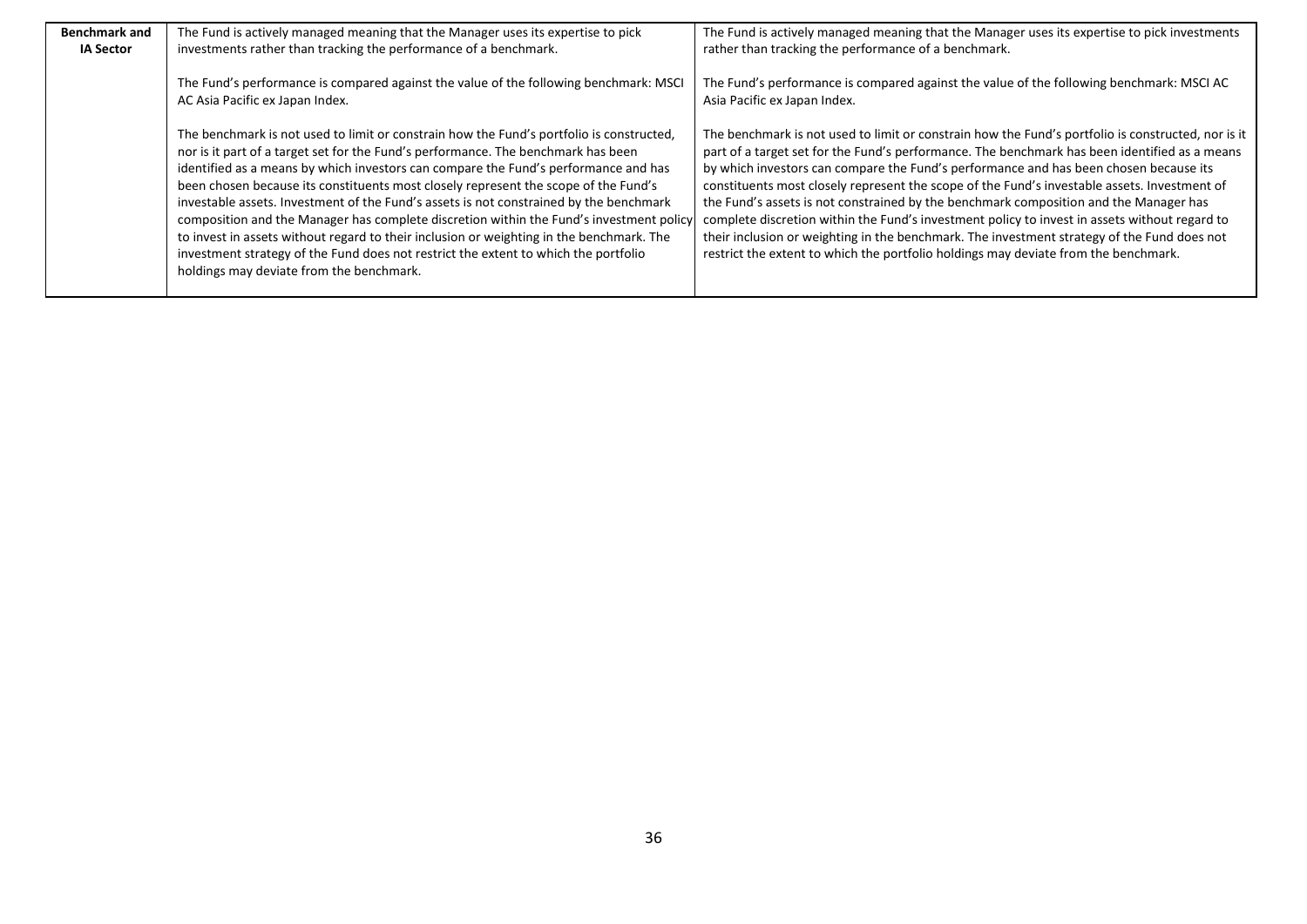| <b>Fund</b>                    | Current Investment Objective and Investment Policy language - pre 22 September 2020                                                                                                                                                                                                                    | Future Investment Objective, Investment Policy, Investment Strategy, Investment Risks and<br>Benchmark – from 22 September 2020                                                                                                                                                                                                                                                                                                                                                                                                                                                                                                                                                                                                                                                                                    |
|--------------------------------|--------------------------------------------------------------------------------------------------------------------------------------------------------------------------------------------------------------------------------------------------------------------------------------------------------|--------------------------------------------------------------------------------------------------------------------------------------------------------------------------------------------------------------------------------------------------------------------------------------------------------------------------------------------------------------------------------------------------------------------------------------------------------------------------------------------------------------------------------------------------------------------------------------------------------------------------------------------------------------------------------------------------------------------------------------------------------------------------------------------------------------------|
| <b>Fund Name</b>               | <b>Stewart Investors Global Emerging Markets Fund</b>                                                                                                                                                                                                                                                  | <b>Stewart Investors Global Emerging Markets Fund</b>                                                                                                                                                                                                                                                                                                                                                                                                                                                                                                                                                                                                                                                                                                                                                              |
| Investment<br><b>Objective</b> | The Fund aims to achieve long-term capital growth.                                                                                                                                                                                                                                                     | The Fund aims to achieve capital growth over the long-term (at least five years).                                                                                                                                                                                                                                                                                                                                                                                                                                                                                                                                                                                                                                                                                                                                  |
| <b>Investment Policy</b>       | The Fund invests worldwide in equities in emerging economies, including those of<br>companies listed on developed market exchanges whose activities predominantly take<br>place in emerging market countries                                                                                           | The Fund invests in equity or equity-related securities of companies that are incorporated or<br>listed in Emerging Markets, or those of companies listed on developed market exchanges where<br>a majority of their activities take place in Emerging Market countries.                                                                                                                                                                                                                                                                                                                                                                                                                                                                                                                                           |
|                                | • Clarification point: Emerging Economies are defined as countries which are not<br>classified as developed markets by MSCI or FTSE, or which are categorised by the<br>World Bank as middle or low-income, or which are not members of the Organisation<br>for Economic Co-operation and Development. | The investment policy of the Fund may be achieved by investing up to 10% of its Net Asset Value<br>in other collective investment schemes, including in collective investment schemes managed by<br>the ACD or its associates, and/or other Funds of the Company. Further details are set out in<br>Section 19.1.11 headed 'Investment in Second Schemes'.                                                                                                                                                                                                                                                                                                                                                                                                                                                         |
|                                |                                                                                                                                                                                                                                                                                                        | Emerging Markets are defined as countries which are not classified as developed markets by<br>MSCI or FTSE, or which are categorised by the World Bank as middle or low-income, or which are<br>not members of the Organisation for Economic Co-operation and Development.                                                                                                                                                                                                                                                                                                                                                                                                                                                                                                                                         |
|                                |                                                                                                                                                                                                                                                                                                        | Where the Manager is unable to identify investment opportunities at appropriate valuations<br>from time to time, the Fund may hold cash and Near Cash Assets in different currencies.                                                                                                                                                                                                                                                                                                                                                                                                                                                                                                                                                                                                                              |
|                                |                                                                                                                                                                                                                                                                                                        | The Fund may use derivatives for Efficient Portfolio Management ("EPM") purposes only.                                                                                                                                                                                                                                                                                                                                                                                                                                                                                                                                                                                                                                                                                                                             |
| Investment<br><b>Strategy</b>  |                                                                                                                                                                                                                                                                                                        | The Manager's investment strategy is founded on the principle of stewardship, allocating<br>capital to good quality companies with sound growth prospects and strong management<br>teams. The Manager's investment style is inherently long-term and conservative, seeking to<br>buy and hold high quality companies that can deliver acceptable returns over the long-term (at<br>least five years). The Manager invests with capital preservation in mind, meaning it defines risk<br>as losing client money, rather than deviation from a benchmark index. This prudent style may<br>lag in very strong liquidity-driven or momentum-led markets and may perform well when due<br>recognition is given to companies with quality management teams, good long-term growth<br>prospects and sound balance sheets. |
|                                |                                                                                                                                                                                                                                                                                                        | The Manager aims to ensure that the Fund remains adequately diversified across companies,<br>sectors and countries.                                                                                                                                                                                                                                                                                                                                                                                                                                                                                                                                                                                                                                                                                                |
|                                |                                                                                                                                                                                                                                                                                                        | While it is not generally the Manager's intention to do so, in some circumstances the Manager<br>may use derivatives (investments whose value is linked to another investment, performance of<br>a stock market, interest rate or other factor) to reduce certain risks or costs and / or generate<br>extra income or growth (often called EPM). Further details are set out in Section 19.1.16. headed<br>'Efficient Portfolio Management'. It is not intended that any such use will increase the volatility<br>(a measure of the short term changes in the Fund's price) or materially alter the risk profile of<br>the fund. The Manager's intention is that the Fund will generally only hold derivatives                                                                                                     |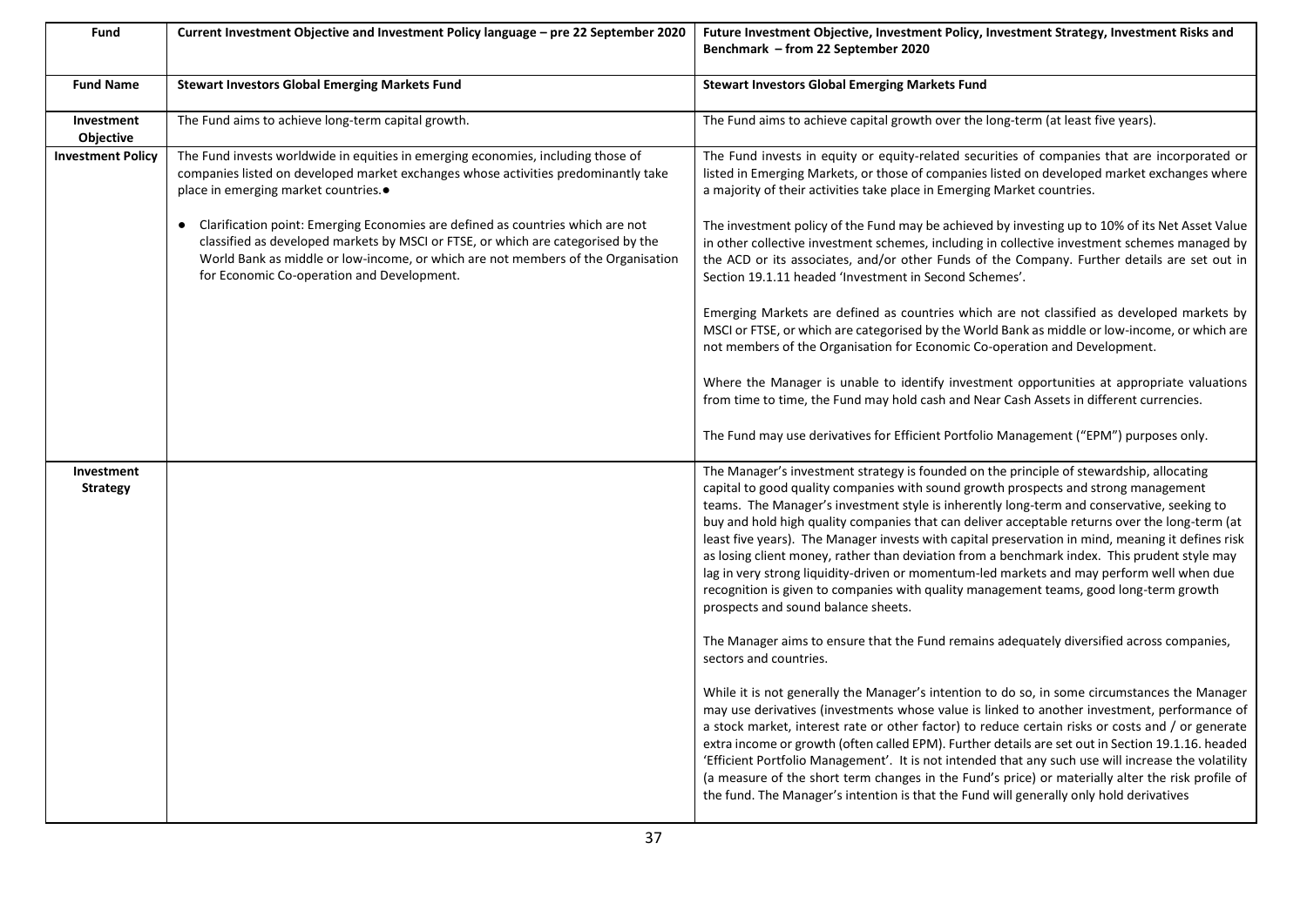|                                          |                                                                                                                                                                                                                                                                                                                                                                                                                                                                                                                                                                                                                                                                                                                                                                                 | such as options and warrants which result from certain corporate actions, new issues or<br>placements from time-to-time.                                                                                                                                                                                                                                                                                                                                                                                                                                                                                                                                                                                                                                                     |
|------------------------------------------|---------------------------------------------------------------------------------------------------------------------------------------------------------------------------------------------------------------------------------------------------------------------------------------------------------------------------------------------------------------------------------------------------------------------------------------------------------------------------------------------------------------------------------------------------------------------------------------------------------------------------------------------------------------------------------------------------------------------------------------------------------------------------------|------------------------------------------------------------------------------------------------------------------------------------------------------------------------------------------------------------------------------------------------------------------------------------------------------------------------------------------------------------------------------------------------------------------------------------------------------------------------------------------------------------------------------------------------------------------------------------------------------------------------------------------------------------------------------------------------------------------------------------------------------------------------------|
| <b>Investment Risks</b>                  |                                                                                                                                                                                                                                                                                                                                                                                                                                                                                                                                                                                                                                                                                                                                                                                 | The main risks applicable to the Fund are (in no particular order): emerging market risk, China<br>market risk, investment in China A shares risk, single country/specific region risk, smaller<br>companies risk, concentration risk and currency. These risks are in addition to the generic risks<br>applicable to all funds. Further details are set out in Section 18.0 headed 'Appendix V - Risk<br>Factors'.                                                                                                                                                                                                                                                                                                                                                          |
| <b>Benchmark and</b><br><b>IA Sector</b> | The Fund is actively managed meaning that the Manager uses its expertise to pick<br>investments rather than tracking the performance of a benchmark.                                                                                                                                                                                                                                                                                                                                                                                                                                                                                                                                                                                                                            | The Fund is actively managed meaning that the Manager uses its expertise to pick investments<br>rather than tracking the performance of a benchmark.                                                                                                                                                                                                                                                                                                                                                                                                                                                                                                                                                                                                                         |
|                                          | The Fund's performance is compared against the value of the following benchmark: MSCI<br>Emerging Markets Index.                                                                                                                                                                                                                                                                                                                                                                                                                                                                                                                                                                                                                                                                | The Fund's performance is compared against the value of the following benchmark: MSCI<br><b>Emerging Markets Index.</b>                                                                                                                                                                                                                                                                                                                                                                                                                                                                                                                                                                                                                                                      |
|                                          | The benchmark is not used to limit or constrain how the Fund's portfolio is constructed,<br>nor is it part of a target set for the Fund's performance. The benchmark has been<br>identified as a means by which investors can compare the Fund's performance and has<br>been chosen because its constituents most closely represent the scope of the Fund's<br>investable assets. Investment of the Fund's assets is not constrained by the benchmark<br>composition and the Manager has complete discretion within the Fund's investment policy<br>to invest in assets without regard to their inclusion or weighting in the benchmark. The<br>investment strategy of the Fund does not restrict the extent to which the portfolio<br>holdings may deviate from the benchmark. | The benchmark is not used to limit or constrain how the Fund's portfolio is constructed, nor is it<br>part of a target set for the Fund's performance. The benchmark has been identified as a means<br>by which investors can compare the Fund's performance and has been chosen because its<br>constituents most closely represent the scope of the Fund's investable assets. Investment of<br>the Fund's assets is not constrained by the benchmark composition and the Manager has<br>complete discretion within the Fund's investment policy to invest in assets without regard to<br>their inclusion or weighting in the benchmark. The investment strategy of the Fund does not<br>restrict the extent to which the portfolio holdings may deviate from the benchmark. |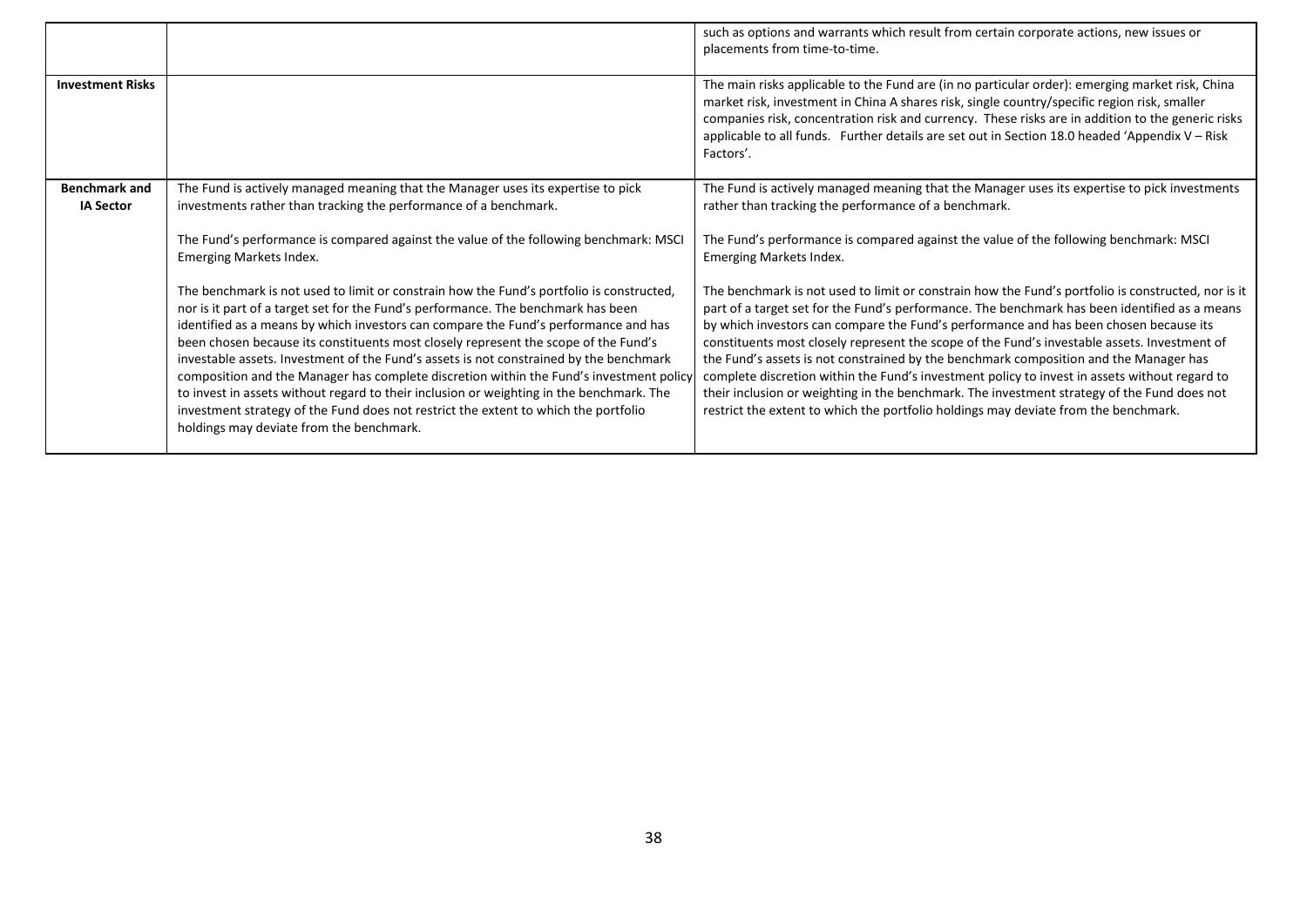| Fund                           | Current Investment Objective and Investment Policy language - pre 22 September 2020                                                                                                                                                                                                                                                                                                | Future Investment Objective, Investment Policy, Investment Strategy, Investment Risks and<br>Benchmark - from 22 September 2020                                                                                                                                                                                                                                                                                                                                                                                                                                                                                                                                                                                                                                                                                    |
|--------------------------------|------------------------------------------------------------------------------------------------------------------------------------------------------------------------------------------------------------------------------------------------------------------------------------------------------------------------------------------------------------------------------------|--------------------------------------------------------------------------------------------------------------------------------------------------------------------------------------------------------------------------------------------------------------------------------------------------------------------------------------------------------------------------------------------------------------------------------------------------------------------------------------------------------------------------------------------------------------------------------------------------------------------------------------------------------------------------------------------------------------------------------------------------------------------------------------------------------------------|
| <b>Fund Name</b>               | <b>Stewart Investors Global Emerging Markets Leaders Fund</b>                                                                                                                                                                                                                                                                                                                      | Stewart Investors Global Emerging Markets Leaders Fund                                                                                                                                                                                                                                                                                                                                                                                                                                                                                                                                                                                                                                                                                                                                                             |
| Investment<br><b>Objective</b> | The Fund aims to achieve long-term capital growth.                                                                                                                                                                                                                                                                                                                                 | The Fund aims to achieve capital growth over the long-term (at least five years).                                                                                                                                                                                                                                                                                                                                                                                                                                                                                                                                                                                                                                                                                                                                  |
| <b>Investment Policy</b>       | The Fund invests worldwide in large and mid capitalisation equities in emerging<br>economies, including those of companies listed on developed market exchanges whose<br>activities predominantly take place in, emerging market countries.<br>• Clarification point: Large and mid capitalisation typically refers to equities with a                                             | The Fund invests in equity or equity-related securities of large and mid-capitalisation<br>companies that are incorporated or listed in Emerging Markets, or those of companies listed on<br>developed market exchanges where a majority of their activities take place in Emerging Market<br>countries.                                                                                                                                                                                                                                                                                                                                                                                                                                                                                                           |
|                                | minimum market capitalisation of US\$1 billion and a minimum free float of US\$500<br>million.<br>Emerging Economies are defined as countries which are not classified as developed<br>markets by MSCI or FTSE, or which are categorised by the World Bank as middle or low-<br>income, or which are not members of the Organisation for Economic Co-operation and<br>Development. | The word "Leaders" in the name of the Fund refers to the focus on large and mid-capitalisation<br>companies. Large and mid-capitalisation companies are currently defined for the purposes of<br>this policy as companies with a minimum market capitalisation of US\$1 billion and a minimum<br>free float of US\$500 million at the time of the Fund's first investment. The Manager will only<br>establish an initial position in a company when it is at or above these threshold levels but, if<br>market movements drive the company below the thresholds, the Manager is not forced to sell<br>and is able to increase the holding in the company if, in the Manager's opinion, this presents an<br>opportunity to add to the position.                                                                     |
|                                |                                                                                                                                                                                                                                                                                                                                                                                    | The investment policy of the Fund may be achieved by investing up to 10% of its Net Asset<br>Value in other collective investment schemes, including in collective investment schemes<br>managed by the ACD or its associates, and/or other Funds of the Company. Further details are<br>set out in Section 19.1.11 headed 'Investment in Second Schemes'.                                                                                                                                                                                                                                                                                                                                                                                                                                                         |
|                                |                                                                                                                                                                                                                                                                                                                                                                                    | Emerging Markets are defined as countries which are not classified as developed markets by<br>MSCI or FTSE, or which are categorised by the World Bank as middle or low-income, or which<br>are not members of the Organisation for Economic Co-operation and Development.                                                                                                                                                                                                                                                                                                                                                                                                                                                                                                                                         |
|                                |                                                                                                                                                                                                                                                                                                                                                                                    | Where the Manager is unable to identify investment opportunities at appropriate valuations<br>from time to time, the Fund may hold cash and Near Cash Assets in different currencies.                                                                                                                                                                                                                                                                                                                                                                                                                                                                                                                                                                                                                              |
|                                |                                                                                                                                                                                                                                                                                                                                                                                    | The Fund may use derivatives for Efficient Portfolio Management ("EPM") purposes only.                                                                                                                                                                                                                                                                                                                                                                                                                                                                                                                                                                                                                                                                                                                             |
| Investment<br><b>Strategy</b>  |                                                                                                                                                                                                                                                                                                                                                                                    | The Manager's investment strategy is founded on the principle of stewardship, allocating<br>capital to good quality companies with sound growth prospects and strong management<br>teams. The Manager's investment style is inherently long-term and conservative, seeking to<br>buy and hold high quality companies that can deliver acceptable returns over the long-term (at<br>least five years). The Manager invests with capital preservation in mind, meaning it defines risk<br>as losing client money, rather than deviation from a benchmark index. This prudent style may<br>lag in very strong liquidity-driven or momentum-led markets and may perform well when due<br>recognition is given to companies with quality management teams, good long-term growth<br>prospects and sound balance sheets. |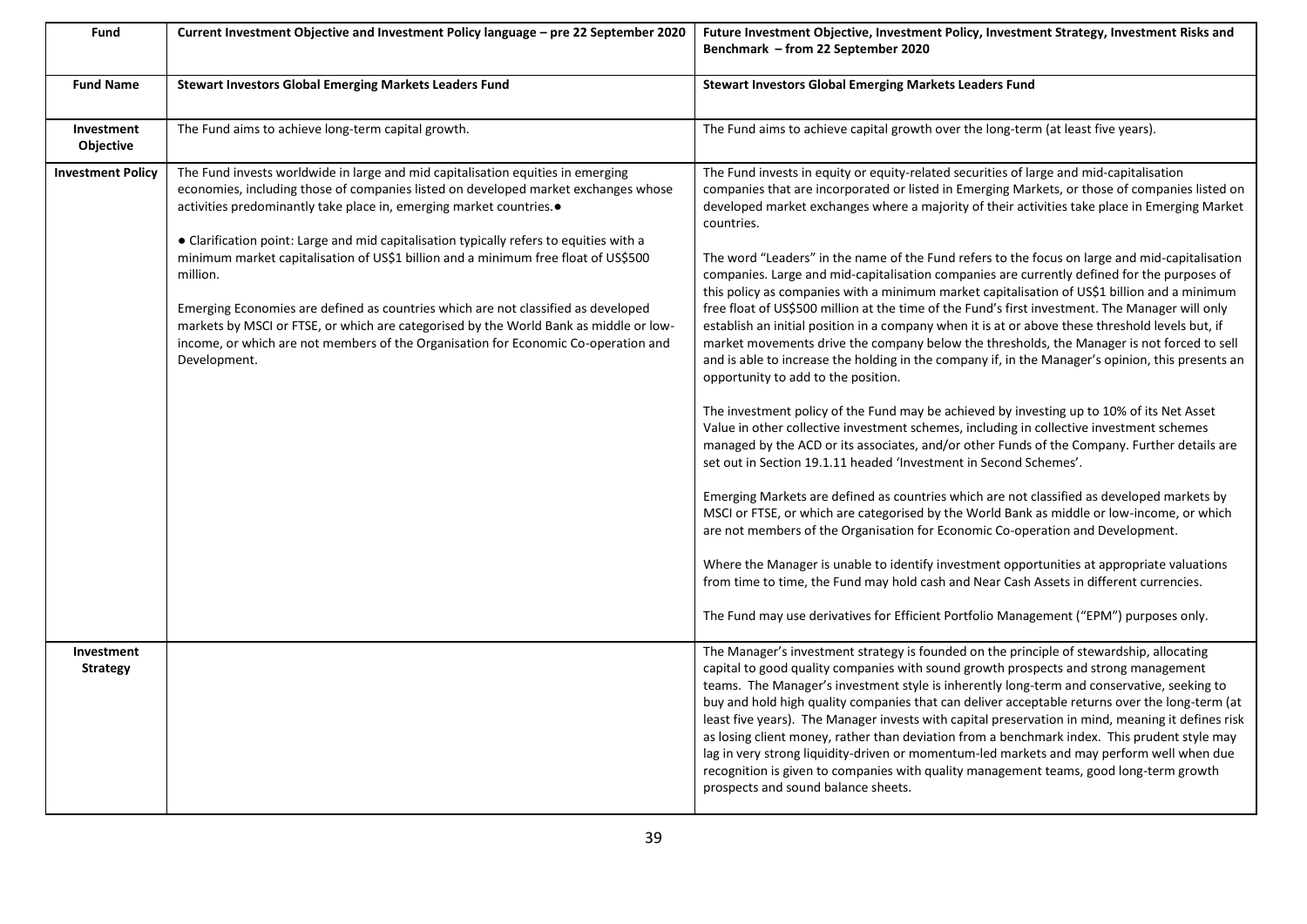|                                          |                                                                                                                                                                                                                                                                                                                                                                                                                                                                                                                                                                                                                                                                                                                                                                                 | The Manager aims to ensure that the Fund remains adequately diversified across companies,<br>sectors and countries.<br>While it is not generally the Manager's intention to do so, in some circumstances the Manager<br>may use derivatives (investments whose value is linked to another investment, performance of<br>a stock market, interest rate or other factor) to reduce certain risks or costs and / or generate<br>extra income or growth (often called EPM). Further details are set out in Section 19.1.16.<br>headed 'Efficient Portfolio Management'. It is not intended that any such use will increase the<br>volatility (a measure of the short term changes in Fund's price) or materially alter the risk<br>profile of the Fund. The Manager's intention is that the Fund will generally only hold derivatives<br>such as options and warrants which result from certain corporate actions, new issues or<br>placements from time-to-time. |
|------------------------------------------|---------------------------------------------------------------------------------------------------------------------------------------------------------------------------------------------------------------------------------------------------------------------------------------------------------------------------------------------------------------------------------------------------------------------------------------------------------------------------------------------------------------------------------------------------------------------------------------------------------------------------------------------------------------------------------------------------------------------------------------------------------------------------------|---------------------------------------------------------------------------------------------------------------------------------------------------------------------------------------------------------------------------------------------------------------------------------------------------------------------------------------------------------------------------------------------------------------------------------------------------------------------------------------------------------------------------------------------------------------------------------------------------------------------------------------------------------------------------------------------------------------------------------------------------------------------------------------------------------------------------------------------------------------------------------------------------------------------------------------------------------------|
| <b>Investment Risks</b>                  |                                                                                                                                                                                                                                                                                                                                                                                                                                                                                                                                                                                                                                                                                                                                                                                 | The main risks applicable to the Fund are (in no particular order): (in addition to the generic<br>risks applicable to all funds) are the emerging market risk, China market risk, investment in<br>China A shares risk, single country/specific region risk, smaller companies risk, concentration<br>risk and currency risk. These risks are in addition to the generic risks applicable to all funds.<br>Further details are set out in Section 18.0 headed Appendix V - Risk Factors.                                                                                                                                                                                                                                                                                                                                                                                                                                                                     |
| <b>Benchmark and</b><br><b>IA Sector</b> | The Fund is actively managed meaning that the Manager uses its expertise to pick<br>investments rather than tracking the performance of a benchmark.<br>The Fund's performance is compared against the value of the following benchmark: MSCI<br>Emerging Markets Index.                                                                                                                                                                                                                                                                                                                                                                                                                                                                                                        | The Fund is actively managed meaning that the Manager uses its expertise to pick investments<br>rather than tracking the performance of a benchmark.<br>The Fund's performance is compared against the value of the following benchmark: MSCI<br>Emerging Markets Index.                                                                                                                                                                                                                                                                                                                                                                                                                                                                                                                                                                                                                                                                                      |
|                                          | The benchmark is not used to limit or constrain how the Fund's portfolio is constructed,<br>nor is it part of a target set for the Fund's performance. The benchmark has been<br>identified as a means by which investors can compare the Fund's performance and has<br>been chosen because its constituents most closely represent the scope of the Fund's<br>investable assets. Investment of the Fund's assets is not constrained by the benchmark<br>composition and the Manager has complete discretion within the Fund's investment policy<br>to invest in assets without regard to their inclusion or weighting in the benchmark. The<br>investment strategy of the Fund does not restrict the extent to which the portfolio<br>holdings may deviate from the benchmark. | The benchmark is not used to limit or constrain how the Fund's portfolio is constructed, nor is it<br>part of a target set for the Fund's performance. The benchmark has been identified as a means<br>by which investors can compare the Fund's performance and has been chosen because its<br>constituents most closely represent the scope of the Fund's investable assets. Investment of<br>the Fund's assets is not constrained by the benchmark composition and the Manager has<br>complete discretion within the Fund's investment policy to invest in assets without regard to<br>their inclusion or weighting in the benchmark. The investment strategy of the Fund does not<br>restrict the extent to which the portfolio holdings may deviate from the benchmark.                                                                                                                                                                                  |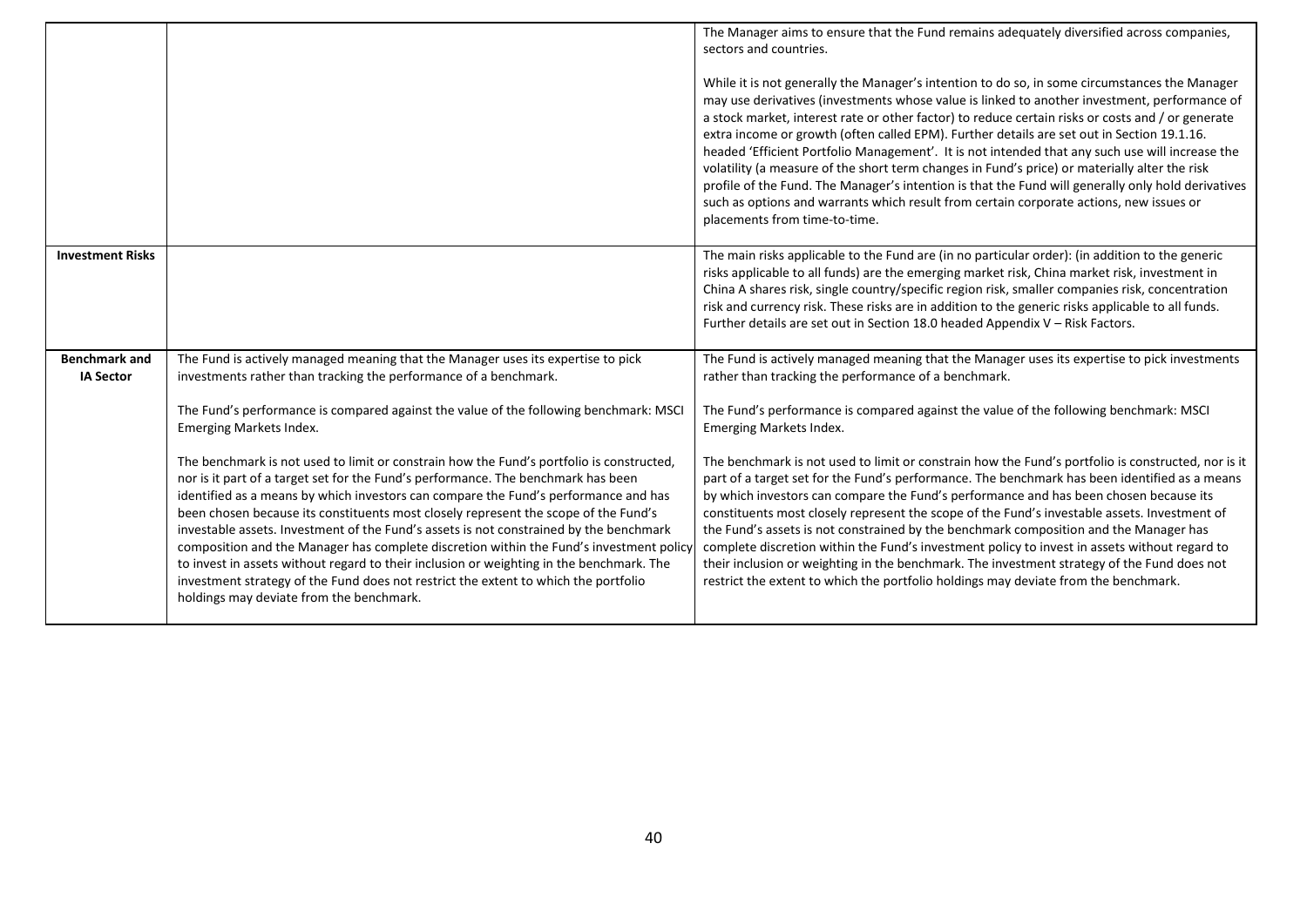| Fund                           | Current Investment Objective and Investment Policy language - pre 22 September 2020                                                                                                                                                                                                                                                                                                                                                                                                                                                                                                                                                                                                                                                                                                                                                                                                                                                                                                                                                                                                                                      | Future Investment Objective, Investment Policy, Investment Strategy, Investment Risks and<br>Benchmark - from 22 September 2020                                                                                                                                                                                                                                                                                                                                                                                                                                                                                                                                                                                                                                                                                                                                                                                                                                                                                                                                                                                                                                                                                                                                                                                                                                                                                                                                                                                                                                                                                                                                                                                                                                                                                                     |
|--------------------------------|--------------------------------------------------------------------------------------------------------------------------------------------------------------------------------------------------------------------------------------------------------------------------------------------------------------------------------------------------------------------------------------------------------------------------------------------------------------------------------------------------------------------------------------------------------------------------------------------------------------------------------------------------------------------------------------------------------------------------------------------------------------------------------------------------------------------------------------------------------------------------------------------------------------------------------------------------------------------------------------------------------------------------------------------------------------------------------------------------------------------------|-------------------------------------------------------------------------------------------------------------------------------------------------------------------------------------------------------------------------------------------------------------------------------------------------------------------------------------------------------------------------------------------------------------------------------------------------------------------------------------------------------------------------------------------------------------------------------------------------------------------------------------------------------------------------------------------------------------------------------------------------------------------------------------------------------------------------------------------------------------------------------------------------------------------------------------------------------------------------------------------------------------------------------------------------------------------------------------------------------------------------------------------------------------------------------------------------------------------------------------------------------------------------------------------------------------------------------------------------------------------------------------------------------------------------------------------------------------------------------------------------------------------------------------------------------------------------------------------------------------------------------------------------------------------------------------------------------------------------------------------------------------------------------------------------------------------------------------|
| <b>Fund Name</b>               | <b>Stewart Investors Global Emerging Markets Sustainability Fund</b>                                                                                                                                                                                                                                                                                                                                                                                                                                                                                                                                                                                                                                                                                                                                                                                                                                                                                                                                                                                                                                                     | Stewart Investors Global Emerging Markets Sustainability Fund                                                                                                                                                                                                                                                                                                                                                                                                                                                                                                                                                                                                                                                                                                                                                                                                                                                                                                                                                                                                                                                                                                                                                                                                                                                                                                                                                                                                                                                                                                                                                                                                                                                                                                                                                                       |
| Investment<br><b>Objective</b> | The Fund aims to achieve long-term capital growth.                                                                                                                                                                                                                                                                                                                                                                                                                                                                                                                                                                                                                                                                                                                                                                                                                                                                                                                                                                                                                                                                       | The Fund aims to achieve capital growth over the long-term (at least 5 years).                                                                                                                                                                                                                                                                                                                                                                                                                                                                                                                                                                                                                                                                                                                                                                                                                                                                                                                                                                                                                                                                                                                                                                                                                                                                                                                                                                                                                                                                                                                                                                                                                                                                                                                                                      |
| <b>Investment Policy</b>       | The Fund invests in a diversified portfolio of equity securities of issuers established or<br>having significant operations in emerging economies and listed, traded or dealt in on<br>regulated markets worldwide.                                                                                                                                                                                                                                                                                                                                                                                                                                                                                                                                                                                                                                                                                                                                                                                                                                                                                                      | The Fund invests in a diversified portfolio of equity or equity-related securities of companies<br>that are incorporated or listed, or where a majority of their economic activities take place in<br>Emerging Markets and which are listed, traded or dealt in on Regulated Markets worldwide.                                                                                                                                                                                                                                                                                                                                                                                                                                                                                                                                                                                                                                                                                                                                                                                                                                                                                                                                                                                                                                                                                                                                                                                                                                                                                                                                                                                                                                                                                                                                     |
|                                | The Fund invests in companies which are positioned to benefit from, and contribute to,<br>the sustainable development of the countries in which they operate. •                                                                                                                                                                                                                                                                                                                                                                                                                                                                                                                                                                                                                                                                                                                                                                                                                                                                                                                                                          | The Fund invests in companies that are positioned to benefit from, and contribute to, the<br>sustainable development of the countries in which they operate.                                                                                                                                                                                                                                                                                                                                                                                                                                                                                                                                                                                                                                                                                                                                                                                                                                                                                                                                                                                                                                                                                                                                                                                                                                                                                                                                                                                                                                                                                                                                                                                                                                                                        |
|                                | • Clarification point: The Fund's emphasis on sustainable development incorporates three<br>key features in making investment decisions. These are:<br>company classification (identifying companies whose management are believed able<br>Ι.<br>to manage sustainability risks and opportunities facing their companies, seeking out<br>sustainable companies with a positive sustainable development impact);<br>integration of environmental, social and corporate governance factors into<br>II.<br>investment analysis; and<br>engagement with and exit from companies based on our own research and external<br>III.<br>global norms-based screening (the fund manager will engage senior management on<br>any identified environmental, social and governance issues, and exit a stock if<br>insufficient progress is made).<br>Emerging Economies are defined as countries which are not classified as a developed<br>markets by MSCI or FTSE, or which are categorised by the World Bank as middle or low-<br>income, or which are not members of the Organisation for Economic Co-operation and<br>Development | The Manager assesses quality by understanding:<br>the quality of management which includes integrity, attitude to environmental and social<br>impacts, corporate governance, long-term performance, attitude to risk and alignment<br>with minority shareholders. The Manager has a preference for stable, long-term (often<br>multiple generational) stewards leading the company;<br>the quality of the franchise which includes the social usefulness of the products or<br>ii.<br>services, their environmental impacts and efficiency, and responsible business practices;<br>and<br>iii.<br>the quality of the financials which includes financial performance over the economic<br>cycle, cash flows and debt, with a preference for net cash balance sheets (i.e. companies<br>whose cash resources exceed their debt).<br>Further information is available under Investment Strategy below.<br>The investment policy of the Fund may be achieved by investing up to 10% of its Net Asset<br>Value in other collective investment schemes, including in collective investment schemes<br>managed by the ACD or its associates, and/or other Funds of the Company. Further details are<br>set out in Section 19.1.11 headed 'Investment in Second Schemes'.<br>Emerging Markets are defined as countries which are not classified as developed markets by<br>MSCI or FTSE, or which are categorised by the World Bank as middle or low-income, or which<br>are not members of the Organisation for Economic Co-operation and Development.<br>Where the Manager is unable to identify investment opportunities at appropriate valuations<br>from time to time, the Fund may hold cash and Near Cash Assets in different currencies.<br>The Fund may use derivatives for Efficient Portfolio Management ("EPM") purposes only. |
| Investment<br><b>Strategy</b>  |                                                                                                                                                                                                                                                                                                                                                                                                                                                                                                                                                                                                                                                                                                                                                                                                                                                                                                                                                                                                                                                                                                                          | The Manager's investment strategy is founded on the principle of stewardship, allocating<br>capital to good quality companies with sound growth prospects and strong management<br>teams. The Manager believes that sustainability is a driver of investment returns and that<br>incorporating these considerations fully into the investment process is the best way to protect                                                                                                                                                                                                                                                                                                                                                                                                                                                                                                                                                                                                                                                                                                                                                                                                                                                                                                                                                                                                                                                                                                                                                                                                                                                                                                                                                                                                                                                    |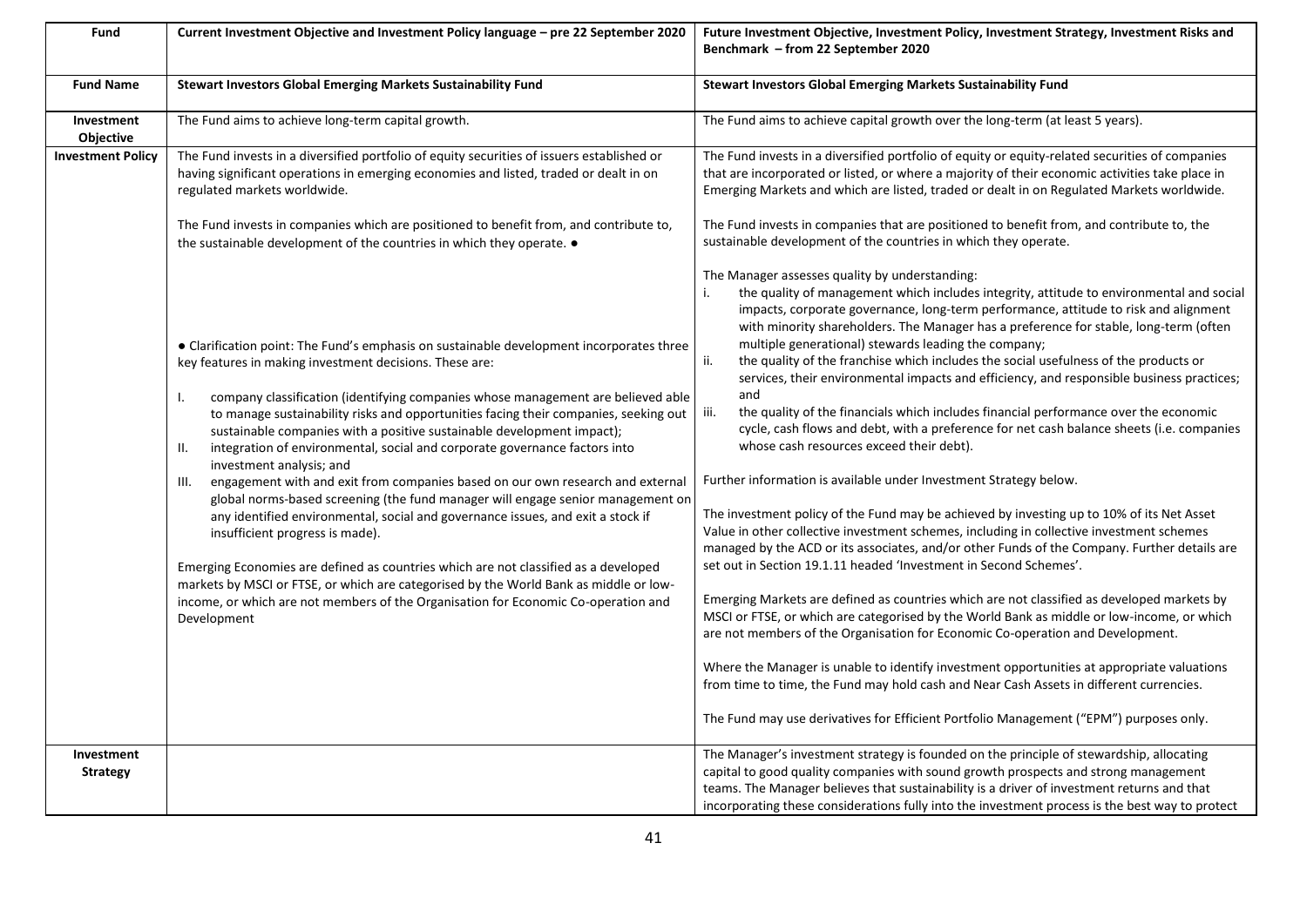| <b>Investment Risks</b>                  |                                                                                                                                                      | and grow capital for clients over the long-term (at least five years). The Manager takes a<br>bottom-up, qualitative approach (i.e. focusing on analysing individual companies rather than<br>countries or sectors) to finding and investing in reasonably priced, good quality companies that<br>are well positioned to contribute to, and benefit from, sustainable development in the<br>countries in which they operate. The Manager has a strong conviction that such companies face<br>fewer risks and are better placed to deliver positive long-term, risk-adjusted returns (i.e.<br>investment returns which take into account the associated risk taken in making the particular<br>investment; higher short- term returns may often reflect higher risk). The Manager invests with<br>capital preservation in mind, meaning it defines risk as losing client money, rather than<br>deviation from a benchmark index. The Manager's focus on quality companies rather than<br>investing according to a benchmark index may lag in very strong liquidity-driven or momentum-<br>led markets and may perform well when due recognition is given to companies with quality<br>management teams, good long-term growth prospects and sound balance sheets.<br>Sustainability is also a key part of the Manager's engagement approach with topics ranging<br>from labour to pollution. The Manager believes that its role as a long-term investor and<br>fiduciary of client capital is to provide the space for management teams to address<br>sustainability issues which the wider capital markets may at times overlook. The Manager does<br>this through constructive, non-confrontational and relationship-based conversations with the<br>companies held for clients.<br>The Manager aims to ensure that the Fund remains adequately diversified across companies,<br>sectors and countries.<br>While it is not generally the Manager's intention to do so, in some circumstances the Manager<br>may use derivatives (investments whose value is linked to another investment, performance of<br>a stock market, interest rate or other factor) to reduce certain risks or costs and / or generate<br>extra income or growth (often called EPM). Further details are set out in Section 19.1.16.<br>headed 'Efficient Portfolio Management'. It is not intended that any such use will increase the<br>volatility (a measure of the short term changes in the Fund's price) or materially alter the risk<br>profile of the Fund. The Manager's intention is that the Fund will generally only hold derivatives<br>such as options and warrants which result from certain corporate actions, new issues or<br>placements from time-to-time.<br>The main risks applicable to the Fund are (in no particular order): emerging market risk, China<br>market risk, investment in China A shares risk, smaller companies risk and currency risk. These<br>risks are in addition to the generic risks applicable to all funds. Further details are set out in |
|------------------------------------------|------------------------------------------------------------------------------------------------------------------------------------------------------|--------------------------------------------------------------------------------------------------------------------------------------------------------------------------------------------------------------------------------------------------------------------------------------------------------------------------------------------------------------------------------------------------------------------------------------------------------------------------------------------------------------------------------------------------------------------------------------------------------------------------------------------------------------------------------------------------------------------------------------------------------------------------------------------------------------------------------------------------------------------------------------------------------------------------------------------------------------------------------------------------------------------------------------------------------------------------------------------------------------------------------------------------------------------------------------------------------------------------------------------------------------------------------------------------------------------------------------------------------------------------------------------------------------------------------------------------------------------------------------------------------------------------------------------------------------------------------------------------------------------------------------------------------------------------------------------------------------------------------------------------------------------------------------------------------------------------------------------------------------------------------------------------------------------------------------------------------------------------------------------------------------------------------------------------------------------------------------------------------------------------------------------------------------------------------------------------------------------------------------------------------------------------------------------------------------------------------------------------------------------------------------------------------------------------------------------------------------------------------------------------------------------------------------------------------------------------------------------------------------------------------------------------------------------------------------------------------------------------------------------------------------------------------------------------------------------------------------------------------------------------------------------------------------------------------------------------------------------------------------------------------------------------------------------------------------------|
|                                          |                                                                                                                                                      | Section 18.0 headed 'Appendix V - Risk Factors'.                                                                                                                                                                                                                                                                                                                                                                                                                                                                                                                                                                                                                                                                                                                                                                                                                                                                                                                                                                                                                                                                                                                                                                                                                                                                                                                                                                                                                                                                                                                                                                                                                                                                                                                                                                                                                                                                                                                                                                                                                                                                                                                                                                                                                                                                                                                                                                                                                                                                                                                                                                                                                                                                                                                                                                                                                                                                                                                                                                                                                   |
| <b>Benchmark and</b><br><b>IA Sector</b> | The Fund is actively managed meaning that the Manager uses its expertise to pick<br>investments rather than tracking the performance of a benchmark. | The Fund is actively managed meaning that the Manager uses its expertise to pick investments<br>rather than tracking the performance of a benchmark.                                                                                                                                                                                                                                                                                                                                                                                                                                                                                                                                                                                                                                                                                                                                                                                                                                                                                                                                                                                                                                                                                                                                                                                                                                                                                                                                                                                                                                                                                                                                                                                                                                                                                                                                                                                                                                                                                                                                                                                                                                                                                                                                                                                                                                                                                                                                                                                                                                                                                                                                                                                                                                                                                                                                                                                                                                                                                                               |
|                                          | The Fund's performance is compared against the value of the following benchmark: MSCI<br><b>Emerging Markets Index.</b>                              | The Fund's performance is compared against the value of the following benchmark: MSCI<br><b>Emerging Markets Index.</b>                                                                                                                                                                                                                                                                                                                                                                                                                                                                                                                                                                                                                                                                                                                                                                                                                                                                                                                                                                                                                                                                                                                                                                                                                                                                                                                                                                                                                                                                                                                                                                                                                                                                                                                                                                                                                                                                                                                                                                                                                                                                                                                                                                                                                                                                                                                                                                                                                                                                                                                                                                                                                                                                                                                                                                                                                                                                                                                                            |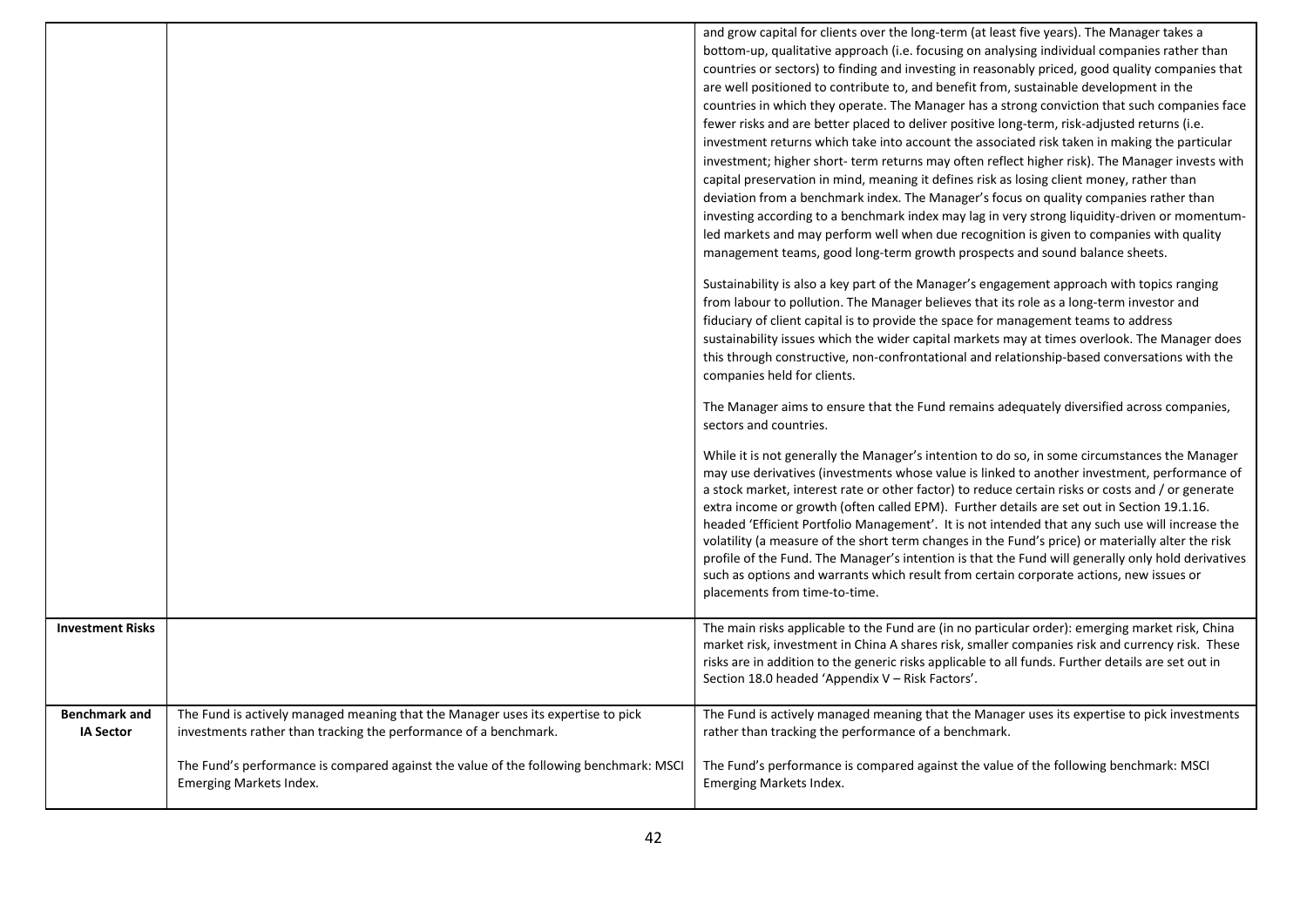| The benchmark is not used to limit or constrain how the Fund's portfolio is constructed, | The benchmark is not used to limit or constrain how the Fund's portfolio is constructed, nor is it |
|------------------------------------------------------------------------------------------|----------------------------------------------------------------------------------------------------|
| nor is it part of a target set for the Fund's performance. The benchmark has been        | part of a target set for the Fund's performance. The benchmark has been identified as a means      |
| identified as a means by which investors can compare the Fund's performance and has      | by which investors can compare the Fund's performance and has been chosen because its              |
| been chosen because its constituents most closely represent the scope of the Fund's      | constituents most closely represent the scope of the Fund's investable assets. Investment of       |
| investable assets. Investment of the Fund's assets is not constrained by the benchmark   | the Fund's assets is not constrained by the benchmark composition and the Manager has              |
| composition and the Manager has complete discretion within the Fund's investment policy  | complete discretion within the Fund's investment policy to invest in assets without regard to      |
| to invest in assets without regard to their inclusion or weighting in the benchmark. The | their inclusion or weighting in the benchmark. The investment strategy of the Fund does not        |
| investment strategy of the Fund does not restrict the extent to which the portfolio      | restrict the extent to which the portfolio holdings may deviate from the benchmark.                |
| holdings may deviate from the benchmark.                                                 |                                                                                                    |
|                                                                                          |                                                                                                    |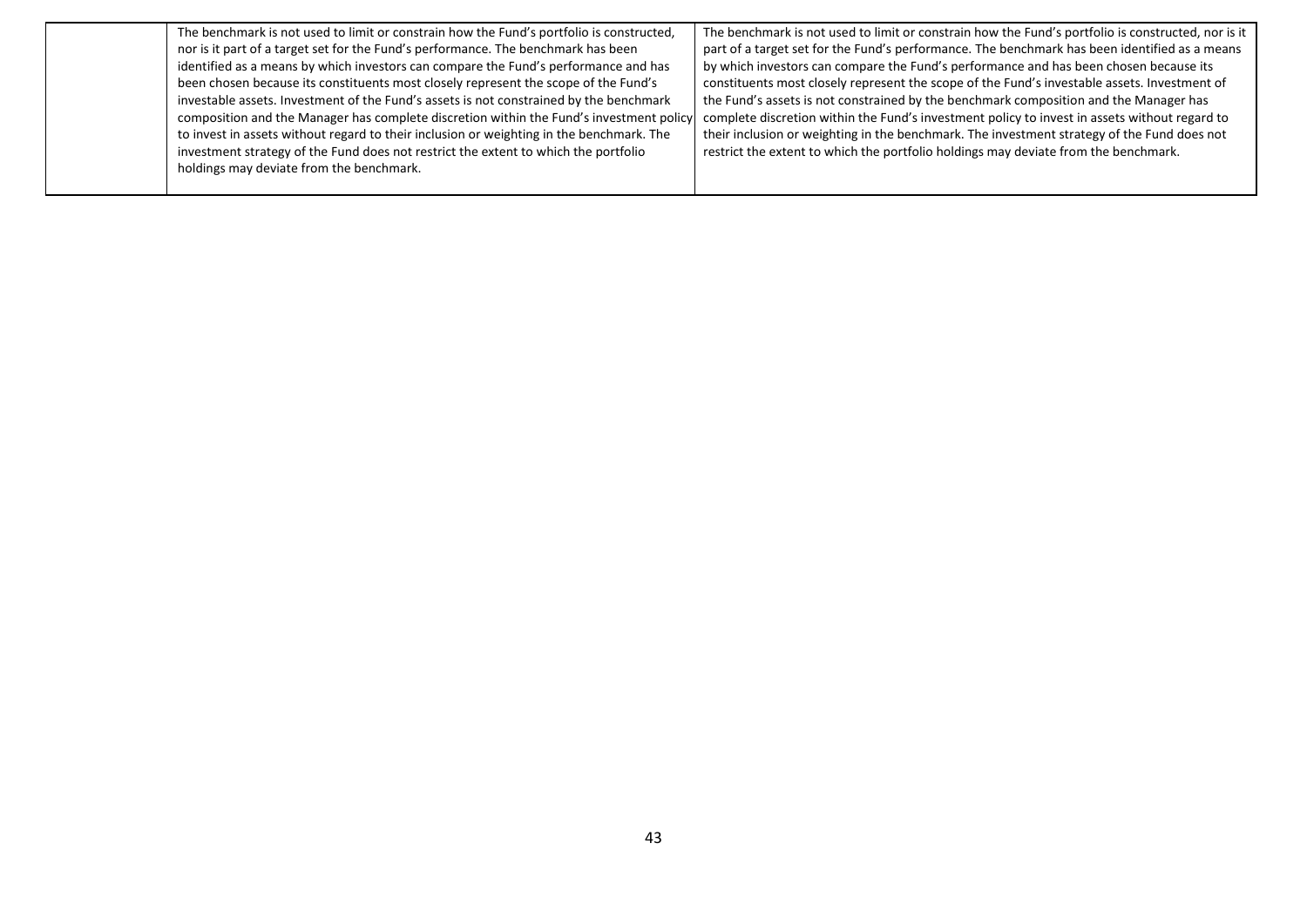| Fund                          | Current Investment Objective and Investment Policy language - pre 22 September 2020                                                                                                                                                                                                                                                                                                                                                                                                                                                                                                                                                                                                                                                | Future Investment Objective, Investment Policy, Investment Strategy, Investment Risks and<br>Benchmark - from 22 September 2020                                                                                                                                                                                                                                                                                                                                                                                                                                                                                                                                                                                                                                                                                                                                                                                                                                                                                                                                                                                                                                                                                                                                                                                                                                                                                                                                                                                                                                                                                                                                                                                                                                                                                                                                                                                                                                                                                                                                                                                            |
|-------------------------------|------------------------------------------------------------------------------------------------------------------------------------------------------------------------------------------------------------------------------------------------------------------------------------------------------------------------------------------------------------------------------------------------------------------------------------------------------------------------------------------------------------------------------------------------------------------------------------------------------------------------------------------------------------------------------------------------------------------------------------|----------------------------------------------------------------------------------------------------------------------------------------------------------------------------------------------------------------------------------------------------------------------------------------------------------------------------------------------------------------------------------------------------------------------------------------------------------------------------------------------------------------------------------------------------------------------------------------------------------------------------------------------------------------------------------------------------------------------------------------------------------------------------------------------------------------------------------------------------------------------------------------------------------------------------------------------------------------------------------------------------------------------------------------------------------------------------------------------------------------------------------------------------------------------------------------------------------------------------------------------------------------------------------------------------------------------------------------------------------------------------------------------------------------------------------------------------------------------------------------------------------------------------------------------------------------------------------------------------------------------------------------------------------------------------------------------------------------------------------------------------------------------------------------------------------------------------------------------------------------------------------------------------------------------------------------------------------------------------------------------------------------------------------------------------------------------------------------------------------------------------|
| <b>Fund Name</b>              | Stewart Investors Indian Subcontinent Sustainability Fund                                                                                                                                                                                                                                                                                                                                                                                                                                                                                                                                                                                                                                                                          | Stewart Investors Indian Subcontinent Sustainability Fund                                                                                                                                                                                                                                                                                                                                                                                                                                                                                                                                                                                                                                                                                                                                                                                                                                                                                                                                                                                                                                                                                                                                                                                                                                                                                                                                                                                                                                                                                                                                                                                                                                                                                                                                                                                                                                                                                                                                                                                                                                                                  |
| Investment<br>Objective       | The Fund aims to achieve long-term capital growth.                                                                                                                                                                                                                                                                                                                                                                                                                                                                                                                                                                                                                                                                                 | The Fund aims to achieve capital growth over the long-term (at least five years).                                                                                                                                                                                                                                                                                                                                                                                                                                                                                                                                                                                                                                                                                                                                                                                                                                                                                                                                                                                                                                                                                                                                                                                                                                                                                                                                                                                                                                                                                                                                                                                                                                                                                                                                                                                                                                                                                                                                                                                                                                          |
| <b>Investment Policy</b>      | The Fund will comprise investments in a diversified portfolio of companies of the Indian<br>subcontinent. ● The Fund concentrates on securities that are listed, traded or dealt in on<br>Regulated Markets in the Indian subcontinent and instruments issued by companies<br>established, operating or having a predominant part of their economic activities in the<br>Indian subcontinent and listed on other Regulated Markets.<br>Particular consideration is given to investment in companies that are positioned to benefit<br>from, and contribute to, the sustainable development of the countries in which they<br>operate.<br>• Countries of the Indian subcontinent include India, Pakistan, Sri Lanka and Bangladesh. | The Fund invests in a diversified portfolio of equity or equity-related securities of companies<br>that are incorporated or listed, or where a majority of their economic activities take place in the<br>Indian subcontinent and which are listed, traded or dealt in on Regulated Markets worldwide.<br>Countries of the Indian subcontinent include India, Pakistan, Sri Lanka and Bangladesh.<br>The Fund invests in companies that are positioned to benefit from, and contribute to, the<br>sustainable development of the countries in which they operate.<br>The Manager assesses quality by understanding:<br>the quality of management which includes integrity, attitude to environmental and social<br>impacts, corporate governance, long-term performance, attitude to risk and alignment<br>with minority shareholders. The Manager has a preference for stable, long-term (often<br>multiple generational) stewards leading the company;<br>ii.<br>the quality of the franchise which includes the social usefulness of the products or<br>services, their environmental impacts and efficiency, and responsible business practices;<br>and<br>the quality of the financials which includes financial performance over the economic<br>iii.<br>cycle, cash flows and debt, with a preference for net cash balance sheets (i.e. companies<br>whose cash resources exceed their debt).<br>Further information is available under Investment Strategy below.<br>The investment policy of the Fund may be achieved by investing up to 10% of its Net Asset<br>Value in other collective investment schemes, including in collective investment schemes<br>managed by the ACD or its associates, and/or other Funds of the Company. Further details are<br>set out in Section 19.1.11 headed 'Investment in Second Schemes'.<br>Where the Manager is unable to identify investment opportunities at appropriate valuations<br>from time to time, the Fund may hold cash and Near Cash Assets in different currencies.<br>The Fund may use derivatives for Efficient Portfolio Management ("EPM") purposes only. |
| Investment<br><b>Strategy</b> |                                                                                                                                                                                                                                                                                                                                                                                                                                                                                                                                                                                                                                                                                                                                    | The Manager's investment strategy is founded on the principle of stewardship, allocating<br>capital to good quality companies with sound growth prospects and strong management<br>teams. The Manager believes that sustainability is a driver of investment returns and that<br>incorporating these considerations fully into the investment process is the best way to protect<br>and grow capital for clients over the long-term (at least five years). The Manager takes a                                                                                                                                                                                                                                                                                                                                                                                                                                                                                                                                                                                                                                                                                                                                                                                                                                                                                                                                                                                                                                                                                                                                                                                                                                                                                                                                                                                                                                                                                                                                                                                                                                             |
|                               |                                                                                                                                                                                                                                                                                                                                                                                                                                                                                                                                                                                                                                                                                                                                    | bottom-up, qualitative approach (i.e. focusing on analysing individual companies rather than                                                                                                                                                                                                                                                                                                                                                                                                                                                                                                                                                                                                                                                                                                                                                                                                                                                                                                                                                                                                                                                                                                                                                                                                                                                                                                                                                                                                                                                                                                                                                                                                                                                                                                                                                                                                                                                                                                                                                                                                                               |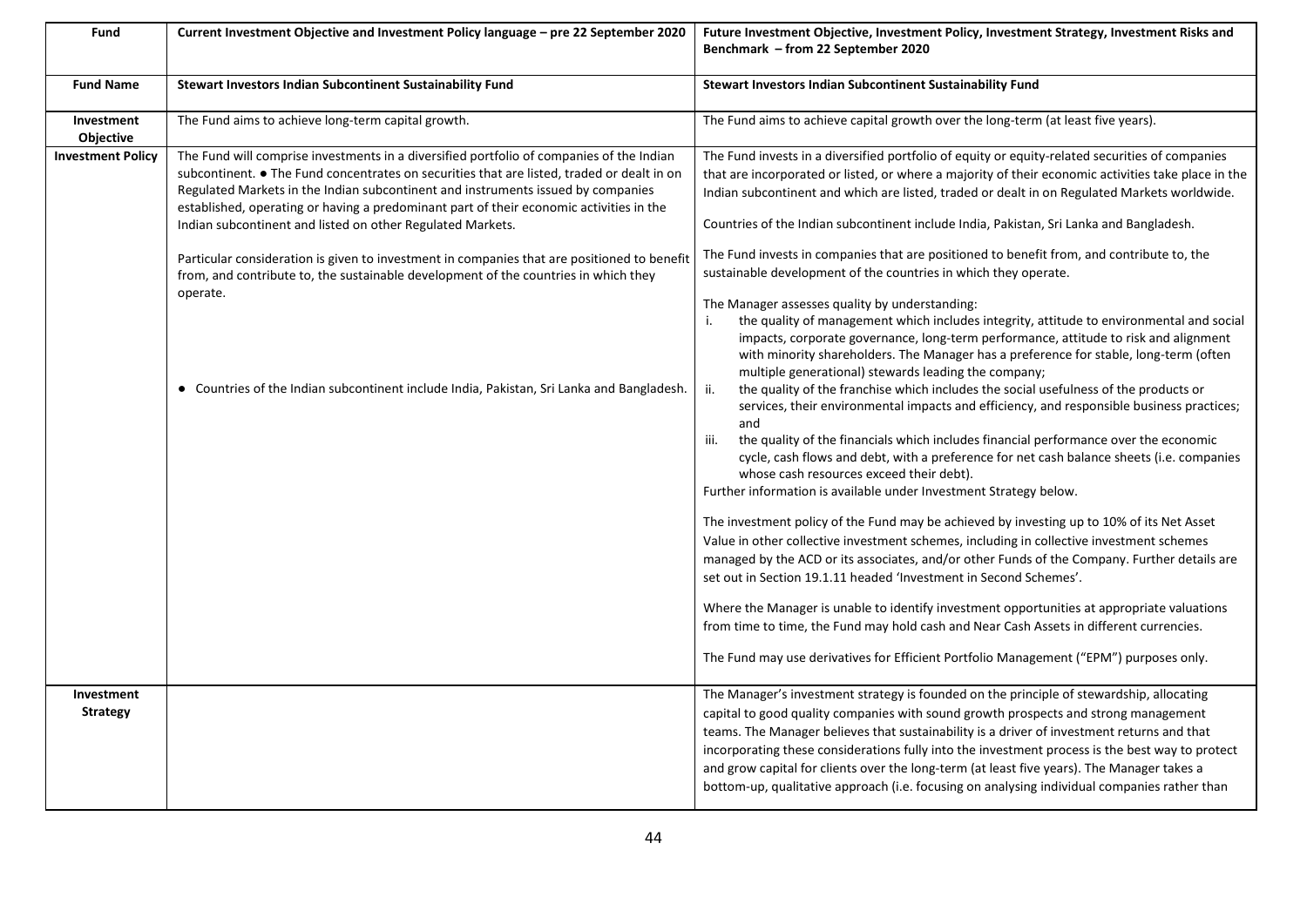|                                          |                                                                                                                                                      | countries or sectors) to finding and investing in reasonably priced, good quality companies that<br>are well positioned to contribute to, and benefit from, sustainable development in the<br>countries in which they operate. The Manager has a strong conviction that such companies face<br>fewer risks and are better placed to deliver positive long-term, risk-adjusted returns (i.e.<br>investment returns which take into account the associated risk taken in making the particular<br>investment; higher short-term returns may often reflect higher risk). The Manager invests with<br>capital preservation in mind, meaning it defines risk as losing client money, rather than<br>deviation from a benchmark index. The Manager's focus on quality companies rather than<br>investing according to a benchmark index may lag in very strong liquidity-driven or momentum-<br>led markets and may perform well when due recognition is given to companies with quality<br>management teams, good long-term growth prospects and sound balance sheets.<br>Sustainability is also a key part of the Manager's engagement approach with topics ranging |
|------------------------------------------|------------------------------------------------------------------------------------------------------------------------------------------------------|-----------------------------------------------------------------------------------------------------------------------------------------------------------------------------------------------------------------------------------------------------------------------------------------------------------------------------------------------------------------------------------------------------------------------------------------------------------------------------------------------------------------------------------------------------------------------------------------------------------------------------------------------------------------------------------------------------------------------------------------------------------------------------------------------------------------------------------------------------------------------------------------------------------------------------------------------------------------------------------------------------------------------------------------------------------------------------------------------------------------------------------------------------------------|
|                                          |                                                                                                                                                      | from labour to pollution. The Manager believes that its role as a long-term investor and<br>fiduciary of client capital is to provide the space for management teams to address<br>sustainability issues which the wider capital markets may at times overlook. The Manager does<br>this through constructive, non-confrontational and relationship-based conversations with the<br>companies held for clients.                                                                                                                                                                                                                                                                                                                                                                                                                                                                                                                                                                                                                                                                                                                                                 |
|                                          |                                                                                                                                                      | The Manager aims to ensure that the Fund remains adequately diversified across companies,<br>sectors and countries.                                                                                                                                                                                                                                                                                                                                                                                                                                                                                                                                                                                                                                                                                                                                                                                                                                                                                                                                                                                                                                             |
|                                          |                                                                                                                                                      | While it is not generally the Manager's intention to do so, in some circumstances the Manager<br>may use derivatives (investments whose value is linked to another investment, performance of<br>a stock market, interest rate or other factor) to reduce certain risks or costs and / or generate<br>extra income or growth (often called EPM). Further details are set out in Section 19.1.16.<br>headed 'Efficient Portfolio Management'. It is not intended that any such use will increase the<br>volatility (a measure of the short term changes in the Fund's price) or materially alter the risk<br>profile of the Fund. The Manager's intention is that the Fund will generally only hold derivatives<br>such as options and warrants which result from certain corporate actions, new issues or<br>placements from time-to-time.                                                                                                                                                                                                                                                                                                                      |
| <b>Investment Risks</b>                  |                                                                                                                                                      | The main risks applicable to the Fund are (in no particular order): emerging market risk, Indian<br>Subcontinent risk, single country/specific region risk, smaller companies risk and currency risk.<br>These risks are in addition to the generic risks applicable to all funds. Further details are set out<br>in Section 18.0 headed 'Appendix V - Risk Factors'.                                                                                                                                                                                                                                                                                                                                                                                                                                                                                                                                                                                                                                                                                                                                                                                           |
| <b>Benchmark and</b><br><b>IA Sector</b> | The Fund is actively managed meaning that the Manager uses its expertise to pick<br>investments rather than tracking the performance of a benchmark. | The Fund is actively managed meaning that the Manager uses its expertise to pick investments<br>rather than tracking the performance of a benchmark.                                                                                                                                                                                                                                                                                                                                                                                                                                                                                                                                                                                                                                                                                                                                                                                                                                                                                                                                                                                                            |
|                                          | The Fund's performance is compared against the value of the following benchmark: MSCI<br>India Index.                                                | The Fund's performance is compared against the value of the following benchmark: MSCI India<br>Index.                                                                                                                                                                                                                                                                                                                                                                                                                                                                                                                                                                                                                                                                                                                                                                                                                                                                                                                                                                                                                                                           |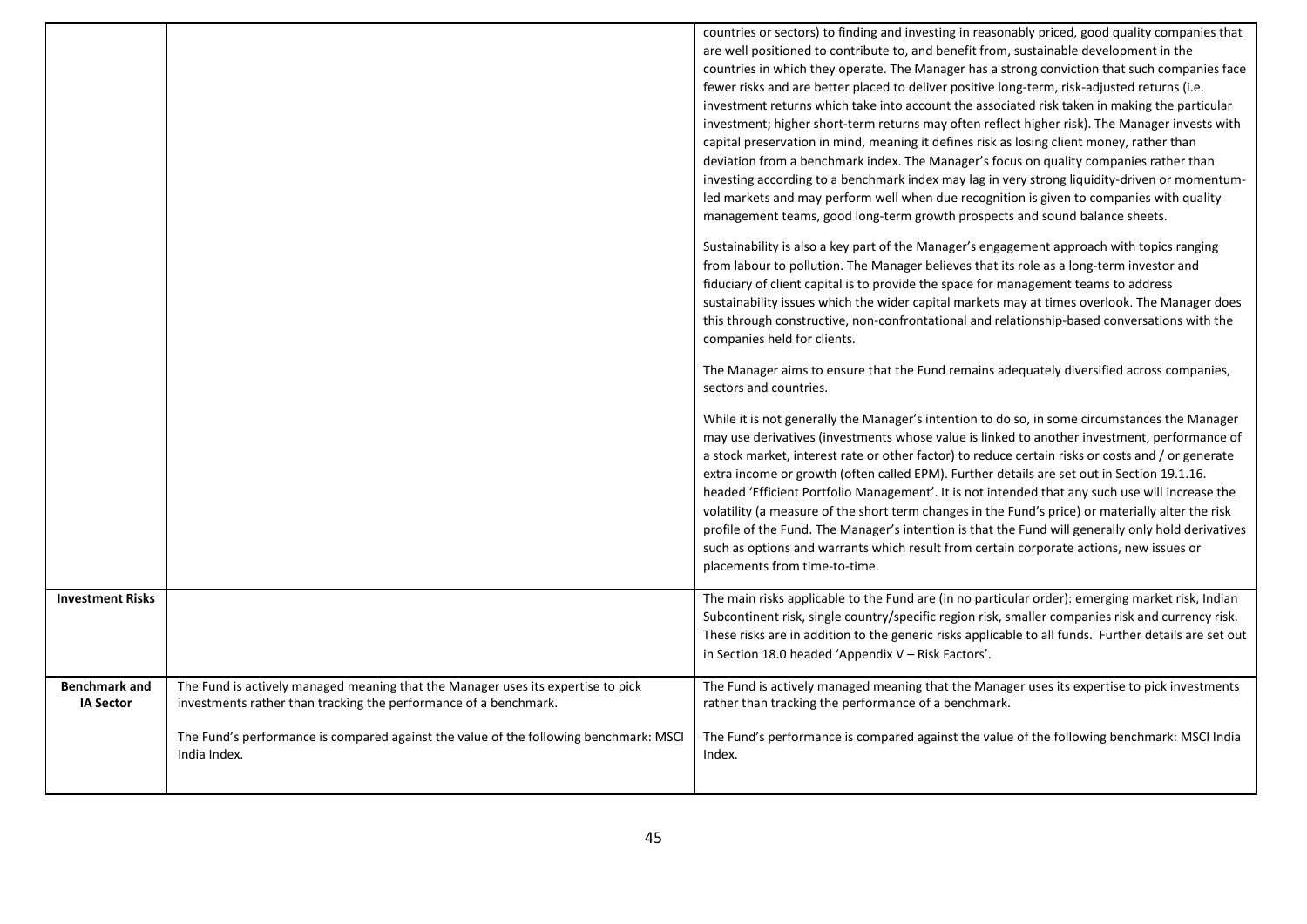| The benchmark is not used to limit or constrain how the Fund's portfolio is constructed, | The benchmark is not used to limit or constrain how the Fund's portfolio is constructed, nor is it |
|------------------------------------------------------------------------------------------|----------------------------------------------------------------------------------------------------|
| nor is it part of a target set for the Fund's performance. The benchmark has been        | part of a target set for the Fund's performance. The benchmark has been identified as a means      |
| identified as a means by which investors can compare the Fund's performance and has      | by which investors can compare the Fund's performance and has been chosen because its              |
| been chosen because its constituents most closely represent the scope of the Fund's      | constituents most closely represent the scope of the Fund's investable assets. Investment of       |
| investable assets. Investment of the Fund's assets is not constrained by the benchmark   | the Fund's assets is not constrained by the benchmark composition and the Manager has              |
| composition and the Manager has complete discretion within the Fund's investment policy  | complete discretion within the Fund's investment policy to invest in assets without regard to      |
| to invest in assets without regard to their inclusion or weighting in the benchmark. The | their inclusion or weighting in the benchmark. The investment strategy of the Fund does not        |
| investment strategy of the Fund does not restrict the extent to which the portfolio      | restrict the extent to which the portfolio holdings may deviate from the benchmark.                |
| holdings may deviate from the benchmark.                                                 |                                                                                                    |
|                                                                                          |                                                                                                    |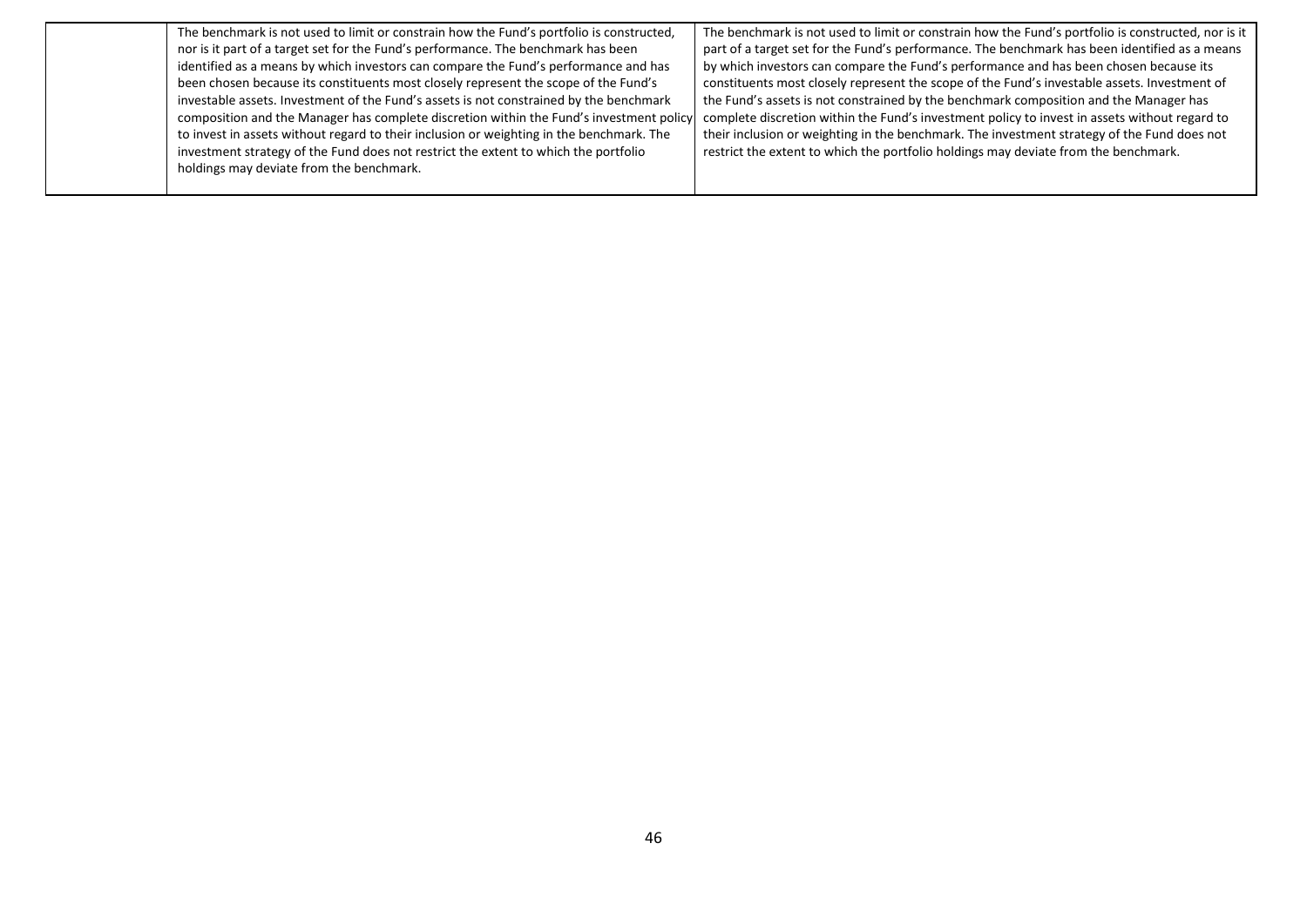| Fund                          | Current Investment Objective and Investment Policy language - pre 22 September 2020                                                                                                                                                          | Future Investment Objective, Investment Policy, Investment Strategy, Investment Risks and<br>Benchmark – from 22 September 2020                                                                                                                                                                                                                                                                                                                                                                                                                                                                                                                                                                                                                                                                                                            |
|-------------------------------|----------------------------------------------------------------------------------------------------------------------------------------------------------------------------------------------------------------------------------------------|--------------------------------------------------------------------------------------------------------------------------------------------------------------------------------------------------------------------------------------------------------------------------------------------------------------------------------------------------------------------------------------------------------------------------------------------------------------------------------------------------------------------------------------------------------------------------------------------------------------------------------------------------------------------------------------------------------------------------------------------------------------------------------------------------------------------------------------------|
| <b>Fund Name</b>              | <b>Stewart Investors Latin America Fund</b>                                                                                                                                                                                                  | <b>Stewart Investors Latin America Fund</b>                                                                                                                                                                                                                                                                                                                                                                                                                                                                                                                                                                                                                                                                                                                                                                                                |
| Investment<br>Objective       | The Fund aims to achieve long-term capital growth.                                                                                                                                                                                           | The Fund aims to achieve capital growth over the long-term (at least five years).                                                                                                                                                                                                                                                                                                                                                                                                                                                                                                                                                                                                                                                                                                                                                          |
| <b>Investment Policy</b>      | The Fund invests primarily in a diversified portfolio of equity and equity related<br>instruments of issuers established or having significant operations in Latin America and<br>listed, traded or dealt in on regulated markets worldwide. | The Fund invests in equity or equity-related securities of companies that are incorporated or<br>listed, or where a majority of their activities take place, in Latin America and which are listed,<br>traded or dealt in on Regulated Markets worldwide.                                                                                                                                                                                                                                                                                                                                                                                                                                                                                                                                                                                  |
|                               |                                                                                                                                                                                                                                              | The investment policy of the Fund may be achieved by investing up to 10% of its Net Asset<br>Value in other collective investment schemes, including in collective investment schemes<br>managed by the ACD or its associates, and/or other Funds of the Company. Further details are<br>set out in Section 19.1.11 headed 'Investment in Second Schemes'.                                                                                                                                                                                                                                                                                                                                                                                                                                                                                 |
|                               |                                                                                                                                                                                                                                              | Where the Manager is unable to identify investment opportunities at appropriate valuations<br>from time to time, the Fund may hold cash and Near Cash Assets in different currencies.                                                                                                                                                                                                                                                                                                                                                                                                                                                                                                                                                                                                                                                      |
|                               |                                                                                                                                                                                                                                              | The Fund may use derivatives for Efficient Portfolio Management ("EPM") purposes only.                                                                                                                                                                                                                                                                                                                                                                                                                                                                                                                                                                                                                                                                                                                                                     |
| Investment<br><b>Strategy</b> |                                                                                                                                                                                                                                              | The Manager's investment strategy is founded on the principle of stewardship, allocating<br>capital to good quality companies with sound growth prospects and strong management<br>teams. The Manager's investment style is inherently long-term and conservative, seeking to<br>buy and hold high quality companies that can deliver acceptable returns over the long-term (at<br>least five years). The Manager invests with capital preservation in mind, meaning it defines risk<br>as losing client money, rather than deviation from a benchmark index. This prudent style may<br>lag in very strong liquidity-driven or momentum-led markets and may perform well when due<br>recognition is given to companies with quality management teams, good long-term growth<br>prospects and sound balance sheets.                         |
|                               |                                                                                                                                                                                                                                              | The Manager aims to ensure that the Fund remains adequately diversified across companies,<br>sectors and countries.                                                                                                                                                                                                                                                                                                                                                                                                                                                                                                                                                                                                                                                                                                                        |
|                               |                                                                                                                                                                                                                                              | While it is not generally the Manager's intention to do so, in some circumstances the Manager<br>may use derivatives (investments whose value is linked to another investment, performance of<br>a stock market, interest rate or other factor) to reduce certain risks or costs and / or generate<br>extra income or growth (often called EPM). Further details are set out in Section 19.1.16.<br>headed 'Efficient Portfolio Management'. It is not intended that any such use will increase the<br>volatility (a measure of the short term changes in the Fund's price) or materially alter the risk<br>profile of the Fund. The Manager's intention is that the Fund will generally only hold<br>derivatives such as options and warrants which result from certain corporate actions, new<br>issues or placements from time-to-time. |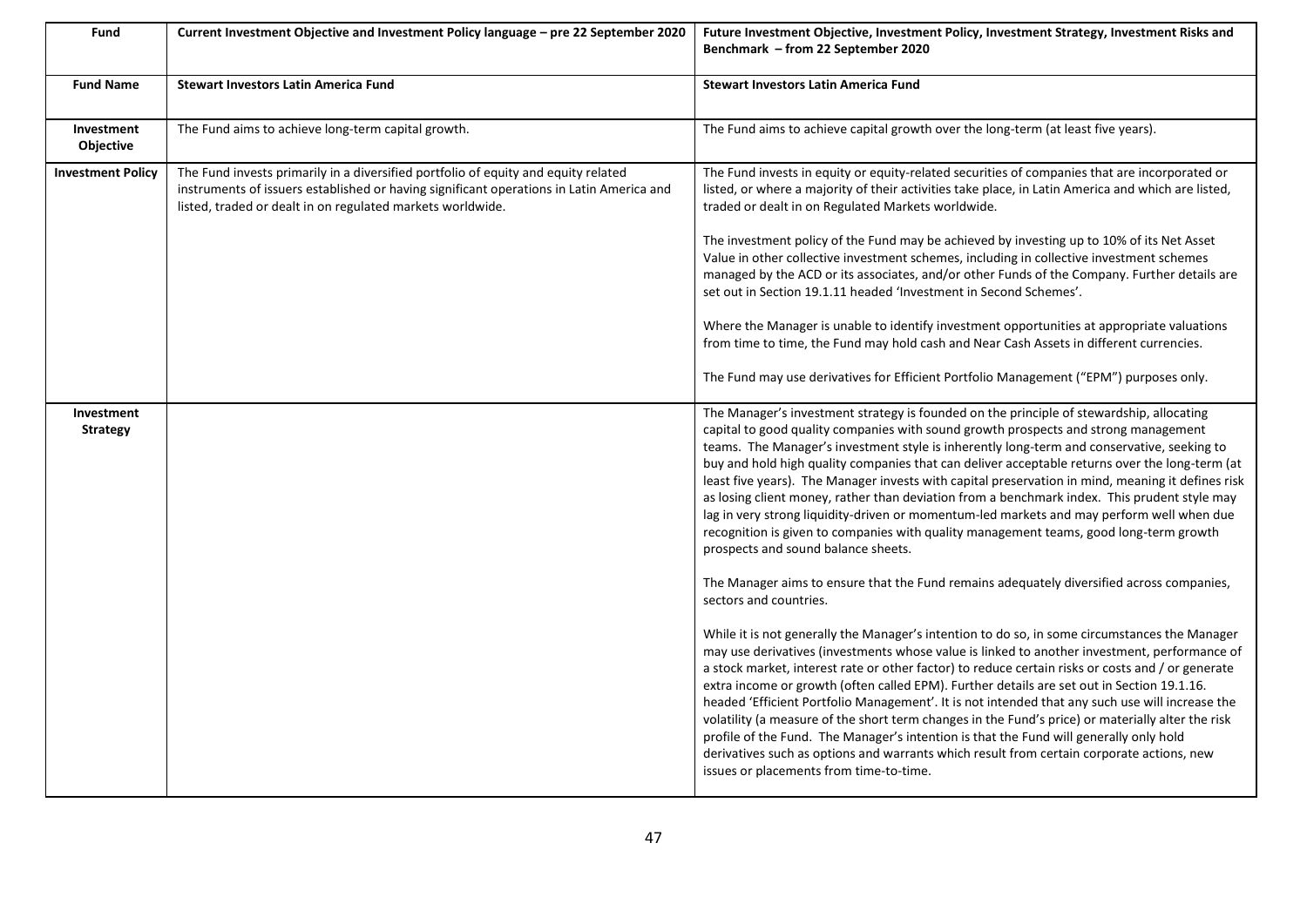| <b>Investment Risks</b>                  |                                                                                                                                                                                                                                                                                                                                                                                                                                                                                                                                                                                                                                                                                                                                                                                 | The main risks applicable to the Fund are (in no particular order): emerging market risk, single<br>country/specific region risk, smaller companies risk, concentration risk and currency risk. These<br>risks are in addition to the generic risks applicable to all funds. Further details are set out in<br>Section 18.0 headed 'Appendix V - Risk Factors'.                                                                                                                                                                                                                                                                                                                                                                                                              |
|------------------------------------------|---------------------------------------------------------------------------------------------------------------------------------------------------------------------------------------------------------------------------------------------------------------------------------------------------------------------------------------------------------------------------------------------------------------------------------------------------------------------------------------------------------------------------------------------------------------------------------------------------------------------------------------------------------------------------------------------------------------------------------------------------------------------------------|------------------------------------------------------------------------------------------------------------------------------------------------------------------------------------------------------------------------------------------------------------------------------------------------------------------------------------------------------------------------------------------------------------------------------------------------------------------------------------------------------------------------------------------------------------------------------------------------------------------------------------------------------------------------------------------------------------------------------------------------------------------------------|
| <b>Benchmark and</b><br><b>IA Sector</b> | The Fund is actively managed meaning that the Manager uses its expertise to pick<br>investments rather than tracking the performance of a benchmark.                                                                                                                                                                                                                                                                                                                                                                                                                                                                                                                                                                                                                            | The Fund is actively managed meaning that the Manager uses its expertise to pick investments<br>rather than tracking the performance of a benchmark.                                                                                                                                                                                                                                                                                                                                                                                                                                                                                                                                                                                                                         |
|                                          | The Fund's performance is compared against the value of the following benchmark: MSCI<br>EM Latin America Index.                                                                                                                                                                                                                                                                                                                                                                                                                                                                                                                                                                                                                                                                | The Fund's performance is compared against the value of the following benchmark: MSCI EM<br>Latin America Index.                                                                                                                                                                                                                                                                                                                                                                                                                                                                                                                                                                                                                                                             |
|                                          | The benchmark is not used to limit or constrain how the Fund's portfolio is constructed,<br>nor is it part of a target set for the Fund's performance. The benchmark has been<br>identified as a means by which investors can compare the Fund's performance and has<br>been chosen because its constituents most closely represent the scope of the Fund's<br>investable assets. Investment of the Fund's assets is not constrained by the benchmark<br>composition and the Manager has complete discretion within the Fund's investment policy<br>to invest in assets without regard to their inclusion or weighting in the benchmark. The<br>investment strategy of the Fund does not restrict the extent to which the portfolio<br>holdings may deviate from the benchmark. | The benchmark is not used to limit or constrain how the Fund's portfolio is constructed, nor is it<br>part of a target set for the Fund's performance. The benchmark has been identified as a means<br>by which investors can compare the Fund's performance and has been chosen because its<br>constituents most closely represent the scope of the Fund's investable assets. Investment of<br>the Fund's assets is not constrained by the benchmark composition and the Manager has<br>complete discretion within the Fund's investment policy to invest in assets without regard to<br>their inclusion or weighting in the benchmark. The investment strategy of the Fund does not<br>restrict the extent to which the portfolio holdings may deviate from the benchmark. |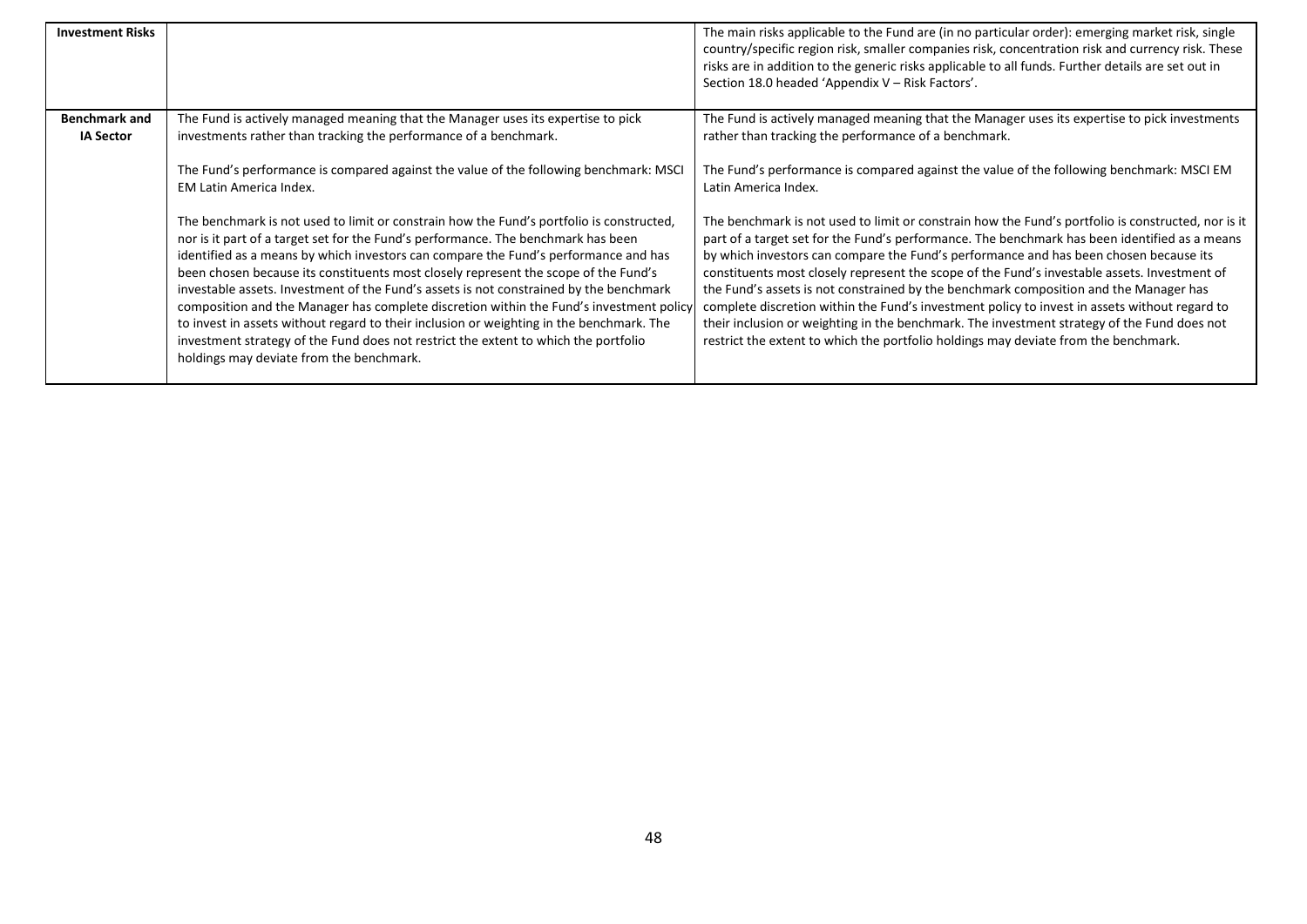| Fund                           | Current Investment Objective and Investment Policy language - pre 22 September 2020                                                                         | Future Investment Objective, Investment Policy, Investment Strategy, Investment Risks and<br>Benchmark - from 22 September 2020                                                                                                                                                                                                                                                                                                                                                                                                                                                                                                                                                                                                                                                                                                                                                                                 |
|--------------------------------|-------------------------------------------------------------------------------------------------------------------------------------------------------------|-----------------------------------------------------------------------------------------------------------------------------------------------------------------------------------------------------------------------------------------------------------------------------------------------------------------------------------------------------------------------------------------------------------------------------------------------------------------------------------------------------------------------------------------------------------------------------------------------------------------------------------------------------------------------------------------------------------------------------------------------------------------------------------------------------------------------------------------------------------------------------------------------------------------|
| <b>Fund Name</b>               | <b>Stewart Investors Worldwide Equity Fund</b>                                                                                                              | Stewart Investors Worldwide Equity Fund*                                                                                                                                                                                                                                                                                                                                                                                                                                                                                                                                                                                                                                                                                                                                                                                                                                                                        |
|                                |                                                                                                                                                             | * Please note that, as advised by letter dated 20 April 2020, the ACD proposes to merge this<br>Fund with the Stewart Investors Worldwide Sustainability Fund. For further information, please<br>see the Literature section of our website at www.firstsentierinvestors.com.                                                                                                                                                                                                                                                                                                                                                                                                                                                                                                                                                                                                                                   |
| Investment<br><b>Objective</b> | The Fund aims to achieve long-term capital growth.                                                                                                          | The Fund aims to achieve capital growth over the long-term (at least five years).                                                                                                                                                                                                                                                                                                                                                                                                                                                                                                                                                                                                                                                                                                                                                                                                                               |
| <b>Investment Policy</b>       | The Fund will seek to invest in a diverse portfolio of equity securities which are listed,<br>traded or dealt in on any of the Regulated Markets worldwide. | The Fund invests in a diversified portfolio of equity or equity-related securities which are listed,<br>traded or dealt in on any of the Regulated Markets worldwide.                                                                                                                                                                                                                                                                                                                                                                                                                                                                                                                                                                                                                                                                                                                                           |
|                                | The Fund is not managed to a benchmark and may have exposure to developed or<br>emerging markets whilst maintaining its geographical diversity.             | The Fund is not managed to a benchmark and may have exposure to developed markets or<br>Emerging Markets whilst maintaining its geographical diversity.                                                                                                                                                                                                                                                                                                                                                                                                                                                                                                                                                                                                                                                                                                                                                         |
|                                | The Fund may invest in any industry.                                                                                                                        | The investment policy of the Fund may be achieved by investing up to 10% of its Net Asset<br>Value in other collective investment schemes, including in collective investment schemes<br>managed by the ACD or its associates, and/or other Funds of the Company. Further details are<br>set out in Section 19.1.11 headed 'Investment in Second Schemes'.                                                                                                                                                                                                                                                                                                                                                                                                                                                                                                                                                      |
|                                |                                                                                                                                                             | Emerging Markets are defined as countries which are not classified as developed markets by<br>MSCI or FTSE, or which are categorised by the World Bank as middle or low-income, or which<br>are not members of the Organisation for Economic Co-operation and Development.                                                                                                                                                                                                                                                                                                                                                                                                                                                                                                                                                                                                                                      |
|                                |                                                                                                                                                             | Where the Manager is unable to identify investment opportunities at appropriate valuations<br>from time to time, the Fund may hold cash and Near Cash Assets in different currencies.                                                                                                                                                                                                                                                                                                                                                                                                                                                                                                                                                                                                                                                                                                                           |
|                                |                                                                                                                                                             | The Fund may use derivatives for Efficient Portfolio Management ("EPM") purposes only.                                                                                                                                                                                                                                                                                                                                                                                                                                                                                                                                                                                                                                                                                                                                                                                                                          |
| Investment<br><b>Strategy</b>  |                                                                                                                                                             | The Manager's investment strategy is founded on the principle of stewardship, allocating<br>capital to good quality companies with sound growth prospects and strong management<br>teams. The Manager's investment style is inherently long-term and conservative, seeking to<br>buy and hold high quality companies that can deliver acceptable returns over the long-term (at<br>least five years). The Manager invests with capital preservation in mind, meaning it defines risk<br>as losing client money, rather than deviation from a benchmark index. This prudent style may<br>lag in very strong liquidity-driven or momentum-led markets and may perform well when due<br>recognition is given to companies with quality management teams, good long-term growth<br>prospects and sound balance sheets.<br>The Manager aims to ensure that the Fund remains adequately diversified across companies, |
|                                |                                                                                                                                                             | sectors and countries.                                                                                                                                                                                                                                                                                                                                                                                                                                                                                                                                                                                                                                                                                                                                                                                                                                                                                          |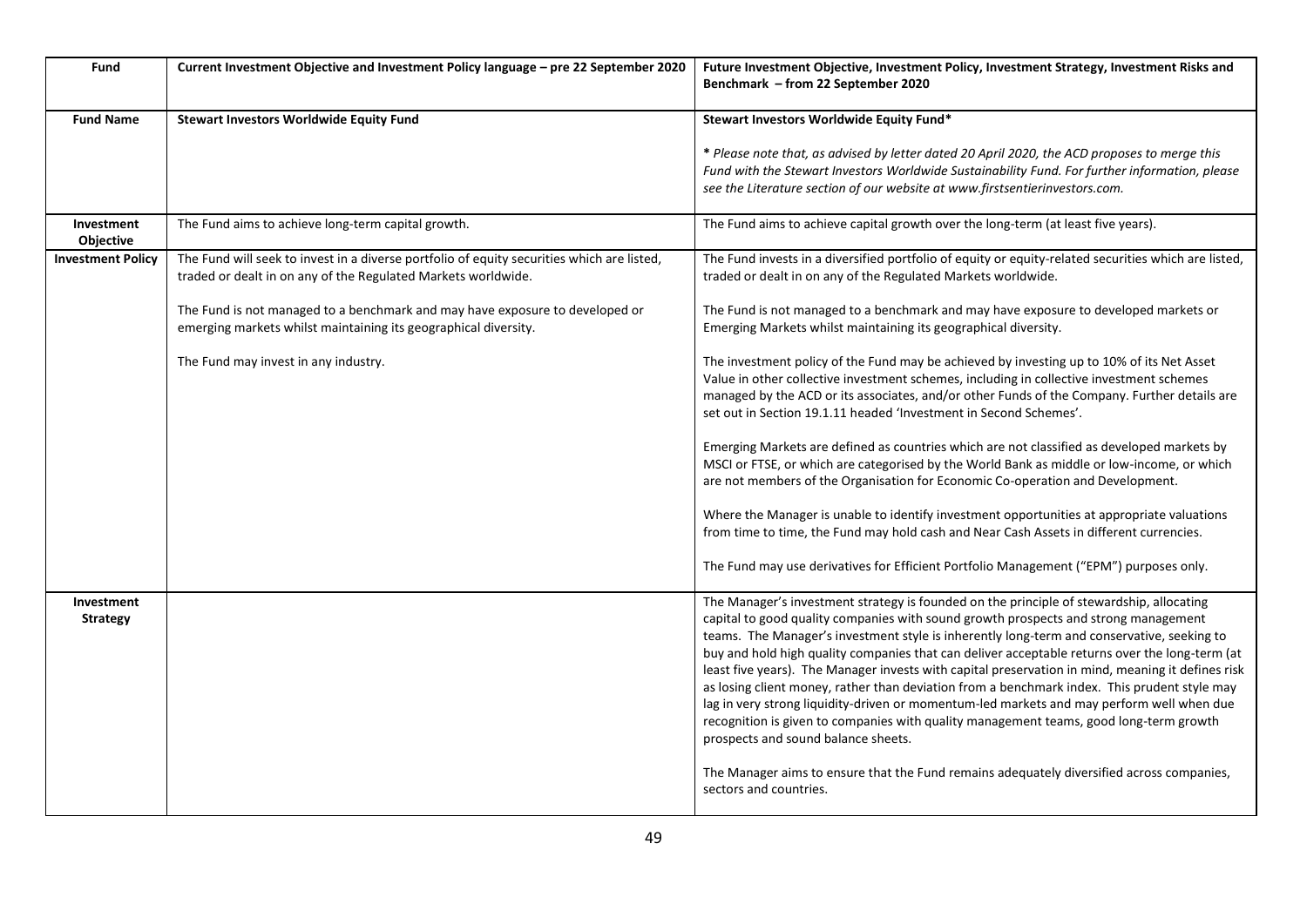|                                          |                                                                                                                                                                                                                                                                                                                                                                                                                                                                                                                                                                                                                                                                                                                                                                                                                                                                                                                                                                                                                                                                                                                                                                                                                                                                                                                                                                                                                            | While it is not generally the Manager's intention to do so, in some circumstances the Manager<br>may use derivatives (investments whose value is linked to another investment, performance of<br>a stock market, interest rate or other factor) to reduce certain risks or costs and / or generate<br>extra income or growth (often called EPM). Further details are set out in Section 19.1.16.<br>headed 'Efficient Portfolio Management'. It is not intended that any such use will increase the<br>volatility (a measure of the short term changes in the Fund's price) or materially alter the risk<br>profile of the Fund. The Manager's intention is that the Fund will generally only hold derivatives<br>such as options and warrants which result from certain corporate actions, new issues or<br>placements from time-to-time.                                                                                                                                                                                                                                                                                                                                                                                                                                                                                                                                                                           |
|------------------------------------------|----------------------------------------------------------------------------------------------------------------------------------------------------------------------------------------------------------------------------------------------------------------------------------------------------------------------------------------------------------------------------------------------------------------------------------------------------------------------------------------------------------------------------------------------------------------------------------------------------------------------------------------------------------------------------------------------------------------------------------------------------------------------------------------------------------------------------------------------------------------------------------------------------------------------------------------------------------------------------------------------------------------------------------------------------------------------------------------------------------------------------------------------------------------------------------------------------------------------------------------------------------------------------------------------------------------------------------------------------------------------------------------------------------------------------|----------------------------------------------------------------------------------------------------------------------------------------------------------------------------------------------------------------------------------------------------------------------------------------------------------------------------------------------------------------------------------------------------------------------------------------------------------------------------------------------------------------------------------------------------------------------------------------------------------------------------------------------------------------------------------------------------------------------------------------------------------------------------------------------------------------------------------------------------------------------------------------------------------------------------------------------------------------------------------------------------------------------------------------------------------------------------------------------------------------------------------------------------------------------------------------------------------------------------------------------------------------------------------------------------------------------------------------------------------------------------------------------------------------------|
| <b>Investment Risks</b>                  |                                                                                                                                                                                                                                                                                                                                                                                                                                                                                                                                                                                                                                                                                                                                                                                                                                                                                                                                                                                                                                                                                                                                                                                                                                                                                                                                                                                                                            | The main risks applicable to the Fund are (in no particular order): emerging market risk, China<br>market risk, investment in China A shares risk, single country/specific region risk, smaller<br>companies risk, concentration risk and currency risk. These risks are in addition to the generic<br>risks applicable to all funds. Further details are set out in Section 18.0 headed 'Appendix V -<br>Risk Factors'.                                                                                                                                                                                                                                                                                                                                                                                                                                                                                                                                                                                                                                                                                                                                                                                                                                                                                                                                                                                             |
| <b>Benchmark and</b><br><b>IA Sector</b> | The Fund is actively managed meaning that the Manager uses its expertise to pick<br>investments rather than tracking the performance of a benchmark.<br>The Fund's performance is compared against the value of the following benchmark: MSCI<br>AC World Index.<br>In addition, many funds sold in the UK are grouped into sectors by the Investment<br>Association (the "IA") (a trade body that represents UK investment managers) which helps<br>investors compare funds with similar characteristics. The Fund is included within the<br>Global IA Sector.<br>The benchmark and sector are not used to limit or constrain how the Fund's portfolio is<br>constructed, nor are they part of a target set for the Fund's performance to match or<br>exceed. The benchmark and sector have been identified as a means by which investors can<br>compare the Fund's performance and have been chosen because their constituents most<br>closely represent the scope of the Fund's investable assets. Investment of the Fund's<br>assets is not constrained by the benchmark or sector composition and the Manager has<br>complete discretion within the Fund's investment policy to invest in assets without regard<br>to their inclusion or weighting in the benchmark. The investment strategy of the Fund<br>does not restrict the extent to which the portfolio holdings may deviate from the<br>benchmark or sector. | The Fund is actively managed meaning that the Manager uses its expertise to pick investments<br>rather than tracking the performance of a benchmark.<br>The Fund's performance is compared against the value of the following benchmark: MSCI AC<br>World Index.<br>In addition, many funds sold in the UK are grouped into sectors by the Investment Association<br>(the "IA") (a trade body that represents UK investment managers) which helps investors<br>compare funds with similar characteristics. The Fund is included within the Global IA Sector.<br>The benchmark and sector are not used to limit or constrain how the Fund's portfolio is<br>constructed, nor are they part of a target set for the Fund's performance to match or exceed.<br>The benchmark and sector have been identified as a means by which investors can compare the<br>Fund's performance and have been chosen because their constituents most closely represent<br>the scope of the Fund's investable assets. Investment of the Fund's assets is not constrained by<br>the benchmark or sector composition and the Manager has complete discretion within the<br>Fund's investment policy to invest in assets without regard to their inclusion or weighting in the<br>benchmark. The investment strategy of the Fund does not restrict the extent to which the<br>portfolio holdings may deviate from the benchmark or sector. |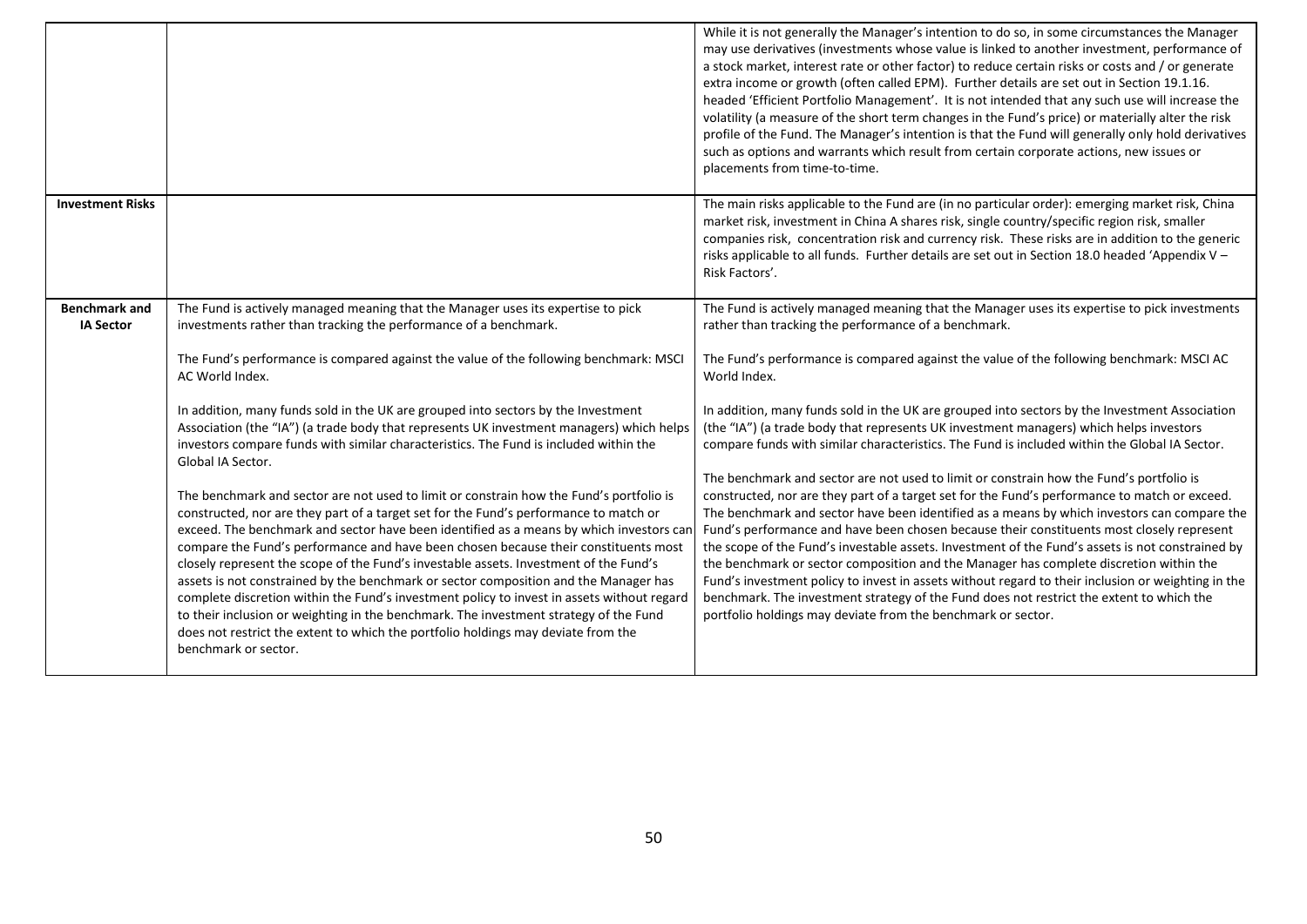| Fund                           | Current Investment Objective and Investment Policy language - pre 22 September 2020                                                                                                                                                                                                                                               | Future Investment Objective, Investment Policy, Investment Strategy, Investment Risks and<br>Benchmark - from 22 September 2020                                                                                                                                                                                                                                                                                                                                                              |
|--------------------------------|-----------------------------------------------------------------------------------------------------------------------------------------------------------------------------------------------------------------------------------------------------------------------------------------------------------------------------------|----------------------------------------------------------------------------------------------------------------------------------------------------------------------------------------------------------------------------------------------------------------------------------------------------------------------------------------------------------------------------------------------------------------------------------------------------------------------------------------------|
| <b>Fund Name</b>               | Stewart Investors Worldwide Leaders Sustainability Fund+                                                                                                                                                                                                                                                                          | Stewart Investors Worldwide Leaders Sustainability Fund                                                                                                                                                                                                                                                                                                                                                                                                                                      |
|                                | <sup>†</sup> The Stewart Investors Worldwide Leaders Sustainability Fund was known as the<br>Stewart Investors Worldwide Select Fund prior to the 22 May 2020.                                                                                                                                                                    |                                                                                                                                                                                                                                                                                                                                                                                                                                                                                              |
| Investment<br><b>Objective</b> | The Fund aims to achieve capital growth over the long-term (five to seven years).                                                                                                                                                                                                                                                 | The Fund aims to achieve capital growth over the long-term (at least five years).                                                                                                                                                                                                                                                                                                                                                                                                            |
| <b>Investment Policy</b>       | The Fund invests in a diversified portfolio of equity or equity-related securities of larger<br>capitalisation companies which are listed, traded or dealt in on any of the Regulated<br>Markets worldwide.                                                                                                                       | The Fund invests in a diversified portfolio of equity or equity-related securities of large and mid-<br>capitalisation companies which are listed, traded or dealt in on any of the Regulated Markets<br>worldwide.                                                                                                                                                                                                                                                                          |
|                                | The word "Leaders" in the name of the Fund refers to the focus on larger capitalisation<br>companies. Larger capitalisation companies are currently defined for the purposes of this<br>policy as companies with a minimum market capitalisation of US\$3 billion at the time of<br>investment.                                   | The word "Leaders" in the name of the Fund refers to the focus on large and mid- capitalisation<br>companies. Large and mid-capitalisation companies are currently defined for the purposes of<br>this policy as companies with a minimum market capitalisation of US\$1 billion and a minimum<br>free float of US\$500 million at the time of the Fund's first investment. This represents a<br>minimum threshold; the Manager generally targets companies with substantially higher market |
|                                | The Fund is not managed to a benchmark and may have exposure to developed or<br>Emerging Markets whilst maintaining its geographical diversity.<br>The Fund invests in quality companies which are positioned to benefit from, and                                                                                                | capitalisations. The Manager will only establish an initial position in a company when it is above<br>these threshold levels but, if market movements drive the company below the thresholds, the<br>Manager is not forced to sell and is able to increase the holding in the company if, in the<br>Manager's opinion, this presents an opportunity to add to the position.                                                                                                                  |
|                                | contribute to, the sustainable development of the countries in which they operate.                                                                                                                                                                                                                                                | The Fund is not managed to a benchmark and may have exposure to developed or Emerging                                                                                                                                                                                                                                                                                                                                                                                                        |
|                                | The Manager assesses quality by understanding:                                                                                                                                                                                                                                                                                    | Markets whilst maintaining its geographical diversity.                                                                                                                                                                                                                                                                                                                                                                                                                                       |
|                                | the quality of management which includes integrity, attitude to environmental and<br>social impacts, corporate governance, long-term performance, attitude to risk and<br>alignment with minority shareholders. The Manager has a preference for stable,<br>long-term (often multiple generational) stewards leading the company; | The Fund invests in quality companies which are positioned to benefit from, and contribute to,<br>the sustainable development of the countries in which they operate.                                                                                                                                                                                                                                                                                                                        |
|                                | the quality of the franchise which includes the social usefulness of the products or<br>ii.<br>services, their environmental impacts and efficiency, and responsible business<br>practices; and                                                                                                                                   | The Manager assesses quality by understanding:<br>the quality of management which includes integrity, attitude to environmental and social<br>i.<br>impacts, corporate governance, long-term performance, attitude to risk and alignment                                                                                                                                                                                                                                                     |
|                                | the quality of the financials which includes financial performance over the economic<br>iii.<br>cycle, cash flows and debt, with a preference for net cash balance sheets (i.e.<br>companies whose cash resources exceed their debt).                                                                                             | with minority shareholders. The Manager has a preference for stable, long-term (often<br>multiple generational) stewards leading the company;<br>the quality of the franchise which includes the social usefulness of the products or<br>ii.<br>services, their environmental impacts and efficiency, and responsible business practices;                                                                                                                                                    |
|                                | Further information is available under Investment Strategy below.                                                                                                                                                                                                                                                                 | and<br>the quality of the financials which includes financial performance over the economic<br>iii.                                                                                                                                                                                                                                                                                                                                                                                          |
|                                | The investment policy of the Fund may be achieved through investment in other collective<br>investment schemes, including in collective investment schemes managed by the ACD or<br>its associates, and/or other Funds of the Company. Further details are set out in Section                                                     | cycle, cash flows and debt, with a preference for net cash balance sheets (i.e. companies<br>whose cash resources exceed their debt).                                                                                                                                                                                                                                                                                                                                                        |
|                                | 19.1.11 headed 'Investment in Second Schemes'.                                                                                                                                                                                                                                                                                    | Further information is available under Investment Strategy below.                                                                                                                                                                                                                                                                                                                                                                                                                            |
|                                | Where the Manager is unable to identify investment opportunities at appropriate                                                                                                                                                                                                                                                   | The investment policy of the Fund may be achieved by investing up to 10% of its Net Asset                                                                                                                                                                                                                                                                                                                                                                                                    |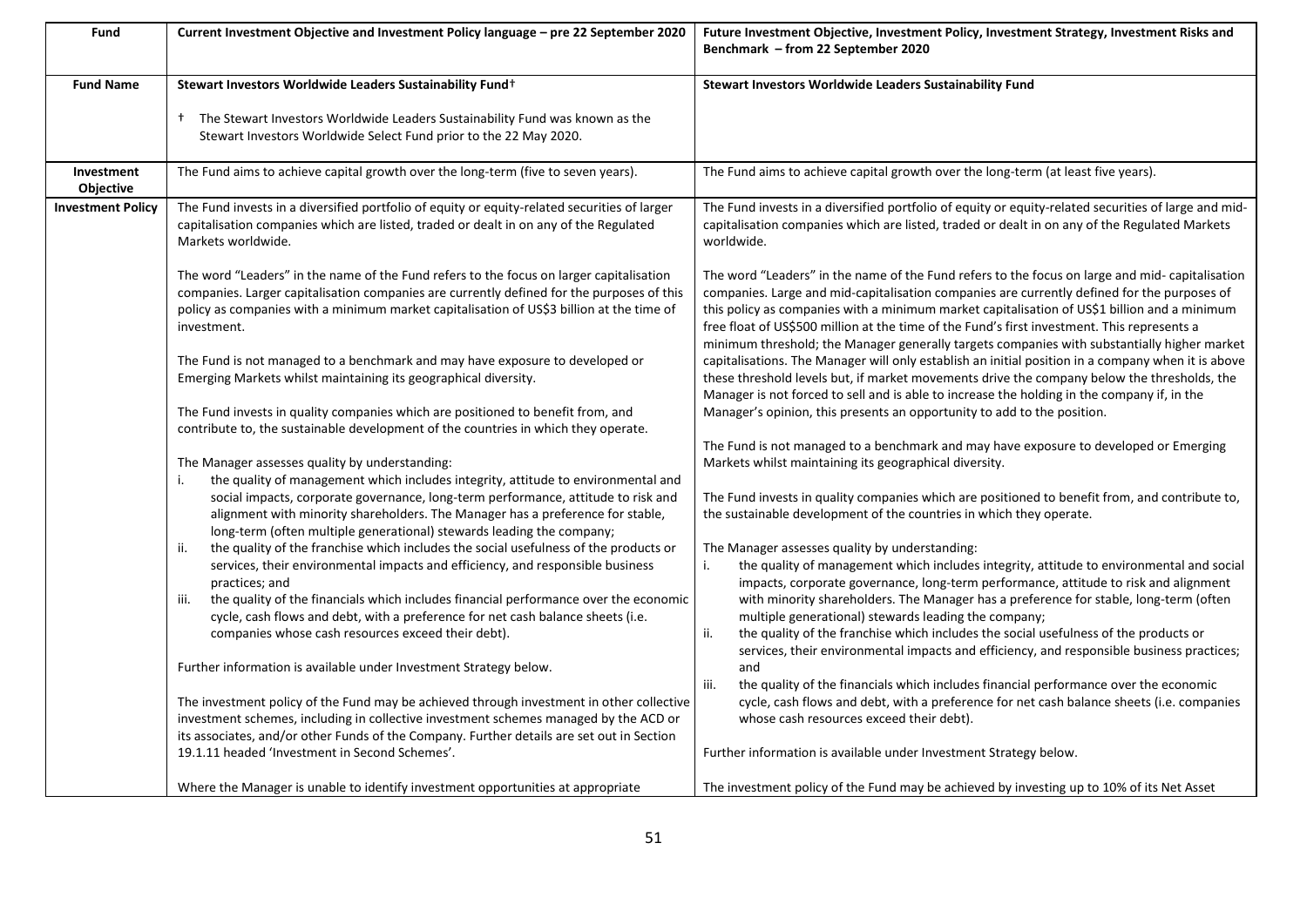| valuations from time to time, the Fund may hold cash and Near Cash Assets in different<br>currencies.                                                                                                                                                                                                                                                                                                                                                                                                                                                                                                                                                                                                                                                                                                                                                                                                                                                                                                                                                                                                                                                                                                                                                                                                                                                                                                                                                                                                                                                                                                   | Value in other collective investment schemes, including in collective investment schemes<br>managed by the ACD or its associates, and/or other Funds of the Company. Further details are<br>set out in Section 19.1.11 headed 'Investment in Second Schemes'.                                                                                                                                                                                                                                                                                                                                                                                                                                                                                                                                                                                                                                                                                                                                                                                                                                                                                                                                                                                                                                                                                                                                                                                                                                                                                                                                                                                       |
|---------------------------------------------------------------------------------------------------------------------------------------------------------------------------------------------------------------------------------------------------------------------------------------------------------------------------------------------------------------------------------------------------------------------------------------------------------------------------------------------------------------------------------------------------------------------------------------------------------------------------------------------------------------------------------------------------------------------------------------------------------------------------------------------------------------------------------------------------------------------------------------------------------------------------------------------------------------------------------------------------------------------------------------------------------------------------------------------------------------------------------------------------------------------------------------------------------------------------------------------------------------------------------------------------------------------------------------------------------------------------------------------------------------------------------------------------------------------------------------------------------------------------------------------------------------------------------------------------------|-----------------------------------------------------------------------------------------------------------------------------------------------------------------------------------------------------------------------------------------------------------------------------------------------------------------------------------------------------------------------------------------------------------------------------------------------------------------------------------------------------------------------------------------------------------------------------------------------------------------------------------------------------------------------------------------------------------------------------------------------------------------------------------------------------------------------------------------------------------------------------------------------------------------------------------------------------------------------------------------------------------------------------------------------------------------------------------------------------------------------------------------------------------------------------------------------------------------------------------------------------------------------------------------------------------------------------------------------------------------------------------------------------------------------------------------------------------------------------------------------------------------------------------------------------------------------------------------------------------------------------------------------------|
| The Fund may use derivatives for Efficient Portfolio Management ("EPM") purposes only.                                                                                                                                                                                                                                                                                                                                                                                                                                                                                                                                                                                                                                                                                                                                                                                                                                                                                                                                                                                                                                                                                                                                                                                                                                                                                                                                                                                                                                                                                                                  | Emerging Markets are defined as countries which are not classified as developed markets by<br>MSCI or FTSE, or which are categorised by the World Bank as middle or low-income, or which<br>are not members of the Organisation for Economic Co-operation and Development.                                                                                                                                                                                                                                                                                                                                                                                                                                                                                                                                                                                                                                                                                                                                                                                                                                                                                                                                                                                                                                                                                                                                                                                                                                                                                                                                                                          |
|                                                                                                                                                                                                                                                                                                                                                                                                                                                                                                                                                                                                                                                                                                                                                                                                                                                                                                                                                                                                                                                                                                                                                                                                                                                                                                                                                                                                                                                                                                                                                                                                         | Where the Manager is unable to identify investment opportunities at appropriate valuations<br>from time to time, the Fund may hold cash and Near Cash Assets in different currencies.                                                                                                                                                                                                                                                                                                                                                                                                                                                                                                                                                                                                                                                                                                                                                                                                                                                                                                                                                                                                                                                                                                                                                                                                                                                                                                                                                                                                                                                               |
|                                                                                                                                                                                                                                                                                                                                                                                                                                                                                                                                                                                                                                                                                                                                                                                                                                                                                                                                                                                                                                                                                                                                                                                                                                                                                                                                                                                                                                                                                                                                                                                                         | The Fund may use derivatives for Efficient Portfolio Management ("EPM") purposes only.                                                                                                                                                                                                                                                                                                                                                                                                                                                                                                                                                                                                                                                                                                                                                                                                                                                                                                                                                                                                                                                                                                                                                                                                                                                                                                                                                                                                                                                                                                                                                              |
| The Manager's investment strategy is founded on the principle of stewardship, allocating<br>capital to high quality companies with sound growth prospects and strong management<br>teams. The Manager believes that sustainability is a driver of investment returns and that<br>incorporating these considerations fully into the investment process is the best way to<br>protect and grow capital for clients over the long-term (five to seven years). The Manager<br>takes a bottom-up, qualitative approach (i.e. focusing on analysing individual companies<br>rather than countries or sectors) to finding and investing in reasonably priced, high quality<br>companies that are well positioned to contribute to, and benefit from, sustainable<br>development in the countries in which they operate. The Manager has a strong conviction<br>that such companies face fewer risks and are better placed to deliver positive long-term,<br>risk-adjusted returns (i.e. investment returns which take into account the associated risk<br>taken in making the particular investment; higher short-term returns may often reflect<br>higher risk). The Manager invests with capital preservation in mind, meaning it defines risk<br>as losing client money, rather than deviation from a benchmark index. The Manager's<br>focus on quality companies rather than investing according to a benchmark index may lag<br>in very strong liquidity-driven or momentum-led markets and may perform well when due<br>recognition is given to companies with quality management teams, good long-term | The Manager's investment strategy is founded on the principle of stewardship, allocating<br>capital to high quality companies with sound growth prospects and strong management teams.<br>The Manager believes that sustainability is a driver of investment returns and that<br>incorporating these considerations fully into the investment process is the best way to protect<br>and grow capital for clients over the long-term (five to seven years). The Manager takes a<br>bottom-up, qualitative approach (i.e. focusing on analysing individual companies rather than<br>countries or sectors) to finding and investing in reasonably priced, high quality companies that<br>are well positioned to contribute to, and benefit from, sustainable development in the<br>countries in which they operate. The Manager has a strong conviction that such companies face<br>fewer risks and are better placed to deliver positive long-term, risk-adjusted returns (i.e.<br>investment returns which take into account the associated risk taken in making the particular<br>investment; higher short-term returns may often reflect higher risk). The Manager invests with<br>capital preservation in mind, meaning it defines risk as losing client money, rather than<br>deviation from a benchmark index. The Manager's focus on quality companies rather than<br>investing according to a benchmark index may lag in very strong liquidity-driven or momentum-<br>led markets and may perform well when due recognition is given to companies with quality<br>management teams, good long-term growth prospects and sound balance sheets. |
| growth prospects and sound balance sheets.<br>Sustainability is also a key part of the Manager's engagement approach with topics ranging<br>from labour to pollution. The Manager believes that its role as a long-term investor and<br>fiduciary of client capital is to provide the space for management teams to address<br>sustainability issues which the wider capital markets may at times overlook. The Manager<br>does this through constructive, non-confrontational and relationship-based conversations<br>with the companies held for clients.                                                                                                                                                                                                                                                                                                                                                                                                                                                                                                                                                                                                                                                                                                                                                                                                                                                                                                                                                                                                                                             | Sustainability is also a key part of the Manager's engagement approach with topics ranging<br>from labour to pollution. The Manager believes that its role as a long-term investor and<br>fiduciary of client capital is to provide the space for management teams to address<br>sustainability issues which the wider capital markets may at times overlook. The Manager does<br>this through constructive, non-confrontational and relationship-based conversations with the<br>companies held for clients.                                                                                                                                                                                                                                                                                                                                                                                                                                                                                                                                                                                                                                                                                                                                                                                                                                                                                                                                                                                                                                                                                                                                       |
| The Manager aims to ensure that the Fund remains adequately diversified across<br>companies, sectors and countries.                                                                                                                                                                                                                                                                                                                                                                                                                                                                                                                                                                                                                                                                                                                                                                                                                                                                                                                                                                                                                                                                                                                                                                                                                                                                                                                                                                                                                                                                                     | The Manager aims to ensure that the Fund remains adequately diversified across companies,<br>sectors and countries.                                                                                                                                                                                                                                                                                                                                                                                                                                                                                                                                                                                                                                                                                                                                                                                                                                                                                                                                                                                                                                                                                                                                                                                                                                                                                                                                                                                                                                                                                                                                 |
| Emerging Markets are defined as countries which are not classified as developed markets<br>by MSCI or FTSE, or which are categorised by the World Bank as middle or low-income, or<br>which are not members of the Organisation for Economic Co-operation and Development.                                                                                                                                                                                                                                                                                                                                                                                                                                                                                                                                                                                                                                                                                                                                                                                                                                                                                                                                                                                                                                                                                                                                                                                                                                                                                                                              | While it is not generally the Manager's intention to do so, in some circumstances the Manager<br>may use derivatives (investments whose value is linked to another investment, performance of<br>a stock market, interest rate or other factor) to reduce certain risks or costs and / or generate<br>extra income or growth (often called EPM). Further details are set out in Section 19.1.16.<br>headed 'Efficient Portfolio Management'. It is not intended that this use will increase the                                                                                                                                                                                                                                                                                                                                                                                                                                                                                                                                                                                                                                                                                                                                                                                                                                                                                                                                                                                                                                                                                                                                                     |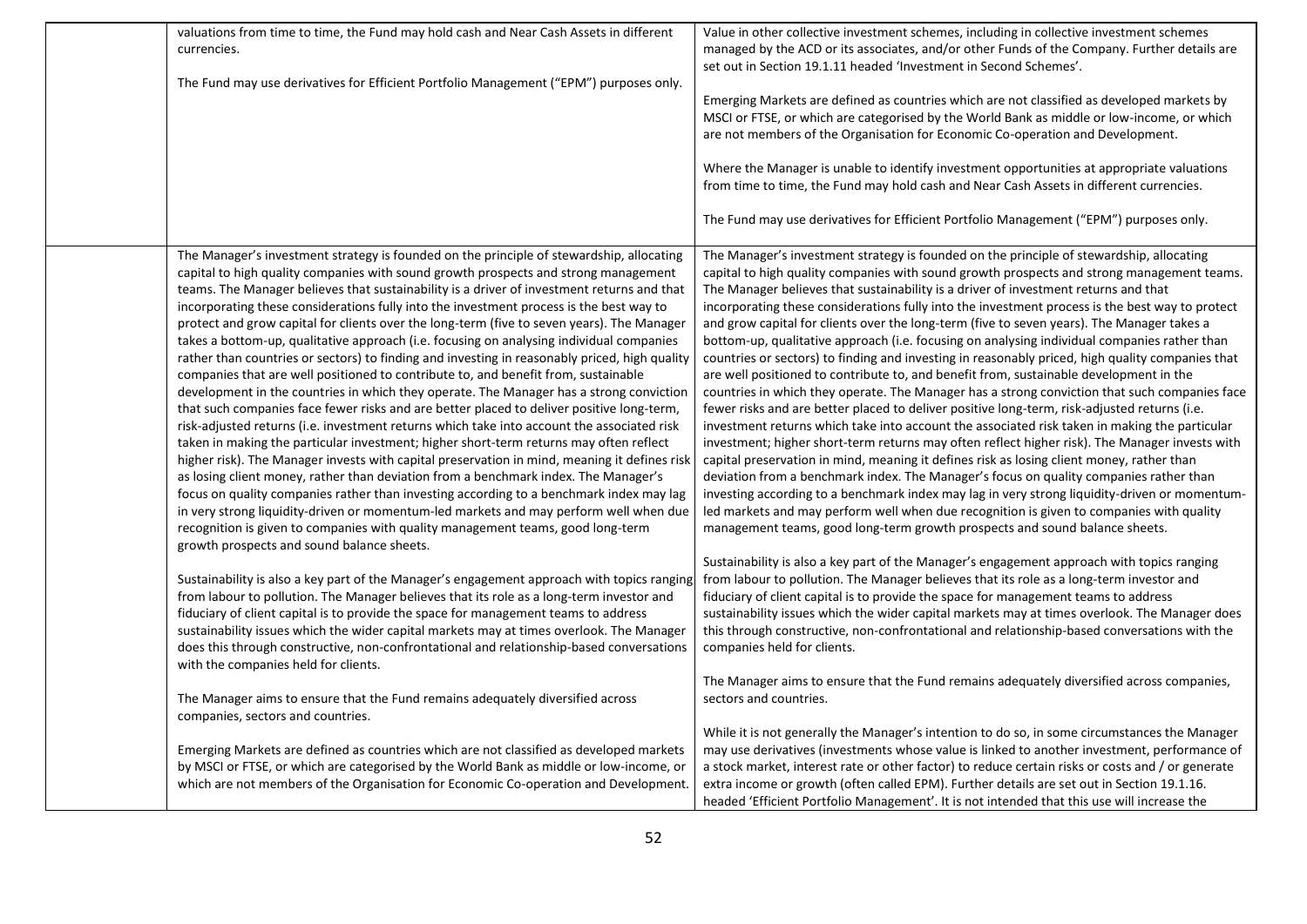| Investment<br><b>Strategy</b>            | While it is not generally the Manager's intention to do so, in some circumstances the<br>Manager may use derivatives (investments whose value is linked to another investment,<br>performance of a stock market, interest rate or other factor) to reduce certain risks or<br>costs and / or generate extra income or growth (often called EPM). Further details are set<br>out in Section 19.1.16. headed 'Efficient Portfolio Management'. It is not intended that<br>this use will increase the volatility (a measure of the short term changes in the Fund's<br>price) or materially alter the risk profile of the Fund. The Manager's intention is that the<br>Fund will generally only hold derivatives such as options and warrants which result from<br>certain corporate actions, new issues or placements from time-to-time.                                                                                                                                                                                                                                                                                                                                                                                                                                                                                                                                                                                      | volatility (a measure of the short term changes in the Fund's price) or materially alter the risk<br>profile of the Fund. The Manager's intention is that the Fund will generally only hold derivatives<br>such as options and warrants which result from certain corporate actions, new issues or<br>placements from time-to-time.                                                                                                                                                                                                                                                                                                                                                                                                                                                                                                                                                                                                                                                                                                                                                                                                                                                                                                                                                                                                                                                                                   |
|------------------------------------------|-----------------------------------------------------------------------------------------------------------------------------------------------------------------------------------------------------------------------------------------------------------------------------------------------------------------------------------------------------------------------------------------------------------------------------------------------------------------------------------------------------------------------------------------------------------------------------------------------------------------------------------------------------------------------------------------------------------------------------------------------------------------------------------------------------------------------------------------------------------------------------------------------------------------------------------------------------------------------------------------------------------------------------------------------------------------------------------------------------------------------------------------------------------------------------------------------------------------------------------------------------------------------------------------------------------------------------------------------------------------------------------------------------------------------------|-----------------------------------------------------------------------------------------------------------------------------------------------------------------------------------------------------------------------------------------------------------------------------------------------------------------------------------------------------------------------------------------------------------------------------------------------------------------------------------------------------------------------------------------------------------------------------------------------------------------------------------------------------------------------------------------------------------------------------------------------------------------------------------------------------------------------------------------------------------------------------------------------------------------------------------------------------------------------------------------------------------------------------------------------------------------------------------------------------------------------------------------------------------------------------------------------------------------------------------------------------------------------------------------------------------------------------------------------------------------------------------------------------------------------|
| <b>Investment Risks</b>                  | The main risks applicable to the Fund are (in no particular order): emerging market risk,<br>China market risk, investment in China A shares risk, single country/specific region risk,<br>smaller companies risk, concentration risk and currency risk. These risks are in addition to<br>the generic risks applicable to all funds. Further details are set out in Section 18.0 headed<br>'Appendix V - Risk Factors'.                                                                                                                                                                                                                                                                                                                                                                                                                                                                                                                                                                                                                                                                                                                                                                                                                                                                                                                                                                                                    | The main risks applicable to the Fund are (in no particular order): emerging market risk, China<br>market risk, investment in China A shares risk, single country/specific region risk, smaller<br>companies risk, concentration risk and currency risk. These risks are in addition to the generic<br>risks applicable to all funds. Further details are set out in Section 18.0 headed 'Appendix V -<br>Risk Factors'.                                                                                                                                                                                                                                                                                                                                                                                                                                                                                                                                                                                                                                                                                                                                                                                                                                                                                                                                                                                              |
| <b>Benchmark and</b><br><b>IA Sector</b> | The Fund is actively managed meaning that the Manager uses its expertise to pick<br>investments rather than tracking the performance of a benchmark.<br>The Fund's performance is compared against the value of the following benchmark: MSCI<br>AC World Index.<br>In addition, many funds sold in the UK are grouped into sectors by the Investment<br>Association (the "IA") (a trade body that represents UK investment managers) which helps<br>investors compare funds with similar characteristics. This Fund is included within the<br>Global IA Sector.<br>The benchmark and sector are not used to limit or constrain how the Fund's portfolio is<br>constructed, nor are they part of a target set for the Fund's performance to match or<br>exceed. The benchmark and sector have been identified as a means by which investors can<br>compare the Fund's performance and have been chosen because their constituents most<br>closely represent the scope of the Fund's investable assets. Investment of the Fund's<br>assets is not constrained by the benchmark or sector composition and the Manager has<br>complete discretion within the Fund's investment policy to invest in assets without regard<br>to their inclusion or weighting in the benchmark. The investment strategy of the Fund<br>does not restrict the extent to which the portfolio holdings may deviate from the<br>benchmark or sector. | The Fund is actively managed meaning that the Manager uses its expertise to pick investments<br>rather than tracking the performance of a benchmark.<br>The Fund's performance is compared against the value of the following benchmark: MSCI AC<br>World Index.<br>In addition, many funds sold in the UK are grouped into sectors by the Investment Association<br>(the "IA") (a trade body that represents UK investment managers) which helps investors<br>compare funds with similar characteristics. This Fund is included within the Global IA Sector.<br>The benchmark and sector are not used to limit or constrain how the Fund's portfolio is<br>constructed, nor are they part of a target set for the Fund's performance to match or exceed.<br>The benchmark and sector have been identified as a means by which investors can compare the<br>Fund's performance and have been chosen because their constituents most closely represent<br>the scope of the Fund's investable assets. Investment of the Fund's assets is not constrained by<br>the benchmark or sector composition and the Manager has complete discretion within the<br>Fund's investment policy to invest in assets without regard to their inclusion or weighting in the<br>benchmark. The investment strategy of the Fund does not restrict the extent to which the<br>portfolio holdings may deviate from the benchmark or sector. |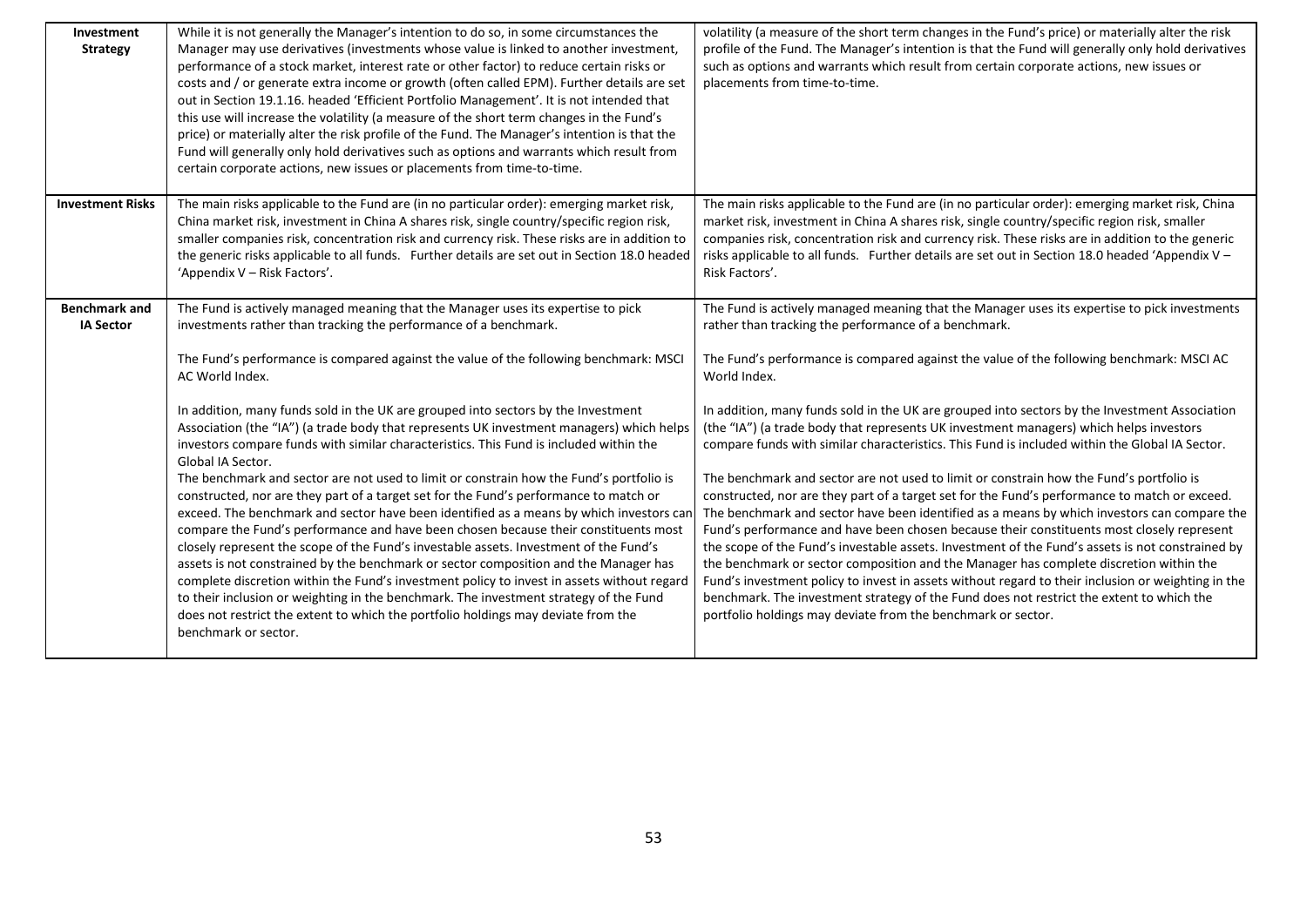| Fund                           | Current Investment Objective and Investment Policy language - pre 22 September 2020                                                                                                                                                                                                                                                                                                                                                                                                                                                                                                                                                                                                                                                                                                                         | Future Investment Objective, Investment Policy, Investment Strategy, Investment Risks and<br>Benchmark - from 22 September 2020                                                                                                                                                                                                                                                                                                                                                                                                                                                                                                                                                                                                                                                                                                                                                                                                                                                                                                                                                                                                                                                                                                                                                                                                                                                                                                                                                                                                                                                                                                                                                                                                                 |
|--------------------------------|-------------------------------------------------------------------------------------------------------------------------------------------------------------------------------------------------------------------------------------------------------------------------------------------------------------------------------------------------------------------------------------------------------------------------------------------------------------------------------------------------------------------------------------------------------------------------------------------------------------------------------------------------------------------------------------------------------------------------------------------------------------------------------------------------------------|-------------------------------------------------------------------------------------------------------------------------------------------------------------------------------------------------------------------------------------------------------------------------------------------------------------------------------------------------------------------------------------------------------------------------------------------------------------------------------------------------------------------------------------------------------------------------------------------------------------------------------------------------------------------------------------------------------------------------------------------------------------------------------------------------------------------------------------------------------------------------------------------------------------------------------------------------------------------------------------------------------------------------------------------------------------------------------------------------------------------------------------------------------------------------------------------------------------------------------------------------------------------------------------------------------------------------------------------------------------------------------------------------------------------------------------------------------------------------------------------------------------------------------------------------------------------------------------------------------------------------------------------------------------------------------------------------------------------------------------------------|
| <b>Fund Name</b>               | <b>Stewart Investors Worldwide Sustainability Fund</b>                                                                                                                                                                                                                                                                                                                                                                                                                                                                                                                                                                                                                                                                                                                                                      | Stewart Investors Worldwide Sustainability Fund                                                                                                                                                                                                                                                                                                                                                                                                                                                                                                                                                                                                                                                                                                                                                                                                                                                                                                                                                                                                                                                                                                                                                                                                                                                                                                                                                                                                                                                                                                                                                                                                                                                                                                 |
| Investment<br><b>Objective</b> | The Fund aims to achieve long-term capital growth.                                                                                                                                                                                                                                                                                                                                                                                                                                                                                                                                                                                                                                                                                                                                                          | The Fund aims to achieve capital growth over the long-term (at least five years).                                                                                                                                                                                                                                                                                                                                                                                                                                                                                                                                                                                                                                                                                                                                                                                                                                                                                                                                                                                                                                                                                                                                                                                                                                                                                                                                                                                                                                                                                                                                                                                                                                                               |
| <b>Investment Policy</b>       | The Fund will seek to invest in a diverse portfolio of equity securities which are listed,<br>traded or dealt in on any of the Regulated Markets worldwide.                                                                                                                                                                                                                                                                                                                                                                                                                                                                                                                                                                                                                                                 | The Fund invests in a diversified portfolio of equity or equity-related securities which are listed,<br>traded or dealt in on any of the Regulated Markets worldwide.                                                                                                                                                                                                                                                                                                                                                                                                                                                                                                                                                                                                                                                                                                                                                                                                                                                                                                                                                                                                                                                                                                                                                                                                                                                                                                                                                                                                                                                                                                                                                                           |
|                                | The Fund is not managed to a benchmark and may have exposure to developed or<br>emerging markets whilst maintaining its geographical diversity.                                                                                                                                                                                                                                                                                                                                                                                                                                                                                                                                                                                                                                                             | The Fund is not managed to a benchmark and may have exposure to developed markets or<br>Emerging Markets whilst maintaining its geographical diversity.                                                                                                                                                                                                                                                                                                                                                                                                                                                                                                                                                                                                                                                                                                                                                                                                                                                                                                                                                                                                                                                                                                                                                                                                                                                                                                                                                                                                                                                                                                                                                                                         |
|                                | The Fund invests in companies which are positioned to benefit from, and contribute to,<br>the sustainable development of the countries in which they operate. •                                                                                                                                                                                                                                                                                                                                                                                                                                                                                                                                                                                                                                             | The Fund invests in companies which are positioned to benefit from, and contribute to, the<br>sustainable development of the countries in which they operate.                                                                                                                                                                                                                                                                                                                                                                                                                                                                                                                                                                                                                                                                                                                                                                                                                                                                                                                                                                                                                                                                                                                                                                                                                                                                                                                                                                                                                                                                                                                                                                                   |
|                                |                                                                                                                                                                                                                                                                                                                                                                                                                                                                                                                                                                                                                                                                                                                                                                                                             | The Fund invests in quality companies which are positioned to benefit from, and contribute to,<br>the sustainable development of the countries in which they operate.                                                                                                                                                                                                                                                                                                                                                                                                                                                                                                                                                                                                                                                                                                                                                                                                                                                                                                                                                                                                                                                                                                                                                                                                                                                                                                                                                                                                                                                                                                                                                                           |
|                                | Clarification point: The Fund's emphasis on sustainable development incorporates<br>$\bullet$<br>three key features in making investment decisions. These are:<br>company classification (identifying companies whose management are<br>I.<br>believed able to manage sustainability risks and opportunities facing their<br>companies, seeking out sustainable companies with a positive sustainable<br>development impact);<br>integration of environmental, social and corporate governance factors into<br>Ш.<br>investment analysis; and<br>engagement with and exit from companies based on in-house ESG research<br>III.<br>(the fund manager will engage senior management on any identified<br>environmental, social and governance issues, and exit a stock if insufficient<br>progress is made). | The Manager assesses quality by understanding:<br>the quality of management which includes integrity, attitude to environmental and social<br>i.<br>impacts, corporate governance, long-term performance, attitude to risk and alignment<br>with minority shareholders. The Manager has a preference for stable, long-term (often<br>multiple generational) stewards leading the company;<br>the quality of the franchise which includes the social usefulness of the products or<br>ii.<br>services, their environmental impacts and efficiency, and responsible business practices;<br>and<br>iii.<br>the quality of the financials which includes financial performance over the economic<br>cycle, cash flows and debt, with a preference for net cash balance sheets (i.e. companies<br>whose cash resources exceed their debt).<br>Further information is available under Investment Strategy below.<br>The investment policy of the Fund may be achieved by investing up to 10% of its Net Asset<br>Value in other collective investment schemes, including in collective investment schemes<br>managed by the ACD or its associates, and/or other Funds of the Company. Further details are<br>set out in Section 19.1.11 headed 'Investment in Second Schemes'.<br>Emerging Markets are defined as countries which are not classified as developed markets by<br>MSCI or FTSE, or which are categorised by the World Bank as middle or low-income, or which<br>are not members of the Organisation for Economic Co-operation and Development.<br>Where the Manager is unable to identify investment opportunities at appropriate valuations<br>from time to time, the Fund may hold cash and Near Cash Assets in different currencies. |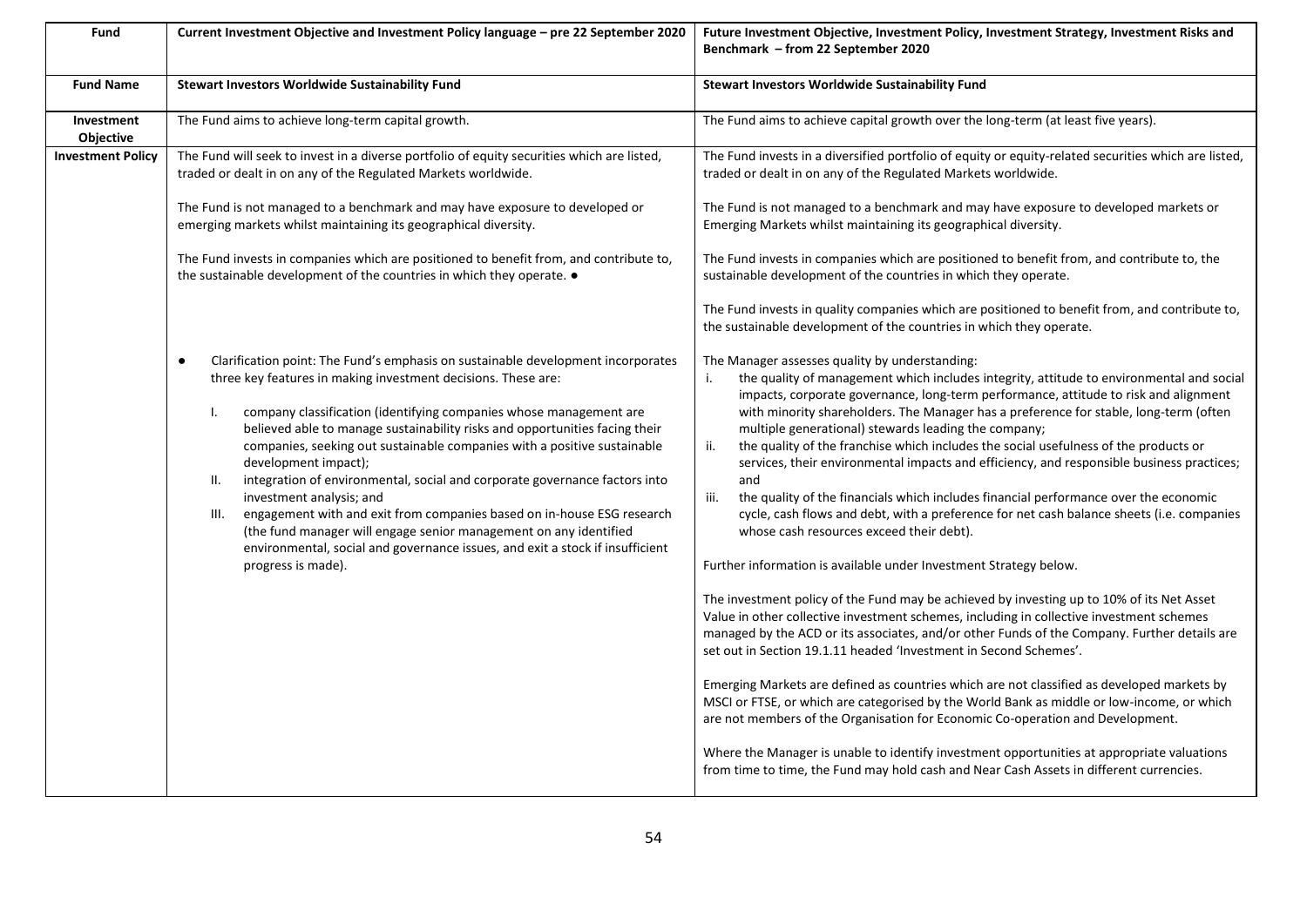|                               | The Fund may use derivatives for Efficient Portfolio Management ("EPM") purposes only.                                                                                                                                                                                                                                                                                                                                                                                                                                                                                                                                                                                                                                                                                                                                                                                                                                                                                                                                                                                                                                                                                                                                                                                                                                                                                                                                                                                                                                                                                                                                                                                                                                                                                                                                                                                                                                                                                                                                                                                                                                                                                                                                                                                                                                                                                                                                                                                                                                                                                                                                                                                                          |
|-------------------------------|-------------------------------------------------------------------------------------------------------------------------------------------------------------------------------------------------------------------------------------------------------------------------------------------------------------------------------------------------------------------------------------------------------------------------------------------------------------------------------------------------------------------------------------------------------------------------------------------------------------------------------------------------------------------------------------------------------------------------------------------------------------------------------------------------------------------------------------------------------------------------------------------------------------------------------------------------------------------------------------------------------------------------------------------------------------------------------------------------------------------------------------------------------------------------------------------------------------------------------------------------------------------------------------------------------------------------------------------------------------------------------------------------------------------------------------------------------------------------------------------------------------------------------------------------------------------------------------------------------------------------------------------------------------------------------------------------------------------------------------------------------------------------------------------------------------------------------------------------------------------------------------------------------------------------------------------------------------------------------------------------------------------------------------------------------------------------------------------------------------------------------------------------------------------------------------------------------------------------------------------------------------------------------------------------------------------------------------------------------------------------------------------------------------------------------------------------------------------------------------------------------------------------------------------------------------------------------------------------------------------------------------------------------------------------------------------------|
| Investment<br><b>Strategy</b> | The Manager's investment strategy is founded on the principle of stewardship, allocating<br>capital to good quality companies with sound growth prospects and strong management<br>teams. The Manager believes that sustainability is a driver of investment returns and that<br>incorporating these considerations fully into the investment process is the best way to protect<br>and grow capital for clients over the long-term (at least five years). The Manager takes a<br>bottom-up, qualitative approach (i.e. focusing on analysing individual companies rather than<br>countries or sectors) to finding and investing in reasonably priced, good quality companies that<br>are well positioned to contribute to, and benefit from, sustainable development in the<br>countries in which they operate. The Manager has a strong conviction that such companies face<br>fewer risks and are better placed to deliver positive long-term, risk-adjusted returns (i.e.<br>investment returns which take into account the associated risk taken in making the particular<br>investment; higher short-term returns may often reflect higher risk). The Manager invests with<br>capital preservation in mind, meaning it defines risk as losing client money, rather than<br>deviation from a benchmark index. The Manager's focus on quality companies rather than<br>investing according to a benchmark index may lag in very strong liquidity-driven or momentum-<br>led markets and may perform well when due recognition is given to companies with quality<br>management teams, good long-term growth prospects and sound balance sheets.<br>Sustainability is also a key part of the Manager's engagement approach with topics ranging<br>from labour to pollution. The Manager believes that its role as a long-term investor and<br>fiduciary of client capital is to provide the space for management teams to address<br>sustainability issues which the wider capital markets may at times overlook. The Manager does<br>this through constructive, non-confrontational and relationship-based conversations with the<br>companies held for clients.<br>The Manager aims to ensure that the Fund remains adequately diversified across companies,<br>sectors and countries.<br>While it is not generally the Manager's intention to do so, in some circumstances the Manager<br>may use derivatives (investments whose value is linked to another investment, performance of<br>a stock market, interest rate or other factor) to reduce certain risks or costs and / or generate<br>extra income or growth (often called EPM). Further details are set out in Section 19.1.16. |
|                               | headed 'Efficient Portfolio Management'. It is not intended that any such use will increase the<br>volatility (a measure of the short term changes in the Fund's price) or materially alter the risk<br>profile of the Fund. The Manager's intention is that the Fund will generally only hold derivatives<br>such as options and warrants which result from certain corporate actions, new issues or<br>placements from time-to-time.                                                                                                                                                                                                                                                                                                                                                                                                                                                                                                                                                                                                                                                                                                                                                                                                                                                                                                                                                                                                                                                                                                                                                                                                                                                                                                                                                                                                                                                                                                                                                                                                                                                                                                                                                                                                                                                                                                                                                                                                                                                                                                                                                                                                                                                          |
| <b>Investment Risks</b>       | The main risks applicable to the Fund are (in no particular order): emerging market risk, China<br>market risk, investment in China A shares risk, smaller companies risk and currency risk. These<br>risks are in addition to the generic risks applicable to all funds. Further details are set out in<br>Section 18.0 headed 'Appendix V - Risk Factors'.                                                                                                                                                                                                                                                                                                                                                                                                                                                                                                                                                                                                                                                                                                                                                                                                                                                                                                                                                                                                                                                                                                                                                                                                                                                                                                                                                                                                                                                                                                                                                                                                                                                                                                                                                                                                                                                                                                                                                                                                                                                                                                                                                                                                                                                                                                                                    |